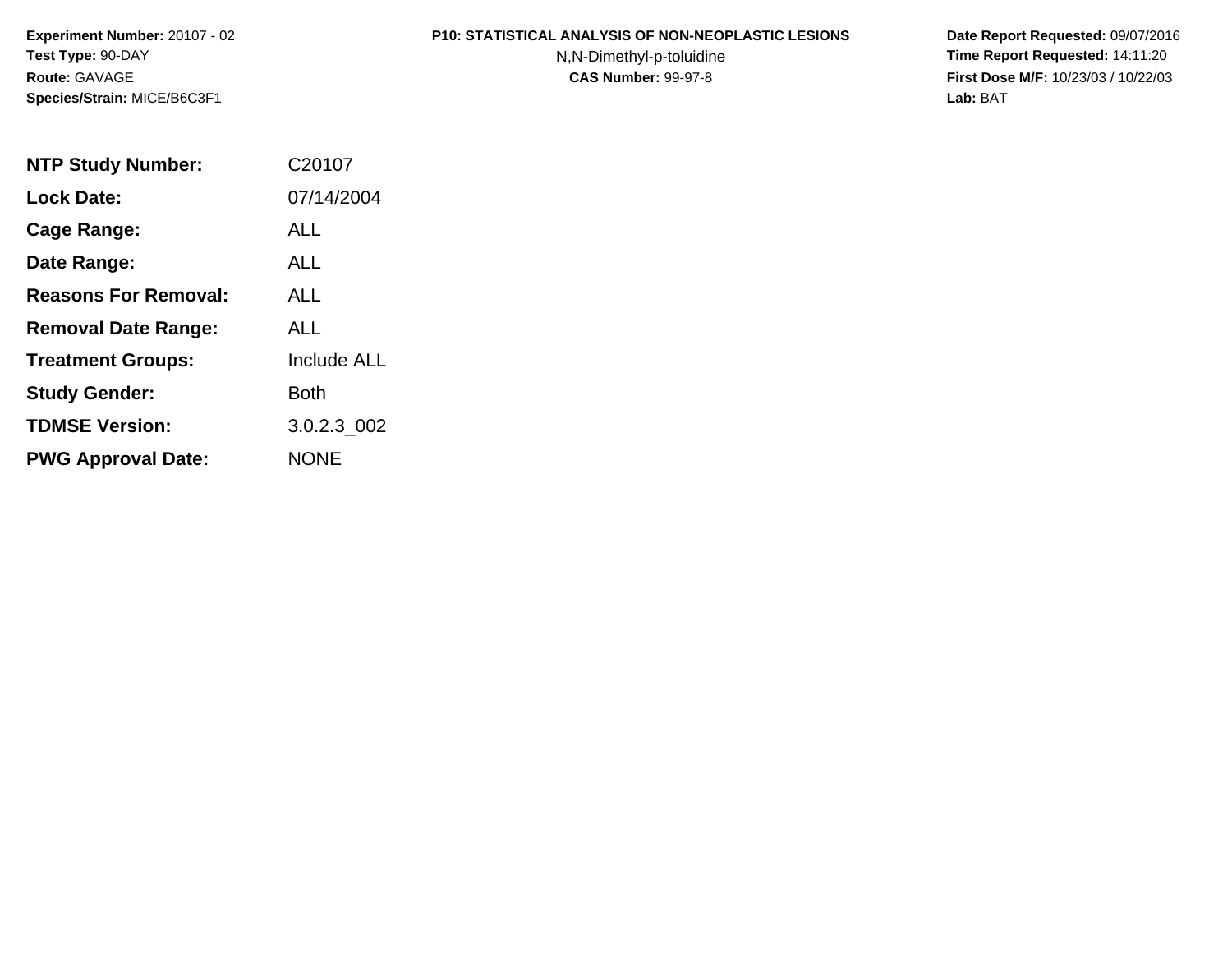**Experiment Number:** 20107 - 02**Test Type:** 90-DAY**Route:** GAVAGE**Species/Strain:** MICE/B6C3F1

N,N-Dimethyl-p-toluidine

 **Date Report Requested:** 09/07/2016 **Time Report Requested:** 14:11:20 **First Dose M/F:** 10/23/03 / 10/22/03<br>**Lab:** BAT **Lab:** BAT

#### **SUMMARY OF STATISTICALLY SIGNIFICANT (P<=.05) RESULTS IN THE ANALYSIS OF N,N-DIMETHYL-P-TOLUIDINE**

#### **MALE MICE**

#### **OrganHeart** Liver

Liver: Hepatocyte

Lung: AlveolusLung: Bronchiole, Epithelium

Lung: PeribronchiolarLymph Node, Mandibular

Lymph Node, Mesenteric

#### Nose

Nose: GlandsNose: Olfactory Epithelium

Nose: Respiratory EpitheliumSpleenn Atrophy Spleen: Lymphoid Follicle**Thymus** s and the contract of the contract of the contract of the contract of the contract of the contract of the contract of the contract of the contract of the contract of the contract of the contract of the contract of the cont Thymus: Thymocytee Necrosis TracheaTrachea: Epithelium

#### **FEMALE MICE**

**Organ**Adrenal Cortex: Subcapsular

#### **Morphology**

 Mineralization**Inflammation Chronic Chronic Chronic Inflammation Chronic** Tension Lipidosis Fatty Change Necrosis Vacuolization Cytoplasmics **Infiltration Cellular Histiocyte Degeneration** Regeneration**Inflammation Chronic**  Atrophy Necrosis Lymphoid Atrophy Necrosis Lymphoid Foreign Body Inflammation Chronic Hyperplasiam Degeneration<br>Material Meteristics MetaplasiaNecrosis**Necrosis** m Necrosis<br>Atrachy Necrosis<br>Atrophy Inflammation Chronic **Degeneration** Necrosis

#### **Morphology**

Hyperplasia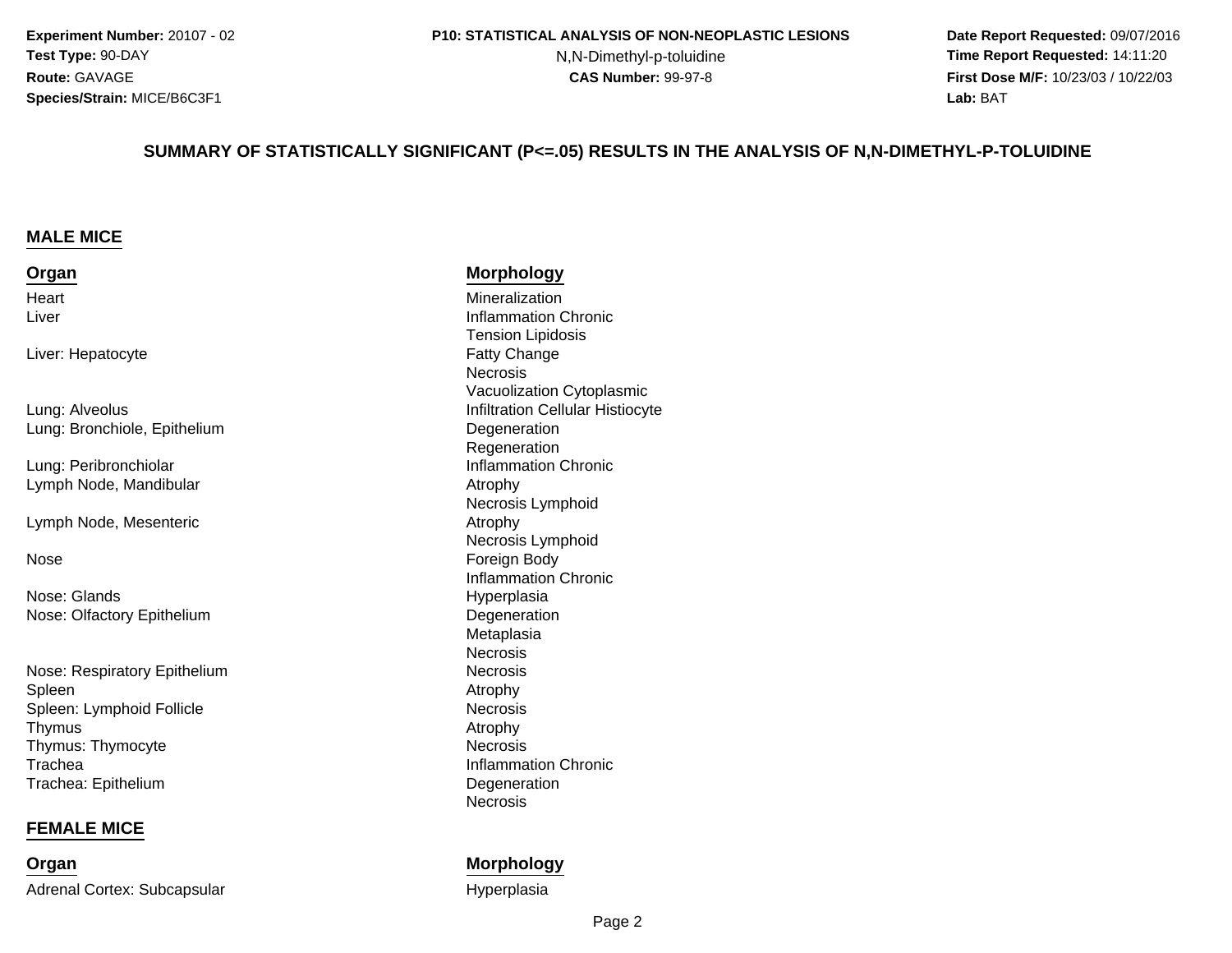**Experiment Number:** 20107 - 02**Test Type:** 90-DAY**Route:** GAVAGE**Species/Strain:** MICE/B6C3F1

#### **P10: STATISTICAL ANALYSIS OF NON-NEOPLASTIC LESIONS**

N,N-Dimethyl-p-toluidine

 **Date Report Requested:** 09/07/2016 **Time Report Requested:** 14:11:20 **First Dose M/F:** 10/23/03 / 10/22/03<br>**Lab:** BAT **Lab:** BAT

#### **SUMMARY OF STATISTICALLY SIGNIFICANT (P<=.05) RESULTS IN THE ANALYSIS OF N,N-DIMETHYL-P-TOLUIDINE**

| Eye: Cornea |  |
|-------------|--|
| Heart       |  |
| Liver       |  |

Liver: Hepatocyte

Lung: AlveolusLung: Bronchiole, Epithelium

Lung: Bronchus, EpitheliumLung: PeribronchiolarLymph Node, Mandibular

Lymph Node, Mesenteric

e Inflammation Chronic NoseNose: GlandsNose: Olfactory Epithelium

Spleenn Atrophy Spleen: Lymphoid FollicleThymuss and the contract of the contract of the contract of the contract of the contract of the contract of the contract of the contract of the contract of the contract of the contract of the contract of the contract of the cont Thymus: ThymocyteTrachea: Epithelium

 Inflammation Chronic Mineralization**Inflammation Chronic Chronic Chronic Inflammation Chronic** Tension Lipidosis Fatty Change Necrosis Vacuolization Cytoplasmics **Infiltration Cellular Histiocyte**  Degeneration Regenerationm Degeneration<br>Lettermonics Inflammation Chronic Atrophy Necrosis Lymphoid Atrophy Necrosis Lymphoid Hyperplasiam Degeneration<br>Material Meteristics MetaplasiaNecrosis<br>Atrophy e Necrosis m **Necrosis**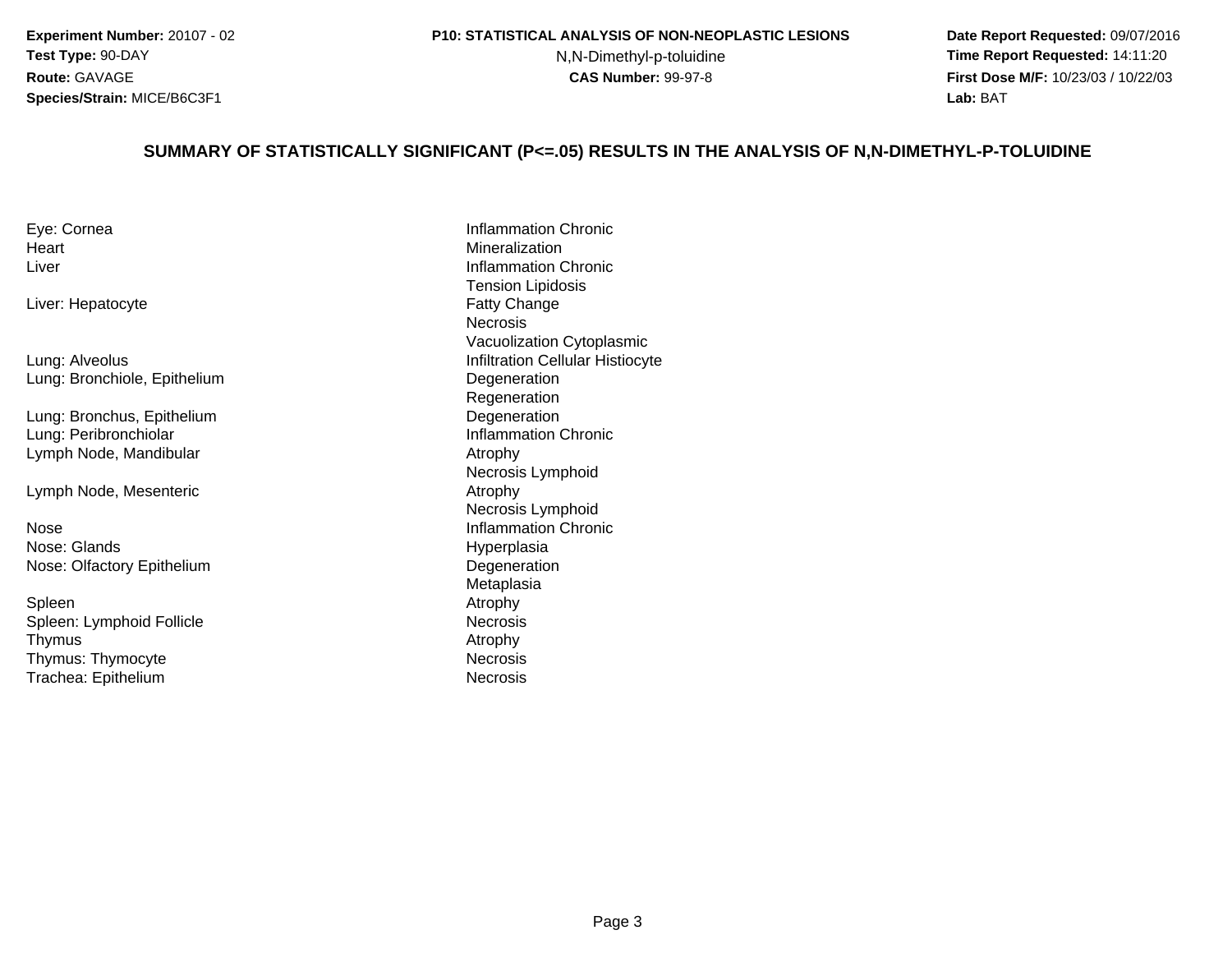**Date Report Requested:** 09/07/2016 **Time Report Requested:** 14:11:20 **First Dose M/F:** 10/23/03 / 10/22/03<br>**Lab:** BAT **Lab:** BAT

|                                                                   |             |             | <b>Males</b> |                        |                  |                  |
|-------------------------------------------------------------------|-------------|-------------|--------------|------------------------|------------------|------------------|
| <b>DOSE</b>                                                       | 0 MG/KG     | 15 MG/KG    | 30 MG/KG     | 60 MG/KG               | <b>125 MG/KG</b> | <b>250 MG/KG</b> |
|                                                                   |             |             |              |                        |                  |                  |
| <b>Adrenal Cortex</b><br><b>Accessory Adrenal Cortical Nodule</b> |             |             |              |                        |                  |                  |
| <b>LESION RATES</b>                                               |             |             |              |                        |                  |                  |
| <b>OVERALL</b> (a)                                                | $0/10(0\%)$ | $0/0 (0\%)$ | $0/0 (0\%)$  | $0/0 (0\%)$            | $1/10(10\%)$     | 1/9(11%)         |
| POLY-3 RATE (b)                                                   | 0/10.00     | 0/0.00      | 0/0.00       | 0/0.00                 | 1/8.00           | 1/2.00           |
| POLY-3 PERCENT (g)                                                | 0%          | 0%          | 0%           | 0%                     | 12.5%            | 50%              |
| <b>TERMINAL (d)</b>                                               | $0/10(0\%)$ | $0/0 (0\%)$ | $0/0 (0\%)$  | $0/0 (0\%)$            | 0/7(0%)          | $0/1$ $(0%)$     |
| <b>FIRST INCIDENCE</b>                                            | ---         | ---         | ---          | $\qquad \qquad \cdots$ | 77               | 3                |
| <b>STATISTICAL TESTS</b>                                          |             |             |              |                        |                  |                  |
| POLY <sub>3</sub>                                                 | (e)         | (e)         | (e)          | (e)                    | $P = 0.456$      | $P=0.270$        |
| <b>POLY 1.5</b>                                                   | (e)         | (e)         | (e)          | (e)                    | $P=0.457$        | $P=0.273$        |
| POLY <sub>6</sub>                                                 | (e)         | (e)         | (e)          | (e)                    | $P=0.456$        | $P=0.270$        |
| <b>COCH-ARM / FISHERS</b>                                         | $P = 0.303$ | (e)         | (e)          | (e)                    | $P = 0.500$      | $P=0.474$        |
| <b>MAX-ISO-POLY-3</b>                                             | (e)         | (e)         | (e)          | (e)                    | $P = 0.156$      | $P = 0.133$      |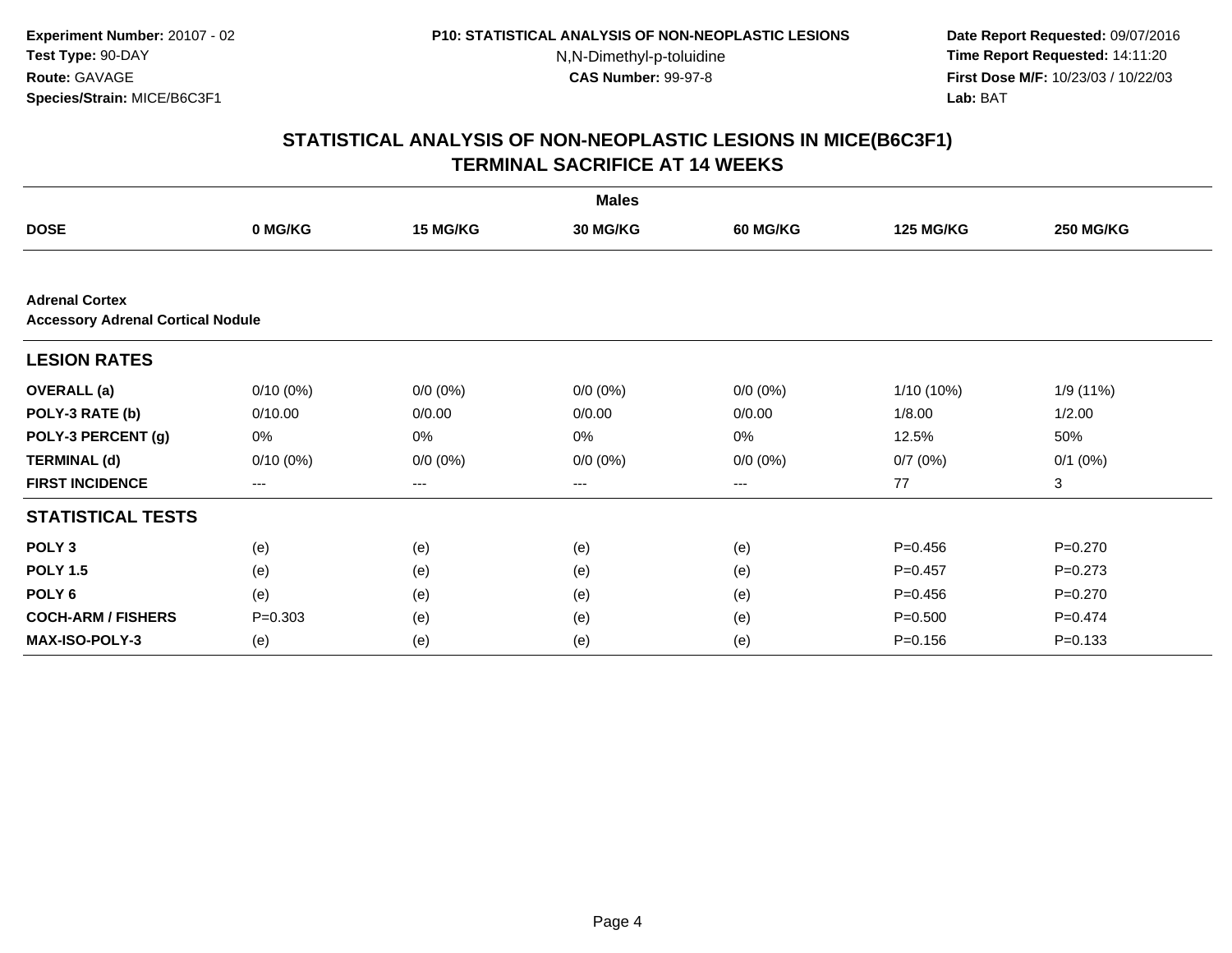**Date Report Requested:** 09/07/2016 **Time Report Requested:** 14:11:20 **First Dose M/F:** 10/23/03 / 10/22/03<br>**Lab:** BAT **Lab:** BAT

|                                                   |            |                        | <b>Males</b>    |                 |                  |                  |
|---------------------------------------------------|------------|------------------------|-----------------|-----------------|------------------|------------------|
| <b>DOSE</b>                                       | 0 MG/KG    | 15 MG/KG               | <b>30 MG/KG</b> | <b>60 MG/KG</b> | <b>125 MG/KG</b> | <b>250 MG/KG</b> |
|                                                   |            |                        |                 |                 |                  |                  |
| <b>Adrenal Cortex: Subcapsular</b><br>Hyperplasia |            |                        |                 |                 |                  |                  |
| <b>LESION RATES</b>                               |            |                        |                 |                 |                  |                  |
| <b>OVERALL</b> (a)                                | 2/10(20%)  | $0/0 (0\%)$            | $0/0 (0\%)$     | $0/0 (0\%)$     | 2/10 (20%)       | $0/9(0\%)$       |
| POLY-3 RATE (b)                                   | 2/10.00    | 0/0.00                 | 0/0.00          | 0/0.00          | 2/7.57           | 0/1.00           |
| POLY-3 PERCENT (g)                                | 20%        | 0%                     | 0%              | 0%              | 26.4%            | 0%               |
| <b>TERMINAL (d)</b>                               | 2/10 (20%) | $0/0 (0\%)$            | $0/0 (0\%)$     | $0/0 (0\%)$     | 2/7(29%)         | $0/1$ $(0%)$     |
| <b>FIRST INCIDENCE</b>                            | 93 (T)     | $\qquad \qquad \cdots$ | $---$           | $---$           | 93 (T)           | ---              |
| <b>STATISTICAL TESTS</b>                          |            |                        |                 |                 |                  |                  |
| POLY <sub>3</sub>                                 | (e)        | (e)                    | (e)             | (e)             | $P = 0.595$      | P=0.646N         |
| <b>POLY 1.5</b>                                   | (e)        | (e)                    | (e)             | (e)             | $P = 0.607$      | P=0.641N         |
| POLY <sub>6</sub>                                 | (e)        | (e)                    | (e)             | (e)             | $P = 0.581$      | P=0.646N         |
| <b>COCH-ARM / FISHERS</b>                         | P=0.182N   | (e)                    | (e)             | (e)             | P=0.709N         | P=0.263N         |
| <b>MAX-ISO-POLY-3</b>                             | (e)        | (e)                    | (e)             | (e)             | $P = 0.394$      | P=0.437N         |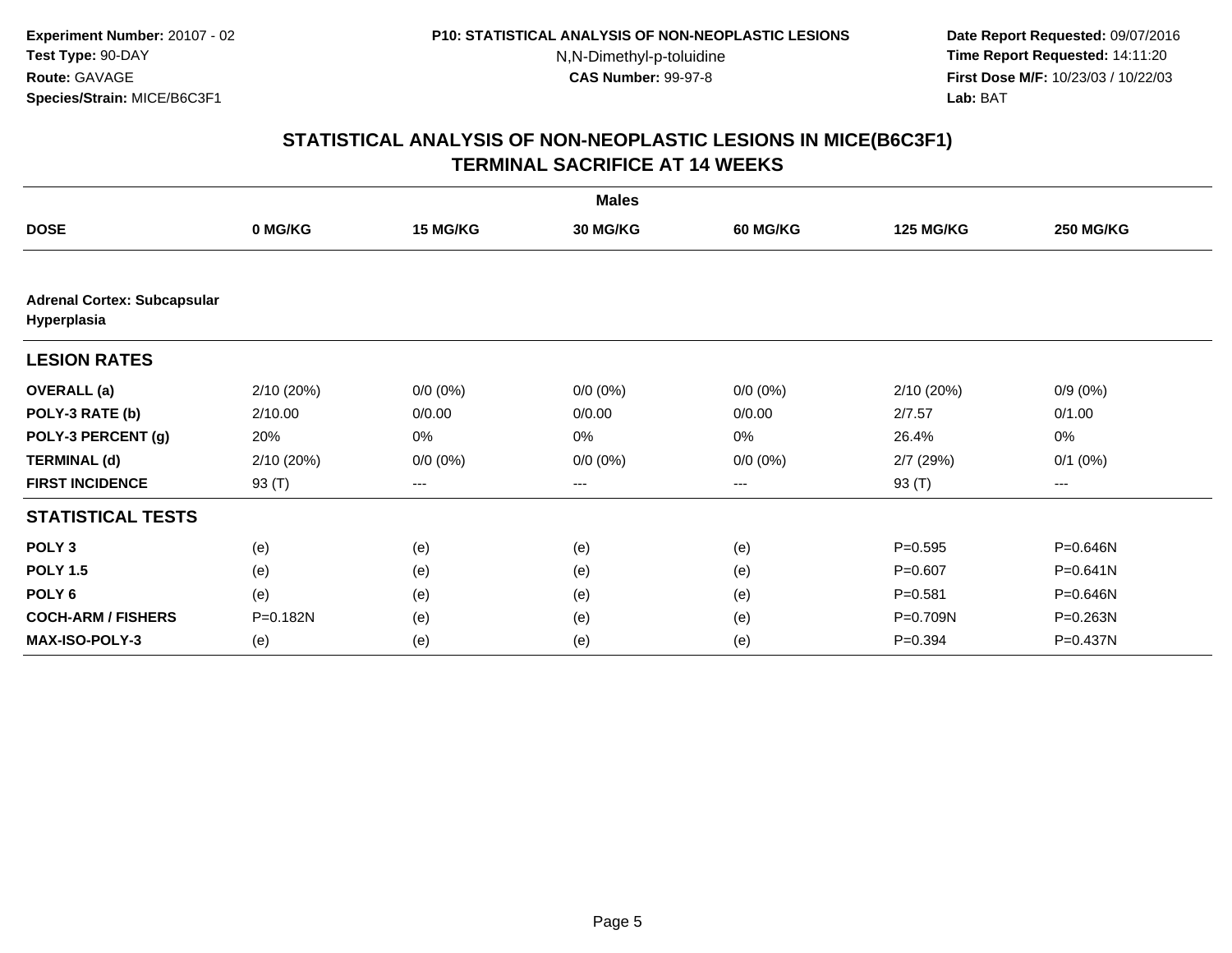**Date Report Requested:** 09/07/2016 **Time Report Requested:** 14:11:20 **First Dose M/F:** 10/23/03 / 10/22/03<br>**Lab:** BAT **Lab:** BAT

|                                                         |                        |                          | <b>Males</b> |             |                  |                  |
|---------------------------------------------------------|------------------------|--------------------------|--------------|-------------|------------------|------------------|
| <b>DOSE</b>                                             | 0 MG/KG                | 15 MG/KG                 | 30 MG/KG     | 60 MG/KG    | <b>125 MG/KG</b> | <b>250 MG/KG</b> |
|                                                         |                        |                          |              |             |                  |                  |
| <b>Coagulating Gland</b><br><b>Inflammation Chronic</b> |                        |                          |              |             |                  |                  |
| <b>LESION RATES</b>                                     |                        |                          |              |             |                  |                  |
| <b>OVERALL</b> (a)                                      | $0/0 (0\%)$            | $0/0(0\%)$               | $0/0 (0\%)$  | $0/0 (0\%)$ | 1/1 (100%)       | $0/0 (0\%)$      |
| POLY-3 RATE (b)                                         | 0/0.00                 | 0/0.00                   | 0/0.00       | 0/0.00      | 1/1.00           | 0/0.00           |
| POLY-3 PERCENT (g)                                      | 0%                     | $0\%$                    | 0%           | 0%          | 100%             | 0%               |
| <b>TERMINAL (d)</b>                                     | $0/0 (0\%)$            | $0/0 (0\%)$              | $0/0 (0\%)$  | $0/0 (0\%)$ | $0/0 (0\%)$      | $0/0 (0\%)$      |
| <b>FIRST INCIDENCE</b>                                  | $\qquad \qquad \cdots$ | $\hspace{0.05cm} \ldots$ | $---$        | ---         | 77               | ---              |
| <b>STATISTICAL TESTS</b>                                |                        |                          |              |             |                  |                  |
| POLY <sub>3</sub>                                       | (e)                    | (e)                      | (e)          | (e)         | (e)              | (e)              |
| <b>POLY 1.5</b>                                         | (e)                    | (e)                      | (e)          | (e)         | (e)              | (e)              |
| POLY <sub>6</sub>                                       | (e)                    | (e)                      | (e)          | (e)         | (e)              | (e)              |
| <b>COCH-ARM / FISHERS</b>                               | (e)                    | (e)                      | (e)          | (e)         | (e)              | (e)              |
| <b>MAX-ISO-POLY-3</b>                                   | (e)                    | (e)                      | (e)          | (e)         | (e)              | (e)              |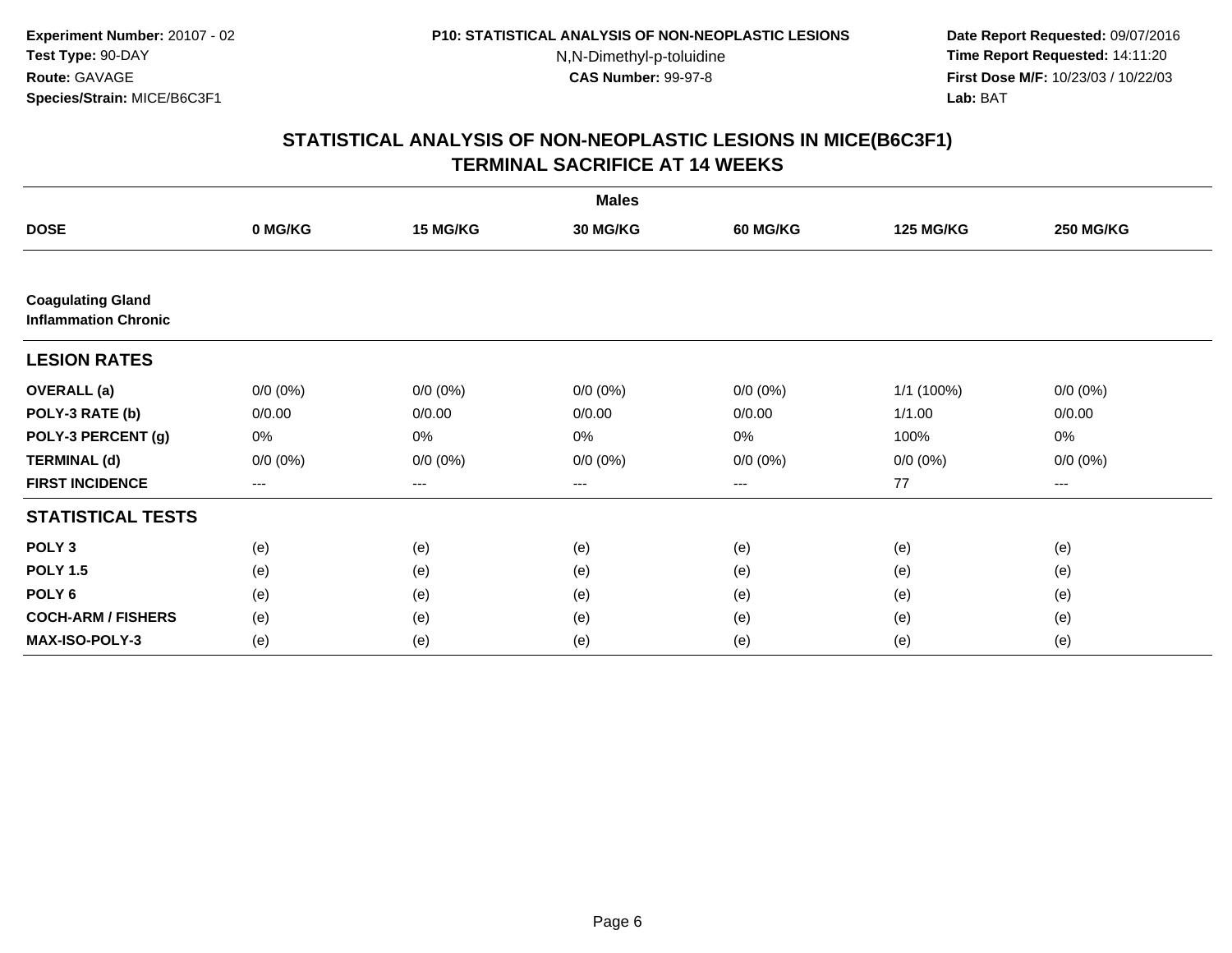**Date Report Requested:** 09/07/2016 **Time Report Requested:** 14:11:20 **First Dose M/F:** 10/23/03 / 10/22/03<br>**Lab:** BAT **Lab:** BAT

|                                                  |             |                        | <b>Males</b> |             |                  |                  |
|--------------------------------------------------|-------------|------------------------|--------------|-------------|------------------|------------------|
| <b>DOSE</b>                                      | 0 MG/KG     | 15 MG/KG               | 30 MG/KG     | 60 MG/KG    | <b>125 MG/KG</b> | <b>250 MG/KG</b> |
|                                                  |             |                        |              |             |                  |                  |
| <b>Epididymis</b><br><b>Inflammation Chronic</b> |             |                        |              |             |                  |                  |
| <b>LESION RATES</b>                              |             |                        |              |             |                  |                  |
| <b>OVERALL</b> (a)                               | $0/10(0\%)$ | $0/0 (0\%)$            | $0/0 (0\%)$  | $0/0 (0\%)$ | $1/10(10\%)$     | $0/10(0\%)$      |
| POLY-3 RATE (b)                                  | 0/10.00     | 0/0.00                 | 0/0.00       | 0/0.00      | 1/8.00           | 0/1.00           |
| POLY-3 PERCENT (g)                               | 0%          | 0%                     | 0%           | 0%          | 12.5%            | 0%               |
| <b>TERMINAL (d)</b>                              | $0/10(0\%)$ | $0/0 (0\%)$            | $0/0 (0\%)$  | $0/0 (0\%)$ | 0/7(0%)          | $0/1$ $(0%)$     |
| <b>FIRST INCIDENCE</b>                           | $--$        | $\qquad \qquad \cdots$ | $---$        | ---         | 77               | $--$             |
| <b>STATISTICAL TESTS</b>                         |             |                        |              |             |                  |                  |
| POLY <sub>3</sub>                                | (e)         | (e)                    | (e)          | (e)         | $P = 0.456$      | (e)              |
| <b>POLY 1.5</b>                                  | (e)         | (e)                    | (e)          | (e)         | $P = 0.457$      | (e)              |
| POLY <sub>6</sub>                                | (e)         | (e)                    | (e)          | (e)         | $P=0.456$        | (e)              |
| <b>COCH-ARM / FISHERS</b>                        | $P = 0.733$ | (e)                    | (e)          | (e)         | $P = 0.500$      | (e)              |
| <b>MAX-ISO-POLY-3</b>                            | (e)         | (e)                    | (e)          | (e)         | $P = 0.156$      | (e)              |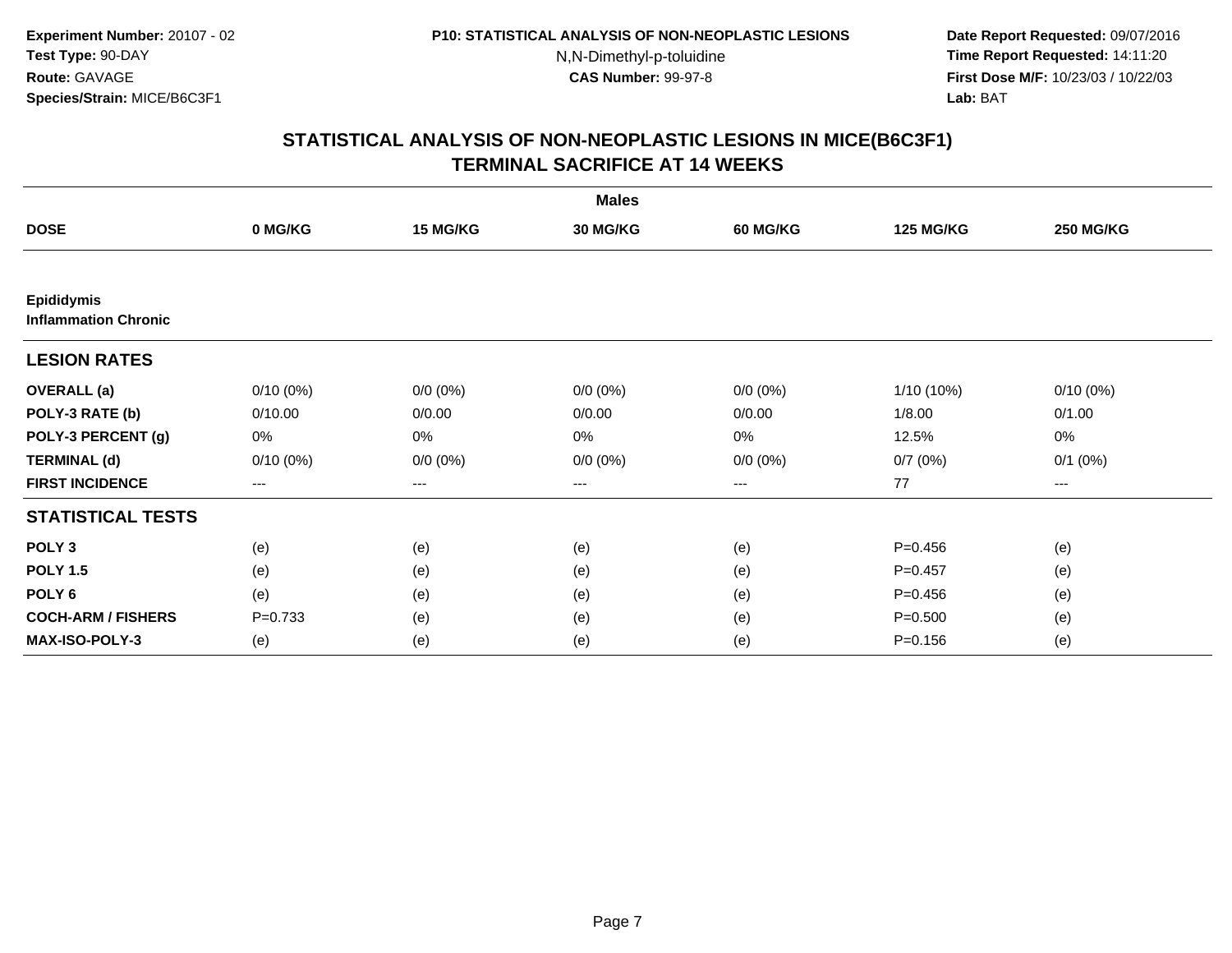**Date Report Requested:** 09/07/2016 **Time Report Requested:** 14:11:20 **First Dose M/F:** 10/23/03 / 10/22/03<br>**Lab:** BAT **Lab:** BAT

|                                      |                   |                   | <b>Males</b>    |                 |                  |                  |
|--------------------------------------|-------------------|-------------------|-----------------|-----------------|------------------|------------------|
| <b>DOSE</b>                          | 0 MG/KG           | 15 MG/KG          | <b>30 MG/KG</b> | <b>60 MG/KG</b> | <b>125 MG/KG</b> | <b>250 MG/KG</b> |
|                                      |                   |                   |                 |                 |                  |                  |
| <b>Epididymis</b><br><b>Necrosis</b> |                   |                   |                 |                 |                  |                  |
| <b>LESION RATES</b>                  |                   |                   |                 |                 |                  |                  |
| <b>OVERALL</b> (a)                   | $0/10(0\%)$       | $0/0 (0\%)$       | $0/0 (0\%)$     | $0/0 (0\%)$     | 1/10 (10%)       | $0/10(0\%)$      |
| POLY-3 RATE (b)                      | 0/10.00           | 0/0.00            | 0/0.00          | 0/0.00          | 1/8.00           | 0/1.00           |
| POLY-3 PERCENT (g)                   | 0%                | $0\%$             | 0%              | 0%              | 12.5%            | 0%               |
| <b>TERMINAL (d)</b>                  | $0/10(0\%)$       | $0/0 (0\%)$       | $0/0 (0\%)$     | $0/0 (0\%)$     | 0/7(0%)          | $0/1$ $(0%)$     |
| <b>FIRST INCIDENCE</b>               | $\qquad \qquad -$ | $\qquad \qquad -$ | $---$           | ---             | 77               | ---              |
| <b>STATISTICAL TESTS</b>             |                   |                   |                 |                 |                  |                  |
| POLY <sub>3</sub>                    | (e)               | (e)               | (e)             | (e)             | $P = 0.456$      | (e)              |
| <b>POLY 1.5</b>                      | (e)               | (e)               | (e)             | (e)             | $P = 0.457$      | (e)              |
| POLY <sub>6</sub>                    | (e)               | (e)               | (e)             | (e)             | $P=0.456$        | (e)              |
| <b>COCH-ARM / FISHERS</b>            | $P = 0.733$       | (e)               | (e)             | (e)             | $P = 0.500$      | (e)              |
| MAX-ISO-POLY-3                       | (e)               | (e)               | (e)             | (e)             | $P = 0.156$      | (e)              |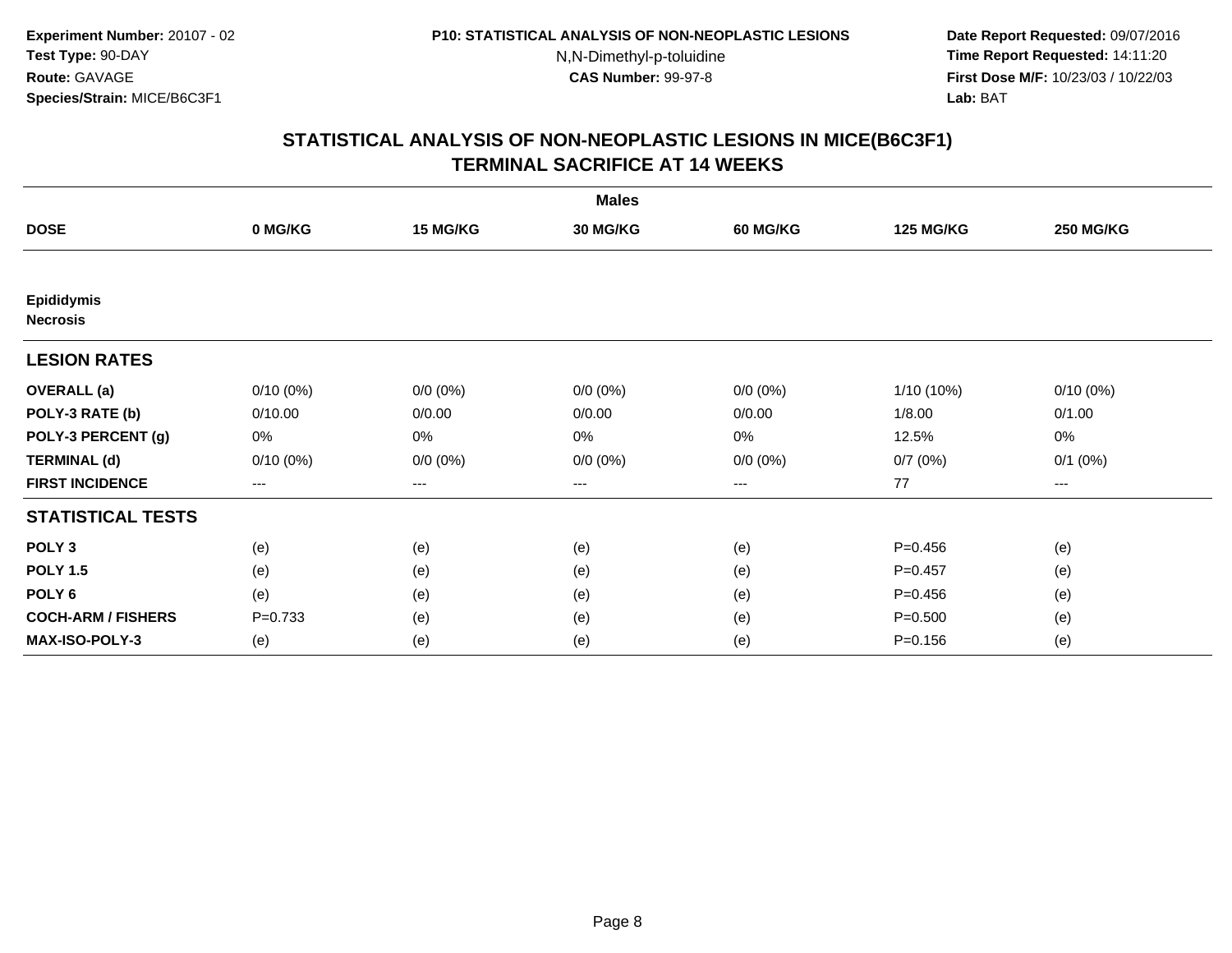**Date Report Requested:** 09/07/2016 **Time Report Requested:** 14:11:20 **First Dose M/F:** 10/23/03 / 10/22/03<br>**Lab:** BAT **Lab:** BAT

|                                              |             |             | <b>Males</b>    |                 |                  |                  |
|----------------------------------------------|-------------|-------------|-----------------|-----------------|------------------|------------------|
| <b>DOSE</b>                                  | 0 MG/KG     | 15 MG/KG    | <b>30 MG/KG</b> | <b>60 MG/KG</b> | <b>125 MG/KG</b> | <b>250 MG/KG</b> |
|                                              |             |             |                 |                 |                  |                  |
| <b>Esophagus: Epithelium</b><br>Degeneration |             |             |                 |                 |                  |                  |
| <b>LESION RATES</b>                          |             |             |                 |                 |                  |                  |
| <b>OVERALL</b> (a)                           | $0/10(0\%)$ | $0/0 (0\%)$ | $0/0 (0\%)$     | $0/0 (0\%)$     | $1/10(10\%)$     | $0/10(0\%)$      |
| POLY-3 RATE (b)                              | 0/10.00     | 0/0.00      | 0/0.00          | 0/0.00          | 1/7.57           | 0/1.00           |
| POLY-3 PERCENT (g)                           | 0%          | 0%          | 0%              | 0%              | 13.2%            | $0\%$            |
| <b>TERMINAL (d)</b>                          | $0/10(0\%)$ | $0/0 (0\%)$ | $0/0 (0\%)$     | $0/0 (0\%)$     | 1/7(14%)         | $0/1$ $(0%)$     |
| <b>FIRST INCIDENCE</b>                       | $---$       | ---         | ---             | ---             | 93 (T)           | ---              |
| <b>STATISTICAL TESTS</b>                     |             |             |                 |                 |                  |                  |
| POLY <sub>3</sub>                            | (e)         | (e)         | (e)             | (e)             | $P=0.445$        | (e)              |
| <b>POLY 1.5</b>                              | (e)         | (e)         | (e)             | (e)             | $P = 0.451$      | (e)              |
| POLY <sub>6</sub>                            | (e)         | (e)         | (e)             | (e)             | $P = 0.438$      | (e)              |
| <b>COCH-ARM / FISHERS</b>                    | $P = 0.733$ | (e)         | (e)             | (e)             | $P = 0.500$      | (e)              |
| <b>MAX-ISO-POLY-3</b>                        | (e)         | (e)         | (e)             | (e)             | $P = 0.155$      | (e)              |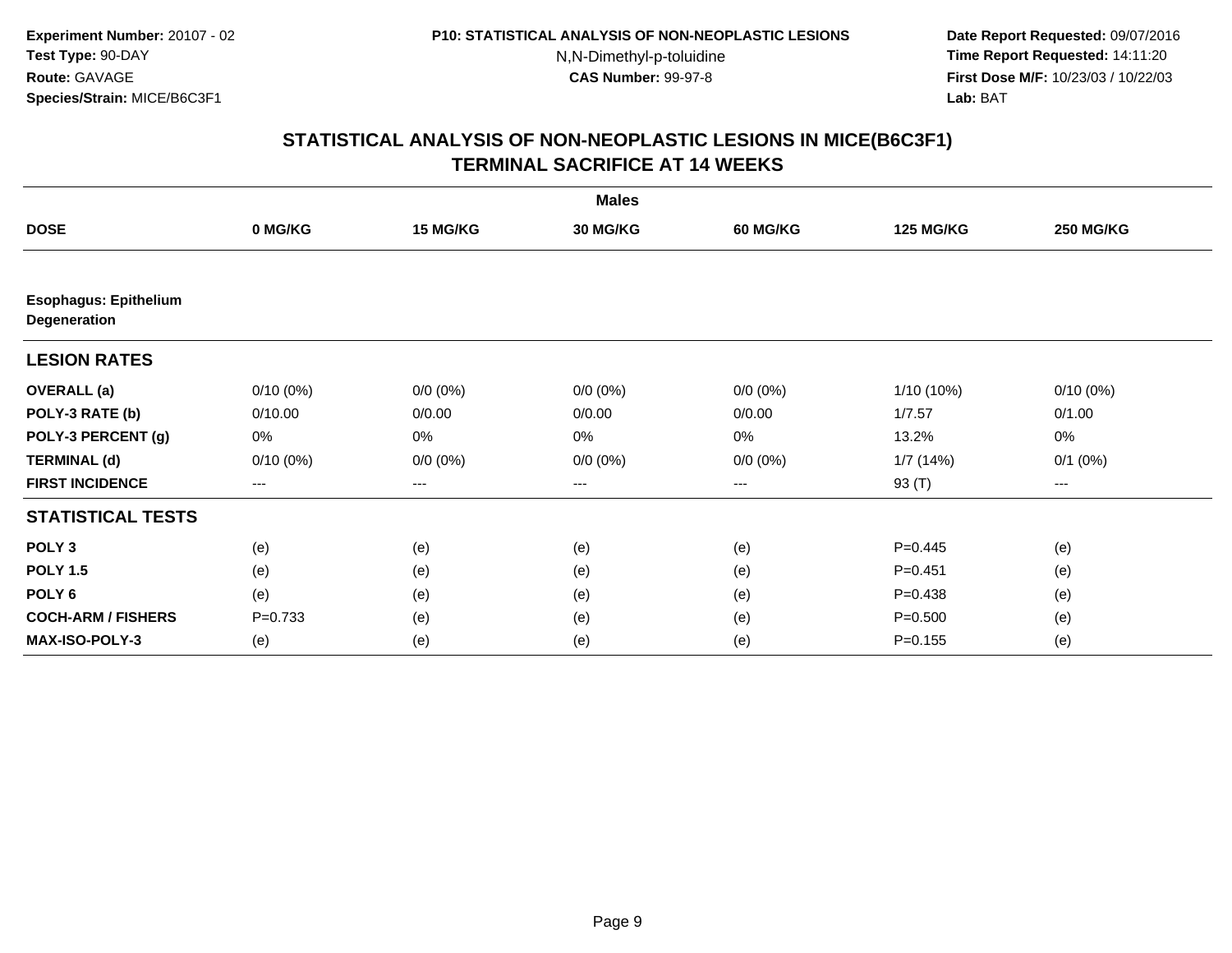**Date Report Requested:** 09/07/2016 **Time Report Requested:** 14:11:20 **First Dose M/F:** 10/23/03 / 10/22/03<br>**Lab:** BAT **Lab:** BAT

|                                            |             |             | <b>Males</b>    |                 |                  |                  |
|--------------------------------------------|-------------|-------------|-----------------|-----------------|------------------|------------------|
| <b>DOSE</b>                                | 0 MG/KG     | 15 MG/KG    | <b>30 MG/KG</b> | <b>60 MG/KG</b> | <b>125 MG/KG</b> | <b>250 MG/KG</b> |
|                                            |             |             |                 |                 |                  |                  |
| Eye: Cornea<br><b>Inflammation Chronic</b> |             |             |                 |                 |                  |                  |
| <b>LESION RATES</b>                        |             |             |                 |                 |                  |                  |
| <b>OVERALL</b> (a)                         | $0/10(0\%)$ | $0/0 (0\%)$ | $0/0 (0\%)$     | $0/0 (0\%)$     | $0/10(0\%)$      | $0/10(0\%)$      |
| POLY-3 RATE (b)                            | 0/10.00     | 0/0.00      | 0/0.00          | 0/0.00          | 0/7.57           | 0/1.00           |
| POLY-3 PERCENT (g)                         | 0%          | 0%          | 0%              | 0%              | 0%               | 0%               |
| <b>TERMINAL (d)</b>                        | $0/10(0\%)$ | $0/0 (0\%)$ | $0/0 (0\%)$     | $0/0 (0\%)$     | 0/7(0%)          | $0/1$ $(0%)$     |
| <b>FIRST INCIDENCE</b>                     | $--$        | ---         | $--$            | ---             | $--$             | $--$             |
| <b>STATISTICAL TESTS</b>                   |             |             |                 |                 |                  |                  |
| POLY <sub>3</sub>                          | (n)         | (n)         | (n)             | (n)             | (n)              | (n)              |
| <b>POLY 1.5</b>                            | (n)         | (n)         | (n)             | (n)             | (n)              | (n)              |
| POLY <sub>6</sub>                          | (n)         | (n)         | (n)             | (n)             | (n)              | (n)              |
| <b>COCH-ARM / FISHERS</b>                  | (n)         | (n)         | (n)             | (n)             | (n)              | (n)              |
| MAX-ISO-POLY-3                             | (n)         | (n)         | (n)             | (n)             | (n)              | (n)              |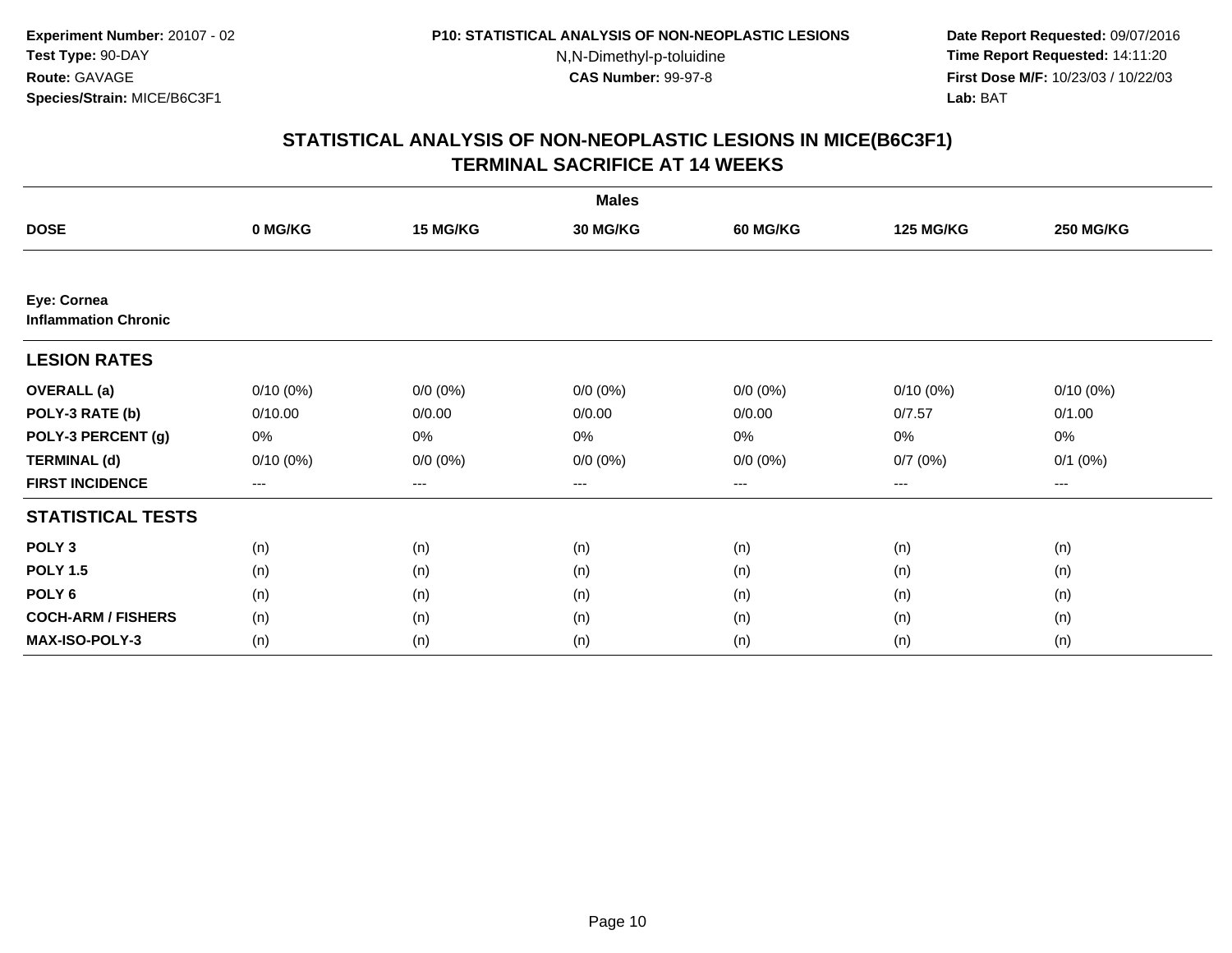**Date Report Requested:** 09/07/2016 **Time Report Requested:** 14:11:20 **First Dose M/F:** 10/23/03 / 10/22/03<br>**Lab:** BAT **Lab:** BAT

|                                |             |             | <b>Males</b>    |             |                  |                  |
|--------------------------------|-------------|-------------|-----------------|-------------|------------------|------------------|
| <b>DOSE</b>                    | 0 MG/KG     | 15 MG/KG    | <b>30 MG/KG</b> | 60 MG/KG    | <b>125 MG/KG</b> | <b>250 MG/KG</b> |
|                                |             |             |                 |             |                  |                  |
| Heart<br><b>Mineralization</b> |             |             |                 |             |                  |                  |
| <b>LESION RATES</b>            |             |             |                 |             |                  |                  |
| <b>OVERALL</b> (a)             | $0/10(0\%)$ | $0/0(0\%)$  | $0/0 (0\%)$     | $0/0 (0\%)$ | $1/10(10\%)$     | 2/10 (20%)       |
| POLY-3 RATE (b)                | 0/10.00     | 0/0.00      | 0/0.00          | 0/0.00      | 1/8.00           | 2/3.00           |
| POLY-3 PERCENT (g)             | 0%          | 0%          | 0%              | 0%          | 12.5%            | 66.7%            |
| <b>TERMINAL (d)</b>            | $0/10(0\%)$ | $0/0 (0\%)$ | $0/0 (0\%)$     | $0/0 (0\%)$ | 0/7(0%)          | $0/1$ $(0%)$     |
| <b>FIRST INCIDENCE</b>         | ---         | $--$        | $--$            | ---         | 77               | 5                |
| <b>STATISTICAL TESTS</b>       |             |             |                 |             |                  |                  |
| POLY <sub>3</sub>              | (e)         | (e)         | (e)             | (e)         | $P = 0.456$      | $P = 0.058$      |
| <b>POLY 1.5</b>                | (e)         | (e)         | (e)             | (e)         | $P=0.457$        | $P = 0.059$      |
| POLY 6                         | (e)         | (e)         | (e)             | (e)         | $P = 0.456$      | $P = 0.058$      |
| <b>COCH-ARM / FISHERS</b>      | $P = 0.132$ | (e)         | (e)             | (e)         | $P = 0.500$      | $P = 0.237$      |
| MAX-ISO-POLY-3                 | (e)         | (e)         | (e)             | (e)         | $P = 0.156$      | $P=0.043*$       |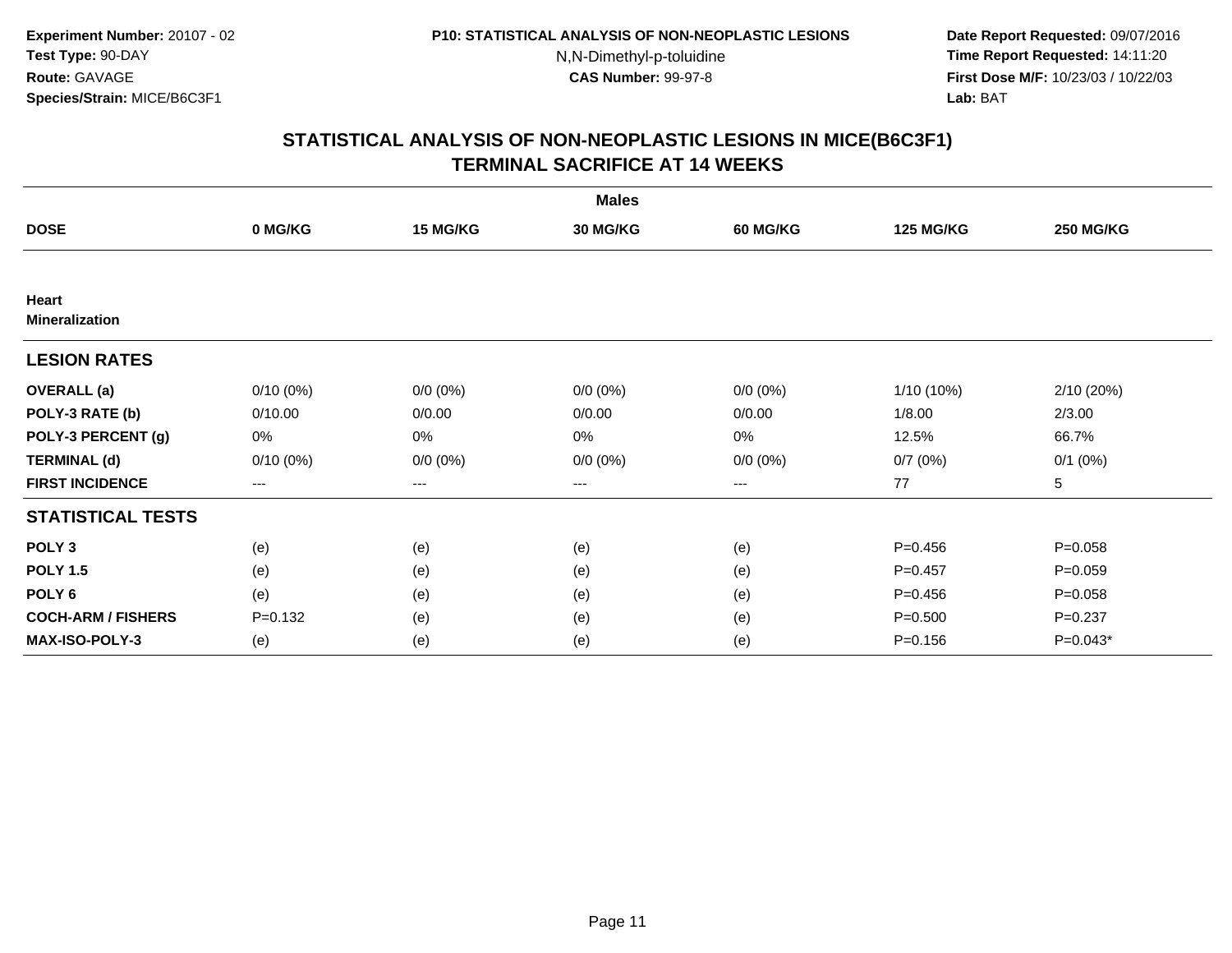**Date Report Requested:** 09/07/2016 **Time Report Requested:** 14:11:20 **First Dose M/F:** 10/23/03 / 10/22/03<br>**Lab:** BAT **Lab:** BAT

|                                              |             |             | <b>Males</b>    |                 |                  |                  |
|----------------------------------------------|-------------|-------------|-----------------|-----------------|------------------|------------------|
| <b>DOSE</b>                                  | 0 MG/KG     | 15 MG/KG    | <b>30 MG/KG</b> | <b>60 MG/KG</b> | <b>125 MG/KG</b> | <b>250 MG/KG</b> |
|                                              |             |             |                 |                 |                  |                  |
| <b>Kidney</b><br><b>Inflammation Chronic</b> |             |             |                 |                 |                  |                  |
| <b>LESION RATES</b>                          |             |             |                 |                 |                  |                  |
| <b>OVERALL</b> (a)                           | 1/10 (10%)  | $0/10(0\%)$ | $0/10(0\%)$     | 1/10 (10%)      | $0/10(0\%)$      | 1/10 (10%)       |
| POLY-3 RATE (b)                              | 1/10.00     | 0/10.00     | 0/10.00         | 1/10.00         | 0/7.57           | 1/1.00           |
| POLY-3 PERCENT (g)                           | 10%         | 0%          | $0\%$           | 10%             | 0%               | 99.9%            |
| <b>TERMINAL (d)</b>                          | 1/10 (10%)  | $0/10(0\%)$ | $0/10(0\%)$     | 1/10 (10%)      | 0/7(0%)          | 1/1 (100%)       |
| <b>FIRST INCIDENCE</b>                       | 93 (T)      | $---$       | ---             | 93 (T)          | ---              | 93 (T)           |
| <b>STATISTICAL TESTS</b>                     |             |             |                 |                 |                  |                  |
| POLY <sub>3</sub>                            | $P = 0.626$ | P=0.500N    | $P = 0.500N$    | $P=0.760$       | P=0.554N         | $P=0.352$        |
| <b>POLY 1.5</b>                              | $P = 0.629$ | P=0.500N    | $P = 0.500N$    | $P=0.760$       | P=0.548N         | $P=0.357$        |
| POLY <sub>6</sub>                            | $P = 0.612$ | P=0.500N    | $P = 0.500N$    | $P=0.760$       | $P = 0.561N$     | $P=0.352$        |
| <b>COCH-ARM / FISHERS</b>                    | $P=0.479$   | P=0.500N    | P=0.500N        | P=0.763N        | $P = 0.500N$     | P=0.763N         |
| <b>MAX-ISO-POLY-3</b>                        | $P = 0.162$ | P=0.158N    | P=0.158N        | $P = 1.000$     | $P = 0.225N$     | $P = 0.243$      |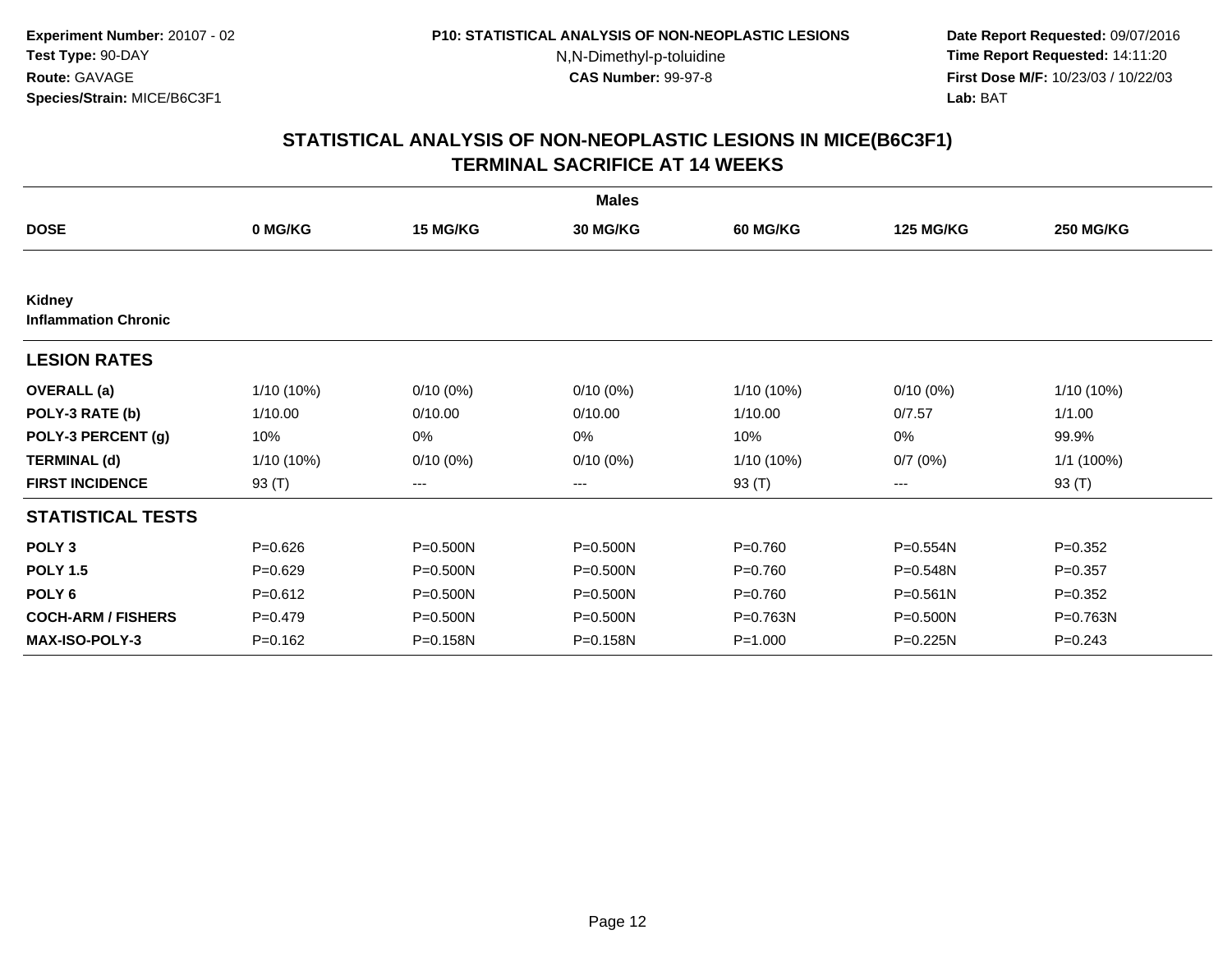**Date Report Requested:** 09/07/2016 **Time Report Requested:** 14:11:20 **First Dose M/F:** 10/23/03 / 10/22/03<br>**Lab:** BAT **Lab:** BAT

|                                 |             |              | <b>Males</b> |                 |                  |                  |
|---------------------------------|-------------|--------------|--------------|-----------------|------------------|------------------|
| <b>DOSE</b>                     | 0 MG/KG     | 15 MG/KG     | 30 MG/KG     | <b>60 MG/KG</b> | <b>125 MG/KG</b> | <b>250 MG/KG</b> |
|                                 |             |              |              |                 |                  |                  |
| Kidney<br><b>Mineralization</b> |             |              |              |                 |                  |                  |
| <b>LESION RATES</b>             |             |              |              |                 |                  |                  |
| <b>OVERALL</b> (a)              | 1/10 (10%)  | $0/10(0\%)$  | $0/10(0\%)$  | $0/10(0\%)$     | $1/10(10\%)$     | 1/10 (10%)       |
| POLY-3 RATE (b)                 | 1/10.00     | 0/10.00      | 0/10.00      | 0/10.00         | 1/8.00           | 1/2.00           |
| POLY-3 PERCENT (g)              | 10%         | 0%           | 0%           | $0\%$           | 12.5%            | 50%              |
| <b>TERMINAL (d)</b>             | 1/10 (10%)  | $0/10(0\%)$  | $0/10(0\%)$  | $0/10(0\%)$     | 0/7(0%)          | $0/1$ $(0%)$     |
| <b>FIRST INCIDENCE</b>          | 93 (T)      | $---$        | ---          | ---             | 77               | 5                |
| <b>STATISTICAL TESTS</b>        |             |              |              |                 |                  |                  |
| POLY <sub>3</sub>               | $P = 0.260$ | P=0.500N     | P=0.500N     | $P = 0.500N$    | $P=0.709$        | $P = 0.417$      |
| <b>POLY 1.5</b>                 | $P = 0.256$ | $P = 0.500N$ | $P = 0.500N$ | P=0.500N        | $P=0.711$        | $P=0.422$        |
| POLY <sub>6</sub>               | $P = 0.260$ | $P = 0.500N$ | $P = 0.500N$ | $P = 0.500N$    | $P=0.709$        | $P=0.417$        |
| <b>COCH-ARM / FISHERS</b>       | $P = 0.309$ | P=0.500N     | P=0.500N     | P=0.500N        | P=0.763N         | P=0.763N         |
| <b>MAX-ISO-POLY-3</b>           | $P = 0.166$ | P=0.158N     | P=0.158N     | P=0.158N        | $P = 0.441$      | $P = 0.273$      |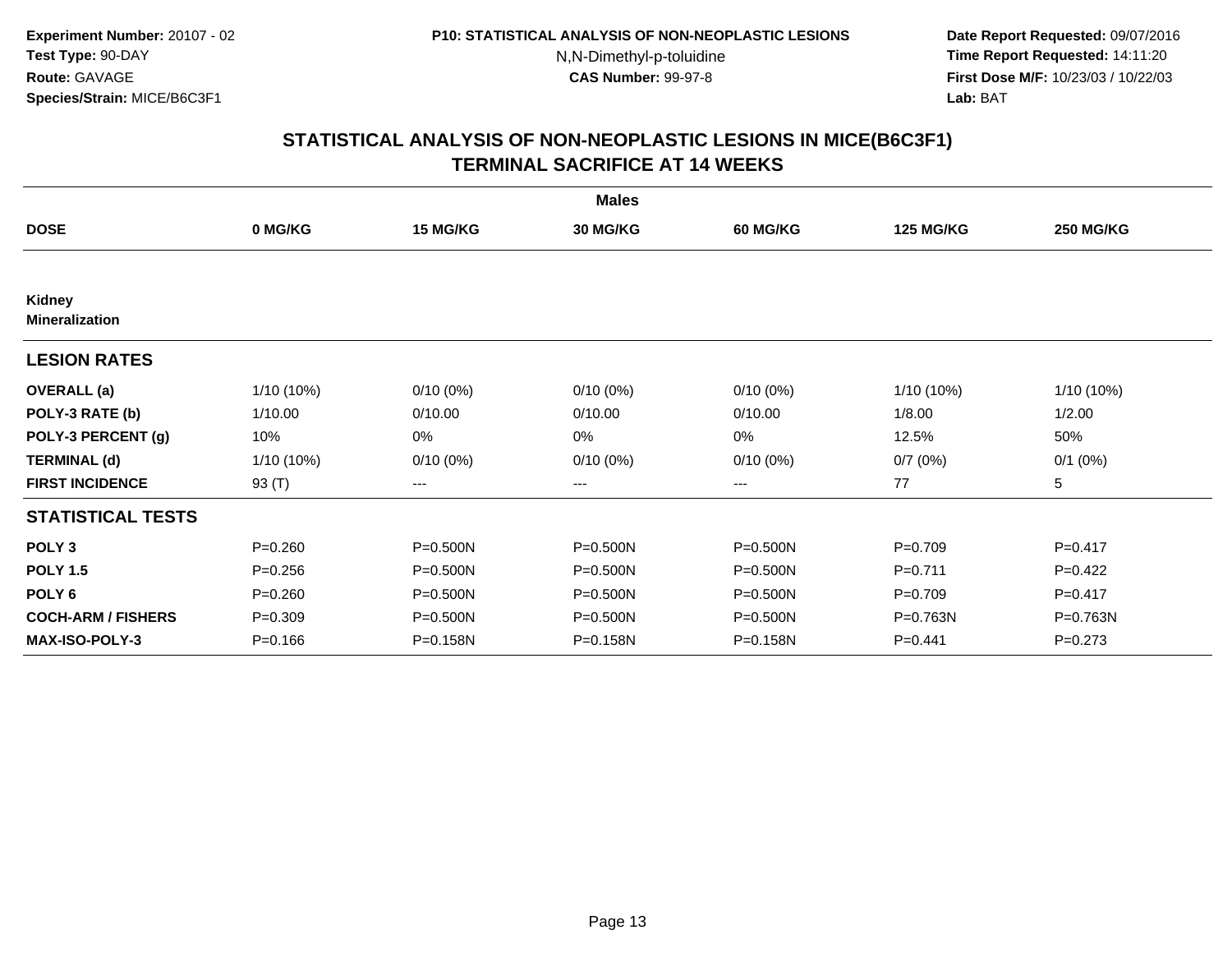**Date Report Requested:** 09/07/2016 **Time Report Requested:** 14:11:20 **First Dose M/F:** 10/23/03 / 10/22/03<br>**Lab:** BAT **Lab:** BAT

|                           |             |              | <b>Males</b>    |             |                  |                  |
|---------------------------|-------------|--------------|-----------------|-------------|------------------|------------------|
| <b>DOSE</b>               | 0 MG/KG     | 15 MG/KG     | <b>30 MG/KG</b> | 60 MG/KG    | <b>125 MG/KG</b> | <b>250 MG/KG</b> |
|                           |             |              |                 |             |                  |                  |
| Kidney<br>Nephropathy     |             |              |                 |             |                  |                  |
| <b>LESION RATES</b>       |             |              |                 |             |                  |                  |
| <b>OVERALL</b> (a)        | 1/10 (10%)  | $0/10(0\%)$  | $0/10(0\%)$     | 1/10 (10%)  | 2/10 (20%)       | $0/10(0\%)$      |
| POLY-3 RATE (b)           | 1/10.00     | 0/10.00      | 0/10.00         | 1/10.00     | 2/7.57           | 0/1.00           |
| POLY-3 PERCENT (g)        | 10%         | 0%           | 0%              | 10%         | 26.4%            | 0%               |
| <b>TERMINAL (d)</b>       | 1/10 (10%)  | $0/10(0\%)$  | $0/10(0\%)$     | 1/10 (10%)  | 2/7(29%)         | $0/1$ $(0%)$     |
| <b>FIRST INCIDENCE</b>    | 93 (T)      | $--$         | ---             | 93 $(T)$    | 93 $(T)$         | ---              |
| <b>STATISTICAL TESTS</b>  |             |              |                 |             |                  |                  |
| POLY <sub>3</sub>         | $P = 0.091$ | P=0.500N     | P=0.500N        | $P = 0.760$ | $P=0.400$        | P=0.736N         |
| <b>POLY 1.5</b>           | $P = 0.095$ | P=0.500N     | P=0.500N        | $P = 0.760$ | $P = 0.411$      | P=0.734N         |
| POLY <sub>6</sub>         | $P = 0.088$ | $P = 0.500N$ | $P = 0.500N$    | $P = 0.760$ | $P = 0.389$      | P=0.736N         |
| <b>COCH-ARM / FISHERS</b> | P=0.624N    | P=0.500N     | P=0.500N        | P=0.763N    | $P = 0.500$      | P=0.500N         |
| <b>MAX-ISO-POLY-3</b>     | $P = 0.090$ | P=0.158N     | P=0.158N        | $P = 1.000$ | $P=0.222$        | P=0.458N         |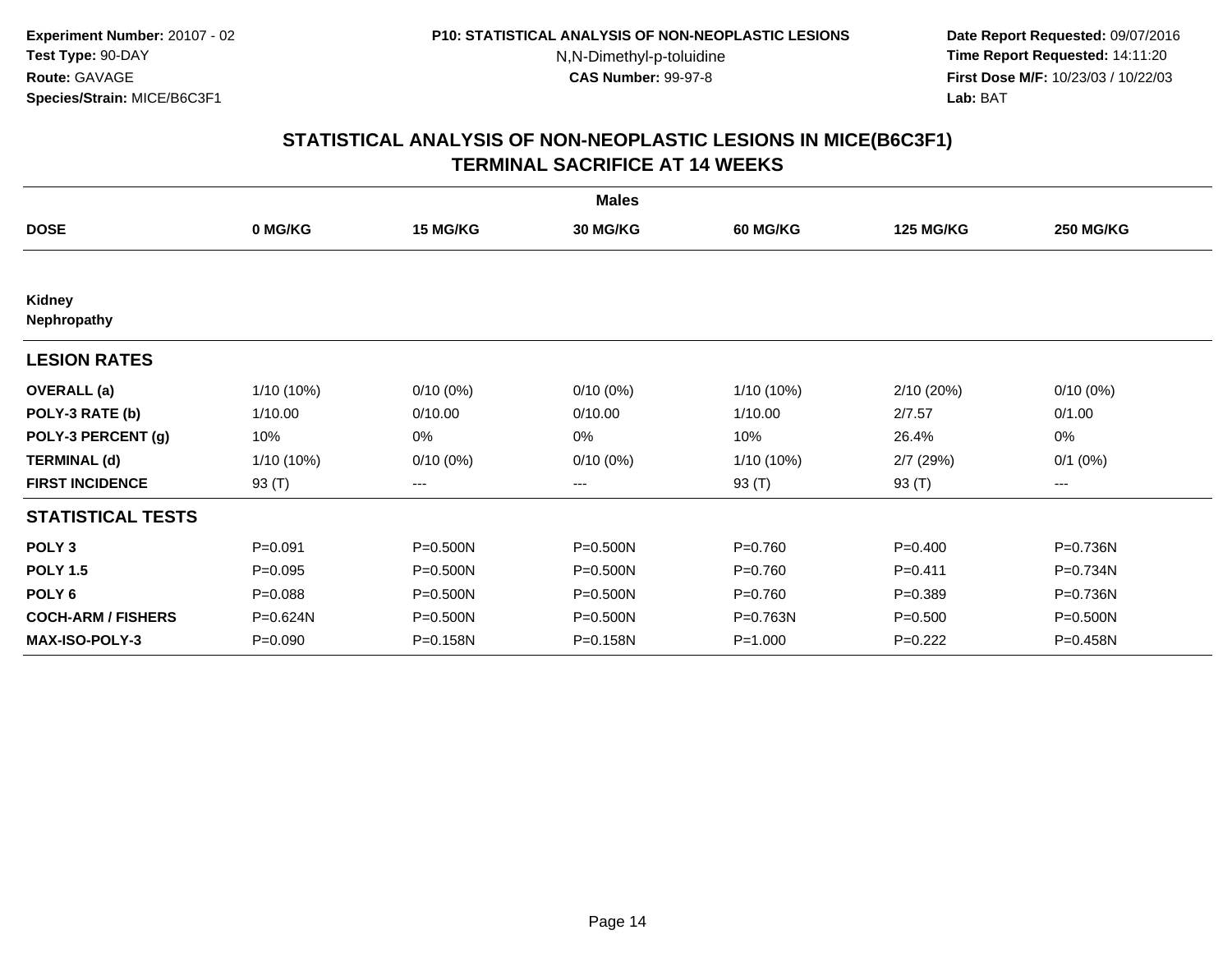**Date Report Requested:** 09/07/2016 **Time Report Requested:** 14:11:20 **First Dose M/F:** 10/23/03 / 10/22/03<br>**Lab:** BAT **Lab:** BAT

|                                                  |                        |             | <b>Males</b>    |                 |                  |                  |
|--------------------------------------------------|------------------------|-------------|-----------------|-----------------|------------------|------------------|
| <b>DOSE</b>                                      | 0 MG/KG                | 15 MG/KG    | <b>30 MG/KG</b> | <b>60 MG/KG</b> | <b>125 MG/KG</b> | <b>250 MG/KG</b> |
|                                                  |                        |             |                 |                 |                  |                  |
| Liver<br><b>Hematopoietic Cell Proliferation</b> |                        |             |                 |                 |                  |                  |
| <b>LESION RATES</b>                              |                        |             |                 |                 |                  |                  |
| <b>OVERALL</b> (a)                               | $0/10(0\%)$            | $0/10(0\%)$ | 1/10 (10%)      | $1/10(10\%)$    | $0/10(0\%)$      | $0/10(0\%)$      |
| POLY-3 RATE (b)                                  | 0/10.00                | 0/10.00     | 1/10.00         | 1/10.00         | 0/7.57           | 0/1.00           |
| POLY-3 PERCENT (g)                               | 0%                     | 0%          | 10%             | 10%             | $0\%$            | 0%               |
| <b>TERMINAL (d)</b>                              | $0/10(0\%)$            | $0/10(0\%)$ | 1/10 (10%)      | $1/10(10\%)$    | 0/7(0%)          | $0/1$ $(0%)$     |
| <b>FIRST INCIDENCE</b>                           | $\qquad \qquad \cdots$ | ---         | 93 (T)          | 93 (T)          | ---              | ---              |
| <b>STATISTICAL TESTS</b>                         |                        |             |                 |                 |                  |                  |
| POLY <sub>3</sub>                                | $P = 0.582$            | (e)         | $P = 0.500$     | $P = 0.500$     | (e)              | (e)              |
| <b>POLY 1.5</b>                                  | $P = 0.601$            | (e)         | $P = 0.500$     | $P = 0.500$     | (e)              | (e)              |
| POLY <sub>6</sub>                                | $P = 0.563$            | (e)         | $P = 0.500$     | $P = 0.500$     | (e)              | (e)              |
| <b>COCH-ARM / FISHERS</b>                        | P=0.475N               | (e)         | $P = 0.500$     | $P = 0.500$     | (e)              | (e)              |
| <b>MAX-ISO-POLY-3</b>                            | $P=0.464$              | (e)         | $P = 0.158$     | $P = 0.158$     | (e)              | (e)              |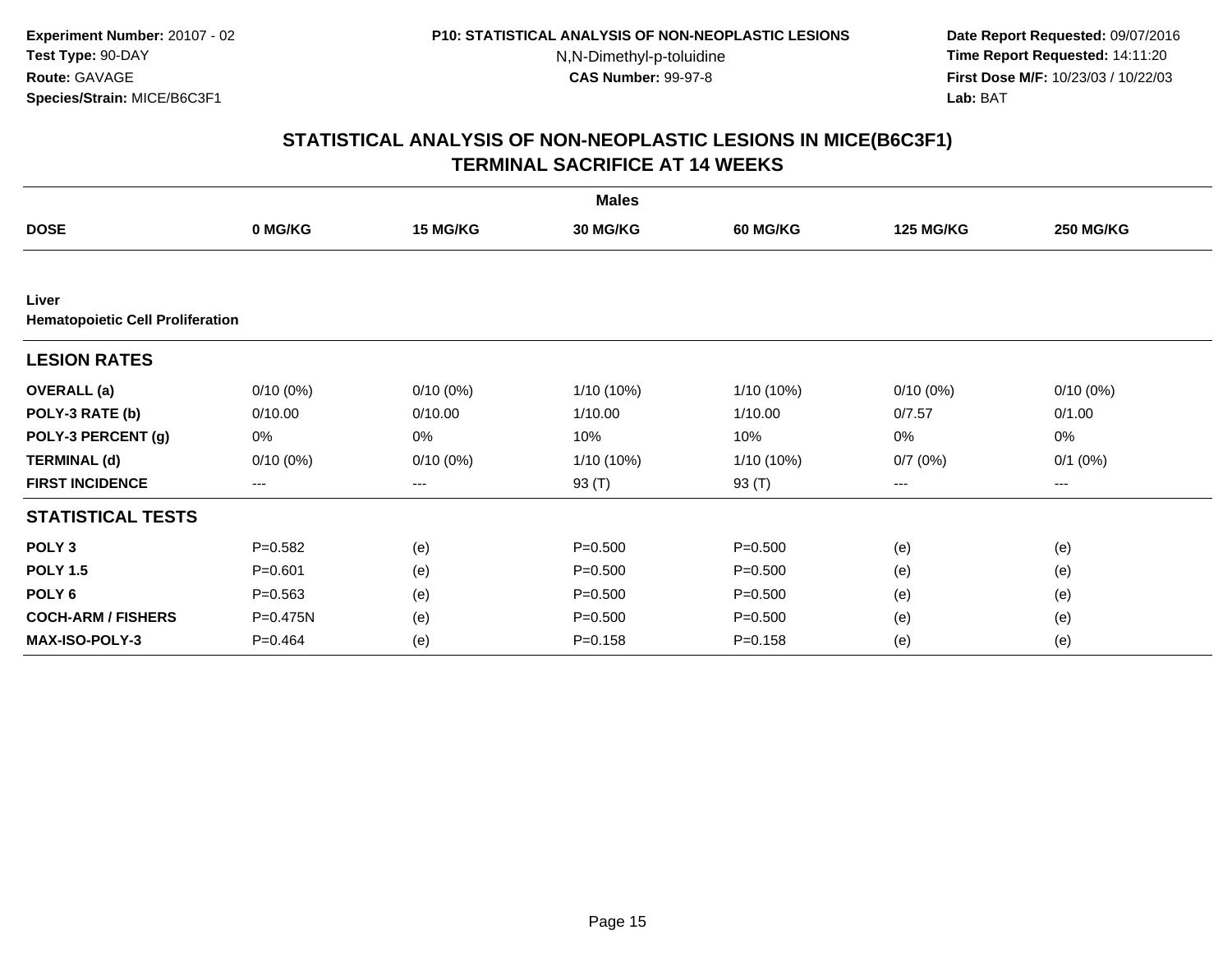**Date Report Requested:** 09/07/2016 **Time Report Requested:** 14:11:20 **First Dose M/F:** 10/23/03 / 10/22/03<br>**Lab:** BAT **Lab:** BAT

| <b>Males</b>                         |              |              |                 |                 |                  |                  |  |  |
|--------------------------------------|--------------|--------------|-----------------|-----------------|------------------|------------------|--|--|
| <b>DOSE</b>                          | 0 MG/KG      | 15 MG/KG     | <b>30 MG/KG</b> | <b>60 MG/KG</b> | <b>125 MG/KG</b> | <b>250 MG/KG</b> |  |  |
|                                      |              |              |                 |                 |                  |                  |  |  |
| Liver<br><b>Inflammation Chronic</b> |              |              |                 |                 |                  |                  |  |  |
| <b>LESION RATES</b>                  |              |              |                 |                 |                  |                  |  |  |
| <b>OVERALL</b> (a)                   | 9/10 (90%)   | 10/10 (100%) | 10/10 (100%)    | 10/10 (100%)    | 7/10 (70%)       | 1/10 (10%)       |  |  |
| POLY-3 RATE (b)                      | 9/10.00      | 10/10.00     | 10/10.00        | 10/10.00        | 7/7.57           | 1/1.00           |  |  |
| POLY-3 PERCENT (g)                   | 90%          | 100%         | 100%            | 100%            | 92.5%            | 99.9%            |  |  |
| <b>TERMINAL (d)</b>                  | 9/10 (90%)   | 10/10 (100%) | 10/10 (100%)    | 10/10 (100%)    | 7/7 (100%)       | 1/1 (100%)       |  |  |
| <b>FIRST INCIDENCE</b>               | 93 (T)       | 93 (T)       | 93 (T)          | 93 (T)          | 93 (T)           | 93 (T)           |  |  |
| <b>STATISTICAL TESTS</b>             |              |              |                 |                 |                  |                  |  |  |
| POLY <sub>3</sub>                    | $P = 0.690$  | $P = 0.500$  | $P = 0.500$     | $P = 0.500$     | $P = 0.748$      | $P = 0.736$      |  |  |
| <b>POLY 1.5</b>                      | $P = 0.564N$ | $P = 0.500$  | $P = 0.500$     | $P = 0.500$     | $P = 0.777N$     | $P=0.773$        |  |  |
| POLY 6                               | $P=0.532$    | $P = 0.500$  | $P = 0.500$     | $P = 0.500$     | $P = 0.687$      | $P = 0.736$      |  |  |
| <b>COCH-ARM / FISHERS</b>            | P<0.001N**   | $P = 0.500$  | $P = 0.500$     | $P = 0.500$     | P=0.291N         | P<0.001N**       |  |  |
| <b>MAX-ISO-POLY-3</b>                | $P=0.439$    | $P = 0.158$  | $P = 0.158$     | $P = 0.158$     | $P = 0.433$      | $P=0.458$        |  |  |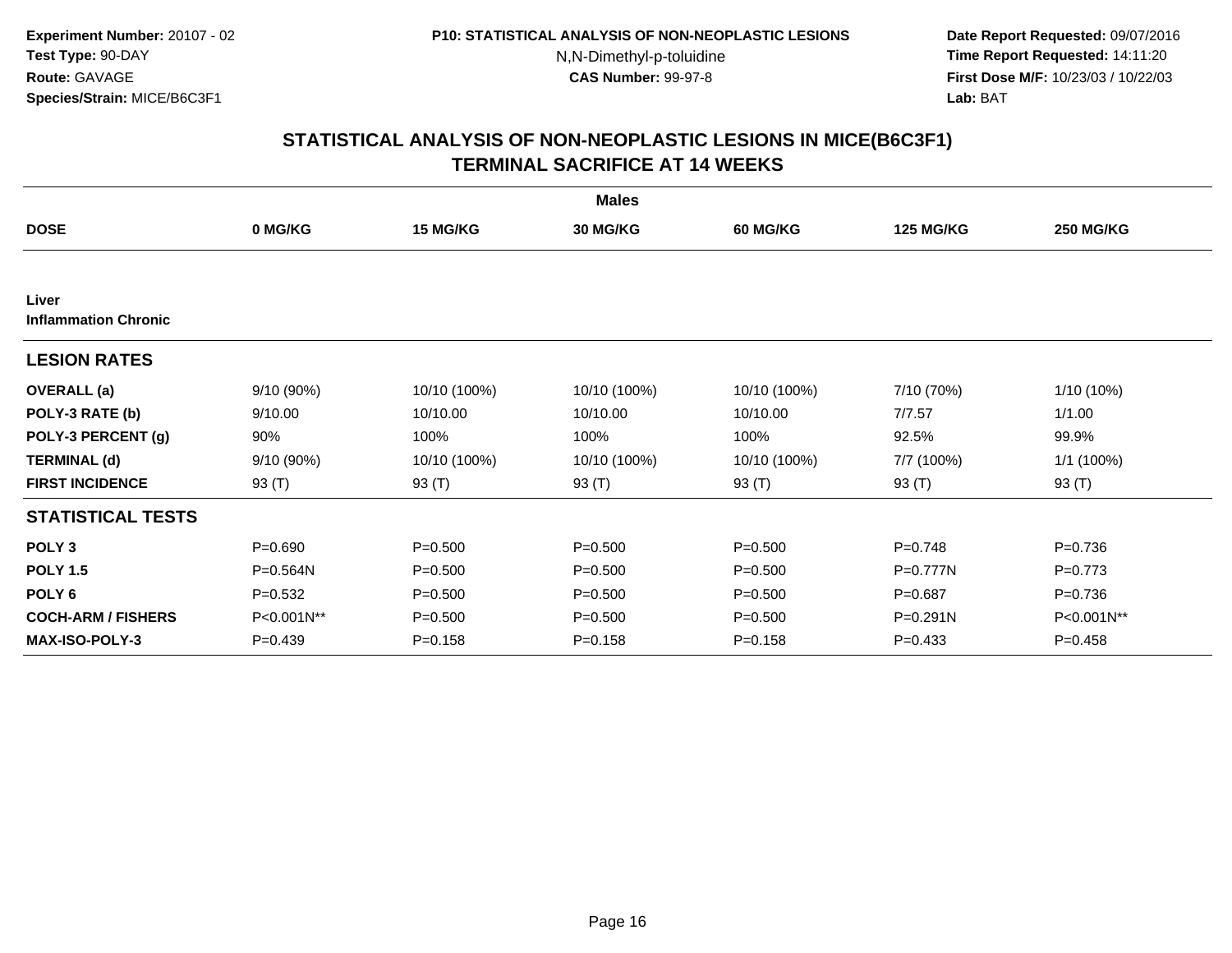**Date Report Requested:** 09/07/2016 **Time Report Requested:** 14:11:20 **First Dose M/F:** 10/23/03 / 10/22/03<br>**Lab:** BAT **Lab:** BAT

|                           |                   |             | <b>Males</b>           |             |                   |                  |
|---------------------------|-------------------|-------------|------------------------|-------------|-------------------|------------------|
| <b>DOSE</b>               | 0 MG/KG           | 15 MG/KG    | 30 MG/KG               | 60 MG/KG    | <b>125 MG/KG</b>  | <b>250 MG/KG</b> |
|                           |                   |             |                        |             |                   |                  |
| Liver                     |                   |             |                        |             |                   |                  |
| <b>Tension Lipidosis</b>  |                   |             |                        |             |                   |                  |
| <b>LESION RATES</b>       |                   |             |                        |             |                   |                  |
| <b>OVERALL</b> (a)        | $0/10(0\%)$       | $0/10(0\%)$ | $0/10(0\%)$            | $0/10(0\%)$ | $0/10(0\%)$       | 1/10 (10%)       |
| POLY-3 RATE (b)           | 0/10.00           | 0/10.00     | 0/10.00                | 0/10.00     | 0/7.57            | 1/2.00           |
| POLY-3 PERCENT (g)        | 0%                | 0%          | 0%                     | 0%          | 0%                | 50%              |
| <b>TERMINAL (d)</b>       | $0/10(0\%)$       | $0/10(0\%)$ | $0/10(0\%)$            | $0/10(0\%)$ | 0/7(0%)           | $0/1$ $(0%)$     |
| <b>FIRST INCIDENCE</b>    | $\qquad \qquad -$ | $--$        | $\qquad \qquad \cdots$ | ---         | $\qquad \qquad -$ | 3                |
| <b>STATISTICAL TESTS</b>  |                   |             |                        |             |                   |                  |
| POLY <sub>3</sub>         | $P = 0.298$       | (e)         | (e)                    | (e)         | (e)               | $P=0.275$        |
| <b>POLY 1.5</b>           | $P = 0.298$       | (e)         | (e)                    | (e)         | (e)               | $P=0.278$        |
| POLY <sub>6</sub>         | $P = 0.284$       | (e)         | (e)                    | (e)         | (e)               | $P=0.275$        |
| <b>COCH-ARM / FISHERS</b> | $P = 0.104$       | (e)         | (e)                    | (e)         | (e)               | $P = 0.500$      |
| <b>MAX-ISO-POLY-3</b>     | $P=0.039*$        | (e)         | (e)                    | (e)         | (e)               | $P = 0.140$      |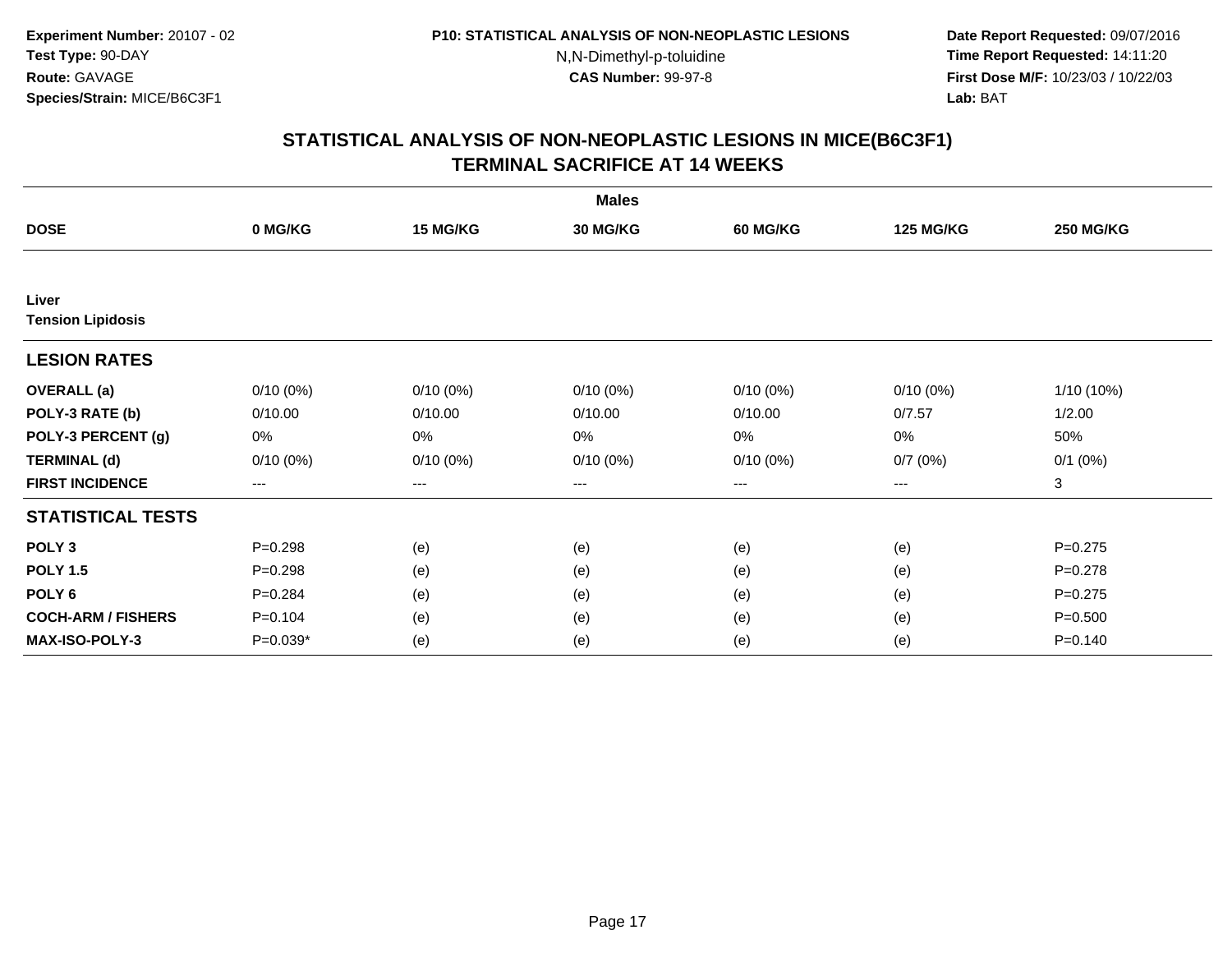**Date Report Requested:** 09/07/2016 **Time Report Requested:** 14:11:20 **First Dose M/F:** 10/23/03 / 10/22/03<br>**Lab:** BAT **Lab:** BAT

|                                          |             |             | <b>Males</b>    |             |                  |                  |
|------------------------------------------|-------------|-------------|-----------------|-------------|------------------|------------------|
| <b>DOSE</b>                              | 0 MG/KG     | 15 MG/KG    | <b>30 MG/KG</b> | 60 MG/KG    | <b>125 MG/KG</b> | <b>250 MG/KG</b> |
|                                          |             |             |                 |             |                  |                  |
| Liver: Hepatocyte<br><b>Fatty Change</b> |             |             |                 |             |                  |                  |
| <b>LESION RATES</b>                      |             |             |                 |             |                  |                  |
| <b>OVERALL</b> (a)                       | $0/10(0\%)$ | $0/10(0\%)$ | $0/10(0\%)$     | $0/10(0\%)$ | $0/10(0\%)$      | 8/10 (80%)       |
| POLY-3 RATE (b)                          | 0/10.00     | 0/10.00     | 0/10.00         | 0/10.00     | 0/7.57           | 8/9.00           |
| POLY-3 PERCENT (g)                       | 0%          | 0%          | 0%              | 0%          | 0%               | 88.9%            |
| <b>TERMINAL (d)</b>                      | $0/10(0\%)$ | $0/10(0\%)$ | $0/10(0\%)$     | $0/10(0\%)$ | 0/7(0%)          | $0/1$ $(0%)$     |
| <b>FIRST INCIDENCE</b>                   | ---         | $---$       | ---             | ---         | $--$             | 3                |
| <b>STATISTICAL TESTS</b>                 |             |             |                 |             |                  |                  |
| POLY <sub>3</sub>                        | P<0.001**   | (e)         | (e)             | (e)         | (e)              | P<0.001**        |
| <b>POLY 1.5</b>                          | P<0.001**   | (e)         | (e)             | (e)         | (e)              | P<0.001**        |
| POLY <sub>6</sub>                        | P<0.001**   | (e)         | (e)             | (e)         | (e)              | P<0.001**        |
| <b>COCH-ARM / FISHERS</b>                | P<0.001**   | (e)         | (e)             | (e)         | (e)              | P<0.001**        |
| MAX-ISO-POLY-3                           | P<0.001**   | (e)         | (e)             | (e)         | (e)              | P<0.001**        |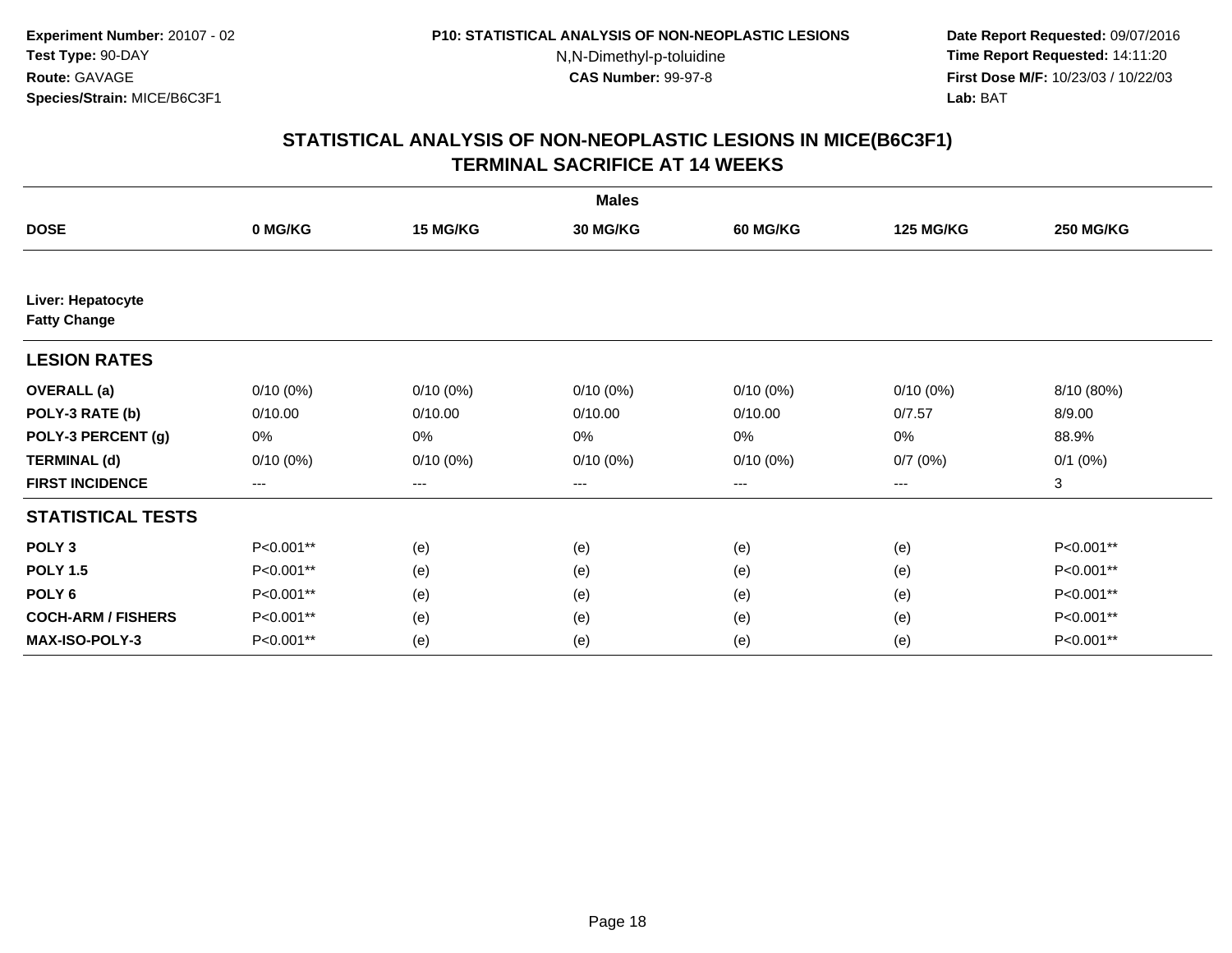**Date Report Requested:** 09/07/2016 **Time Report Requested:** 14:11:20 **First Dose M/F:** 10/23/03 / 10/22/03<br>**Lab:** BAT **Lab:** BAT

|                                      |             |                        | <b>Males</b>      |             |                  |                  |
|--------------------------------------|-------------|------------------------|-------------------|-------------|------------------|------------------|
| <b>DOSE</b>                          | 0 MG/KG     | 15 MG/KG               | 30 MG/KG          | 60 MG/KG    | <b>125 MG/KG</b> | <b>250 MG/KG</b> |
|                                      |             |                        |                   |             |                  |                  |
| Liver: Hepatocyte<br><b>Necrosis</b> |             |                        |                   |             |                  |                  |
| <b>LESION RATES</b>                  |             |                        |                   |             |                  |                  |
| <b>OVERALL</b> (a)                   | $0/10(0\%)$ | $0/10(0\%)$            | $0/10(0\%)$       | $0/10(0\%)$ | $0/10(0\%)$      | 4/10 (40%)       |
| POLY-3 RATE (b)                      | 0/10.00     | 0/10.00                | 0/10.00           | 0/10.00     | 0/7.57           | 4/5.00           |
| POLY-3 PERCENT (g)                   | 0%          | 0%                     | 0%                | 0%          | 0%               | 80%              |
| <b>TERMINAL (d)</b>                  | $0/10(0\%)$ | $0/10(0\%)$            | $0/10(0\%)$       | $0/10(0\%)$ | 0/7(0%)          | $0/1$ $(0%)$     |
| <b>FIRST INCIDENCE</b>               | ---         | $\qquad \qquad \cdots$ | $\qquad \qquad -$ | ---         | $---$            | 3                |
| <b>STATISTICAL TESTS</b>             |             |                        |                   |             |                  |                  |
| POLY <sub>3</sub>                    | P<0.001**   | (e)                    | (e)               | (e)         | (e)              | P<0.001**        |
| <b>POLY 1.5</b>                      | P<0.001**   | (e)                    | (e)               | (e)         | (e)              | P<0.001**        |
| POLY <sub>6</sub>                    | P<0.001**   | (e)                    | (e)               | (e)         | (e)              | P<0.001**        |
| <b>COCH-ARM / FISHERS</b>            | P<0.001**   | (e)                    | (e)               | (e)         | (e)              | $P=0.043*$       |
| MAX-ISO-POLY-3                       | P<0.001**   | (e)                    | (e)               | (e)         | (e)              | P<0.001**        |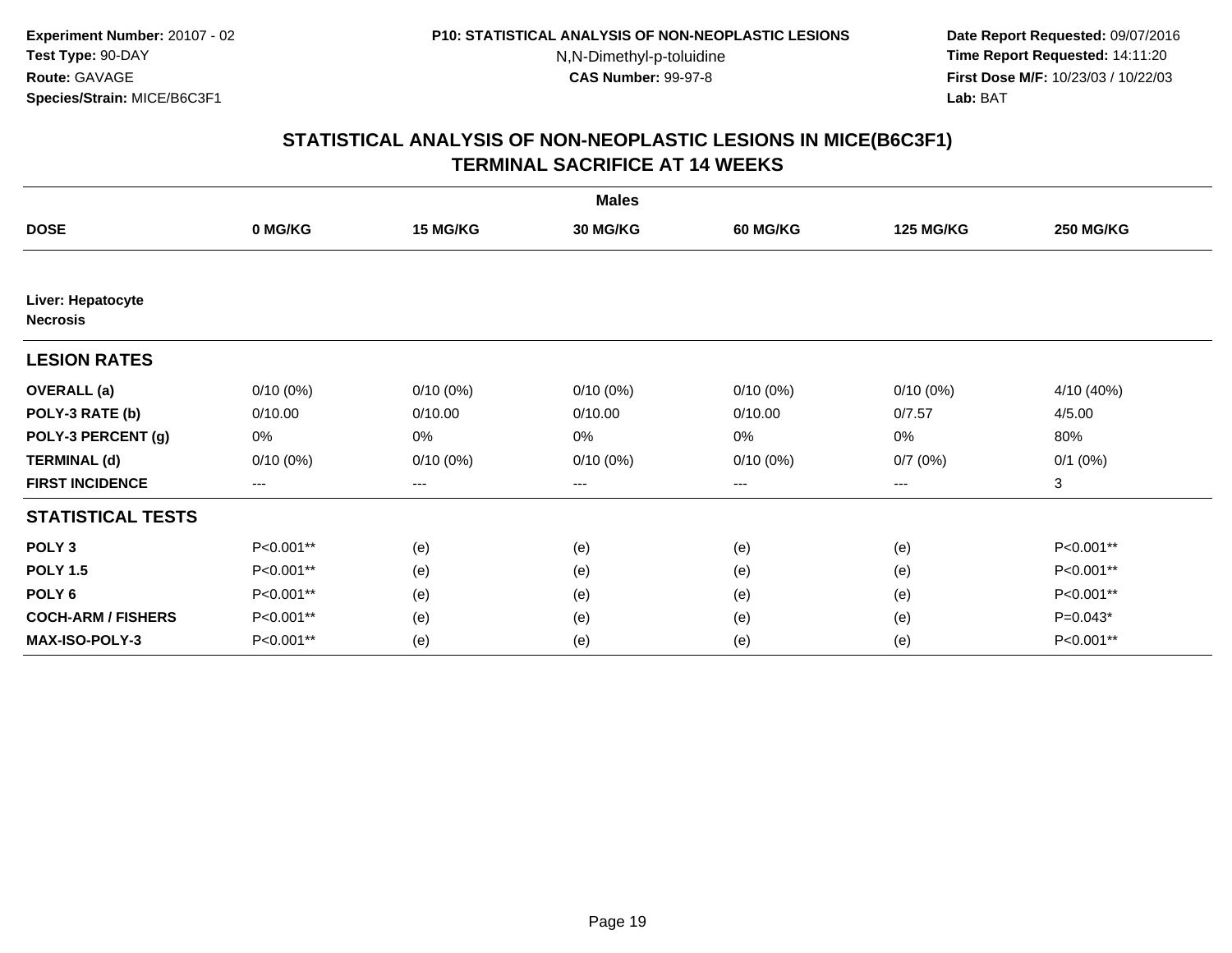**Date Report Requested:** 09/07/2016 **Time Report Requested:** 14:11:20 **First Dose M/F:** 10/23/03 / 10/22/03<br>**Lab:** BAT **Lab:** BAT

|                                                       |             |                 | <b>Males</b>    |                 |                  |                  |
|-------------------------------------------------------|-------------|-----------------|-----------------|-----------------|------------------|------------------|
| <b>DOSE</b>                                           | 0 MG/KG     | <b>15 MG/KG</b> | <b>30 MG/KG</b> | <b>60 MG/KG</b> | <b>125 MG/KG</b> | <b>250 MG/KG</b> |
|                                                       |             |                 |                 |                 |                  |                  |
| Liver: Hepatocyte<br><b>Vacuolization Cytoplasmic</b> |             |                 |                 |                 |                  |                  |
| <b>LESION RATES</b>                                   |             |                 |                 |                 |                  |                  |
| <b>OVERALL</b> (a)                                    | 9/10(90%)   | 10/10 (100%)    | 9/10(90%)       | 10/10 (100%)    | 7/10 (70%)       | 1/10 (10%)       |
| POLY-3 RATE (b)                                       | 9/10.00     | 10/10.00        | 9/10.00         | 10/10.00        | 7/7.57           | 1/1.00           |
| POLY-3 PERCENT (g)                                    | 90%         | 100%            | 90%             | 100%            | 92.5%            | 99.9%            |
| <b>TERMINAL (d)</b>                                   | 9/10(90%)   | 10/10 (100%)    | 9/10 (90%)      | 10/10 (100%)    | 7/7 (100%)       | 1/1 (100%)       |
| <b>FIRST INCIDENCE</b>                                | 93 $(T)$    | 93 (T)          | 93 (T)          | 93 (T)          | 93 (T)           | 93 (T)           |
| <b>STATISTICAL TESTS</b>                              |             |                 |                 |                 |                  |                  |
| POLY <sub>3</sub>                                     | $P = 0.581$ | $P = 0.500$     | $P = 0.760$     | $P = 0.500$     | $P=0.748$        | $P = 0.736$      |
| <b>POLY 1.5</b>                                       | P=0.617N    | $P = 0.500$     | $P = 0.760$     | $P = 0.500$     | $P = 0.777N$     | $P=0.773$        |
| POLY <sub>6</sub>                                     | $P=0.457$   | $P = 0.500$     | $P = 0.760$     | $P = 0.500$     | $P = 0.687$      | $P = 0.736$      |
| <b>COCH-ARM / FISHERS</b>                             | P<0.001N**  | $P = 0.500$     | P=0.763N        | $P = 0.500$     | $P = 0.291N$     | P<0.001N**       |
| <b>MAX-ISO-POLY-3</b>                                 | $P=0.453$   | $P = 0.158$     | $P = 1.000$     | $P = 0.158$     | $P=0.433$        | $P=0.458$        |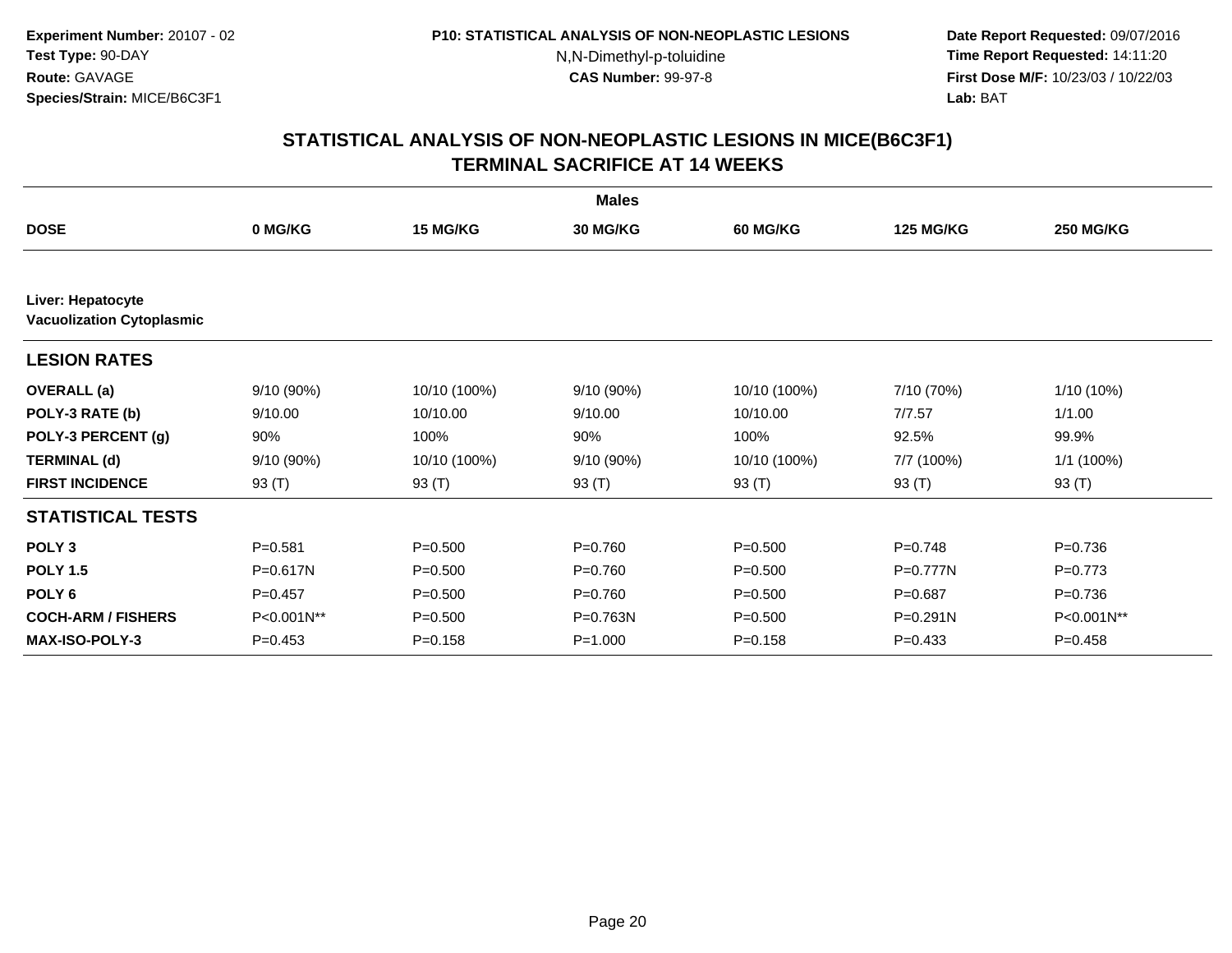**Date Report Requested:** 09/07/2016 **Time Report Requested:** 14:11:20 **First Dose M/F:** 10/23/03 / 10/22/03<br>**Lab:** BAT **Lab:** BAT

|                                                                  |             |             | <b>Males</b>    |             |                  |                  |
|------------------------------------------------------------------|-------------|-------------|-----------------|-------------|------------------|------------------|
| <b>DOSE</b>                                                      | 0 MG/KG     | 15 MG/KG    | <b>30 MG/KG</b> | 60 MG/KG    | <b>125 MG/KG</b> | <b>250 MG/KG</b> |
|                                                                  |             |             |                 |             |                  |                  |
| <b>Lung: Alveolus</b><br><b>Infiltration Cellular Histiocyte</b> |             |             |                 |             |                  |                  |
| <b>LESION RATES</b>                                              |             |             |                 |             |                  |                  |
| <b>OVERALL</b> (a)                                               | $0/10(0\%)$ | $0/10(0\%)$ | $0/10(0\%)$     | $0/10(0\%)$ | 2/10(20%)        | $0/10(0\%)$      |
| POLY-3 RATE (b)                                                  | 0/10.00     | 0/10.00     | 0/10.00         | 0/10.00     | 2/7.57           | 0/1.00           |
| POLY-3 PERCENT (g)                                               | 0%          | 0%          | 0%              | 0%          | 26.4%            | 0%               |
| <b>TERMINAL (d)</b>                                              | $0/10(0\%)$ | $0/10(0\%)$ | $0/10(0\%)$     | 0/10(0%)    | $2/7$ (29%)      | $0/1$ $(0%)$     |
| <b>FIRST INCIDENCE</b>                                           | $--$        | ---         | ---             | $--$        | 93 (T)           | ---              |
| <b>STATISTICAL TESTS</b>                                         |             |             |                 |             |                  |                  |
| POLY <sub>3</sub>                                                | P=0.009**   | (e)         | (e)             | (e)         | $P = 0.164$      | (e)              |
| <b>POLY 1.5</b>                                                  | P=0.010**   | (e)         | (e)             | (e)         | $P = 0.171$      | (e)              |
| POLY <sub>6</sub>                                                | P=0.009**   | (e)         | (e)             | (e)         | $P = 0.158$      | (e)              |
| <b>COCH-ARM / FISHERS</b>                                        | $P=0.409$   | (e)         | (e)             | (e)         | $P = 0.237$      | (e)              |
| <b>MAX-ISO-POLY-3</b>                                            | P=0.010**   | (e)         | (e)             | (e)         | $P = 0.061$      | (e)              |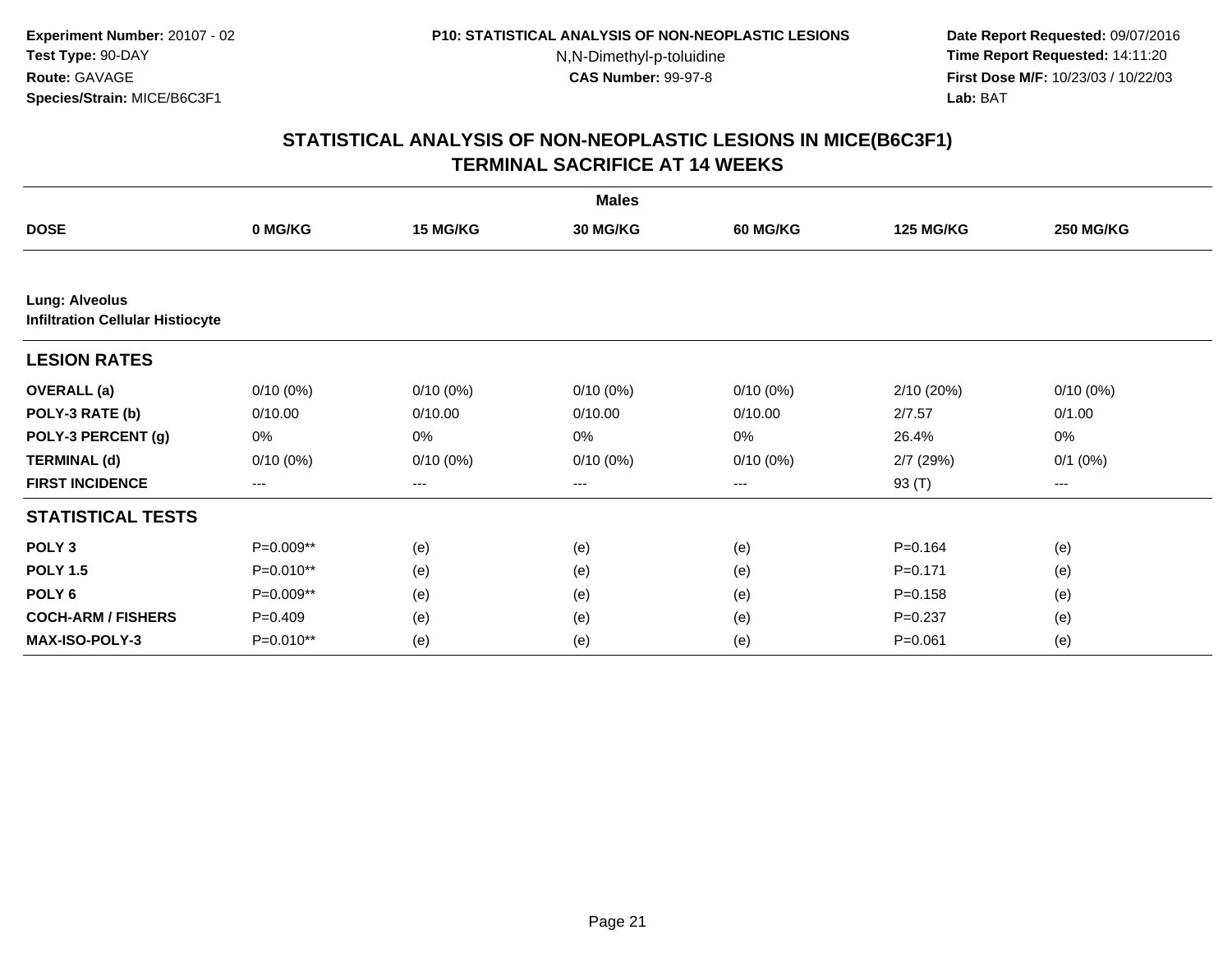**Date Report Requested:** 09/07/2016 **Time Report Requested:** 14:11:20 **First Dose M/F:** 10/23/03 / 10/22/03<br>**Lab:** BAT **Lab:** BAT

|                                                     |                   |                   | <b>Males</b>    |                 |                  |                  |
|-----------------------------------------------------|-------------------|-------------------|-----------------|-----------------|------------------|------------------|
| <b>DOSE</b>                                         | 0 MG/KG           | 15 MG/KG          | <b>30 MG/KG</b> | <b>60 MG/KG</b> | <b>125 MG/KG</b> | <b>250 MG/KG</b> |
|                                                     |                   |                   |                 |                 |                  |                  |
| Lung: Bronchiole, Epithelium<br><b>Degeneration</b> |                   |                   |                 |                 |                  |                  |
| <b>LESION RATES</b>                                 |                   |                   |                 |                 |                  |                  |
| <b>OVERALL</b> (a)                                  | $0/10(0\%)$       | $0/10(0\%)$       | $0/10(0\%)$     | 1/10 (10%)      | 10/10 (100%)     | 8/10 (80%)       |
| POLY-3 RATE (b)                                     | 0/10.00           | 0/10.00           | 0/10.00         | 1/10.00         | 10/10.00         | 8/8.00           |
| POLY-3 PERCENT (g)                                  | 0%                | 0%                | 0%              | 10%             | 100%             | 100%             |
| <b>TERMINAL (d)</b>                                 | $0/10(0\%)$       | $0/10(0\%)$       | $0/10(0\%)$     | 1/10 (10%)      | 7/7 (100%)       | 1/1(100%)        |
| <b>FIRST INCIDENCE</b>                              | $\qquad \qquad -$ | $\qquad \qquad -$ | $---$           | 93 (T)          | 8                | 3                |
| <b>STATISTICAL TESTS</b>                            |                   |                   |                 |                 |                  |                  |
| POLY <sub>3</sub>                                   | P<0.001**         | (e)               | (e)             | $P = 0.500$     | P<0.001**        | P<0.001**        |
| <b>POLY 1.5</b>                                     | P<0.001**         | (e)               | (e)             | $P = 0.500$     | P<0.001**        | P<0.001**        |
| POLY <sub>6</sub>                                   | P<0.001**         | (e)               | (e)             | $P = 0.500$     | P<0.001**        | P<0.001**        |
| <b>COCH-ARM / FISHERS</b>                           | P<0.001**         | (e)               | (e)             | $P = 0.500$     | P<0.001**        | P<0.001**        |
| MAX-ISO-POLY-3                                      | P<0.001**         | (e)               | (e)             | $P = 0.158$     | (e)              | P<0.001**        |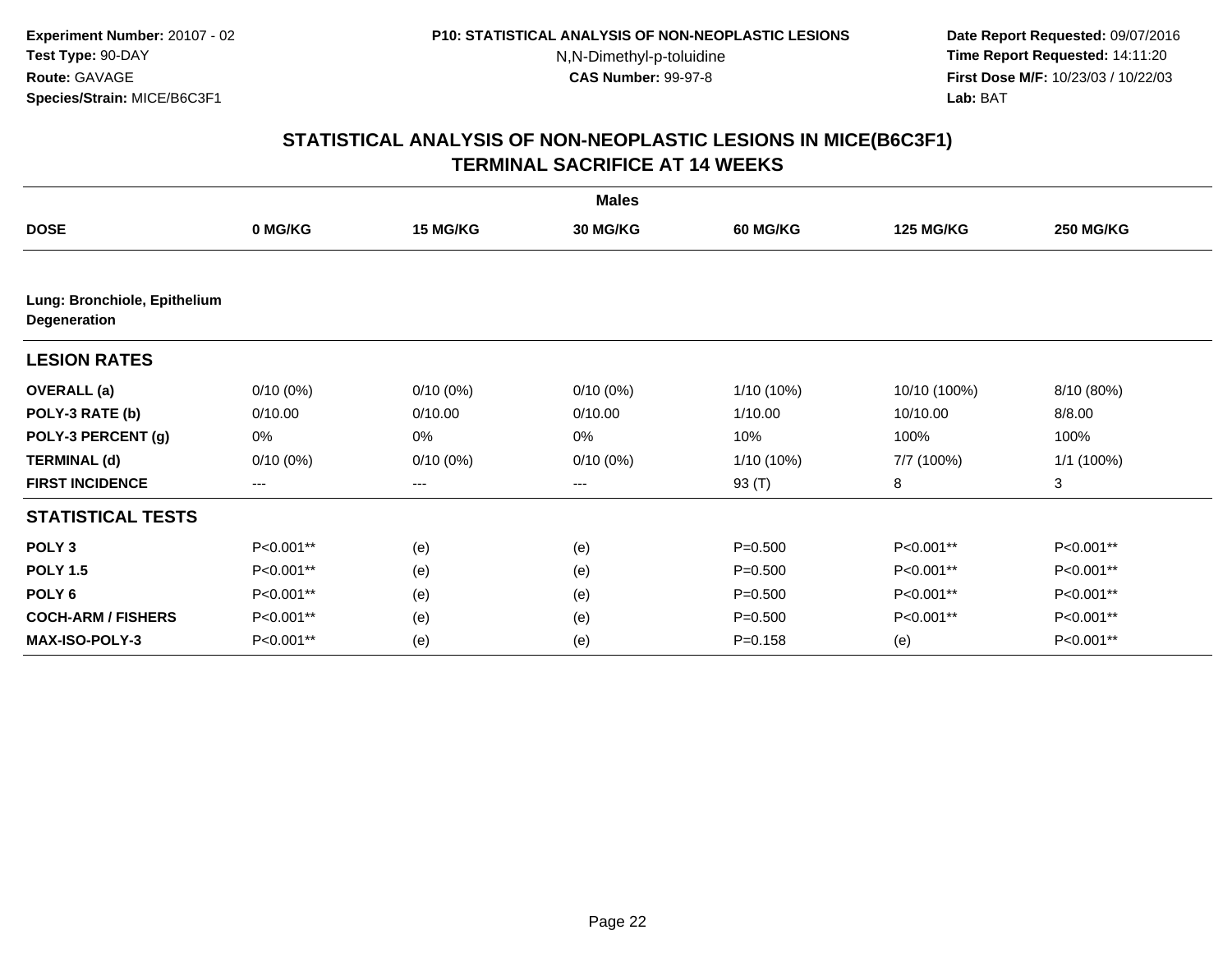**Date Report Requested:** 09/07/2016 **Time Report Requested:** 14:11:20 **First Dose M/F:** 10/23/03 / 10/22/03<br>**Lab:** BAT **Lab:** BAT

|                                              |                   |             | <b>Males</b>    |                 |                  |                  |
|----------------------------------------------|-------------------|-------------|-----------------|-----------------|------------------|------------------|
| <b>DOSE</b>                                  | 0 MG/KG           | 15 MG/KG    | <b>30 MG/KG</b> | <b>60 MG/KG</b> | <b>125 MG/KG</b> | <b>250 MG/KG</b> |
|                                              |                   |             |                 |                 |                  |                  |
| Lung: Bronchiole, Epithelium<br>Regeneration |                   |             |                 |                 |                  |                  |
| <b>LESION RATES</b>                          |                   |             |                 |                 |                  |                  |
| <b>OVERALL</b> (a)                           | $0/10(0\%)$       | $0/10(0\%)$ | $0/10(0\%)$     | 1/10 (10%)      | 9/10 (90%)       | 3/10 (30%)       |
| POLY-3 RATE (b)                              | 0/10.00           | 0/10.00     | 0/10.00         | 1/10.00         | 9/9.00           | 3/3.00           |
| POLY-3 PERCENT (g)                           | 0%                | 0%          | 0%              | 10%             | 100%             | 100%             |
| <b>TERMINAL (d)</b>                          | $0/10(0\%)$       | $0/10(0\%)$ | $0/10(0\%)$     | 1/10 (10%)      | 7/7 (100%)       | 1/1(100%)        |
| <b>FIRST INCIDENCE</b>                       | $\qquad \qquad -$ | $---$       | $---$           | 93 (T)          | 8                | 5                |
| <b>STATISTICAL TESTS</b>                     |                   |             |                 |                 |                  |                  |
| POLY <sub>3</sub>                            | P<0.001**         | (e)         | (e)             | $P = 0.500$     | P<0.001**        | $P=0.003**$      |
| <b>POLY 1.5</b>                              | P<0.001**         | (e)         | (e)             | $P = 0.500$     | P<0.001**        | P=0.004**        |
| POLY <sub>6</sub>                            | P<0.001**         | (e)         | (e)             | $P = 0.500$     | P<0.001**        | P=0.003**        |
| <b>COCH-ARM / FISHERS</b>                    | P<0.001**         | (e)         | (e)             | $P = 0.500$     | P<0.001**        | $P=0.105$        |
| MAX-ISO-POLY-3                               | P<0.001**         | (e)         | (e)             | $P = 0.158$     | P<0.001**        | P=0.005**        |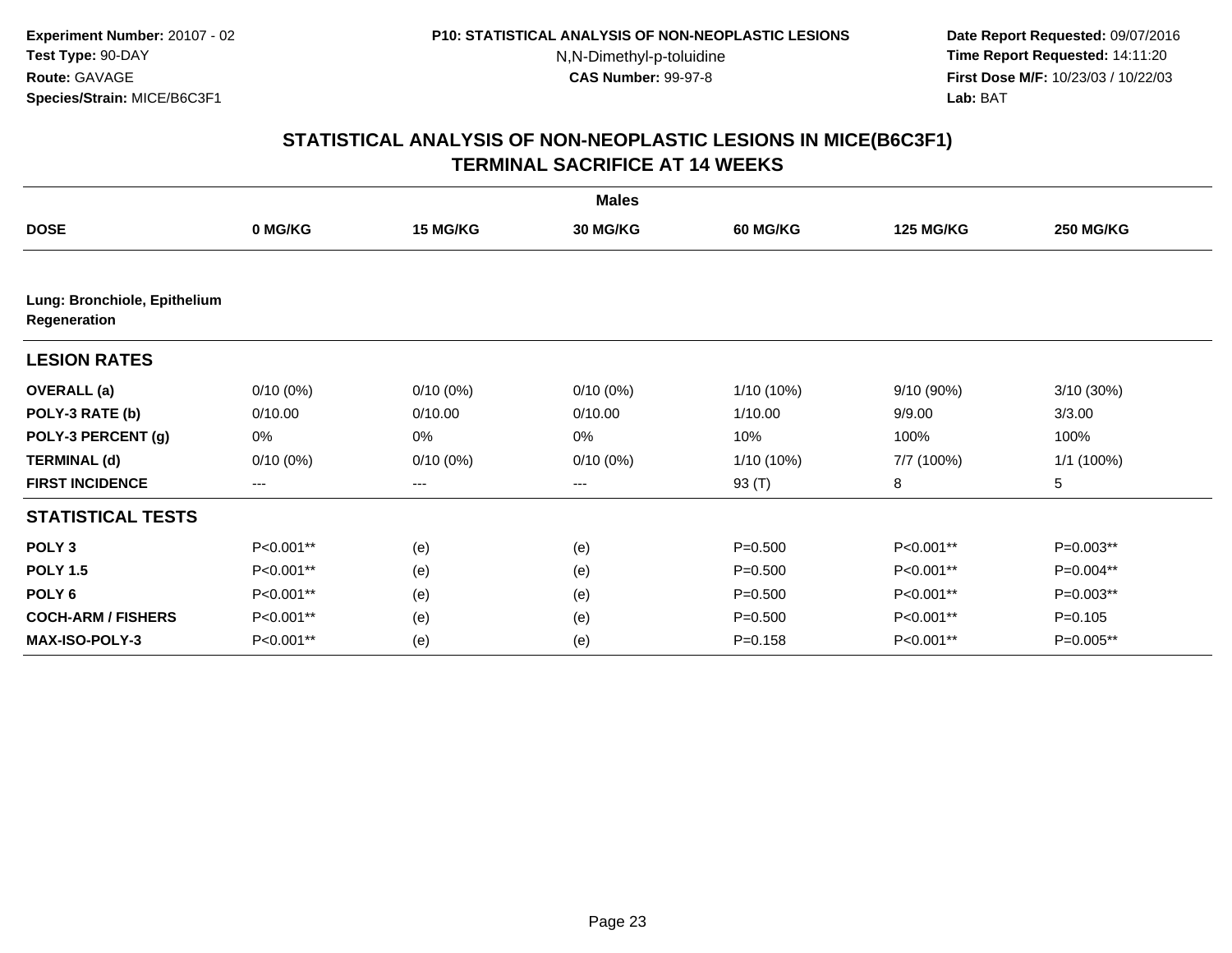**Date Report Requested:** 09/07/2016 **Time Report Requested:** 14:11:20 **First Dose M/F:** 10/23/03 / 10/22/03<br>**Lab:** BAT **Lab:** BAT

|                                            |             |             | <b>Males</b>    |                 |                   |                  |
|--------------------------------------------|-------------|-------------|-----------------|-----------------|-------------------|------------------|
| <b>DOSE</b>                                | 0 MG/KG     | 15 MG/KG    | <b>30 MG/KG</b> | <b>60 MG/KG</b> | <b>125 MG/KG</b>  | <b>250 MG/KG</b> |
|                                            |             |             |                 |                 |                   |                  |
| Lung: Bronchus, Epithelium<br>Degeneration |             |             |                 |                 |                   |                  |
| <b>LESION RATES</b>                        |             |             |                 |                 |                   |                  |
| <b>OVERALL</b> (a)                         | $0/10(0\%)$ | $0/10(0\%)$ | $0/10(0\%)$     | $0/10(0\%)$     | $0/10(0\%)$       | $0/10(0\%)$      |
| POLY-3 RATE (b)                            | 0/10.00     | 0/10.00     | 0/10.00         | 0/10.00         | 0/7.57            | 0/1.00           |
| POLY-3 PERCENT (g)                         | 0%          | 0%          | 0%              | 0%              | 0%                | 0%               |
| <b>TERMINAL (d)</b>                        | $0/10(0\%)$ | $0/10(0\%)$ | $0/10(0\%)$     | $0/10(0\%)$     | 0/7(0%)           | $0/1$ $(0%)$     |
| <b>FIRST INCIDENCE</b>                     | $---$       | $---$       | ---             | $--$            | $\qquad \qquad -$ | ---              |
| <b>STATISTICAL TESTS</b>                   |             |             |                 |                 |                   |                  |
| POLY <sub>3</sub>                          | (n)         | (n)         | (n)             | (n)             | (n)               | (n)              |
| <b>POLY 1.5</b>                            | (n)         | (n)         | (n)             | (n)             | (n)               | (n)              |
| POLY <sub>6</sub>                          | (n)         | (n)         | (n)             | (n)             | (n)               | (n)              |
| <b>COCH-ARM / FISHERS</b>                  | (n)         | (n)         | (n)             | (n)             | (n)               | (n)              |
| <b>MAX-ISO-POLY-3</b>                      | (n)         | (n)         | (n)             | (n)             | (n)               | (n)              |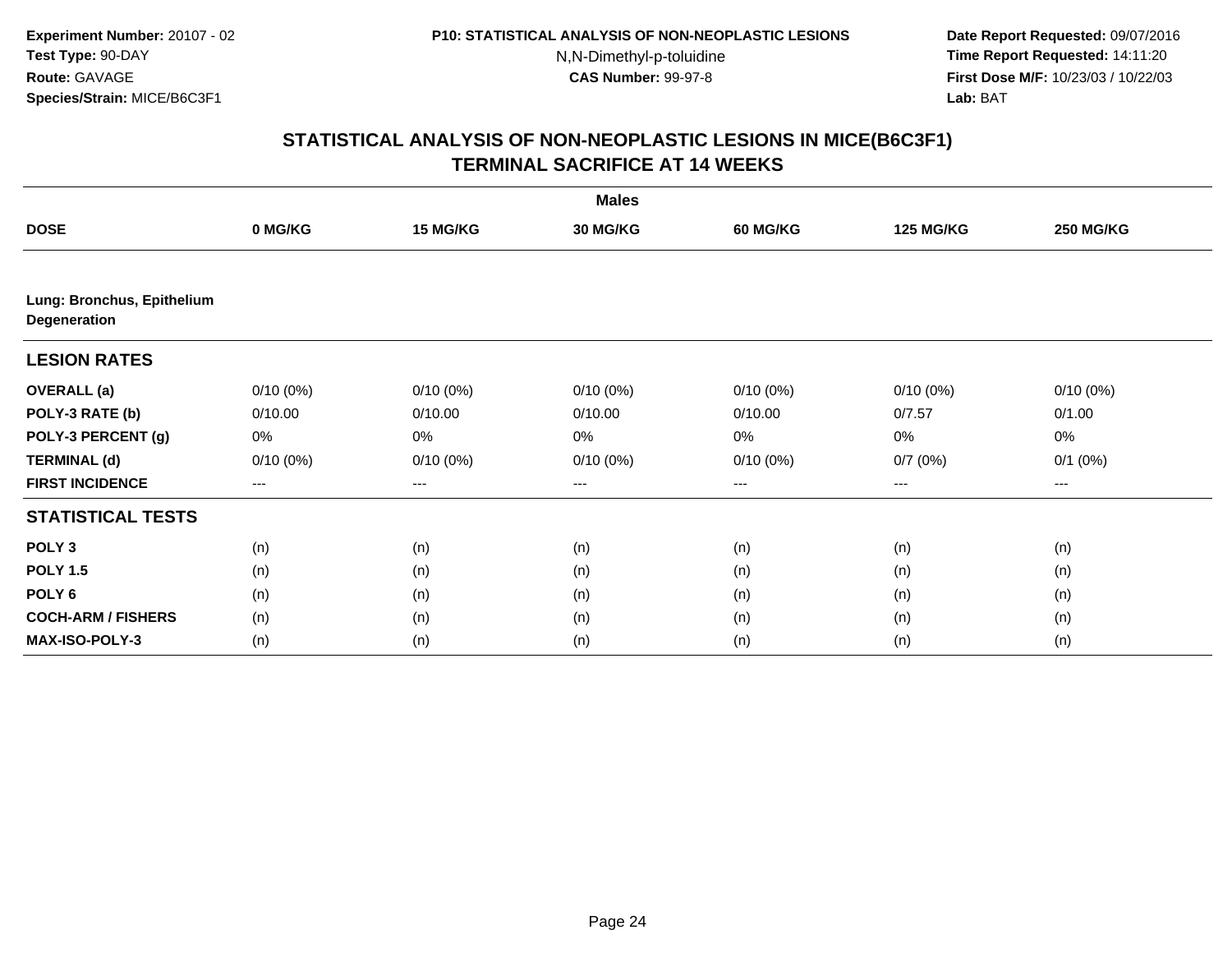**Date Report Requested:** 09/07/2016 **Time Report Requested:** 14:11:20 **First Dose M/F:** 10/23/03 / 10/22/03<br>**Lab:** BAT **Lab:** BAT

|                                            |                        |             | <b>Males</b>    |                        |                  |                  |
|--------------------------------------------|------------------------|-------------|-----------------|------------------------|------------------|------------------|
| <b>DOSE</b>                                | 0 MG/KG                | 15 MG/KG    | <b>30 MG/KG</b> | <b>60 MG/KG</b>        | <b>125 MG/KG</b> | <b>250 MG/KG</b> |
|                                            |                        |             |                 |                        |                  |                  |
| Lung: Bronchus, Epithelium<br>Regeneration |                        |             |                 |                        |                  |                  |
| <b>LESION RATES</b>                        |                        |             |                 |                        |                  |                  |
| <b>OVERALL</b> (a)                         | $0/10(0\%)$            | $0/10(0\%)$ | $0/10(0\%)$     | $0/10(0\%)$            | 1/10 (10%)       | $0/10(0\%)$      |
| POLY-3 RATE (b)                            | 0/10.00                | 0/10.00     | 0/10.00         | 0/10.00                | 1/8.57           | 0/1.00           |
| POLY-3 PERCENT (g)                         | 0%                     | 0%          | 0%              | 0%                     | 11.7%            | 0%               |
| <b>TERMINAL (d)</b>                        | $0/10(0\%)$            | $0/10(0\%)$ | $0/10(0\%)$     | $0/10(0\%)$            | 0/7(0%)          | $0/1$ $(0%)$     |
| <b>FIRST INCIDENCE</b>                     | $\qquad \qquad \cdots$ | ---         | ---             | $\qquad \qquad \cdots$ | 9                | ---              |
| <b>STATISTICAL TESTS</b>                   |                        |             |                 |                        |                  |                  |
| POLY <sub>3</sub>                          | $P = 0.117$            | (e)         | (e)             | (e)                    | $P=0.469$        | (e)              |
| <b>POLY 1.5</b>                            | $P = 0.120$            | (e)         | (e)             | (e)                    | $P=0.474$        | (e)              |
| POLY <sub>6</sub>                          | $P = 0.115$            | (e)         | (e)             | (e)                    | $P=0.463$        | (e)              |
| <b>COCH-ARM / FISHERS</b>                  | $P = 0.581$            | (e)         | (e)             | (e)                    | $P = 0.500$      | (e)              |
| <b>MAX-ISO-POLY-3</b>                      | $P = 0.116$            | (e)         | (e)             | (e)                    | $P = 0.157$      | (e)              |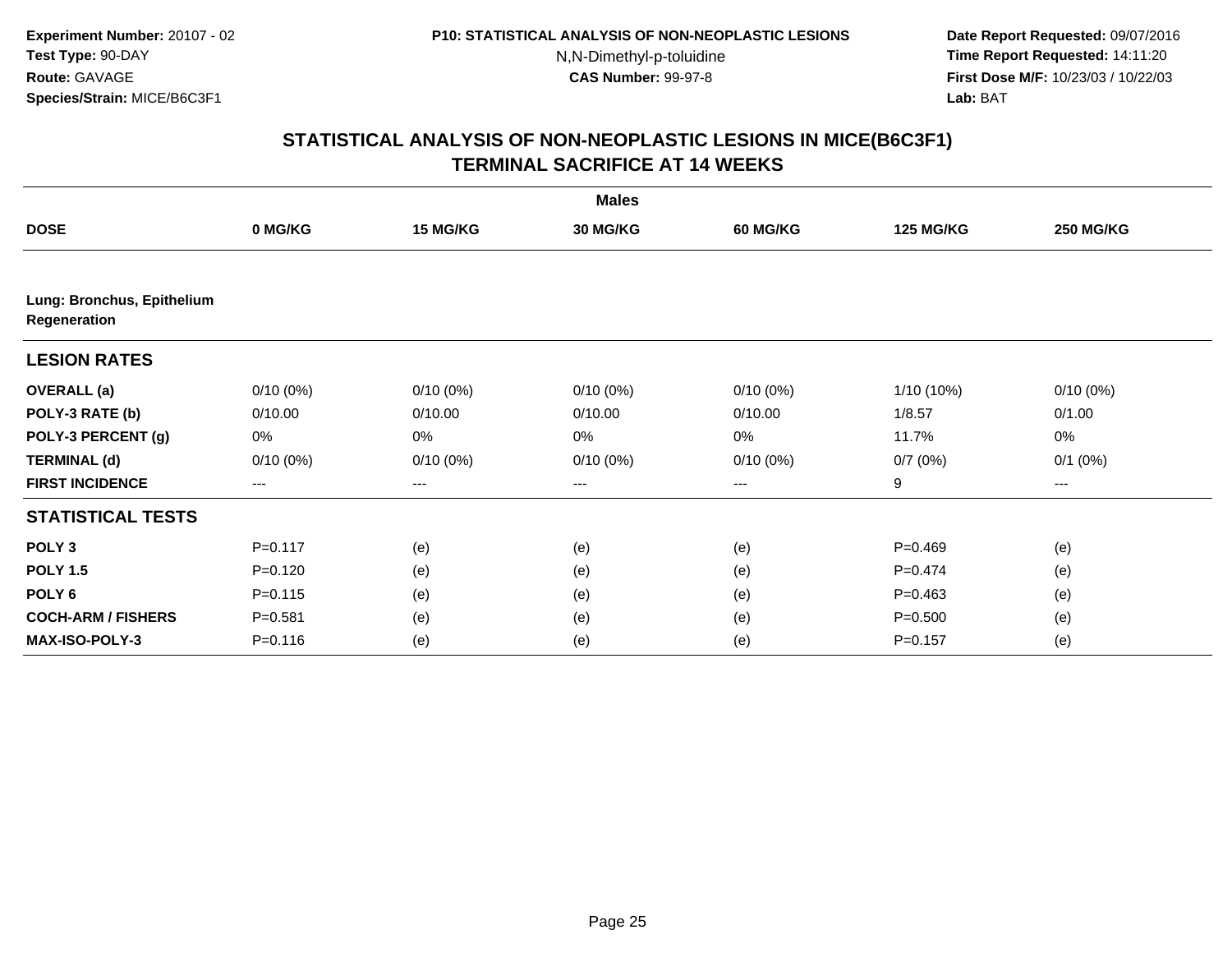**Date Report Requested:** 09/07/2016 **Time Report Requested:** 14:11:20 **First Dose M/F:** 10/23/03 / 10/22/03<br>**Lab:** BAT **Lab:** BAT

|                                                      |                   |                   | <b>Males</b> |                 |                  |                  |
|------------------------------------------------------|-------------------|-------------------|--------------|-----------------|------------------|------------------|
| <b>DOSE</b>                                          | 0 MG/KG           | 15 MG/KG          | 30 MG/KG     | <b>60 MG/KG</b> | <b>125 MG/KG</b> | <b>250 MG/KG</b> |
|                                                      |                   |                   |              |                 |                  |                  |
| Lung: Peribronchiolar<br><b>Inflammation Chronic</b> |                   |                   |              |                 |                  |                  |
| <b>LESION RATES</b>                                  |                   |                   |              |                 |                  |                  |
| <b>OVERALL</b> (a)                                   | $0/10(0\%)$       | $0/10(0\%)$       | $0/10(0\%)$  | $0/10(0\%)$     | 9/10 (90%)       | 6/10(60%)        |
| POLY-3 RATE (b)                                      | 0/10.00           | 0/10.00           | 0/10.00      | 0/10.00         | 9/10.00          | 6/7.00           |
| POLY-3 PERCENT (g)                                   | 0%                | 0%                | 0%           | 0%              | 90%              | 85.7%            |
| <b>TERMINAL (d)</b>                                  | $0/10(0\%)$       | $0/10(0\%)$       | $0/10(0\%)$  | $0/10(0\%)$     | 6/7(86%)         | $0/1$ $(0%)$     |
| <b>FIRST INCIDENCE</b>                               | $\qquad \qquad -$ | $\qquad \qquad -$ | $---$        | ---             | 8                | 3                |
| <b>STATISTICAL TESTS</b>                             |                   |                   |              |                 |                  |                  |
| POLY <sub>3</sub>                                    | P<0.001**         | (e)               | (e)          | (e)             | P<0.001**        | P<0.001**        |
| <b>POLY 1.5</b>                                      | P<0.001**         | (e)               | (e)          | (e)             | P<0.001**        | P<0.001**        |
| POLY <sub>6</sub>                                    | P<0.001**         | (e)               | (e)          | (e)             | P<0.001**        | P<0.001**        |
| <b>COCH-ARM / FISHERS</b>                            | P<0.001**         | (e)               | (e)          | (e)             | P<0.001**        | P=0.005**        |
| <b>MAX-ISO-POLY-3</b>                                | P<0.001**         | (e)               | (e)          | (e)             | P<0.001**        | P<0.001**        |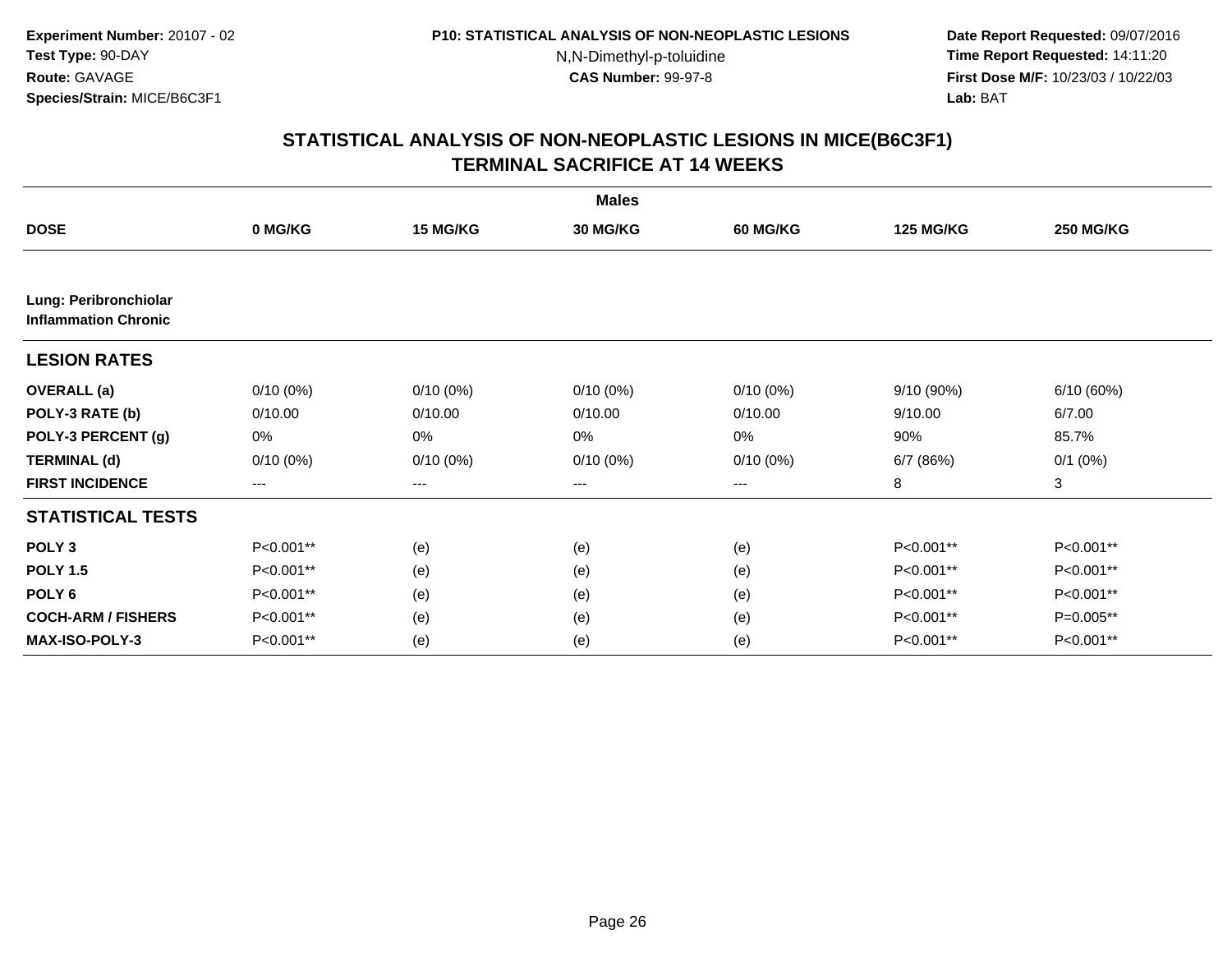**Date Report Requested:** 09/07/2016 **Time Report Requested:** 14:11:20 **First Dose M/F:** 10/23/03 / 10/22/03<br>**Lab:** BAT **Lab:** BAT

|                                          |             |             | <b>Males</b>    |                 |                  |                  |
|------------------------------------------|-------------|-------------|-----------------|-----------------|------------------|------------------|
| <b>DOSE</b>                              | 0 MG/KG     | 15 MG/KG    | <b>30 MG/KG</b> | <b>60 MG/KG</b> | <b>125 MG/KG</b> | <b>250 MG/KG</b> |
|                                          |             |             |                 |                 |                  |                  |
| Lymph Node, Mandibular<br><b>Atrophy</b> |             |             |                 |                 |                  |                  |
| <b>LESION RATES</b>                      |             |             |                 |                 |                  |                  |
| <b>OVERALL</b> (a)                       | $0/10(0\%)$ | $0/10(0\%)$ | $0/10(0\%)$     | $0/10(0\%)$     | 2/10 (20%)       | 2/9(22%)         |
| POLY-3 RATE (b)                          | 0/10.00     | 0/10.00     | 0/10.00         | 0/10.00         | 2/9.57           | 2/3.00           |
| POLY-3 PERCENT (g)                       | 0%          | 0%          | 0%              | 0%              | 20.9%            | 66.7%            |
| <b>TERMINAL (d)</b>                      | $0/10(0\%)$ | $0/10(0\%)$ | $0/10(0\%)$     | $0/10(0\%)$     | 0/7(0%)          | $0/1$ $(0%)$     |
| <b>FIRST INCIDENCE</b>                   | $---$       | $---$       | $---$           | $---$           | 8                | 5                |
| <b>STATISTICAL TESTS</b>                 |             |             |                 |                 |                  |                  |
| POLY <sub>3</sub>                        | P=0.002**   | (e)         | (e)             | (e)             | $P = 0.216$      | $P=0.053$        |
| <b>POLY 1.5</b>                          | P=0.002**   | (e)         | (e)             | (e)             | $P = 0.220$      | $P=0.053$        |
| POLY <sub>6</sub>                        | P=0.002**   | (e)         | (e)             | (e)             | $P = 0.210$      | $P=0.053$        |
| <b>COCH-ARM / FISHERS</b>                | P=0.010**   | (e)         | (e)             | (e)             | $P = 0.237$      | $P = 0.211$      |
| <b>MAX-ISO-POLY-3</b>                    | P=0.002**   | (e)         | (e)             | (e)             | $P=0.065$        | P=0.037*         |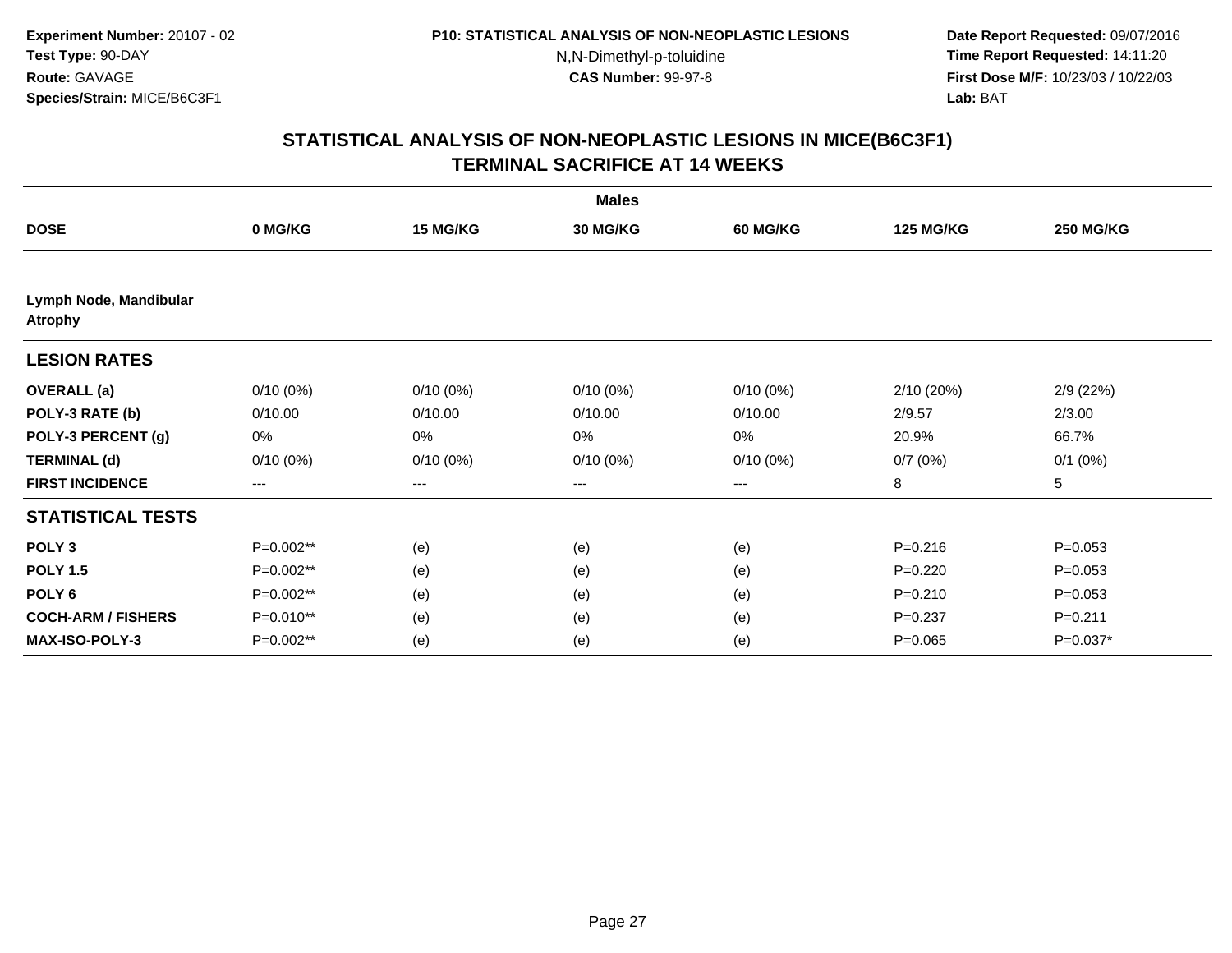**Date Report Requested:** 09/07/2016 **Time Report Requested:** 14:11:20 **First Dose M/F:** 10/23/03 / 10/22/03<br>**Lab:** BAT **Lab:** BAT

|                                                    |             |             | <b>Males</b>    |                        |                  |                  |
|----------------------------------------------------|-------------|-------------|-----------------|------------------------|------------------|------------------|
| <b>DOSE</b>                                        | 0 MG/KG     | 15 MG/KG    | <b>30 MG/KG</b> | <b>60 MG/KG</b>        | <b>125 MG/KG</b> | <b>250 MG/KG</b> |
|                                                    |             |             |                 |                        |                  |                  |
| Lymph Node, Mandibular<br><b>Necrosis Lymphoid</b> |             |             |                 |                        |                  |                  |
| <b>LESION RATES</b>                                |             |             |                 |                        |                  |                  |
| <b>OVERALL</b> (a)                                 | $0/10(0\%)$ | $0/10(0\%)$ | $0/10(0\%)$     | $0/10(0\%)$            | $0/10(0\%)$      | 5/9 (56%)        |
| POLY-3 RATE (b)                                    | 0/10.00     | 0/10.00     | 0/10.00         | 0/10.00                | 0/7.57           | 5/6.00           |
| POLY-3 PERCENT (g)                                 | 0%          | 0%          | 0%              | 0%                     | 0%               | 83.3%            |
| <b>TERMINAL (d)</b>                                | $0/10(0\%)$ | $0/10(0\%)$ | $0/10(0\%)$     | $0/10(0\%)$            | 0/7(0%)          | $0/1$ $(0%)$     |
| <b>FIRST INCIDENCE</b>                             | $---$       | ---         | ---             | $\qquad \qquad \cdots$ | ---              | 3                |
| <b>STATISTICAL TESTS</b>                           |             |             |                 |                        |                  |                  |
| POLY <sub>3</sub>                                  | P<0.001**   | (e)         | (e)             | (e)                    | (e)              | P<0.001**        |
| <b>POLY 1.5</b>                                    | P<0.001**   | (e)         | (e)             | (e)                    | (e)              | P<0.001**        |
| POLY <sub>6</sub>                                  | P<0.001**   | (e)         | (e)             | (e)                    | (e)              | P<0.001**        |
| <b>COCH-ARM / FISHERS</b>                          | P<0.001**   | (e)         | (e)             | (e)                    | (e)              | $P=0.011*$       |
| MAX-ISO-POLY-3                                     | P<0.001**   | (e)         | (e)             | (e)                    | (e)              | P<0.001**        |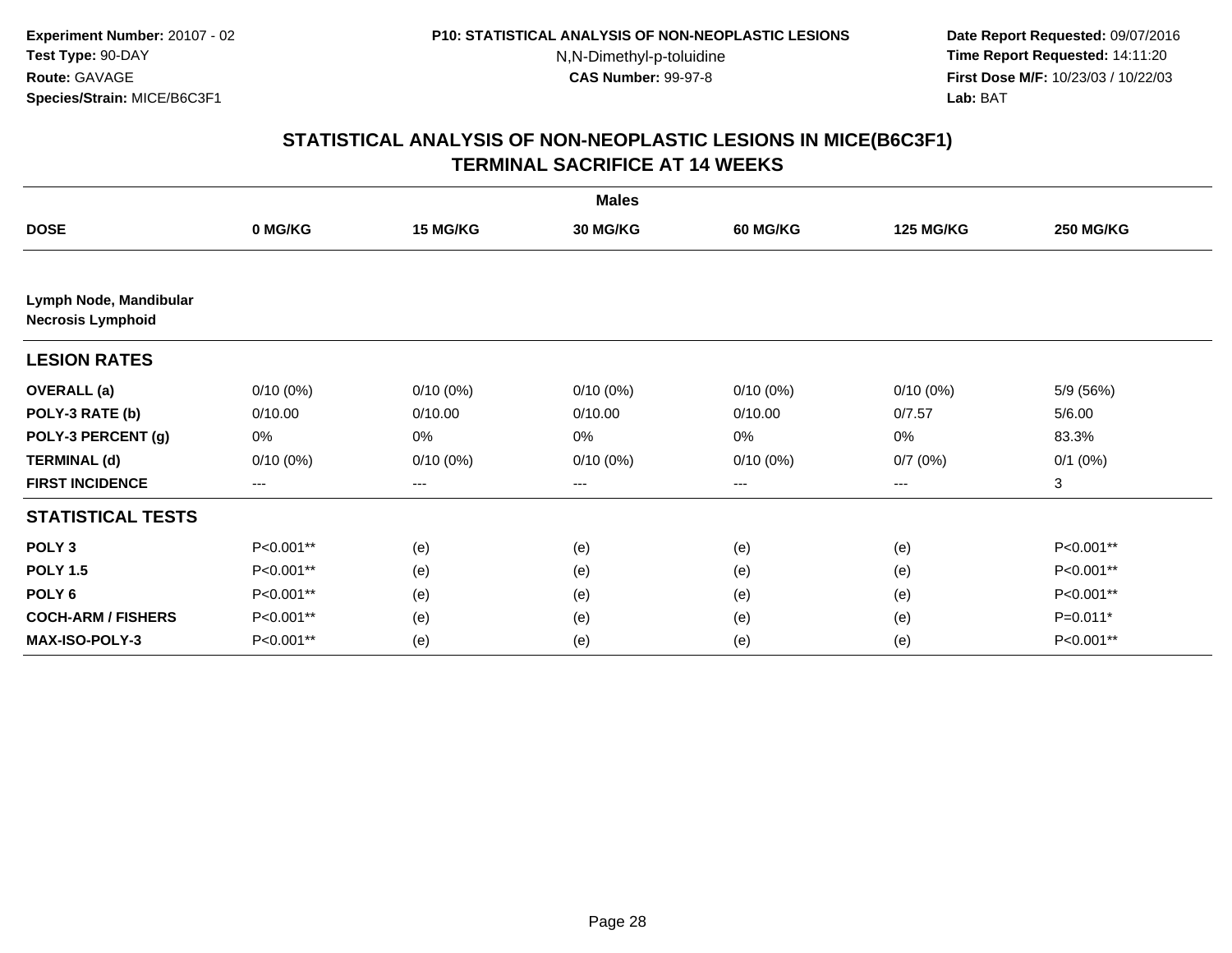**Date Report Requested:** 09/07/2016 **Time Report Requested:** 14:11:20 **First Dose M/F:** 10/23/03 / 10/22/03<br>**Lab:** BAT **Lab:** BAT

|                                          |             |             | <b>Males</b>    |                 |                  |                  |
|------------------------------------------|-------------|-------------|-----------------|-----------------|------------------|------------------|
| <b>DOSE</b>                              | 0 MG/KG     | 15 MG/KG    | <b>30 MG/KG</b> | <b>60 MG/KG</b> | <b>125 MG/KG</b> | <b>250 MG/KG</b> |
|                                          |             |             |                 |                 |                  |                  |
| Lymph Node, Mesenteric<br><b>Atrophy</b> |             |             |                 |                 |                  |                  |
| <b>LESION RATES</b>                      |             |             |                 |                 |                  |                  |
| <b>OVERALL</b> (a)                       | $0/10(0\%)$ | $0/10(0\%)$ | $0/10(0\%)$     | $0/10(0\%)$     | 2/10 (20%)       | 2/9(22%)         |
| POLY-3 RATE (b)                          | 0/10.00     | 0/10.00     | 0/10.00         | 0/10.00         | 2/8.57           | 2/3.00           |
| POLY-3 PERCENT (g)                       | 0%          | 0%          | 0%              | 0%              | 23.3%            | 66.7%            |
| <b>TERMINAL (d)</b>                      | $0/10(0\%)$ | $0/10(0\%)$ | $0/10(0\%)$     | $0/10(0\%)$     | 1/7(14%)         | $0/1$ $(0%)$     |
| <b>FIRST INCIDENCE</b>                   | $---$       | $---$       | $---$           | $---$           | 8                | 3                |
| <b>STATISTICAL TESTS</b>                 |             |             |                 |                 |                  |                  |
| POLY <sub>3</sub>                        | P<0.001**   | (e)         | (e)             | (e)             | $P = 0.190$      | $P=0.053$        |
| <b>POLY 1.5</b>                          | P=0.002**   | (e)         | (e)             | (e)             | $P = 0.196$      | $P=0.053$        |
| POLY <sub>6</sub>                        | P<0.001**   | (e)         | (e)             | (e)             | $P = 0.184$      | $P=0.053$        |
| <b>COCH-ARM / FISHERS</b>                | P=0.010**   | (e)         | (e)             | (e)             | $P = 0.237$      | $P = 0.211$      |
| <b>MAX-ISO-POLY-3</b>                    | P<0.001**   | (e)         | (e)             | (e)             | $P = 0.063$      | P=0.037*         |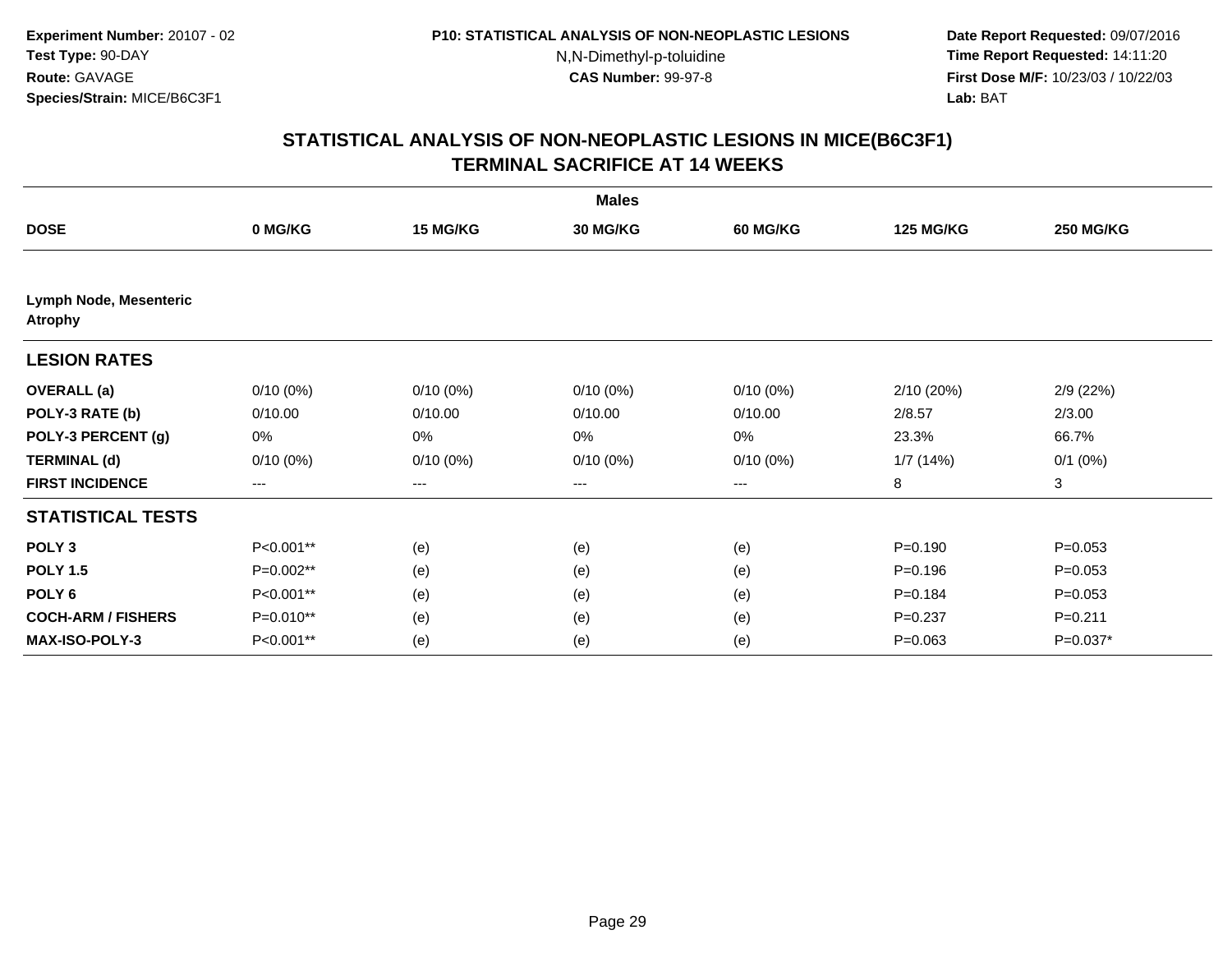**Date Report Requested:** 09/07/2016 **Time Report Requested:** 14:11:20 **First Dose M/F:** 10/23/03 / 10/22/03<br>**Lab:** BAT **Lab:** BAT

|                           |             |             | <b>Males</b>    |                        |                  |                  |
|---------------------------|-------------|-------------|-----------------|------------------------|------------------|------------------|
| <b>DOSE</b>               | 0 MG/KG     | 15 MG/KG    | <b>30 MG/KG</b> | <b>60 MG/KG</b>        | <b>125 MG/KG</b> | <b>250 MG/KG</b> |
| Lymph Node, Mesenteric    |             |             |                 |                        |                  |                  |
| <b>Necrosis Lymphoid</b>  |             |             |                 |                        |                  |                  |
| <b>LESION RATES</b>       |             |             |                 |                        |                  |                  |
| <b>OVERALL</b> (a)        | $0/10(0\%)$ | $0/10(0\%)$ | $0/10(0\%)$     | $0/10(0\%)$            | $0/10(0\%)$      | 5/9 (56%)        |
| POLY-3 RATE (b)           | 0/10.00     | 0/10.00     | 0/10.00         | 0/10.00                | 0/7.57           | 5/6.00           |
| POLY-3 PERCENT (g)        | 0%          | 0%          | 0%              | 0%                     | 0%               | 83.3%            |
| <b>TERMINAL (d)</b>       | $0/10(0\%)$ | $0/10(0\%)$ | $0/10(0\%)$     | $0/10(0\%)$            | 0/7(0%)          | $0/1$ $(0%)$     |
| <b>FIRST INCIDENCE</b>    | ---         | ---         | ---             | $\qquad \qquad \cdots$ | ---              | 3                |
| <b>STATISTICAL TESTS</b>  |             |             |                 |                        |                  |                  |
| POLY <sub>3</sub>         | P<0.001**   | (e)         | (e)             | (e)                    | (e)              | P<0.001**        |
| <b>POLY 1.5</b>           | P<0.001**   | (e)         | (e)             | (e)                    | (e)              | P<0.001**        |
| POLY <sub>6</sub>         | P<0.001**   | (e)         | (e)             | (e)                    | (e)              | P<0.001**        |
| <b>COCH-ARM / FISHERS</b> | P<0.001**   | (e)         | (e)             | (e)                    | (e)              | $P=0.011*$       |
| MAX-ISO-POLY-3            | P<0.001**   | (e)         | (e)             | (e)                    | (e)              | P<0.001**        |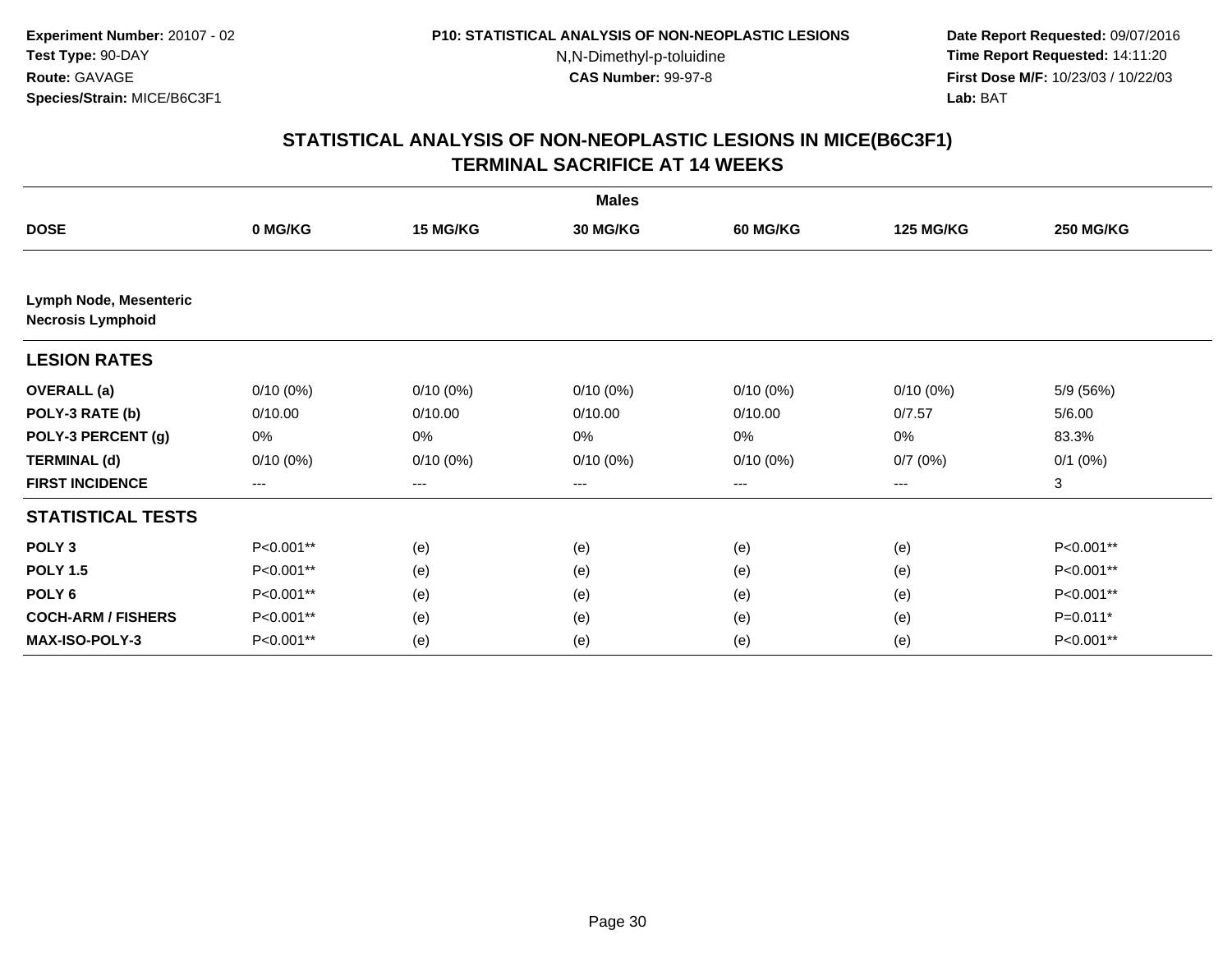**Date Report Requested:** 09/07/2016 **Time Report Requested:** 14:11:20 **First Dose M/F:** 10/23/03 / 10/22/03<br>**Lab:** BAT **Lab:** BAT

|                                                |             |             | <b>Males</b>    |                 |                  |                  |
|------------------------------------------------|-------------|-------------|-----------------|-----------------|------------------|------------------|
| <b>DOSE</b>                                    | 0 MG/KG     | 15 MG/KG    | <b>30 MG/KG</b> | <b>60 MG/KG</b> | <b>125 MG/KG</b> | <b>250 MG/KG</b> |
|                                                |             |             |                 |                 |                  |                  |
| <b>Lymph Node: Bronchial</b><br><b>Atrophy</b> |             |             |                 |                 |                  |                  |
| <b>LESION RATES</b>                            |             |             |                 |                 |                  |                  |
| <b>OVERALL</b> (a)                             | $0/0 (0\%)$ | $0/0 (0\%)$ | $0/0 (0\%)$     | $0/0 (0\%)$     | $0/0 (0\%)$      | 1/2(50%)         |
| POLY-3 RATE (b)                                | 0/0.00      | 0/0.00      | 0/0.00          | 0/0.00          | 0/0.00           | 1/1.00           |
| POLY-3 PERCENT (g)                             | 0%          | 0%          | 0%              | 0%              | 0%               | 100%             |
| <b>TERMINAL (d)</b>                            | $0/0 (0\%)$ | $0/0 (0\%)$ | $0/0 (0\%)$     | $0/0 (0\%)$     | $0/0 (0\%)$      | $0/0 (0\%)$      |
| <b>FIRST INCIDENCE</b>                         | $---$       | ---         | ---             | ---             | $---$            | 3                |
| <b>STATISTICAL TESTS</b>                       |             |             |                 |                 |                  |                  |
| POLY <sub>3</sub>                              | (e)         | (e)         | (e)             | (e)             | (e)              | (e)              |
| <b>POLY 1.5</b>                                | (e)         | (e)         | (e)             | (e)             | (e)              | (e)              |
| POLY <sub>6</sub>                              | (e)         | (e)         | (e)             | (e)             | (e)              | (e)              |
| <b>COCH-ARM / FISHERS</b>                      | P=1.000N    | (e)         | (e)             | (e)             | (e)              | (e)              |
| MAX-ISO-POLY-3                                 | (e)         | (e)         | (e)             | (e)             | (e)              | (e)              |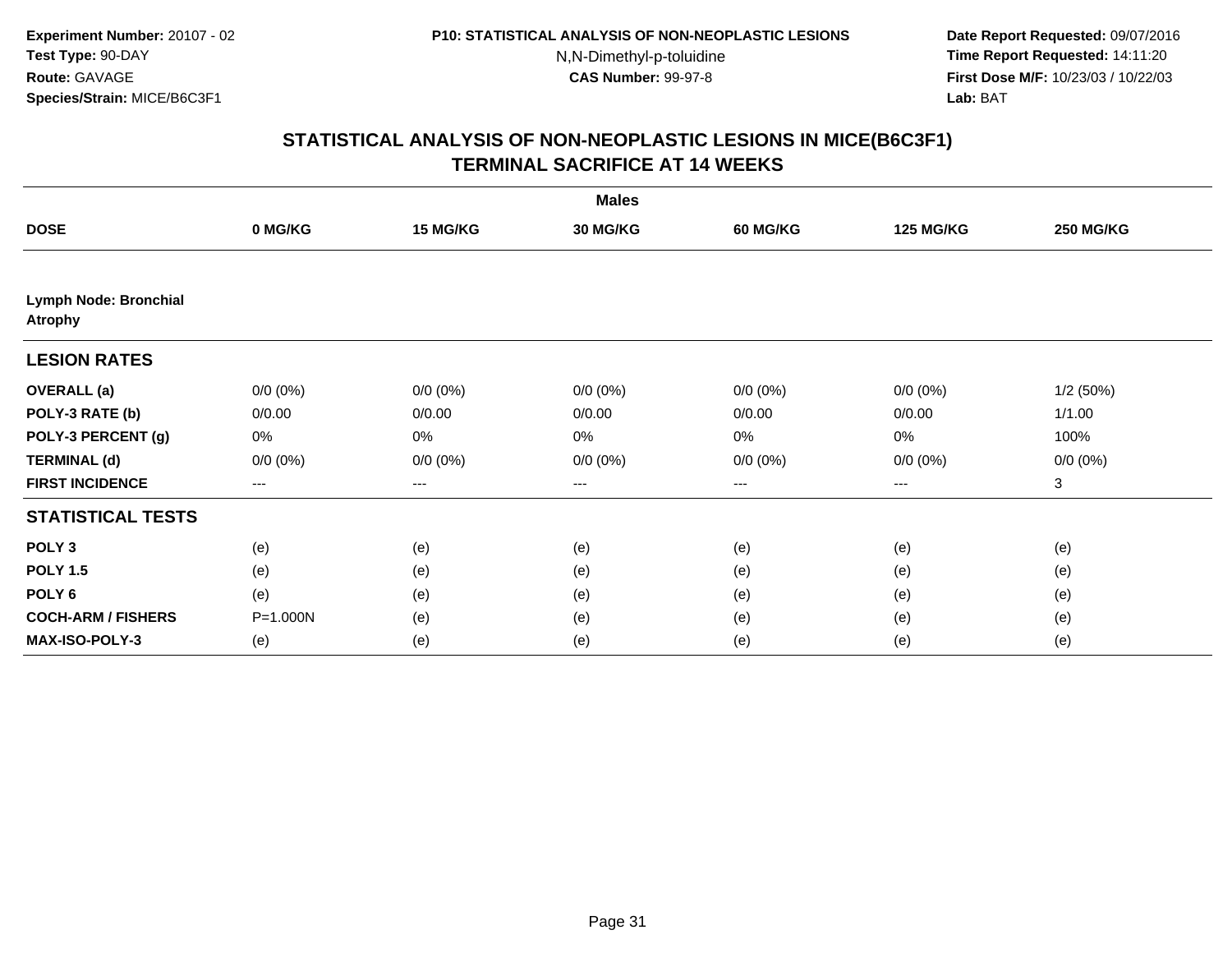**Date Report Requested:** 09/07/2016 **Time Report Requested:** 14:11:20 **First Dose M/F:** 10/23/03 / 10/22/03<br>**Lab:** BAT **Lab:** BAT

|                                                         |                   |             | <b>Males</b> |                   |                  |                  |
|---------------------------------------------------------|-------------------|-------------|--------------|-------------------|------------------|------------------|
| <b>DOSE</b>                                             | 0 MG/KG           | 15 MG/KG    | 30 MG/KG     | <b>60 MG/KG</b>   | <b>125 MG/KG</b> | <b>250 MG/KG</b> |
|                                                         |                   |             |              |                   |                  |                  |
| <b>Lymph Node: Inguinal</b><br><b>Necrosis Lymphoid</b> |                   |             |              |                   |                  |                  |
| <b>LESION RATES</b>                                     |                   |             |              |                   |                  |                  |
| <b>OVERALL</b> (a)                                      | $0/0 (0\%)$       | $0/0 (0\%)$ | $0/0 (0\%)$  | $0/0 (0\%)$       | $0/0 (0\%)$      | 1/2(50%)         |
| POLY-3 RATE (b)                                         | 0/0.00            | 0/0.00      | 0/0.00       | 0/0.00            | 0/0.00           | 1/1.00           |
| POLY-3 PERCENT (g)                                      | 0%                | 0%          | 0%           | 0%                | 0%               | 100%             |
| <b>TERMINAL (d)</b>                                     | $0/0 (0\%)$       | $0/0 (0\%)$ | $0/0 (0\%)$  | $0/0 (0\%)$       | $0/0 (0\%)$      | $0/0 (0\%)$      |
| <b>FIRST INCIDENCE</b>                                  | $\qquad \qquad -$ | ---         | ---          | $\qquad \qquad -$ | $---$            | 3                |
| <b>STATISTICAL TESTS</b>                                |                   |             |              |                   |                  |                  |
| POLY <sub>3</sub>                                       | (e)               | (e)         | (e)          | (e)               | (e)              | (e)              |
| <b>POLY 1.5</b>                                         | (e)               | (e)         | (e)          | (e)               | (e)              | (e)              |
| POLY <sub>6</sub>                                       | (e)               | (e)         | (e)          | (e)               | (e)              | (e)              |
| <b>COCH-ARM / FISHERS</b>                               | P=1.000N          | (e)         | (e)          | (e)               | (e)              | (e)              |
| <b>MAX-ISO-POLY-3</b>                                   | (e)               | (e)         | (e)          | (e)               | (e)              | (e)              |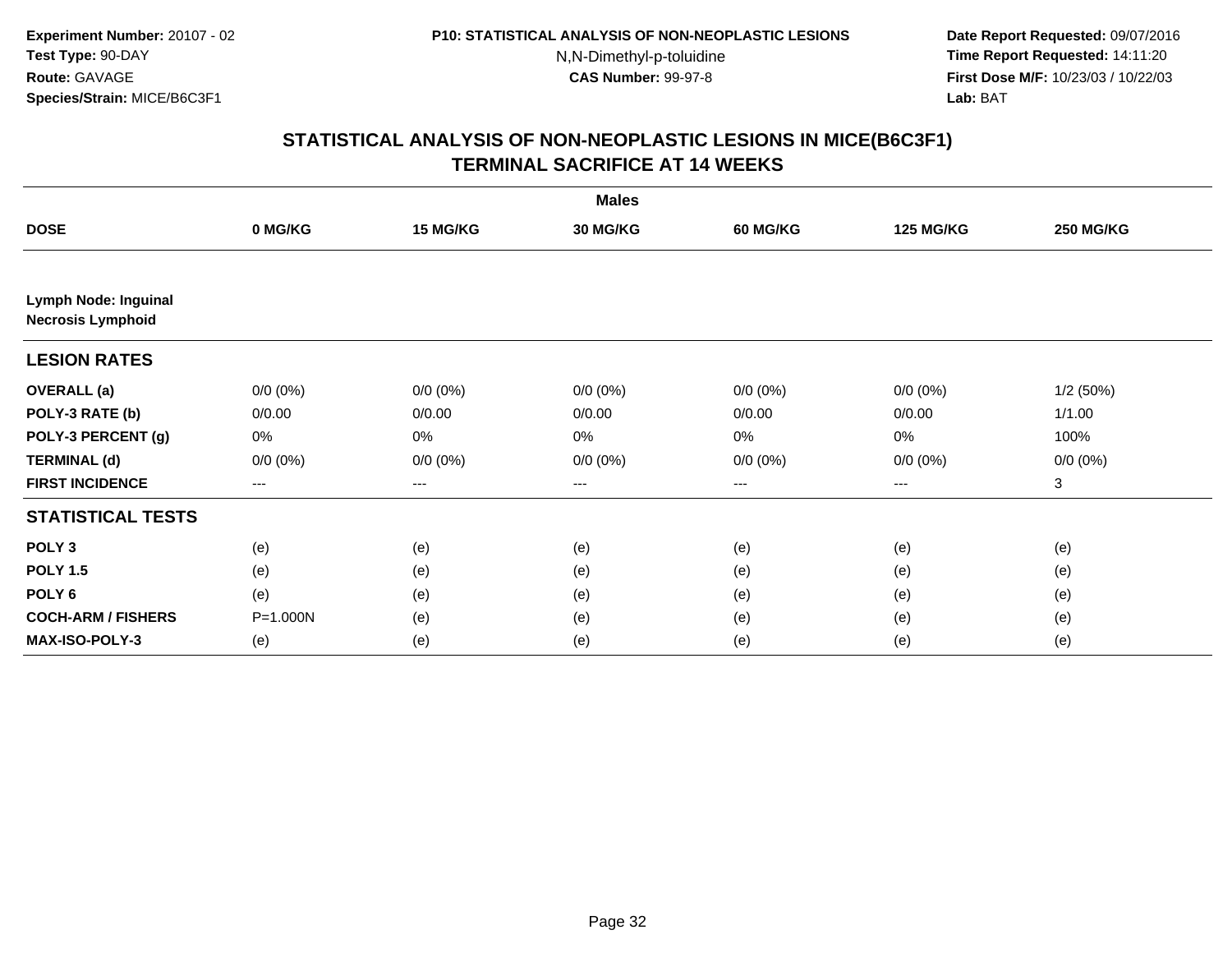**Date Report Requested:** 09/07/2016 **Time Report Requested:** 14:11:20 **First Dose M/F:** 10/23/03 / 10/22/03<br>**Lab:** BAT **Lab:** BAT

|                                               |                   |                   | <b>Males</b> |                 |                  |                  |
|-----------------------------------------------|-------------------|-------------------|--------------|-----------------|------------------|------------------|
| <b>DOSE</b>                                   | 0 MG/KG           | 15 MG/KG          | 30 MG/KG     | <b>60 MG/KG</b> | <b>125 MG/KG</b> | <b>250 MG/KG</b> |
|                                               |                   |                   |              |                 |                  |                  |
| Lymph Node: Renal<br><b>Necrosis Lymphoid</b> |                   |                   |              |                 |                  |                  |
| <b>LESION RATES</b>                           |                   |                   |              |                 |                  |                  |
| <b>OVERALL</b> (a)                            | $0/0 (0\%)$       | $0/0 (0\%)$       | $0/0 (0\%)$  | $0/0 (0\%)$     | $0/0 (0\%)$      | 0/2(0%)          |
| POLY-3 RATE (b)                               | 0/0.00            | 0/0.00            | 0/0.00       | 0/0.00          | 0/0.00           | 0/0.00           |
| POLY-3 PERCENT (g)                            | 0%                | $0\%$             | 0%           | 0%              | 0%               | 0%               |
| <b>TERMINAL (d)</b>                           | $0/0 (0\%)$       | $0/0 (0\%)$       | $0/0 (0\%)$  | $0/0 (0\%)$     | $0/0 (0\%)$      | $0/0 (0\%)$      |
| <b>FIRST INCIDENCE</b>                        | $\qquad \qquad -$ | $\qquad \qquad -$ | $---$        | ---             | $---$            | ---              |
| <b>STATISTICAL TESTS</b>                      |                   |                   |              |                 |                  |                  |
| POLY <sub>3</sub>                             | (n)               | (n)               | (n)          | (n)             | (n)              | (n)              |
| <b>POLY 1.5</b>                               | (n)               | (n)               | (n)          | (n)             | (n)              | (n)              |
| POLY <sub>6</sub>                             | (n)               | (n)               | (n)          | (n)             | (n)              | (n)              |
| <b>COCH-ARM / FISHERS</b>                     | (n)               | (n)               | (n)          | (n)             | (n)              | (n)              |
| MAX-ISO-POLY-3                                | (n)               | (n)               | (n)          | (n)             | (n)              | (n)              |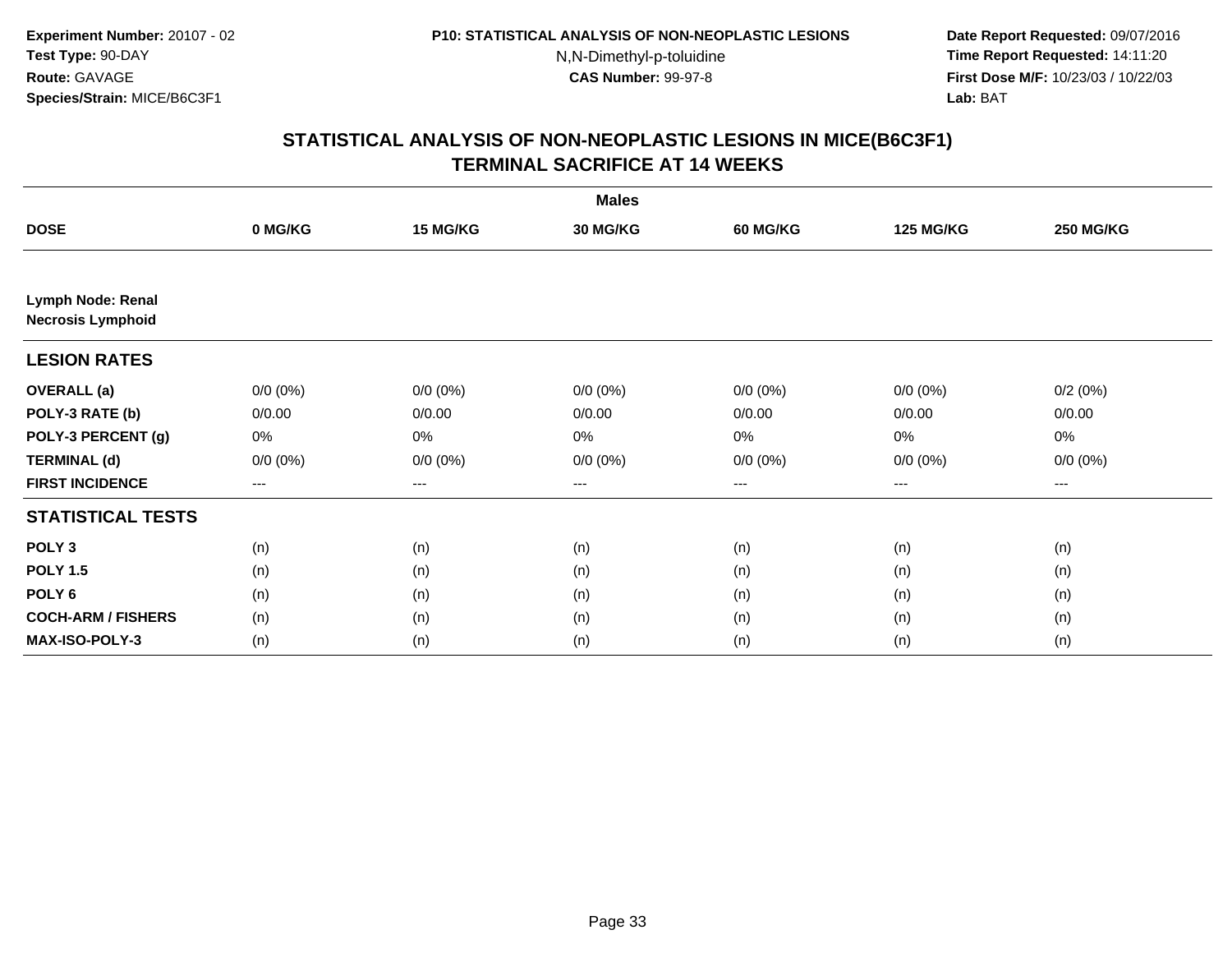**Date Report Requested:** 09/07/2016 **Time Report Requested:** 14:11:20 **First Dose M/F:** 10/23/03 / 10/22/03<br>**Lab:** BAT **Lab:** BAT

|                                                    |             |                                          | <b>Males</b>    |                 |                  |                  |
|----------------------------------------------------|-------------|------------------------------------------|-----------------|-----------------|------------------|------------------|
| <b>DOSE</b>                                        | 0 MG/KG     | 15 MG/KG                                 | <b>30 MG/KG</b> | <b>60 MG/KG</b> | <b>125 MG/KG</b> | <b>250 MG/KG</b> |
|                                                    |             |                                          |                 |                 |                  |                  |
| <b>Mesentery: Artery, Fat</b><br><b>Thrombosis</b> |             |                                          |                 |                 |                  |                  |
| <b>LESION RATES</b>                                |             |                                          |                 |                 |                  |                  |
| <b>OVERALL</b> (a)                                 | $0/0 (0\%)$ | $0/0 (0\%)$                              | $0/0 (0\%)$     | $0/0 (0\%)$     | 1/1 (100%)       | $0/0 (0\%)$      |
| POLY-3 RATE (b)                                    | 0/0.00      | 0/0.00                                   | 0/0.00          | 0/0.00          | 1/1.00           | 0/0.00           |
| POLY-3 PERCENT (g)                                 | 0%          | $0\%$                                    | 0%              | 0%              | 100%             | 0%               |
| <b>TERMINAL (d)</b>                                | $0/0 (0\%)$ | $0/0 (0\%)$                              | $0/0 (0\%)$     | $0/0 (0\%)$     | $0/0 (0\%)$      | $0/0 (0\%)$      |
| <b>FIRST INCIDENCE</b>                             | $\cdots$    | $\hspace{0.05cm} \ldots \hspace{0.05cm}$ | $\cdots$        | $\cdots$        | 77               | $\cdots$         |
| <b>STATISTICAL TESTS</b>                           |             |                                          |                 |                 |                  |                  |
| POLY <sub>3</sub>                                  | (e)         | (e)                                      | (e)             | (e)             | (e)              | (e)              |
| <b>POLY 1.5</b>                                    | (e)         | (e)                                      | (e)             | (e)             | (e)              | (e)              |
| POLY <sub>6</sub>                                  | (e)         | (e)                                      | (e)             | (e)             | (e)              | (e)              |
| <b>COCH-ARM / FISHERS</b>                          | (e)         | (e)                                      | (e)             | (e)             | (e)              | (e)              |
| <b>MAX-ISO-POLY-3</b>                              | (e)         | (e)                                      | (e)             | (e)             | (e)              | (e)              |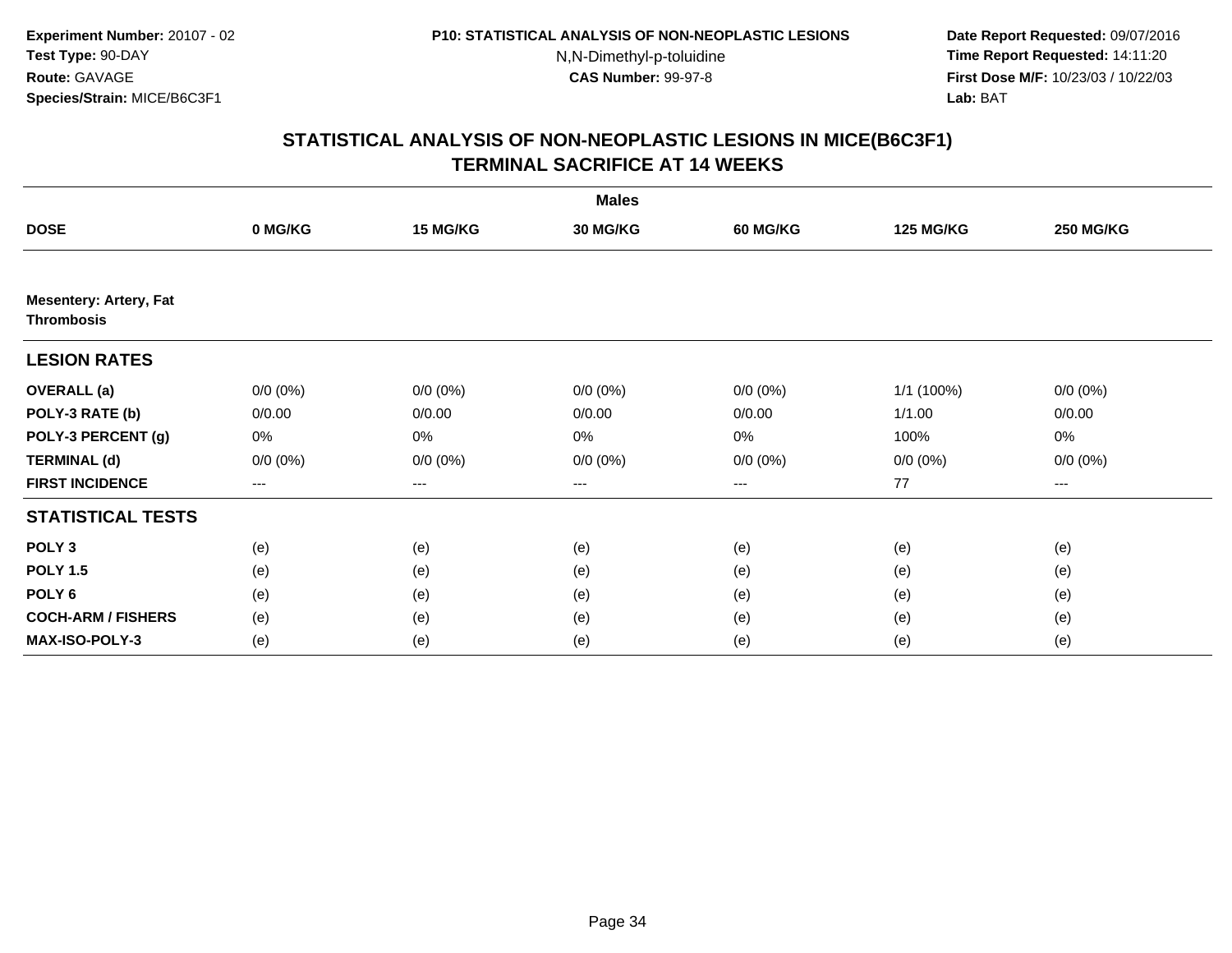**Date Report Requested:** 09/07/2016 **Time Report Requested:** 14:11:20 **First Dose M/F:** 10/23/03 / 10/22/03<br>**Lab:** BAT **Lab:** BAT

|                                                      |             |             | <b>Males</b>    |                 |                  |                  |
|------------------------------------------------------|-------------|-------------|-----------------|-----------------|------------------|------------------|
| <b>DOSE</b>                                          | 0 MG/KG     | 15 MG/KG    | <b>30 MG/KG</b> | <b>60 MG/KG</b> | <b>125 MG/KG</b> | <b>250 MG/KG</b> |
|                                                      |             |             |                 |                 |                  |                  |
| <b>Mesentery: Fat</b><br><b>Inflammation Chronic</b> |             |             |                 |                 |                  |                  |
| <b>LESION RATES</b>                                  |             |             |                 |                 |                  |                  |
| <b>OVERALL</b> (a)                                   | $0/0(0\%)$  | $0/0 (0\%)$ | $0/0 (0\%)$     | $0/0 (0\%)$     | 1/1 (100%)       | $0/0 (0\%)$      |
| POLY-3 RATE (b)                                      | 0/0.00      | 0/0.00      | 0/0.00          | 0/0.00          | 1/1.00           | 0/0.00           |
| POLY-3 PERCENT (g)                                   | 0%          | 0%          | 0%              | 0%              | 100%             | 0%               |
| <b>TERMINAL (d)</b>                                  | $0/0 (0\%)$ | $0/0 (0\%)$ | $0/0 (0\%)$     | $0/0 (0\%)$     | $0/0 (0\%)$      | $0/0 (0\%)$      |
| <b>FIRST INCIDENCE</b>                               | $--$        | ---         | $--$            | ---             | 77               | $--$             |
| <b>STATISTICAL TESTS</b>                             |             |             |                 |                 |                  |                  |
| POLY <sub>3</sub>                                    | (e)         | (e)         | (e)             | (e)             | (e)              | (e)              |
| <b>POLY 1.5</b>                                      | (e)         | (e)         | (e)             | (e)             | (e)              | (e)              |
| POLY <sub>6</sub>                                    | (e)         | (e)         | (e)             | (e)             | (e)              | (e)              |
| <b>COCH-ARM / FISHERS</b>                            | (e)         | (e)         | (e)             | (e)             | (e)              | (e)              |
| MAX-ISO-POLY-3                                       | (e)         | (e)         | (e)             | (e)             | (e)              | (e)              |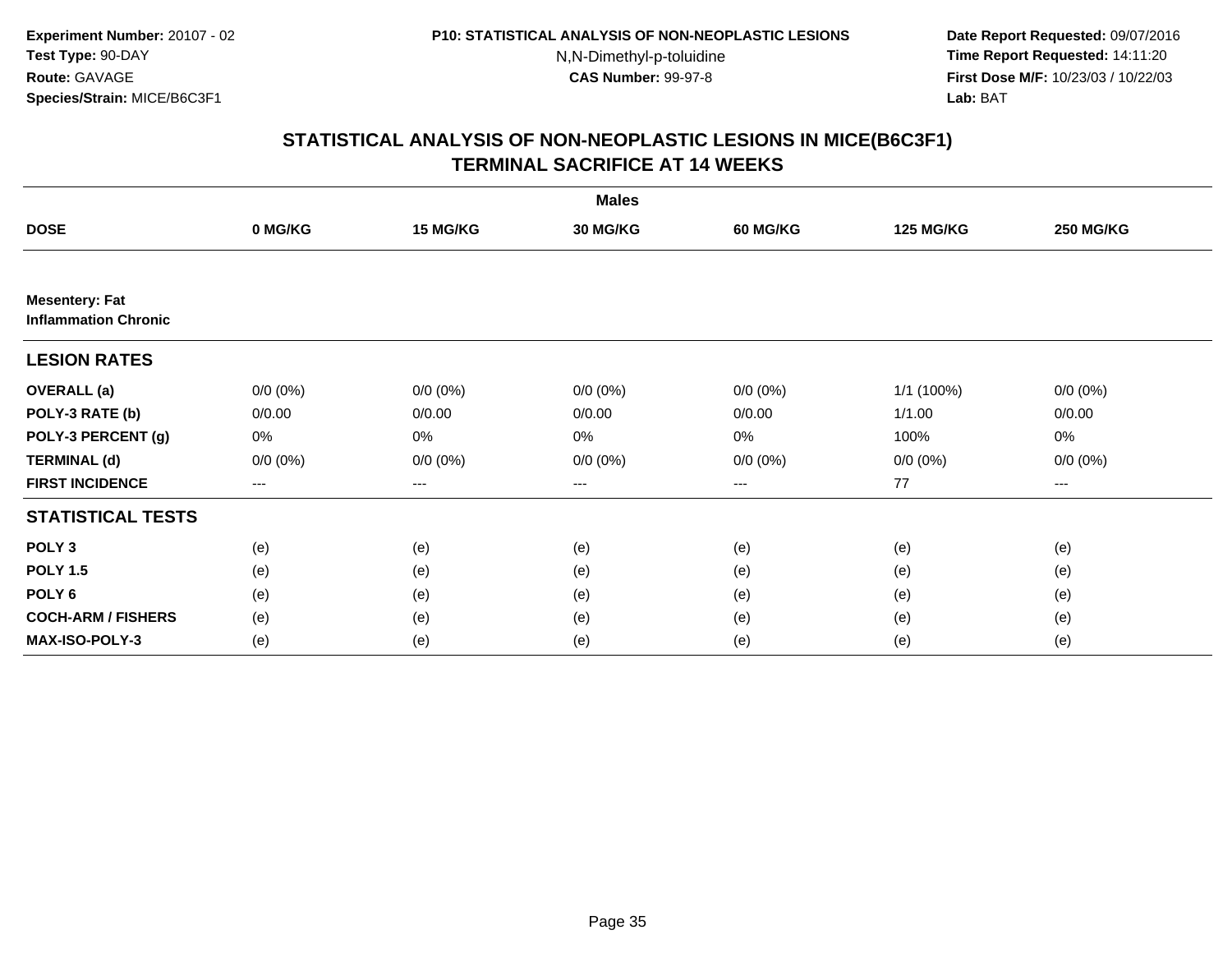**Date Report Requested:** 09/07/2016 **Time Report Requested:** 14:11:20 **First Dose M/F:** 10/23/03 / 10/22/03<br>**Lab:** BAT **Lab:** BAT

|                                          |             |             | <b>Males</b> |                 |                  |                  |
|------------------------------------------|-------------|-------------|--------------|-----------------|------------------|------------------|
| <b>DOSE</b>                              | 0 MG/KG     | 15 MG/KG    | 30 MG/KG     | <b>60 MG/KG</b> | <b>125 MG/KG</b> | <b>250 MG/KG</b> |
|                                          |             |             |              |                 |                  |                  |
| <b>Mesentery: Fat</b><br><b>Necrosis</b> |             |             |              |                 |                  |                  |
| <b>LESION RATES</b>                      |             |             |              |                 |                  |                  |
| <b>OVERALL</b> (a)                       | $0/0 (0\%)$ | $0/0 (0\%)$ | $0/0 (0\%)$  | $0/0 (0\%)$     | 1/1 (100%)       | $0/0 (0\%)$      |
| POLY-3 RATE (b)                          | 0/0.00      | 0/0.00      | 0/0.00       | 0/0.00          | 1/1.00           | 0/0.00           |
| POLY-3 PERCENT (g)                       | 0%          | $0\%$       | 0%           | 0%              | 100%             | 0%               |
| <b>TERMINAL (d)</b>                      | $0/0 (0\%)$ | $0/0 (0\%)$ | $0/0 (0\%)$  | $0/0 (0\%)$     | $0/0 (0\%)$      | $0/0 (0\%)$      |
| <b>FIRST INCIDENCE</b>                   | $\cdots$    | $\cdots$    | $\cdots$     | $\cdots$        | 77               | $\cdots$         |
| <b>STATISTICAL TESTS</b>                 |             |             |              |                 |                  |                  |
| POLY <sub>3</sub>                        | (e)         | (e)         | (e)          | (e)             | (e)              | (e)              |
| <b>POLY 1.5</b>                          | (e)         | (e)         | (e)          | (e)             | (e)              | (e)              |
| POLY <sub>6</sub>                        | (e)         | (e)         | (e)          | (e)             | (e)              | (e)              |
| <b>COCH-ARM / FISHERS</b>                | (e)         | (e)         | (e)          | (e)             | (e)              | (e)              |
| <b>MAX-ISO-POLY-3</b>                    | (e)         | (e)         | (e)          | (e)             | (e)              | (e)              |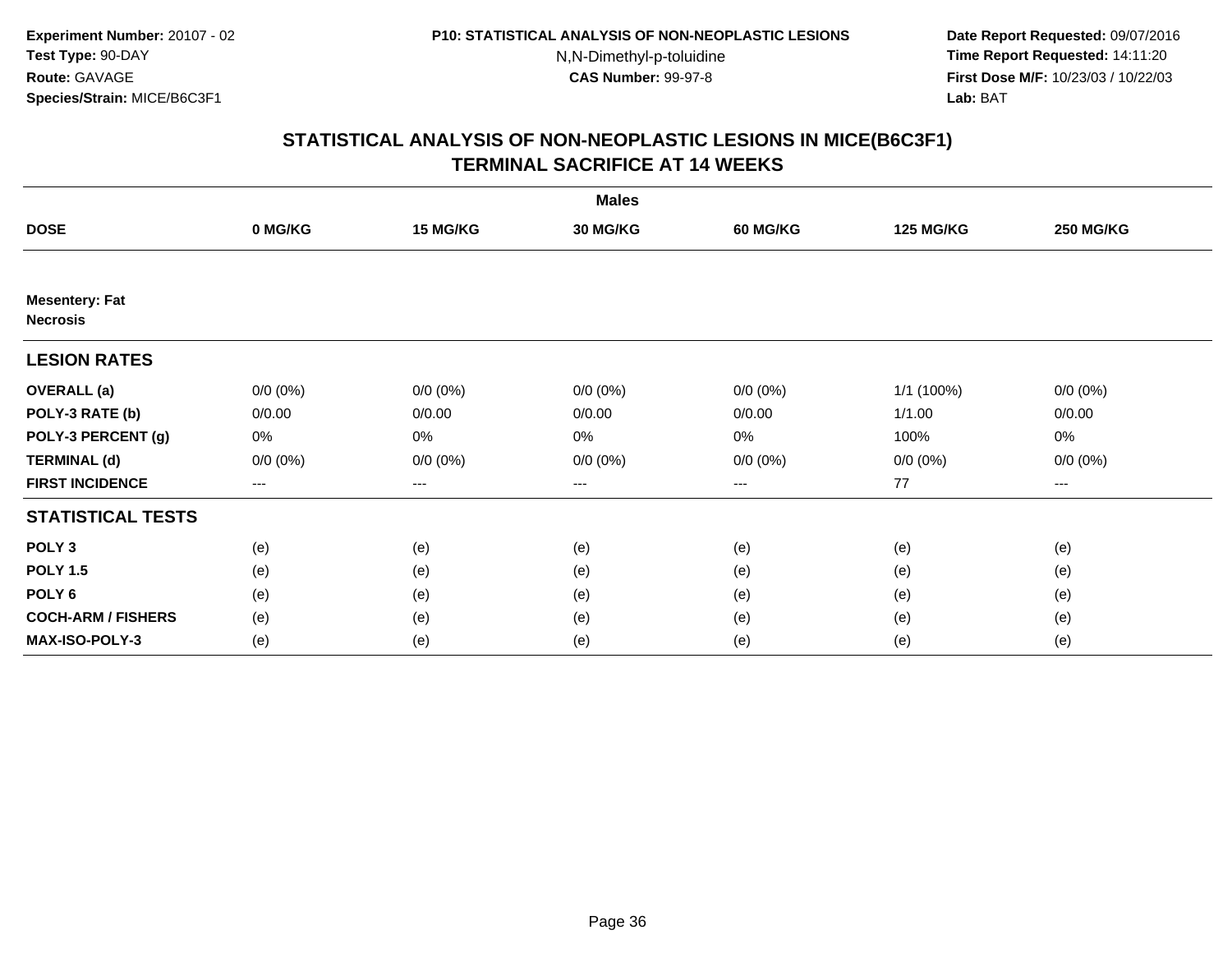**Date Report Requested:** 09/07/2016 **Time Report Requested:** 14:11:20 **First Dose M/F:** 10/23/03 / 10/22/03<br>**Lab:** BAT **Lab:** BAT

|                                    |             |                        | <b>Males</b> |             |                  |                  |
|------------------------------------|-------------|------------------------|--------------|-------------|------------------|------------------|
| <b>DOSE</b>                        | 0 MG/KG     | 15 MG/KG               | 30 MG/KG     | 60 MG/KG    | <b>125 MG/KG</b> | <b>250 MG/KG</b> |
|                                    |             |                        |              |             |                  |                  |
| <b>Nose</b><br><b>Foreign Body</b> |             |                        |              |             |                  |                  |
| <b>LESION RATES</b>                |             |                        |              |             |                  |                  |
| <b>OVERALL</b> (a)                 | $0/10(0\%)$ | $0/10(0\%)$            | $0/10(0\%)$  | $0/10(0\%)$ | $0/10(0\%)$      | 1/10 (10%)       |
| POLY-3 RATE (b)                    | 0/10.00     | 0/10.00                | 0/10.00      | 0/10.00     | 0/7.57           | 1/1.00           |
| POLY-3 PERCENT (g)                 | 0%          | 0%                     | 0%           | 0%          | 0%               | 99.9%            |
| <b>TERMINAL (d)</b>                | $0/10(0\%)$ | $0/10(0\%)$            | $0/10(0\%)$  | $0/10(0\%)$ | 0/7(0%)          | 1/1 (100%)       |
| <b>FIRST INCIDENCE</b>             | ---         | $\qquad \qquad \cdots$ | ---          | ---         | ---              | 93 (T)           |
| <b>STATISTICAL TESTS</b>           |             |                        |              |             |                  |                  |
| POLY <sub>3</sub>                  | $P = 0.511$ | (e)                    | (e)          | (e)         | (e)              | $P = 0.243$      |
| <b>POLY 1.5</b>                    | $P = 0.503$ | (e)                    | (e)          | (e)         | (e)              | $P = 0.246$      |
| POLY <sub>6</sub>                  | $P=0.497$   | (e)                    | (e)          | (e)         | (e)              | $P=0.243$        |
| <b>COCH-ARM / FISHERS</b>          | $P = 0.104$ | (e)                    | (e)          | (e)         | (e)              | $P = 0.500$      |
| <b>MAX-ISO-POLY-3</b>              | $P=0.038*$  | (e)                    | (e)          | (e)         | (e)              | $P = 0.135$      |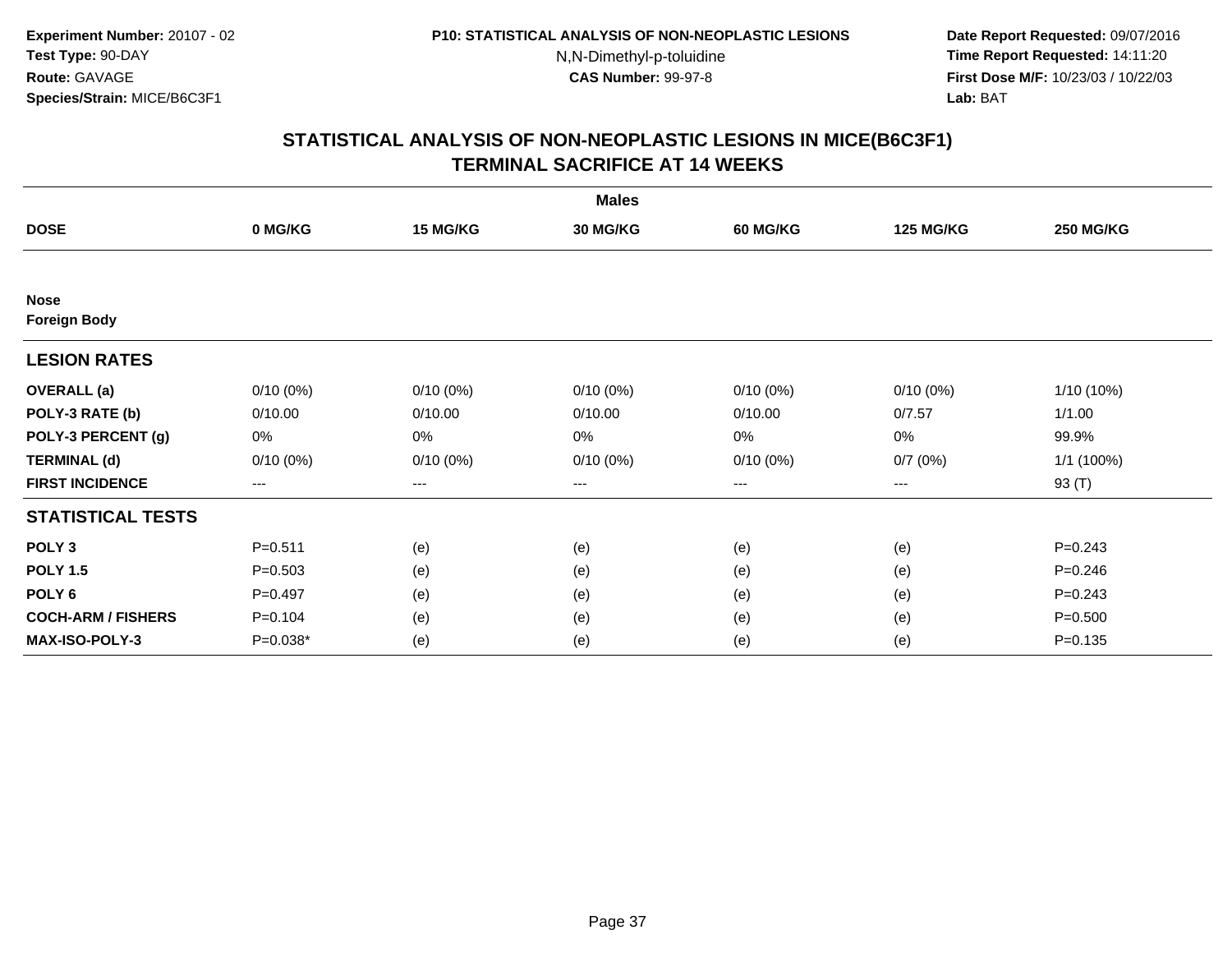**Date Report Requested:** 09/07/2016 **Time Report Requested:** 14:11:20 **First Dose M/F:** 10/23/03 / 10/22/03<br>**Lab:** BAT **Lab:** BAT

|                                            |             |             | <b>Males</b>    |                 |                  |                  |
|--------------------------------------------|-------------|-------------|-----------------|-----------------|------------------|------------------|
| <b>DOSE</b>                                | 0 MG/KG     | 15 MG/KG    | <b>30 MG/KG</b> | <b>60 MG/KG</b> | <b>125 MG/KG</b> | <b>250 MG/KG</b> |
|                                            |             |             |                 |                 |                  |                  |
| <b>Nose</b><br><b>Inflammation Chronic</b> |             |             |                 |                 |                  |                  |
| <b>LESION RATES</b>                        |             |             |                 |                 |                  |                  |
| <b>OVERALL</b> (a)                         | $0/10(0\%)$ | $0/10(0\%)$ | $0/10(0\%)$     | $0/10(0\%)$     | 1/10 (10%)       | 8/10 (80%)       |
| POLY-3 RATE (b)                            | 0/10.00     | 0/10.00     | 0/10.00         | 0/10.00         | 1/8.57           | 8/9.00           |
| POLY-3 PERCENT (g)                         | 0%          | 0%          | 0%              | 0%              | 11.7%            | 88.9%            |
| <b>TERMINAL (d)</b>                        | $0/10(0\%)$ | 0/10(0%)    | $0/10(0\%)$     | $0/10(0\%)$     | 0/7(0%)          | $0/1$ $(0%)$     |
| <b>FIRST INCIDENCE</b>                     | ---         | $---$       | ---             | ---             | 9                | 3                |
| <b>STATISTICAL TESTS</b>                   |             |             |                 |                 |                  |                  |
| POLY <sub>3</sub>                          | P<0.001**   | (e)         | (e)             | (e)             | $P=0.469$        | P<0.001**        |
| <b>POLY 1.5</b>                            | P<0.001**   | (e)         | (e)             | (e)             | $P = 0.474$      | P<0.001**        |
| POLY <sub>6</sub>                          | P<0.001**   | (e)         | (e)             | (e)             | $P = 0.463$      | P<0.001**        |
| <b>COCH-ARM / FISHERS</b>                  | P<0.001**   | (e)         | (e)             | (e)             | $P = 0.500$      | P<0.001**        |
| <b>MAX-ISO-POLY-3</b>                      | P<0.001**   | (e)         | (e)             | (e)             | $P = 0.157$      | P<0.001**        |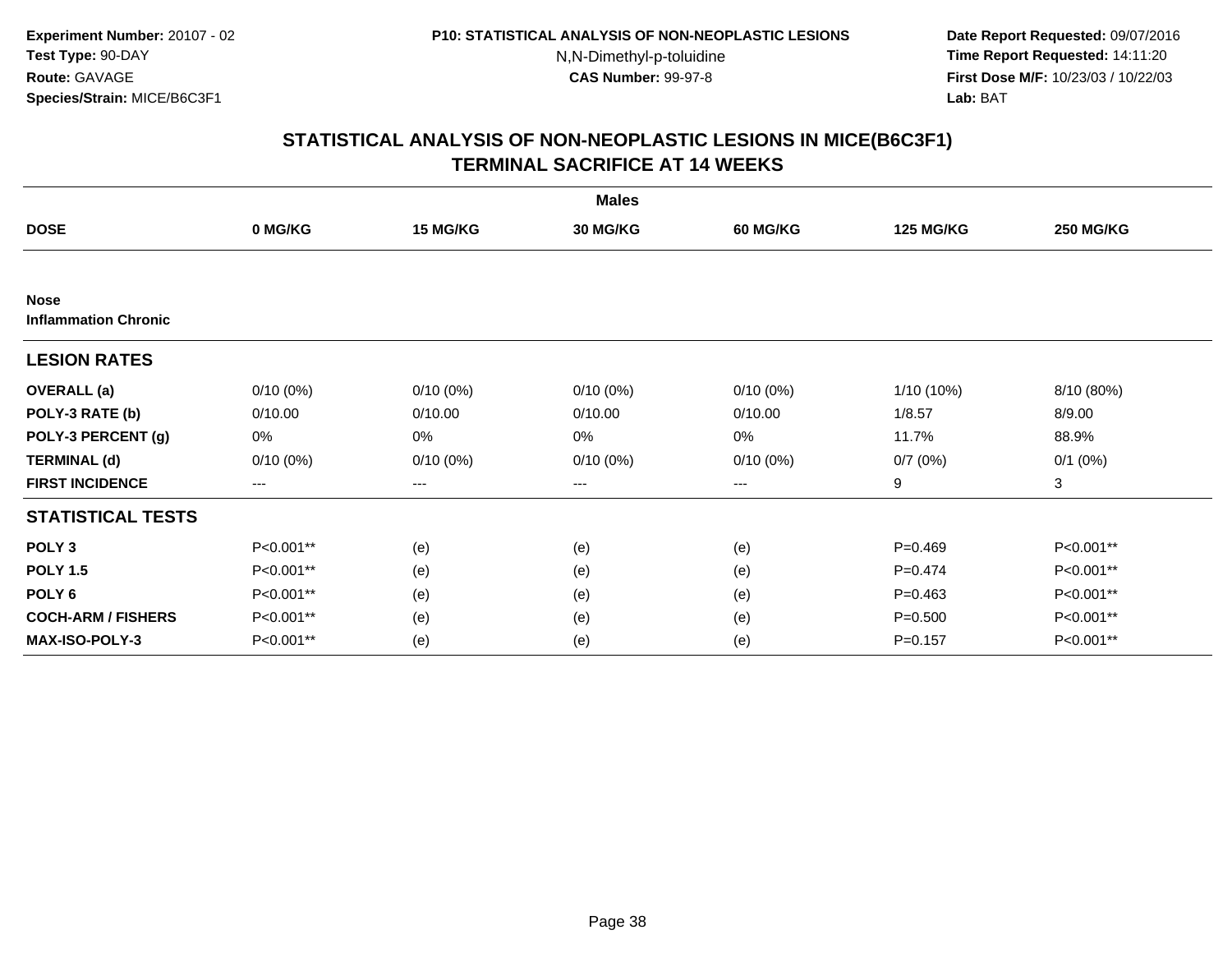**Date Report Requested:** 09/07/2016 **Time Report Requested:** 14:11:20 **First Dose M/F:** 10/23/03 / 10/22/03<br>**Lab:** BAT **Lab:** BAT

|                                          |             |             | <b>Males</b> |             |                  |                  |
|------------------------------------------|-------------|-------------|--------------|-------------|------------------|------------------|
| <b>DOSE</b>                              | 0 MG/KG     | 15 MG/KG    | 30 MG/KG     | 60 MG/KG    | <b>125 MG/KG</b> | <b>250 MG/KG</b> |
|                                          |             |             |              |             |                  |                  |
| <b>Nose: Glands</b><br><b>Dilatation</b> |             |             |              |             |                  |                  |
| <b>LESION RATES</b>                      |             |             |              |             |                  |                  |
| <b>OVERALL</b> (a)                       | $0/10(0\%)$ | $0/10(0\%)$ | $0/10(0\%)$  | $0/10(0\%)$ | $0/10(0\%)$      | $0/10(0\%)$      |
| POLY-3 RATE (b)                          | 0/10.00     | 0/10.00     | 0/10.00      | 0/10.00     | 0/7.57           | 0/1.00           |
| POLY-3 PERCENT (g)                       | 0%          | 0%          | 0%           | 0%          | 0%               | 0%               |
| <b>TERMINAL (d)</b>                      | $0/10(0\%)$ | $0/10(0\%)$ | $0/10(0\%)$  | $0/10(0\%)$ | 0/7(0%)          | $0/1$ $(0%)$     |
| <b>FIRST INCIDENCE</b>                   | ---         | $---$       | ---          | ---         | $---$            | $--$             |
| <b>STATISTICAL TESTS</b>                 |             |             |              |             |                  |                  |
| POLY <sub>3</sub>                        | (n)         | (n)         | (n)          | (n)         | (n)              | (n)              |
| <b>POLY 1.5</b>                          | (n)         | (n)         | (n)          | (n)         | (n)              | (n)              |
| POLY <sub>6</sub>                        | (n)         | (n)         | (n)          | (n)         | (n)              | (n)              |
| <b>COCH-ARM / FISHERS</b>                | (n)         | (n)         | (n)          | (n)         | (n)              | (n)              |
| <b>MAX-ISO-POLY-3</b>                    | (n)         | (n)         | (n)          | (n)         | (n)              | (n)              |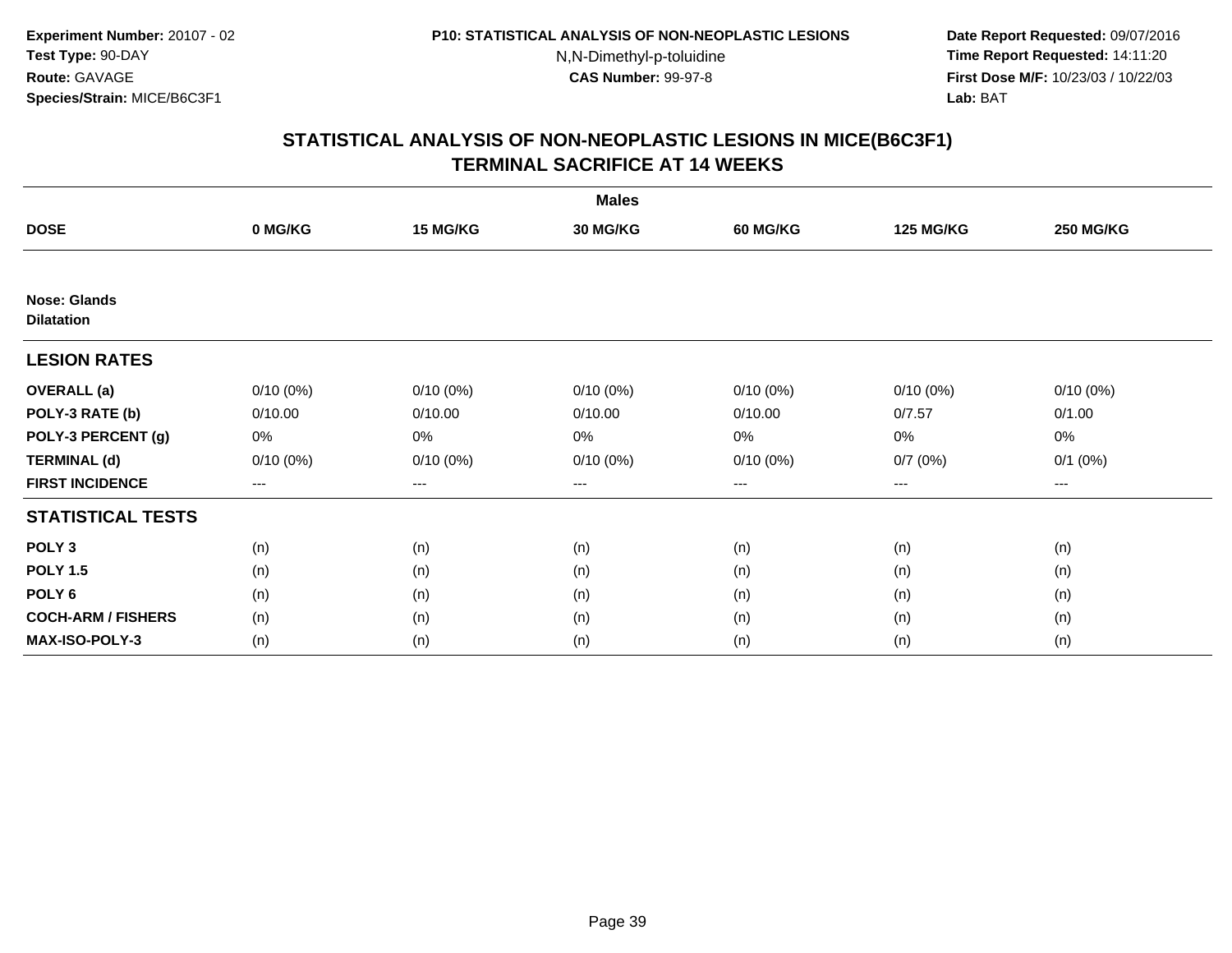**Date Report Requested:** 09/07/2016 **Time Report Requested:** 14:11:20 **First Dose M/F:** 10/23/03 / 10/22/03<br>**Lab:** BAT **Lab:** BAT

|                                    |             |                        | <b>Males</b> |             |                  |                  |
|------------------------------------|-------------|------------------------|--------------|-------------|------------------|------------------|
| <b>DOSE</b>                        | 0 MG/KG     | 15 MG/KG               | 30 MG/KG     | 60 MG/KG    | <b>125 MG/KG</b> | <b>250 MG/KG</b> |
|                                    |             |                        |              |             |                  |                  |
| <b>Nose: Glands</b><br>Hyperplasia |             |                        |              |             |                  |                  |
| <b>LESION RATES</b>                |             |                        |              |             |                  |                  |
| <b>OVERALL</b> (a)                 | $0/10(0\%)$ | $0/10(0\%)$            | $0/10(0\%)$  | $0/10(0\%)$ | 7/10 (70%)       | 1/10 (10%)       |
| POLY-3 RATE (b)                    | 0/10.00     | 0/10.00                | 0/10.00      | 0/10.00     | 7/7.57           | 1/1.00           |
| POLY-3 PERCENT (g)                 | 0%          | 0%                     | 0%           | 0%          | 92.5%            | 99.9%            |
| <b>TERMINAL (d)</b>                | $0/10(0\%)$ | $0/10(0\%)$            | $0/10(0\%)$  | $0/10(0\%)$ | 7/7 (100%)       | 1/1 (100%)       |
| <b>FIRST INCIDENCE</b>             | $---$       | $\qquad \qquad \cdots$ | ---          | ---         | 93 (T)           | 93 (T)           |
| <b>STATISTICAL TESTS</b>           |             |                        |              |             |                  |                  |
| POLY <sub>3</sub>                  | P<0.001**   | (e)                    | (e)          | (e)         | P<0.001**        | $P = 0.243$      |
| <b>POLY 1.5</b>                    | P<0.001**   | (e)                    | (e)          | (e)         | P<0.001**        | $P = 0.246$      |
| POLY <sub>6</sub>                  | P<0.001**   | (e)                    | (e)          | (e)         | P<0.001**        | $P = 0.243$      |
| <b>COCH-ARM / FISHERS</b>          | P=0.031*    | (e)                    | (e)          | (e)         | P=0.002**        | $P = 0.500$      |
| <b>MAX-ISO-POLY-3</b>              | P<0.001**   | (e)                    | (e)          | (e)         | P<0.001**        | $P = 0.135$      |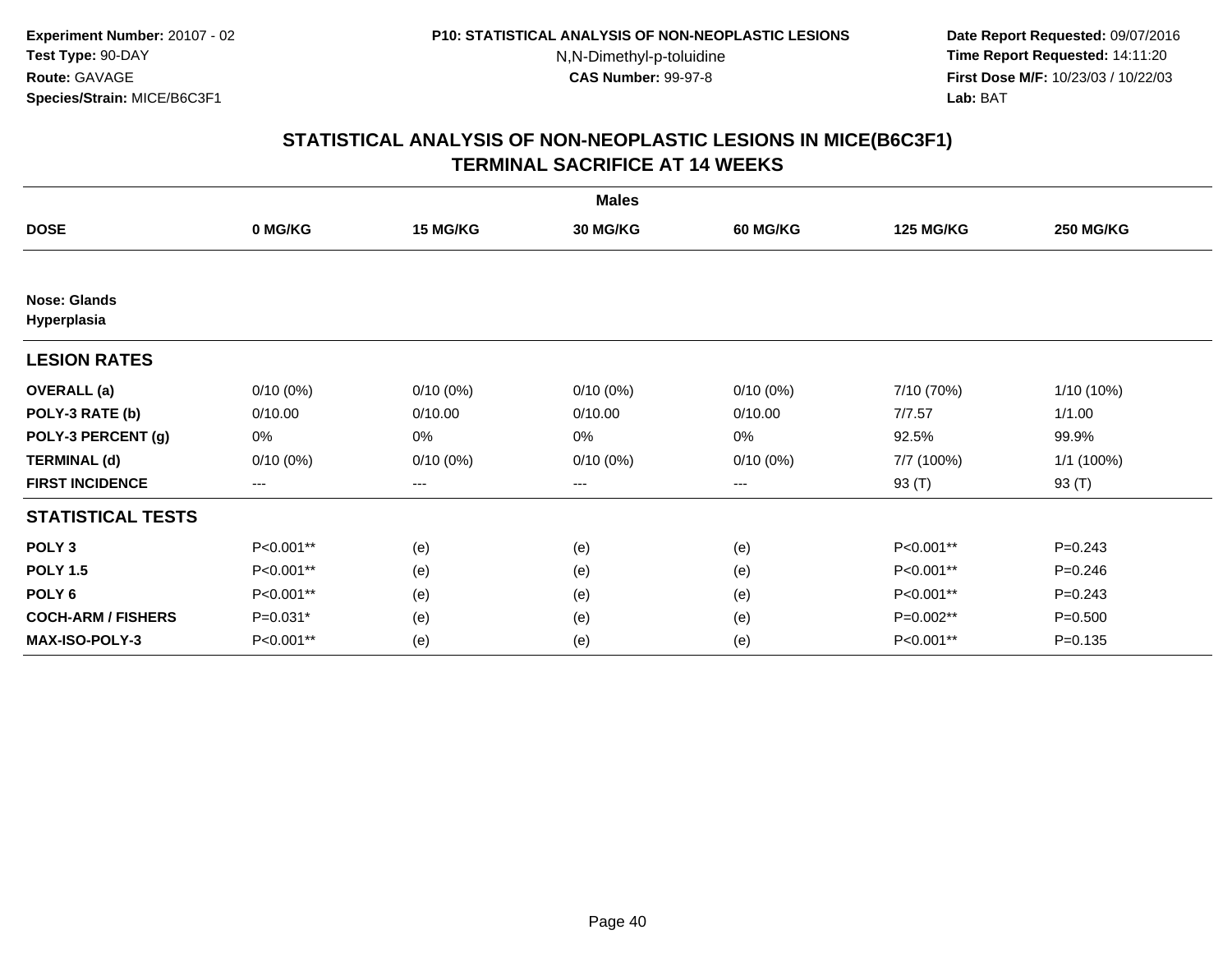**Date Report Requested:** 09/07/2016 **Time Report Requested:** 14:11:20 **First Dose M/F:** 10/23/03 / 10/22/03<br>**Lab:** BAT **Lab:** BAT

|                                                          |                        |                        | <b>Males</b>    |                 |                  |                  |
|----------------------------------------------------------|------------------------|------------------------|-----------------|-----------------|------------------|------------------|
| <b>DOSE</b>                                              | 0 MG/KG                | 15 MG/KG               | <b>30 MG/KG</b> | <b>60 MG/KG</b> | <b>125 MG/KG</b> | <b>250 MG/KG</b> |
|                                                          |                        |                        |                 |                 |                  |                  |
| <b>Nose: Olfactory Epithelium</b><br><b>Degeneration</b> |                        |                        |                 |                 |                  |                  |
| <b>LESION RATES</b>                                      |                        |                        |                 |                 |                  |                  |
| <b>OVERALL</b> (a)                                       | $0/10(0\%)$            | $0/10(0\%)$            | $0/10(0\%)$     | $0/10(0\%)$     | 9/10 (90%)       | 2/10 (20%)       |
| POLY-3 RATE (b)                                          | 0/10.00                | 0/10.00                | 0/10.00         | 0/10.00         | 9/9.00           | 2/2.00           |
| POLY-3 PERCENT (g)                                       | 0%                     | 0%                     | 0%              | 0%              | 100%             | 100%             |
| <b>TERMINAL (d)</b>                                      | $0/10(0\%)$            | $0/10(0\%)$            | $0/10(0\%)$     | $0/10(0\%)$     | 7/7 (100%)       | 1/1(100%)        |
| <b>FIRST INCIDENCE</b>                                   | $\qquad \qquad \cdots$ | $\qquad \qquad \cdots$ | $---$           | ---             | 8                | 9                |
| <b>STATISTICAL TESTS</b>                                 |                        |                        |                 |                 |                  |                  |
| POLY <sub>3</sub>                                        | P<0.001**              | (e)                    | (e)             | (e)             | P<0.001**        | $P=0.040*$       |
| <b>POLY 1.5</b>                                          | P<0.001**              | (e)                    | (e)             | (e)             | P<0.001**        | P=0.041*         |
| POLY <sub>6</sub>                                        | P<0.001**              | (e)                    | (e)             | (e)             | P<0.001**        | P=0.040*         |
| <b>COCH-ARM / FISHERS</b>                                | P=0.004**              | (e)                    | (e)             | (e)             | P<0.001**        | $P=0.237$        |
| <b>MAX-ISO-POLY-3</b>                                    | P<0.001**              | (e)                    | (e)             | (e)             | P<0.001**        | P=0.036*         |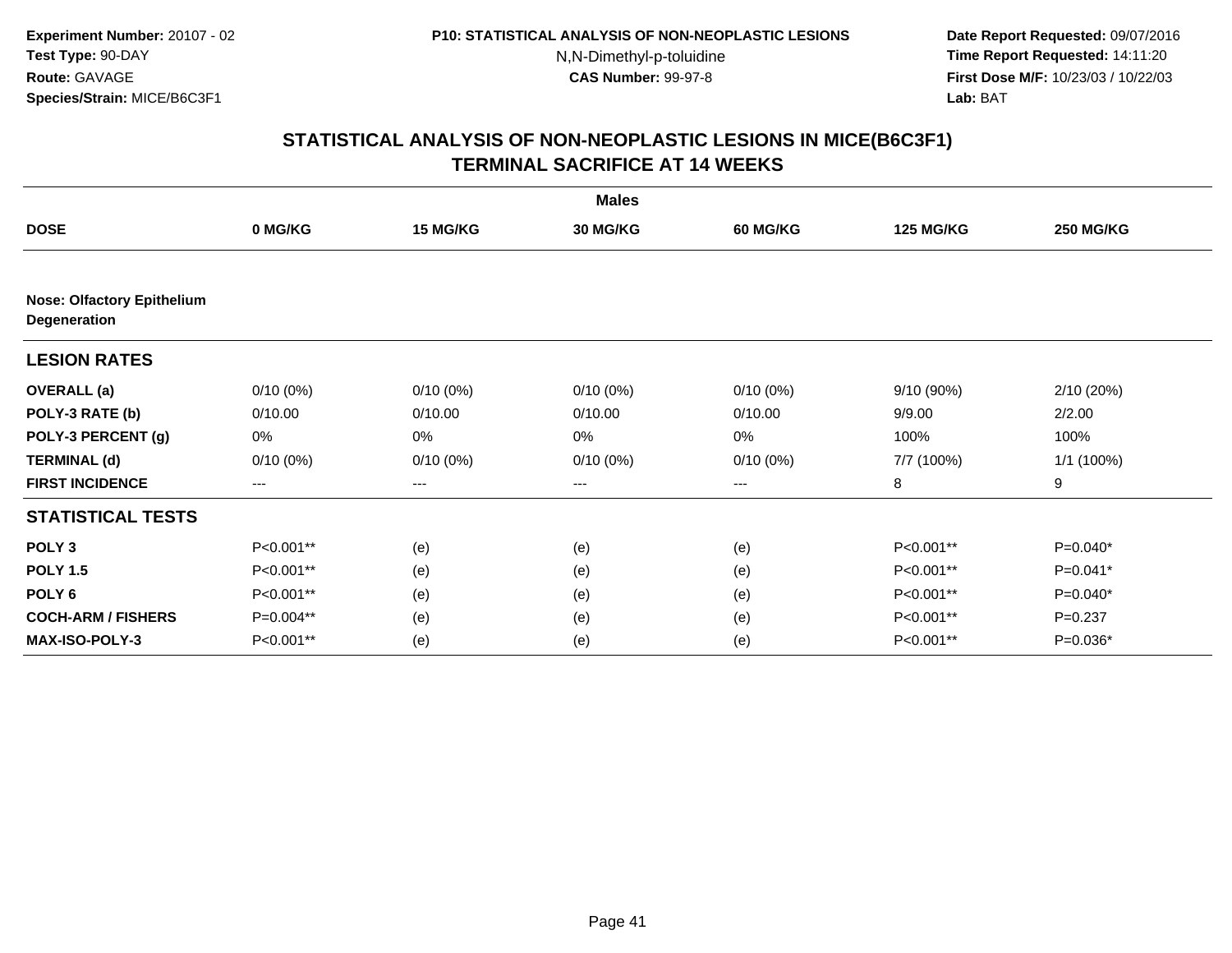**Date Report Requested:** 09/07/2016 **Time Report Requested:** 14:11:20 **First Dose M/F:** 10/23/03 / 10/22/03<br>**Lab:** BAT **Lab:** BAT

|                                                        |                   |                   | <b>Males</b>    |                 |                  |                  |
|--------------------------------------------------------|-------------------|-------------------|-----------------|-----------------|------------------|------------------|
| <b>DOSE</b>                                            | 0 MG/KG           | 15 MG/KG          | <b>30 MG/KG</b> | <b>60 MG/KG</b> | <b>125 MG/KG</b> | <b>250 MG/KG</b> |
|                                                        |                   |                   |                 |                 |                  |                  |
| <b>Nose: Olfactory Epithelium</b><br><b>Metaplasia</b> |                   |                   |                 |                 |                  |                  |
| <b>LESION RATES</b>                                    |                   |                   |                 |                 |                  |                  |
| <b>OVERALL</b> (a)                                     | $0/10(0\%)$       | $0/10(0\%)$       | $0/10(0\%)$     | $0/10(0\%)$     | 6/10(60%)        | 1/10 (10%)       |
| POLY-3 RATE (b)                                        | 0/10.00           | 0/10.00           | 0/10.00         | 0/10.00         | 6/7.57           | 1/1.00           |
| POLY-3 PERCENT (g)                                     | 0%                | 0%                | 0%              | 0%              | 79.3%            | 99.9%            |
| <b>TERMINAL (d)</b>                                    | $0/10(0\%)$       | $0/10(0\%)$       | $0/10(0\%)$     | $0/10(0\%)$     | 6/7(86%)         | 1/1 (100%)       |
| <b>FIRST INCIDENCE</b>                                 | $\qquad \qquad -$ | $\qquad \qquad -$ | ---             | $---$           | 93 (T)           | 93 (T)           |
| <b>STATISTICAL TESTS</b>                               |                   |                   |                 |                 |                  |                  |
| POLY <sub>3</sub>                                      | P<0.001**         | (e)               | (e)             | (e)             | P<0.001**        | $P=0.243$        |
| <b>POLY 1.5</b>                                        | P<0.001**         | (e)               | (e)             | (e)             | P<0.001**        | $P=0.246$        |
| POLY <sub>6</sub>                                      | P<0.001**         | (e)               | (e)             | (e)             | P<0.001**        | $P = 0.243$      |
| <b>COCH-ARM / FISHERS</b>                              | P=0.039*          | (e)               | (e)             | (e)             | P=0.005**        | $P = 0.500$      |
| <b>MAX-ISO-POLY-3</b>                                  | P<0.001**         | (e)               | (e)             | (e)             | P<0.001**        | $P = 0.135$      |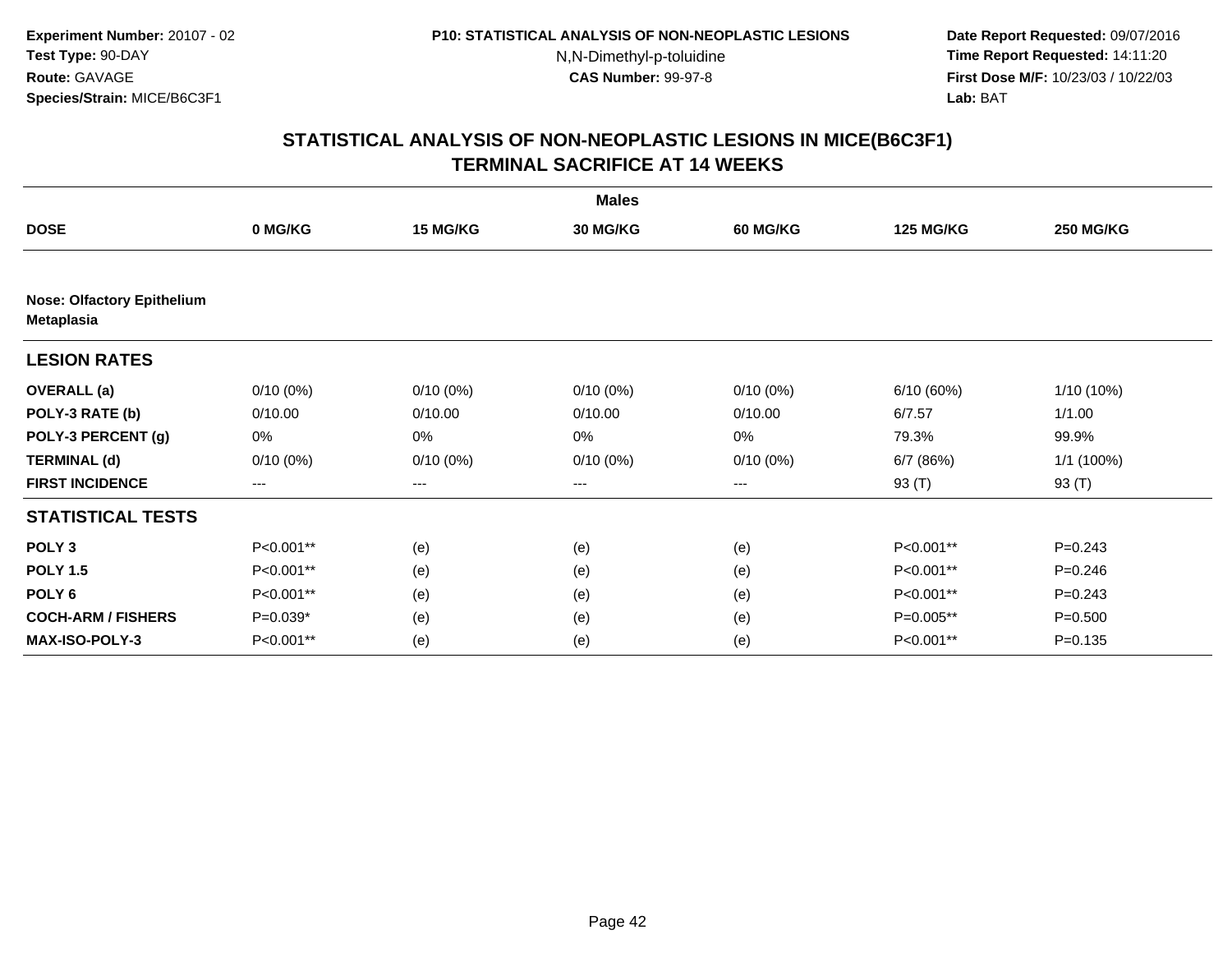**Date Report Requested:** 09/07/2016 **Time Report Requested:** 14:11:20 **First Dose M/F:** 10/23/03 / 10/22/03<br>**Lab:** BAT **Lab:** BAT

|                                                      |                   |             | <b>Males</b>    |                   |                  |                  |
|------------------------------------------------------|-------------------|-------------|-----------------|-------------------|------------------|------------------|
| <b>DOSE</b>                                          | 0 MG/KG           | 15 MG/KG    | <b>30 MG/KG</b> | <b>60 MG/KG</b>   | <b>125 MG/KG</b> | <b>250 MG/KG</b> |
|                                                      |                   |             |                 |                   |                  |                  |
| <b>Nose: Olfactory Epithelium</b><br><b>Necrosis</b> |                   |             |                 |                   |                  |                  |
| <b>LESION RATES</b>                                  |                   |             |                 |                   |                  |                  |
| <b>OVERALL</b> (a)                                   | $0/10(0\%)$       | $0/10(0\%)$ | $0/10(0\%)$     | $0/10(0\%)$       | $0/10(0\%)$      | $1/10(10\%)$     |
| POLY-3 RATE (b)                                      | 0/10.00           | 0/10.00     | 0/10.00         | 0/10.00           | 0/7.57           | 1/2.00           |
| POLY-3 PERCENT (g)                                   | 0%                | 0%          | 0%              | 0%                | $0\%$            | 50%              |
| <b>TERMINAL (d)</b>                                  | $0/10(0\%)$       | $0/10(0\%)$ | $0/10(0\%)$     | $0/10(0\%)$       | 0/7(0%)          | $0/1$ $(0%)$     |
| <b>FIRST INCIDENCE</b>                               | $\qquad \qquad -$ | ---         | ---             | $\qquad \qquad -$ | $---$            | 5                |
| <b>STATISTICAL TESTS</b>                             |                   |             |                 |                   |                  |                  |
| POLY <sub>3</sub>                                    | $P = 0.298$       | (e)         | (e)             | (e)               | (e)              | $P=0.275$        |
| <b>POLY 1.5</b>                                      | $P = 0.300$       | (e)         | (e)             | (e)               | (e)              | $P = 0.278$      |
| POLY <sub>6</sub>                                    | $P = 0.284$       | (e)         | (e)             | (e)               | (e)              | $P=0.275$        |
| <b>COCH-ARM / FISHERS</b>                            | $P = 0.104$       | (e)         | (e)             | (e)               | (e)              | $P = 0.500$      |
| MAX-ISO-POLY-3                                       | $P=0.039*$        | (e)         | (e)             | (e)               | (e)              | $P = 0.140$      |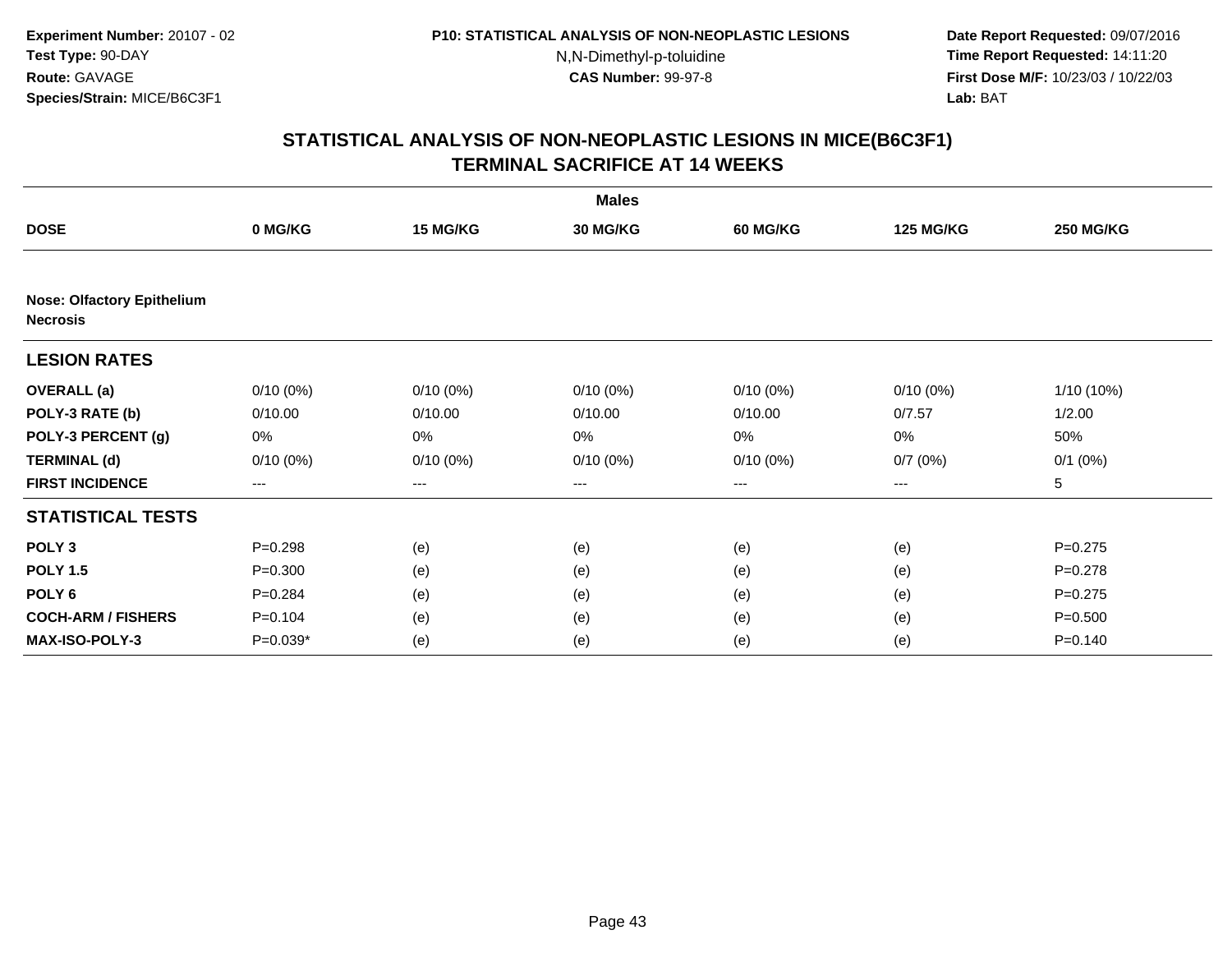**Date Report Requested:** 09/07/2016 **Time Report Requested:** 14:11:20 **First Dose M/F:** 10/23/03 / 10/22/03<br>**Lab:** BAT **Lab:** BAT

|                                                     |                        |             | <b>Males</b>    |                   |                  |                  |
|-----------------------------------------------------|------------------------|-------------|-----------------|-------------------|------------------|------------------|
| <b>DOSE</b>                                         | 0 MG/KG                | 15 MG/KG    | <b>30 MG/KG</b> | <b>60 MG/KG</b>   | <b>125 MG/KG</b> | <b>250 MG/KG</b> |
|                                                     |                        |             |                 |                   |                  |                  |
| <b>Nose: Respiratory Epithelium</b><br>Degeneration |                        |             |                 |                   |                  |                  |
| <b>LESION RATES</b>                                 |                        |             |                 |                   |                  |                  |
| <b>OVERALL</b> (a)                                  | $0/10(0\%)$            | $0/10(0\%)$ | $0/10(0\%)$     | $0/10(0\%)$       | $1/10(10\%)$     | $1/10(10\%)$     |
| POLY-3 RATE (b)                                     | 0/10.00                | 0/10.00     | 0/10.00         | 0/10.00           | 1/8.00           | 1/2.00           |
| POLY-3 PERCENT (g)                                  | 0%                     | 0%          | 0%              | 0%                | 12.5%            | 50%              |
| <b>TERMINAL (d)</b>                                 | $0/10(0\%)$            | $0/10(0\%)$ | $0/10(0\%)$     | $0/10(0\%)$       | 0/7(0%)          | $0/1$ $(0%)$     |
| <b>FIRST INCIDENCE</b>                              | $\qquad \qquad \cdots$ | ---         | ---             | $\qquad \qquad -$ | 77               | 3                |
| <b>STATISTICAL TESTS</b>                            |                        |             |                 |                   |                  |                  |
| POLY <sub>3</sub>                                   | $P = 0.059$            | (e)         | (e)             | (e)               | $P = 0.456$      | $P=0.275$        |
| <b>POLY 1.5</b>                                     | $P = 0.058$            | (e)         | (e)             | (e)               | $P = 0.457$      | $P = 0.278$      |
| POLY <sub>6</sub>                                   | $P=0.059$              | (e)         | (e)             | (e)               | $P = 0.456$      | $P=0.275$        |
| <b>COCH-ARM / FISHERS</b>                           | $P=0.101$              | (e)         | (e)             | (e)               | $P = 0.500$      | $P = 0.500$      |
| <b>MAX-ISO-POLY-3</b>                               | $P = 0.059$            | (e)         | (e)             | (e)               | $P = 0.156$      | $P = 0.140$      |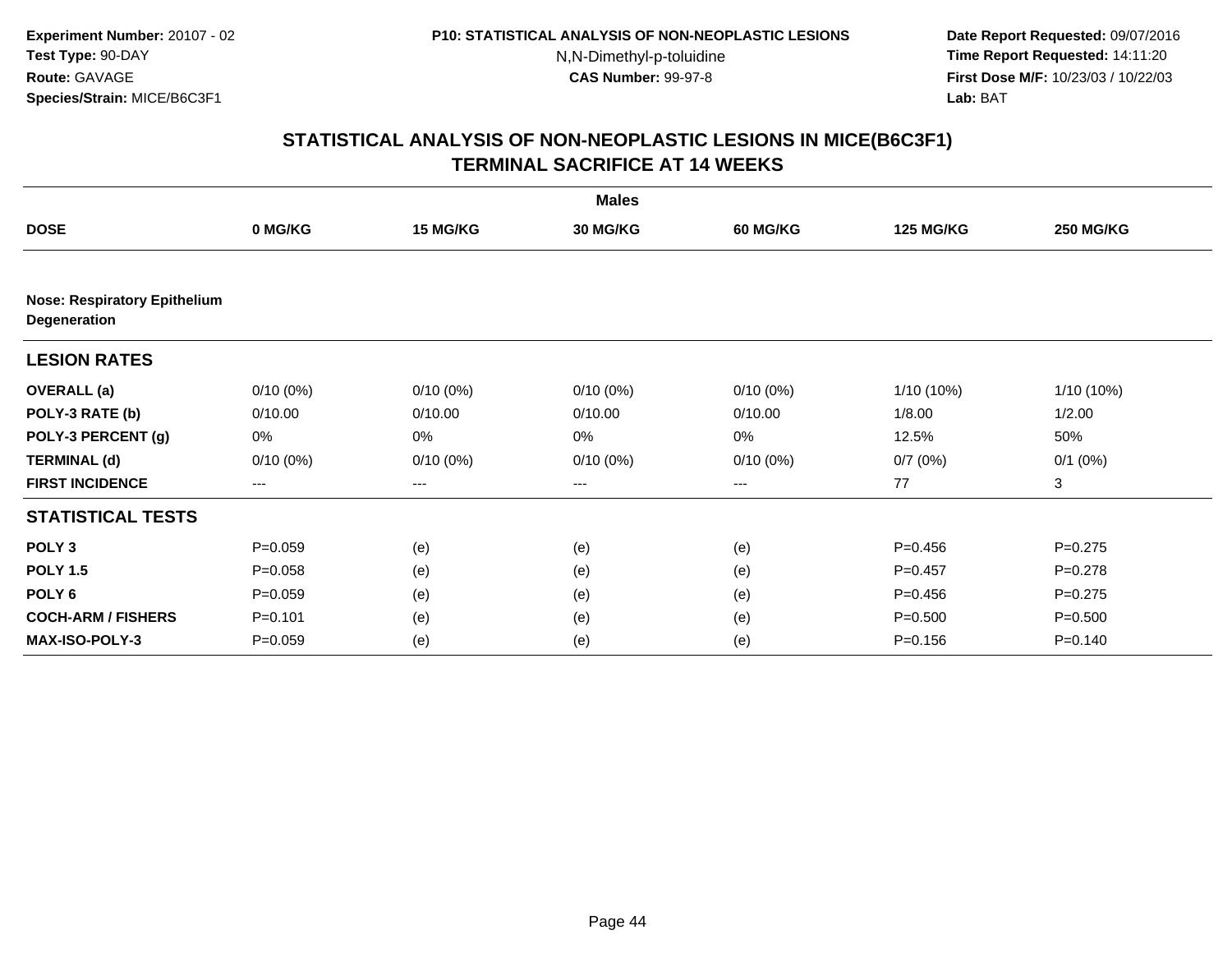**Date Report Requested:** 09/07/2016 **Time Report Requested:** 14:11:20 **First Dose M/F:** 10/23/03 / 10/22/03<br>**Lab:** BAT **Lab:** BAT

|                                                        |                   |             | <b>Males</b>    |                   |                  |                  |
|--------------------------------------------------------|-------------------|-------------|-----------------|-------------------|------------------|------------------|
| <b>DOSE</b>                                            | 0 MG/KG           | 15 MG/KG    | <b>30 MG/KG</b> | <b>60 MG/KG</b>   | <b>125 MG/KG</b> | <b>250 MG/KG</b> |
|                                                        |                   |             |                 |                   |                  |                  |
| <b>Nose: Respiratory Epithelium</b><br><b>Necrosis</b> |                   |             |                 |                   |                  |                  |
| <b>LESION RATES</b>                                    |                   |             |                 |                   |                  |                  |
| <b>OVERALL</b> (a)                                     | $0/10(0\%)$       | $0/10(0\%)$ | $0/10(0\%)$     | $0/10(0\%)$       | 0/10(0%)         | 1/10 (10%)       |
| POLY-3 RATE (b)                                        | 0/10.00           | 0/10.00     | 0/10.00         | 0/10.00           | 0/7.57           | 1/2.00           |
| POLY-3 PERCENT (g)                                     | 0%                | 0%          | 0%              | 0%                | 0%               | 50%              |
| <b>TERMINAL (d)</b>                                    | $0/10(0\%)$       | $0/10(0\%)$ | $0/10(0\%)$     | $0/10(0\%)$       | 0/7(0%)          | $0/1$ (0%)       |
| <b>FIRST INCIDENCE</b>                                 | $\qquad \qquad -$ | ---         | ---             | $\qquad \qquad -$ | $---$            | 5                |
| <b>STATISTICAL TESTS</b>                               |                   |             |                 |                   |                  |                  |
| POLY <sub>3</sub>                                      | $P = 0.298$       | (e)         | (e)             | (e)               | (e)              | $P=0.275$        |
| <b>POLY 1.5</b>                                        | $P = 0.300$       | (e)         | (e)             | (e)               | (e)              | $P=0.278$        |
| POLY <sub>6</sub>                                      | $P = 0.284$       | (e)         | (e)             | (e)               | (e)              | $P=0.275$        |
| <b>COCH-ARM / FISHERS</b>                              | $P = 0.104$       | (e)         | (e)             | (e)               | (e)              | $P = 0.500$      |
| <b>MAX-ISO-POLY-3</b>                                  | $P=0.039*$        | (e)         | (e)             | (e)               | (e)              | $P = 0.140$      |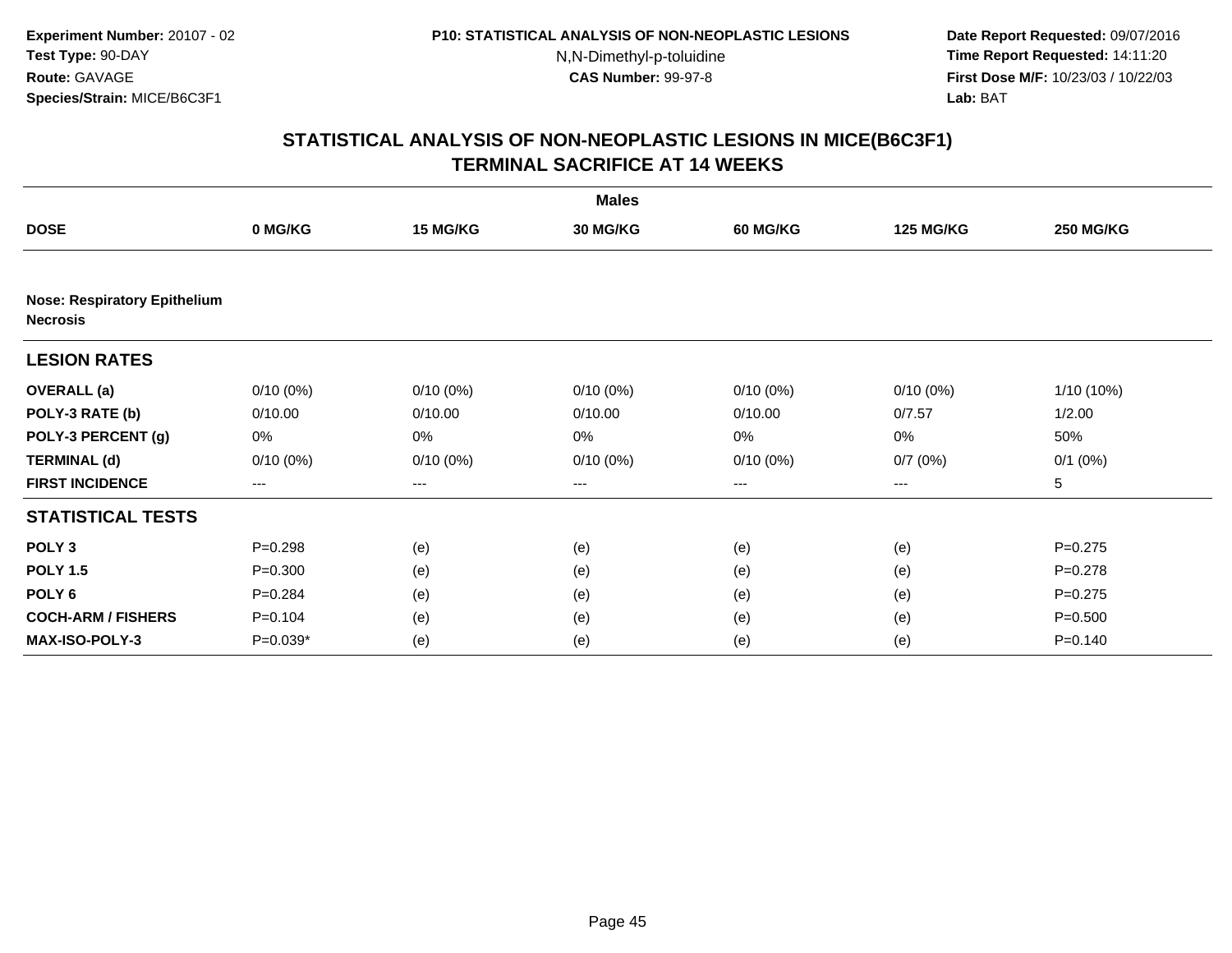**Date Report Requested:** 09/07/2016 **Time Report Requested:** 14:11:20 **First Dose M/F:** 10/23/03 / 10/22/03<br>**Lab:** BAT **Lab:** BAT

|                                                       |             |             | <b>Males</b>    |                 |                  |                  |
|-------------------------------------------------------|-------------|-------------|-----------------|-----------------|------------------|------------------|
| <b>DOSE</b>                                           | 0 MG/KG     | 15 MG/KG    | <b>30 MG/KG</b> | <b>60 MG/KG</b> | <b>125 MG/KG</b> | <b>250 MG/KG</b> |
|                                                       |             |             |                 |                 |                  |                  |
| <b>Preputial Gland</b><br><b>Inflammation Chronic</b> |             |             |                 |                 |                  |                  |
| <b>LESION RATES</b>                                   |             |             |                 |                 |                  |                  |
| <b>OVERALL</b> (a)                                    | $0/10(0\%)$ | $0/0 (0\%)$ | $0/0 (0\%)$     | $0/0 (0\%)$     | 1/10 (10%)       | $0/10(0\%)$      |
| POLY-3 RATE (b)                                       | 0/10.00     | 0/0.00      | 0/0.00          | 0/0.00          | 1/8.00           | 0/1.00           |
| POLY-3 PERCENT (g)                                    | 0%          | 0%          | 0%              | 0%              | 12.5%            | 0%               |
| <b>TERMINAL (d)</b>                                   | $0/10(0\%)$ | $0/0 (0\%)$ | $0/0 (0\%)$     | $0/0 (0\%)$     | 0/7(0%)          | $0/1$ $(0%)$     |
| <b>FIRST INCIDENCE</b>                                | $--$        | $--$        | ---             | ---             | 77               | $--$             |
| <b>STATISTICAL TESTS</b>                              |             |             |                 |                 |                  |                  |
| POLY <sub>3</sub>                                     | (e)         | (e)         | (e)             | (e)             | $P = 0.456$      | (e)              |
| <b>POLY 1.5</b>                                       | (e)         | (e)         | (e)             | (e)             | $P = 0.457$      | (e)              |
| POLY <sub>6</sub>                                     | (e)         | (e)         | (e)             | (e)             | $P=0.456$        | (e)              |
| <b>COCH-ARM / FISHERS</b>                             | $P = 0.733$ | (e)         | (e)             | (e)             | $P = 0.500$      | (e)              |
| <b>MAX-ISO-POLY-3</b>                                 | (e)         | (e)         | (e)             | (e)             | $P = 0.156$      | (e)              |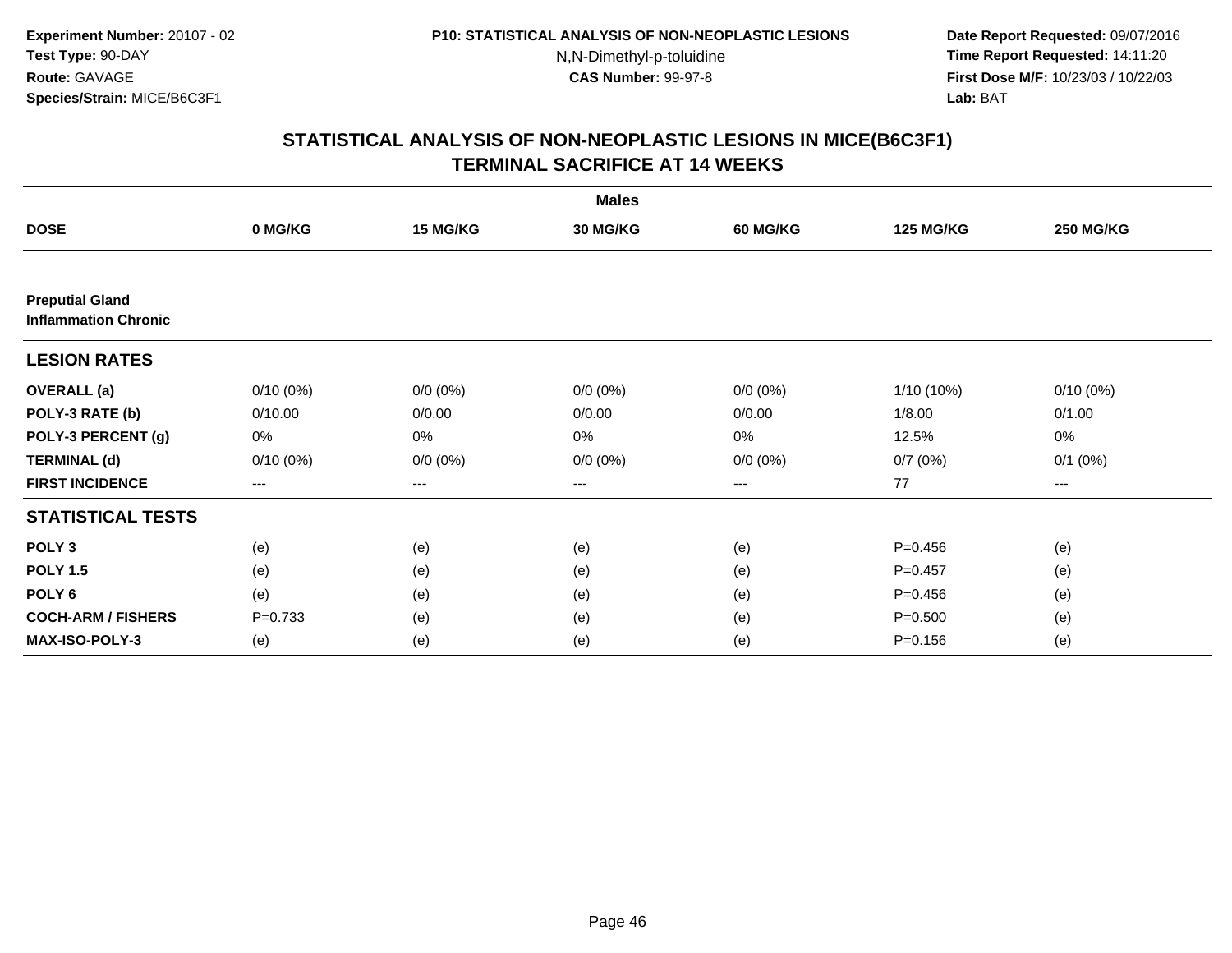**Date Report Requested:** 09/07/2016 **Time Report Requested:** 14:11:20 **First Dose M/F:** 10/23/03 / 10/22/03<br>**Lab:** BAT **Lab:** BAT

|                                           |             |                      | <b>Males</b> |                 |                  |                  |
|-------------------------------------------|-------------|----------------------|--------------|-----------------|------------------|------------------|
| <b>DOSE</b>                               | 0 MG/KG     | 15 MG/KG             | 30 MG/KG     | <b>60 MG/KG</b> | <b>125 MG/KG</b> | <b>250 MG/KG</b> |
|                                           |             |                      |              |                 |                  |                  |
| <b>Preputial Gland</b><br><b>Necrosis</b> |             |                      |              |                 |                  |                  |
| <b>LESION RATES</b>                       |             |                      |              |                 |                  |                  |
| <b>OVERALL</b> (a)                        | $0/10(0\%)$ | $0/0 (0\%)$          | $0/0 (0\%)$  | $0/0 (0\%)$     | 1/10 (10%)       | $0/10(0\%)$      |
| POLY-3 RATE (b)                           | 0/10.00     | 0/0.00               | 0/0.00       | 0/0.00          | 1/8.00           | 0/1.00           |
| POLY-3 PERCENT (g)                        | 0%          | 0%                   | 0%           | 0%              | 12.5%            | $0\%$            |
| <b>TERMINAL (d)</b>                       | $0/10(0\%)$ | $0/0 (0\%)$          | $0/0 (0\%)$  | $0/0 (0\%)$     | 0/7(0%)          | $0/1$ $(0%)$     |
| <b>FIRST INCIDENCE</b>                    | $\cdots$    | $\scriptstyle\cdots$ | ---          | ---             | 77               | $\cdots$         |
| <b>STATISTICAL TESTS</b>                  |             |                      |              |                 |                  |                  |
| POLY <sub>3</sub>                         | (e)         | (e)                  | (e)          | (e)             | $P = 0.456$      | (e)              |
| <b>POLY 1.5</b>                           | (e)         | (e)                  | (e)          | (e)             | $P = 0.457$      | (e)              |
| POLY <sub>6</sub>                         | (e)         | (e)                  | (e)          | (e)             | $P = 0.456$      | (e)              |
| <b>COCH-ARM / FISHERS</b>                 | $P=0.733$   | (e)                  | (e)          | (e)             | $P = 0.500$      | (e)              |
| <b>MAX-ISO-POLY-3</b>                     | (e)         | (e)                  | (e)          | (e)             | $P = 0.156$      | (e)              |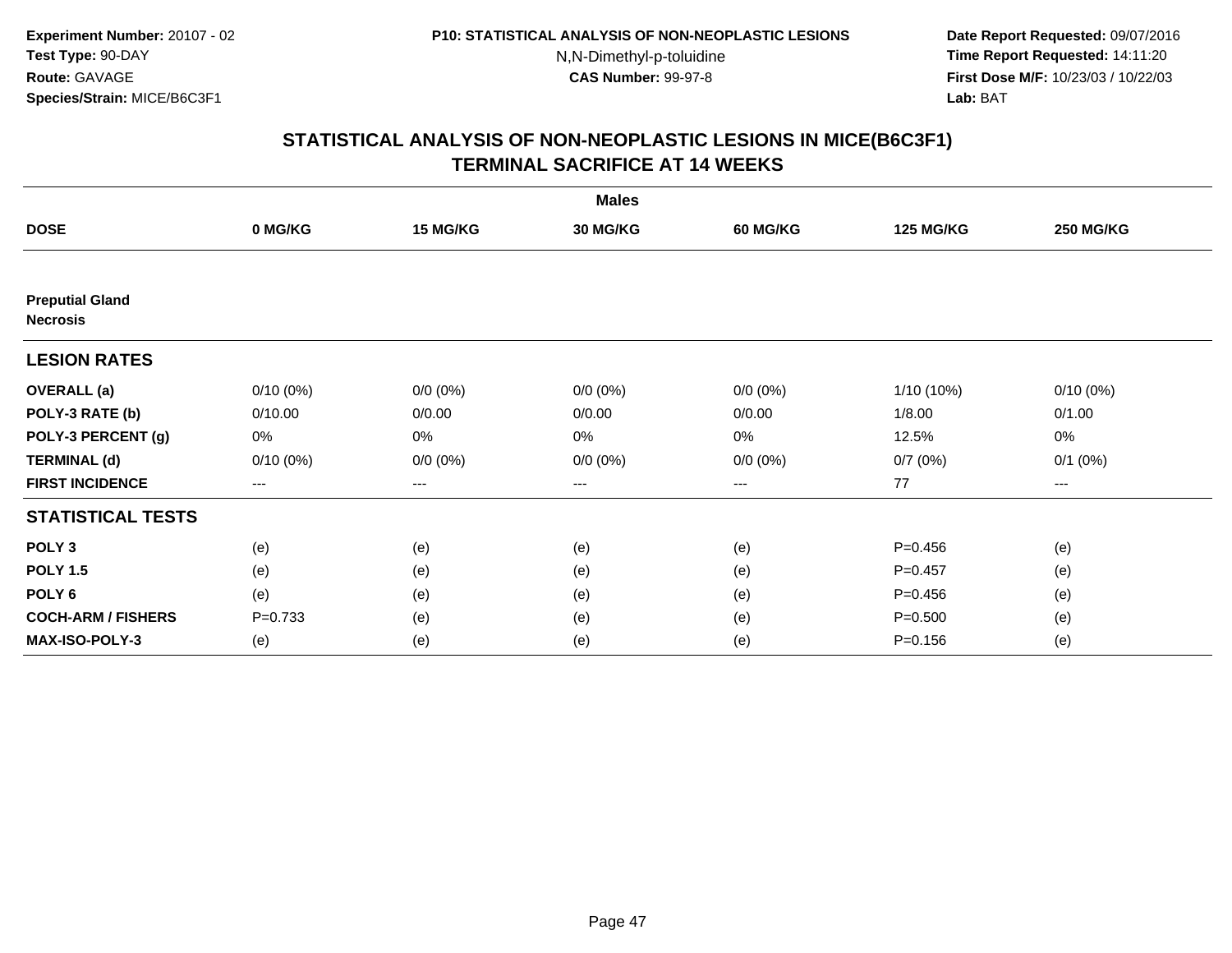**Date Report Requested:** 09/07/2016 **Time Report Requested:** 14:11:20 **First Dose M/F:** 10/23/03 / 10/22/03<br>**Lab:** BAT **Lab:** BAT

|                                                |             |             | <b>Males</b>    |                 |                  |                  |
|------------------------------------------------|-------------|-------------|-----------------|-----------------|------------------|------------------|
| <b>DOSE</b>                                    | 0 MG/KG     | 15 MG/KG    | <b>30 MG/KG</b> | <b>60 MG/KG</b> | <b>125 MG/KG</b> | <b>250 MG/KG</b> |
|                                                |             |             |                 |                 |                  |                  |
| <b>Prostate</b><br><b>Inflammation Chronic</b> |             |             |                 |                 |                  |                  |
| <b>LESION RATES</b>                            |             |             |                 |                 |                  |                  |
| <b>OVERALL</b> (a)                             | $0/10(0\%)$ | $0/0 (0\%)$ | $0/0 (0\%)$     | $0/0 (0\%)$     | 1/10 (10%)       | $0/10(0\%)$      |
| POLY-3 RATE (b)                                | 0/10.00     | 0/0.00      | 0/0.00          | 0/0.00          | 1/8.00           | 0/1.00           |
| POLY-3 PERCENT (g)                             | 0%          | 0%          | 0%              | 0%              | 12.5%            | 0%               |
| <b>TERMINAL (d)</b>                            | $0/10(0\%)$ | $0/0 (0\%)$ | $0/0 (0\%)$     | $0/0 (0\%)$     | 0/7(0%)          | $0/1$ $(0%)$     |
| <b>FIRST INCIDENCE</b>                         | $\cdots$    | $\cdots$    | $\cdots$        | $\cdots$        | 77               | ---              |
| <b>STATISTICAL TESTS</b>                       |             |             |                 |                 |                  |                  |
| POLY <sub>3</sub>                              | (e)         | (e)         | (e)             | (e)             | $P=0.456$        | (e)              |
| <b>POLY 1.5</b>                                | (e)         | (e)         | (e)             | (e)             | $P = 0.457$      | (e)              |
| POLY <sub>6</sub>                              | (e)         | (e)         | (e)             | (e)             | $P=0.456$        | (e)              |
| <b>COCH-ARM / FISHERS</b>                      | $P=0.733$   | (e)         | (e)             | (e)             | $P = 0.500$      | (e)              |
| <b>MAX-ISO-POLY-3</b>                          | (e)         | (e)         | (e)             | (e)             | $P = 0.156$      | (e)              |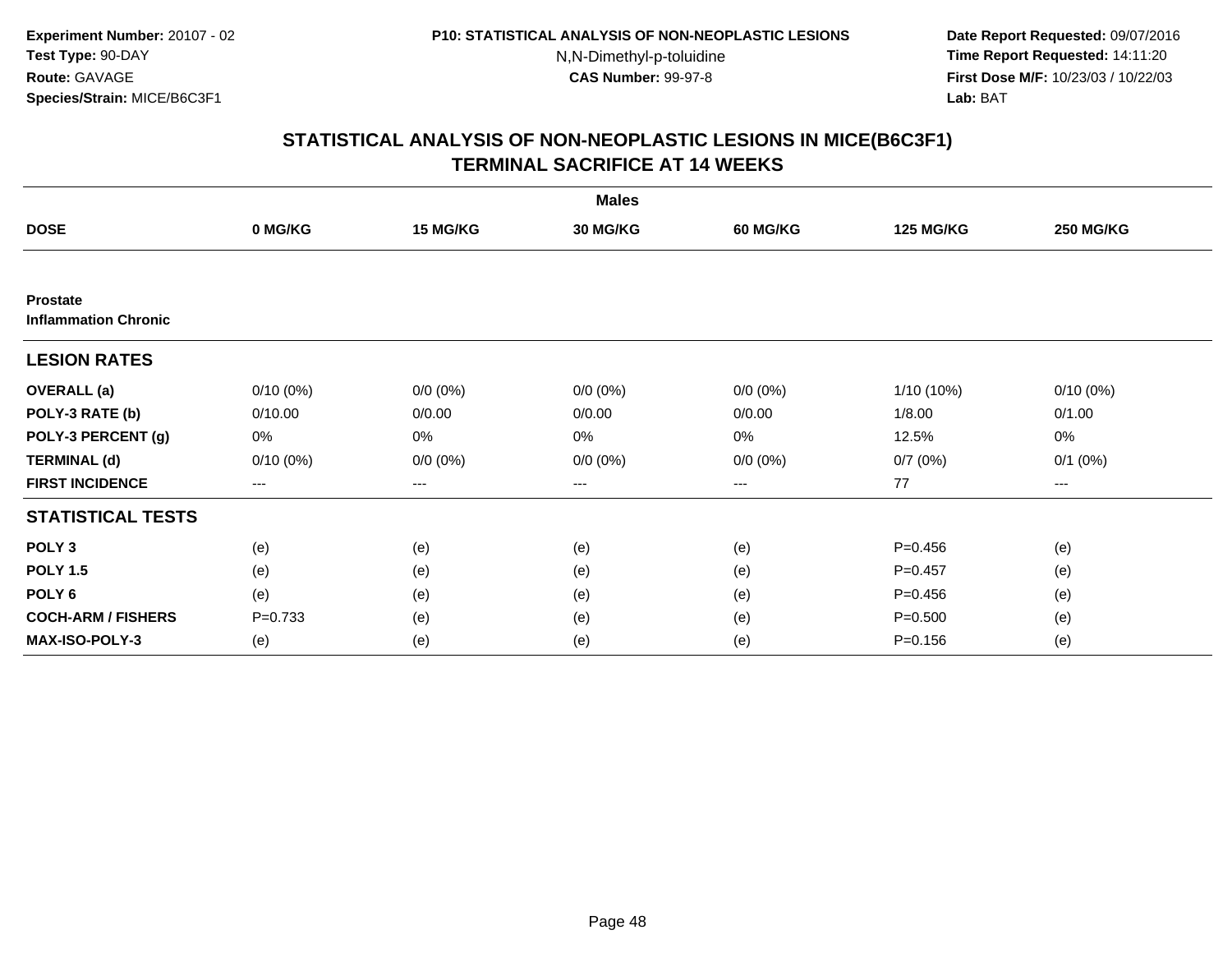**Date Report Requested:** 09/07/2016 **Time Report Requested:** 14:11:20 **First Dose M/F:** 10/23/03 / 10/22/03<br>**Lab:** BAT **Lab:** BAT

|                                    |             |             | <b>Males</b>    |                 |                  |                  |
|------------------------------------|-------------|-------------|-----------------|-----------------|------------------|------------------|
| <b>DOSE</b>                        | 0 MG/KG     | 15 MG/KG    | <b>30 MG/KG</b> | <b>60 MG/KG</b> | <b>125 MG/KG</b> | <b>250 MG/KG</b> |
|                                    |             |             |                 |                 |                  |                  |
| <b>Prostate</b><br><b>Necrosis</b> |             |             |                 |                 |                  |                  |
| <b>LESION RATES</b>                |             |             |                 |                 |                  |                  |
| <b>OVERALL</b> (a)                 | $0/10(0\%)$ | $0/0 (0\%)$ | $0/0 (0\%)$     | $0/0 (0\%)$     | 1/10 (10%)       | $0/10(0\%)$      |
| POLY-3 RATE (b)                    | 0/10.00     | 0/0.00      | 0/0.00          | 0/0.00          | 1/8.00           | 0/1.00           |
| POLY-3 PERCENT (g)                 | 0%          | 0%          | $0\%$           | 0%              | 12.5%            | 0%               |
| <b>TERMINAL (d)</b>                | $0/10(0\%)$ | $0/0 (0\%)$ | $0/0 (0\%)$     | $0/0 (0\%)$     | 0/7(0%)          | $0/1$ $(0%)$     |
| <b>FIRST INCIDENCE</b>             | ---         | $---$       | ---             | ---             | 77               | ---              |
| <b>STATISTICAL TESTS</b>           |             |             |                 |                 |                  |                  |
| POLY <sub>3</sub>                  | (e)         | (e)         | (e)             | (e)             | $P = 0.456$      | (e)              |
| <b>POLY 1.5</b>                    | (e)         | (e)         | (e)             | (e)             | $P=0.457$        | (e)              |
| POLY <sub>6</sub>                  | (e)         | (e)         | (e)             | (e)             | $P = 0.456$      | (e)              |
| <b>COCH-ARM / FISHERS</b>          | $P = 0.733$ | (e)         | (e)             | (e)             | $P = 0.500$      | (e)              |
| <b>MAX-ISO-POLY-3</b>              | (e)         | (e)         | (e)             | (e)             | $P = 0.156$      | (e)              |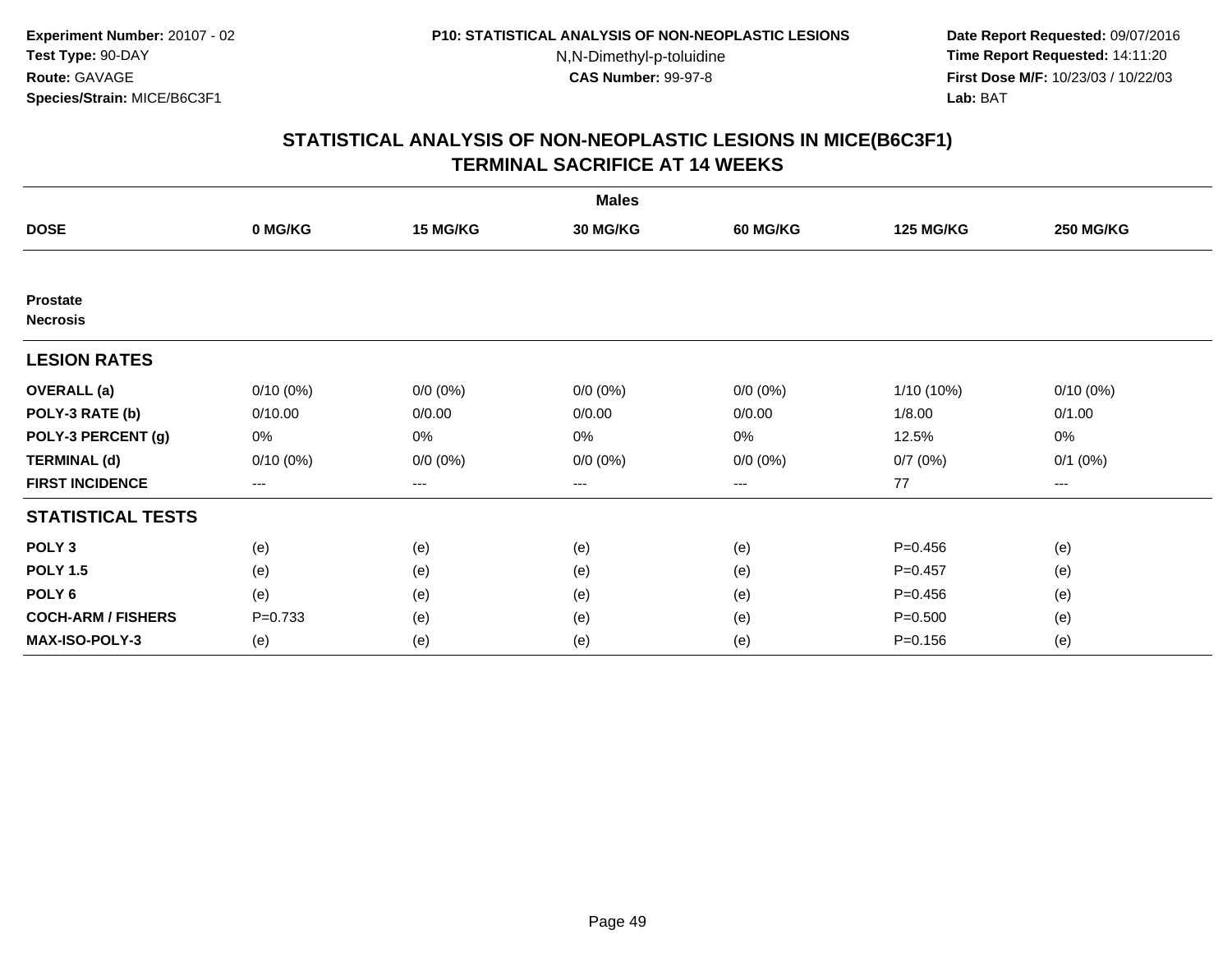**Date Report Requested:** 09/07/2016 **Time Report Requested:** 14:11:20 **First Dose M/F:** 10/23/03 / 10/22/03<br>**Lab:** BAT **Lab:** BAT

|                                                       |             |             | <b>Males</b>    |                 |                  |                  |
|-------------------------------------------------------|-------------|-------------|-----------------|-----------------|------------------|------------------|
| <b>DOSE</b>                                           | 0 MG/KG     | 15 MG/KG    | <b>30 MG/KG</b> | <b>60 MG/KG</b> | <b>125 MG/KG</b> | <b>250 MG/KG</b> |
|                                                       |             |             |                 |                 |                  |                  |
| <b>Seminal Vesicle</b><br><b>Inflammation Chronic</b> |             |             |                 |                 |                  |                  |
| <b>LESION RATES</b>                                   |             |             |                 |                 |                  |                  |
| <b>OVERALL</b> (a)                                    | $0/10(0\%)$ | $0/0 (0\%)$ | $0/0 (0\%)$     | $0/0 (0\%)$     | 1/10 (10%)       | $0/10(0\%)$      |
| POLY-3 RATE (b)                                       | 0/10.00     | 0/0.00      | 0/0.00          | 0/0.00          | 1/8.00           | 0/1.00           |
| POLY-3 PERCENT (g)                                    | 0%          | 0%          | 0%              | 0%              | 12.5%            | 0%               |
| <b>TERMINAL (d)</b>                                   | $0/10(0\%)$ | $0/0 (0\%)$ | $0/0 (0\%)$     | $0/0 (0\%)$     | 0/7(0%)          | $0/1$ $(0%)$     |
| <b>FIRST INCIDENCE</b>                                | $\cdots$    | $\cdots$    | $\cdots$        | $\cdots$        | 77               | ---              |
| <b>STATISTICAL TESTS</b>                              |             |             |                 |                 |                  |                  |
| POLY <sub>3</sub>                                     | (e)         | (e)         | (e)             | (e)             | $P=0.456$        | (e)              |
| <b>POLY 1.5</b>                                       | (e)         | (e)         | (e)             | (e)             | $P = 0.457$      | (e)              |
| POLY <sub>6</sub>                                     | (e)         | (e)         | (e)             | (e)             | $P=0.456$        | (e)              |
| <b>COCH-ARM / FISHERS</b>                             | $P=0.733$   | (e)         | (e)             | (e)             | $P = 0.500$      | (e)              |
| <b>MAX-ISO-POLY-3</b>                                 | (e)         | (e)         | (e)             | (e)             | $P = 0.156$      | (e)              |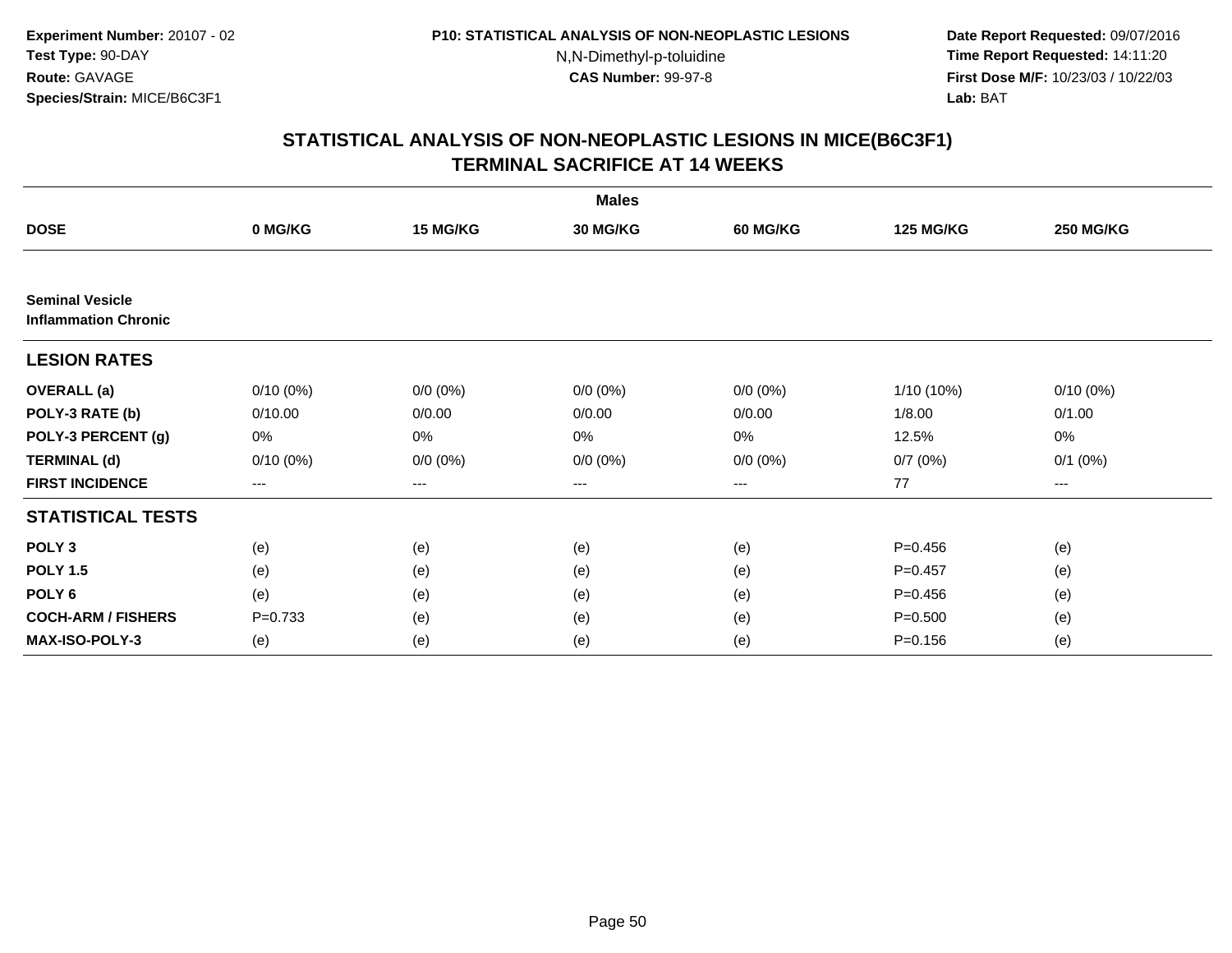**Date Report Requested:** 09/07/2016 **Time Report Requested:** 14:11:20 **First Dose M/F:** 10/23/03 / 10/22/03<br>**Lab:** BAT **Lab:** BAT

|                                                       |             |             | <b>Males</b>    |                 |                  |                  |
|-------------------------------------------------------|-------------|-------------|-----------------|-----------------|------------------|------------------|
| <b>DOSE</b>                                           | 0 MG/KG     | 15 MG/KG    | <b>30 MG/KG</b> | <b>60 MG/KG</b> | <b>125 MG/KG</b> | <b>250 MG/KG</b> |
|                                                       |             |             |                 |                 |                  |                  |
| <b>Skeletal Muscle</b><br><b>Inflammation Chronic</b> |             |             |                 |                 |                  |                  |
| <b>LESION RATES</b>                                   |             |             |                 |                 |                  |                  |
| <b>OVERALL</b> (a)                                    | $0/0 (0\%)$ | $0/0 (0\%)$ | $0/0 (0\%)$     | $0/0 (0\%)$     | $0/0 (0\%)$      | $0/0 (0\%)$      |
| POLY-3 RATE (b)                                       | 0/0.00      | 0/0.00      | 0/0.00          | 0/0.00          | 0/0.00           | 0/0.00           |
| POLY-3 PERCENT (g)                                    | 0%          | 0%          | 0%              | 0%              | 0%               | 0%               |
| <b>TERMINAL (d)</b>                                   | $0/0 (0\%)$ | $0/0 (0\%)$ | $0/0 (0\%)$     | $0/0 (0\%)$     | $0/0 (0\%)$      | $0/0 (0\%)$      |
| <b>FIRST INCIDENCE</b>                                | $--$        | ---         | $--$            | ---             | $--$             | ---              |
| <b>STATISTICAL TESTS</b>                              |             |             |                 |                 |                  |                  |
| POLY <sub>3</sub>                                     | (n)         | (n)         | (n)             | (n)             | (n)              | (n)              |
| <b>POLY 1.5</b>                                       | (n)         | (n)         | (n)             | (n)             | (n)              | (n)              |
| POLY <sub>6</sub>                                     | (n)         | (n)         | (n)             | (n)             | (n)              | (n)              |
| <b>COCH-ARM / FISHERS</b>                             | (n)         | (n)         | (n)             | (n)             | (n)              | (n)              |
| MAX-ISO-POLY-3                                        | (n)         | (n)         | (n)             | (n)             | (n)              | (n)              |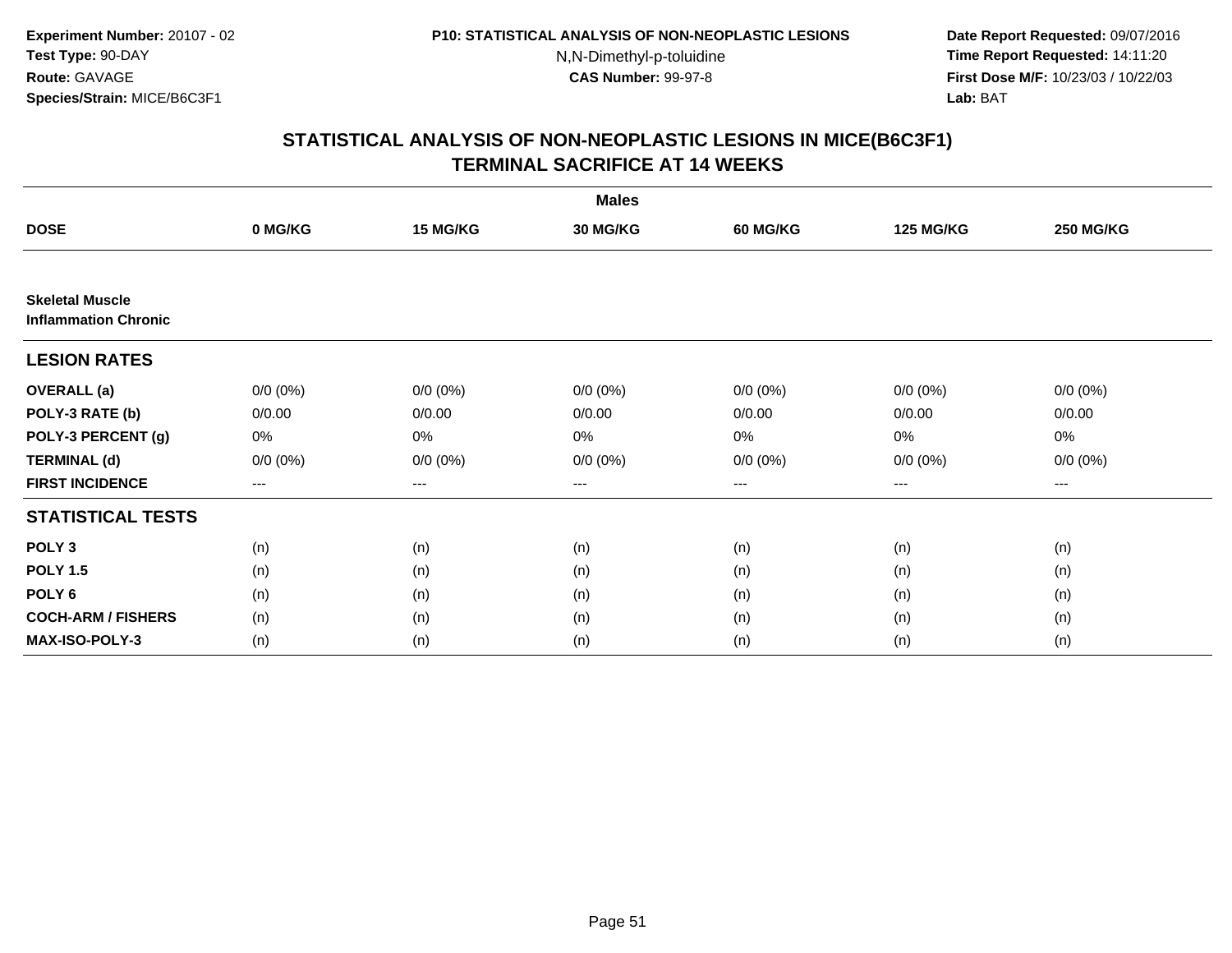**Date Report Requested:** 09/07/2016 **Time Report Requested:** 14:11:20 **First Dose M/F:** 10/23/03 / 10/22/03<br>**Lab:** BAT **Lab:** BAT

|                                                                 |             |             | <b>Males</b>    |                 |                  |                  |
|-----------------------------------------------------------------|-------------|-------------|-----------------|-----------------|------------------|------------------|
| <b>DOSE</b>                                                     | 0 MG/KG     | 15 MG/KG    | <b>30 MG/KG</b> | <b>60 MG/KG</b> | <b>125 MG/KG</b> | <b>250 MG/KG</b> |
|                                                                 |             |             |                 |                 |                  |                  |
| <b>Skin: Subcutaneous Tissue</b><br><b>Inflammation Chronic</b> |             |             |                 |                 |                  |                  |
| <b>LESION RATES</b>                                             |             |             |                 |                 |                  |                  |
| <b>OVERALL</b> (a)                                              | $0/10(0\%)$ | $0/0 (0\%)$ | $0/0 (0\%)$     | $0/0 (0\%)$     | 1/10 (10%)       | $0/10(0\%)$      |
| POLY-3 RATE (b)                                                 | 0/10.00     | 0/0.00      | 0/0.00          | 0/0.00          | 1/8.00           | 0/1.00           |
| POLY-3 PERCENT (g)                                              | 0%          | 0%          | 0%              | 0%              | 12.5%            | 0%               |
| <b>TERMINAL (d)</b>                                             | $0/10(0\%)$ | $0/0 (0\%)$ | $0/0 (0\%)$     | $0/0 (0\%)$     | 0/7(0%)          | $0/1$ $(0%)$     |
| <b>FIRST INCIDENCE</b>                                          | $\cdots$    | $\cdots$    | ---             | $\cdots$        | 77               | ---              |
| <b>STATISTICAL TESTS</b>                                        |             |             |                 |                 |                  |                  |
| POLY <sub>3</sub>                                               | (e)         | (e)         | (e)             | (e)             | $P=0.456$        | (e)              |
| <b>POLY 1.5</b>                                                 | (e)         | (e)         | (e)             | (e)             | $P = 0.457$      | (e)              |
| POLY <sub>6</sub>                                               | (e)         | (e)         | (e)             | (e)             | $P=0.456$        | (e)              |
| <b>COCH-ARM / FISHERS</b>                                       | $P=0.733$   | (e)         | (e)             | (e)             | $P = 0.500$      | (e)              |
| <b>MAX-ISO-POLY-3</b>                                           | (e)         | (e)         | (e)             | (e)             | $P = 0.156$      | (e)              |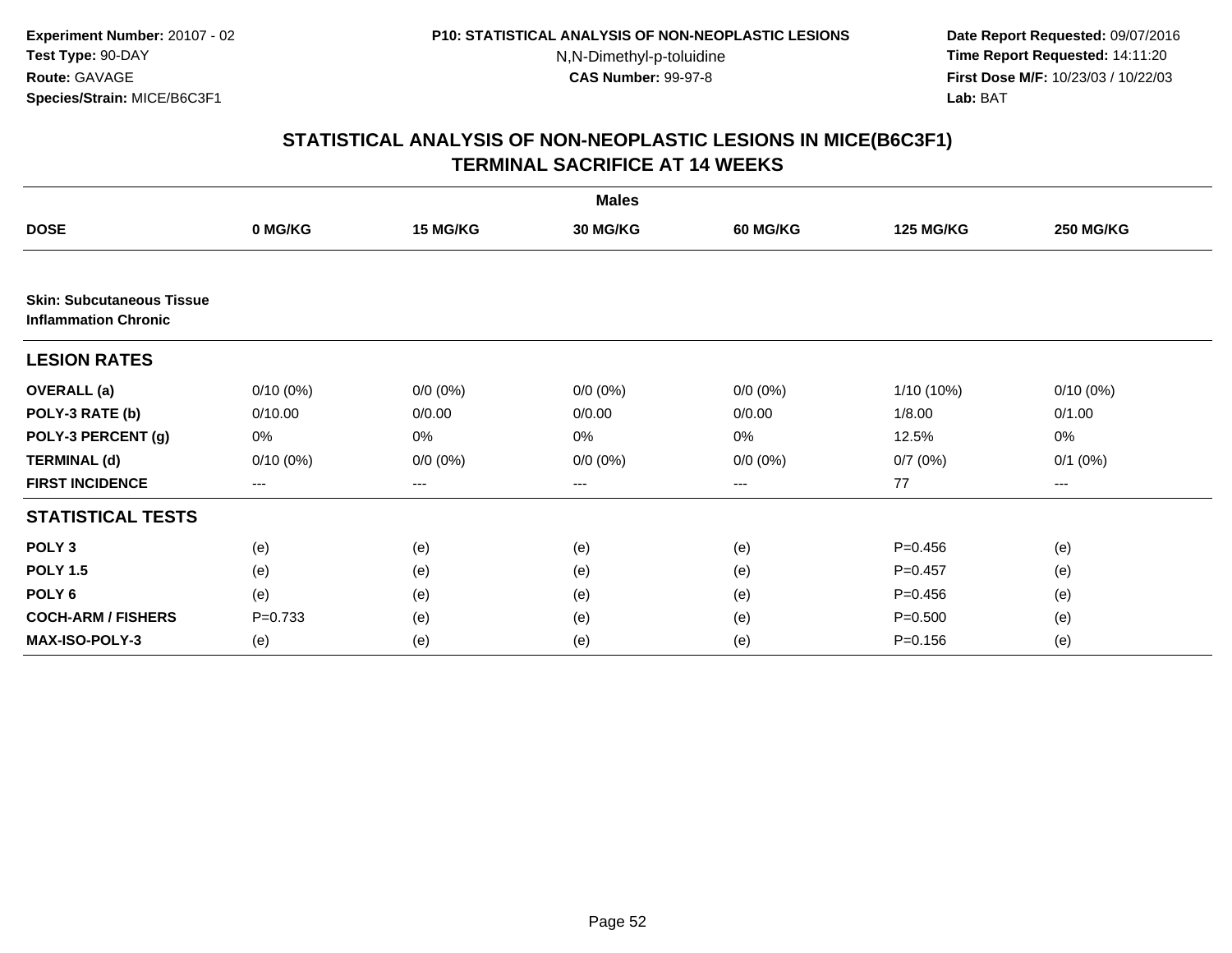**Date Report Requested:** 09/07/2016 **Time Report Requested:** 14:11:20 **First Dose M/F:** 10/23/03 / 10/22/03<br>**Lab:** BAT **Lab:** BAT

|                                                     |             |             | <b>Males</b>    |                 |                  |                  |
|-----------------------------------------------------|-------------|-------------|-----------------|-----------------|------------------|------------------|
| <b>DOSE</b>                                         | 0 MG/KG     | 15 MG/KG    | <b>30 MG/KG</b> | <b>60 MG/KG</b> | <b>125 MG/KG</b> | <b>250 MG/KG</b> |
|                                                     |             |             |                 |                 |                  |                  |
| <b>Skin: Subcutaneous Tissue</b><br><b>Necrosis</b> |             |             |                 |                 |                  |                  |
| <b>LESION RATES</b>                                 |             |             |                 |                 |                  |                  |
| <b>OVERALL</b> (a)                                  | $0/10(0\%)$ | $0/0 (0\%)$ | $0/0 (0\%)$     | $0/0 (0\%)$     | 1/10 (10%)       | $0/10(0\%)$      |
| POLY-3 RATE (b)                                     | 0/10.00     | 0/0.00      | 0/0.00          | 0/0.00          | 1/8.00           | 0/1.00           |
| POLY-3 PERCENT (g)                                  | 0%          | 0%          | 0%              | 0%              | 12.5%            | 0%               |
| <b>TERMINAL (d)</b>                                 | $0/10(0\%)$ | $0/0 (0\%)$ | $0/0 (0\%)$     | $0/0 (0\%)$     | 0/7(0%)          | $0/1$ $(0%)$     |
| <b>FIRST INCIDENCE</b>                              | $--$        | ---         | $--$            | ---             | 77               | ---              |
| <b>STATISTICAL TESTS</b>                            |             |             |                 |                 |                  |                  |
| POLY <sub>3</sub>                                   | (e)         | (e)         | (e)             | (e)             | $P=0.456$        | (e)              |
| <b>POLY 1.5</b>                                     | (e)         | (e)         | (e)             | (e)             | $P = 0.457$      | (e)              |
| POLY <sub>6</sub>                                   | (e)         | (e)         | (e)             | (e)             | $P=0.456$        | (e)              |
| <b>COCH-ARM / FISHERS</b>                           | $P=0.733$   | (e)         | (e)             | (e)             | $P = 0.500$      | (e)              |
| <b>MAX-ISO-POLY-3</b>                               | (e)         | (e)         | (e)             | (e)             | $P = 0.156$      | (e)              |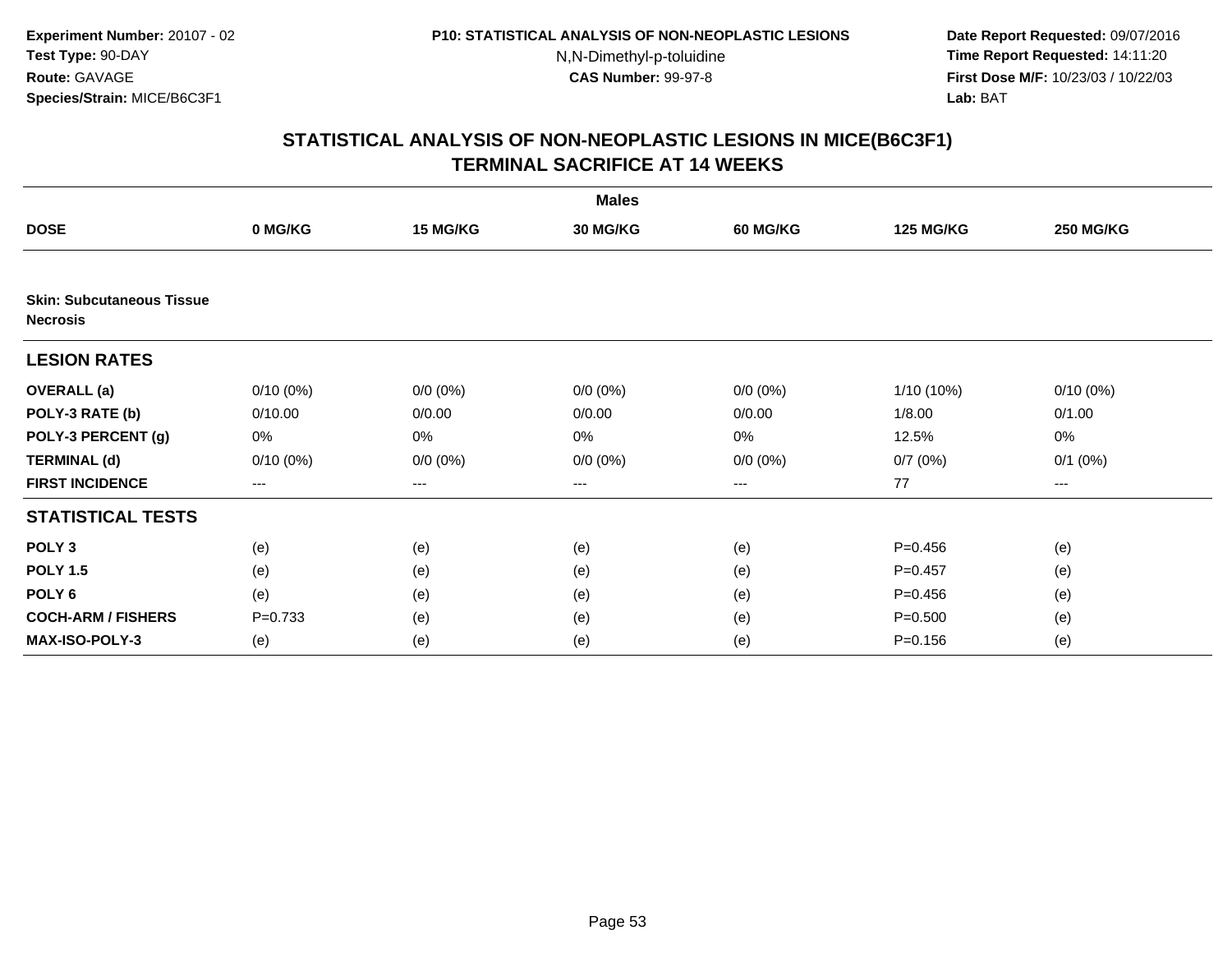**Date Report Requested:** 09/07/2016 **Time Report Requested:** 14:11:20 **First Dose M/F:** 10/23/03 / 10/22/03<br>**Lab:** BAT **Lab:** BAT

|                                 |             |                        | <b>Males</b>    |                 |                  |                  |
|---------------------------------|-------------|------------------------|-----------------|-----------------|------------------|------------------|
| <b>DOSE</b>                     | 0 MG/KG     | <b>15 MG/KG</b>        | <b>30 MG/KG</b> | <b>60 MG/KG</b> | <b>125 MG/KG</b> | <b>250 MG/KG</b> |
|                                 |             |                        |                 |                 |                  |                  |
| <b>Spleen</b><br><b>Atrophy</b> |             |                        |                 |                 |                  |                  |
| <b>LESION RATES</b>             |             |                        |                 |                 |                  |                  |
| <b>OVERALL</b> (a)              | $0/10(0\%)$ | $0/10(0\%)$            | $0/10(0\%)$     | $0/10(0\%)$     | 3/10 (30%)       | 8/10 (80%)       |
| POLY-3 RATE (b)                 | 0/10.00     | 0/10.00                | 0/10.00         | 0/10.00         | 3/10.00          | 8/9.00           |
| POLY-3 PERCENT (g)              | 0%          | 0%                     | 0%              | 0%              | 30%              | 88.9%            |
| <b>TERMINAL (d)</b>             | $0/10(0\%)$ | $0/10(0\%)$            | $0/10(0\%)$     | $0/10(0\%)$     | 0/7(0%)          | $0/1$ $(0%)$     |
| <b>FIRST INCIDENCE</b>          | $---$       | $\qquad \qquad \cdots$ | $---$           | ---             | 8                | 3                |
| <b>STATISTICAL TESTS</b>        |             |                        |                 |                 |                  |                  |
| POLY <sub>3</sub>               | P<0.001**   | (e)                    | (e)             | (e)             | $P = 0.095$      | P<0.001**        |
| <b>POLY 1.5</b>                 | P<0.001**   | (e)                    | (e)             | (e)             | $P=0.095$        | P<0.001**        |
| POLY <sub>6</sub>               | P<0.001**   | (e)                    | (e)             | (e)             | $P=0.095$        | P<0.001**        |
| <b>COCH-ARM / FISHERS</b>       | P<0.001**   | (e)                    | (e)             | (e)             | $P=0.105$        | P<0.001**        |
| <b>MAX-ISO-POLY-3</b>           | P<0.001**   | (e)                    | (e)             | (e)             | $P=0.025*$       | P<0.001**        |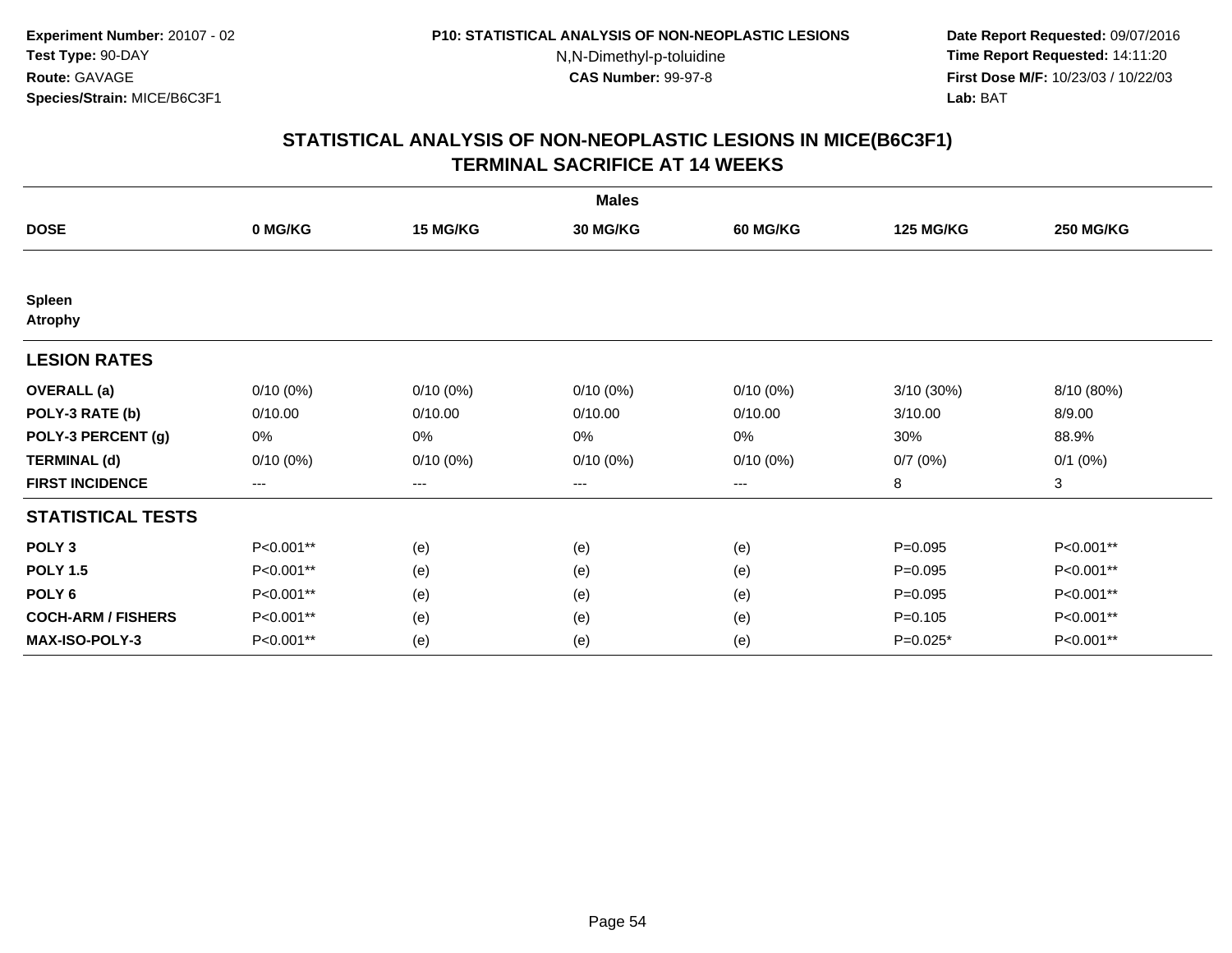**Date Report Requested:** 09/07/2016 **Time Report Requested:** 14:11:20 **First Dose M/F:** 10/23/03 / 10/22/03<br>**Lab:** BAT **Lab:** BAT

|                                                          |             |                   | <b>Males</b> |             |                  |                  |
|----------------------------------------------------------|-------------|-------------------|--------------|-------------|------------------|------------------|
| <b>DOSE</b>                                              | 0 MG/KG     | 15 MG/KG          | 30 MG/KG     | 60 MG/KG    | <b>125 MG/KG</b> | <b>250 MG/KG</b> |
|                                                          |             |                   |              |             |                  |                  |
| <b>Spleen</b><br><b>Hematopoietic Cell Proliferation</b> |             |                   |              |             |                  |                  |
| <b>LESION RATES</b>                                      |             |                   |              |             |                  |                  |
| <b>OVERALL</b> (a)                                       | $0/10(0\%)$ | $0/10(0\%)$       | $0/10(0\%)$  | $0/10(0\%)$ | 1/10 (10%)       | $0/10(0\%)$      |
| POLY-3 RATE (b)                                          | 0/10.00     | 0/10.00           | 0/10.00      | 0/10.00     | 1/7.57           | 0/1.00           |
| POLY-3 PERCENT (g)                                       | 0%          | 0%                | 0%           | 0%          | 13.2%            | 0%               |
| <b>TERMINAL (d)</b>                                      | $0/10(0\%)$ | $0/10(0\%)$       | $0/10(0\%)$  | $0/10(0\%)$ | 1/7(14%)         | $0/1$ $(0%)$     |
| <b>FIRST INCIDENCE</b>                                   | ---         | $\qquad \qquad -$ | ---          | ---         | 93 (T)           | ---              |
| <b>STATISTICAL TESTS</b>                                 |             |                   |              |             |                  |                  |
| POLY <sub>3</sub>                                        | $P = 0.108$ | (e)               | (e)          | (e)         | $P=0.445$        | (e)              |
| <b>POLY 1.5</b>                                          | $P = 0.112$ | (e)               | (e)          | (e)         | $P = 0.451$      | (e)              |
| POLY <sub>6</sub>                                        | $P = 0.106$ | (e)               | (e)          | (e)         | $P = 0.438$      | (e)              |
| <b>COCH-ARM / FISHERS</b>                                | $P = 0.581$ | (e)               | (e)          | (e)         | $P = 0.500$      | (e)              |
| <b>MAX-ISO-POLY-3</b>                                    | $P = 0.107$ | (e)               | (e)          | (e)         | $P = 0.155$      | (e)              |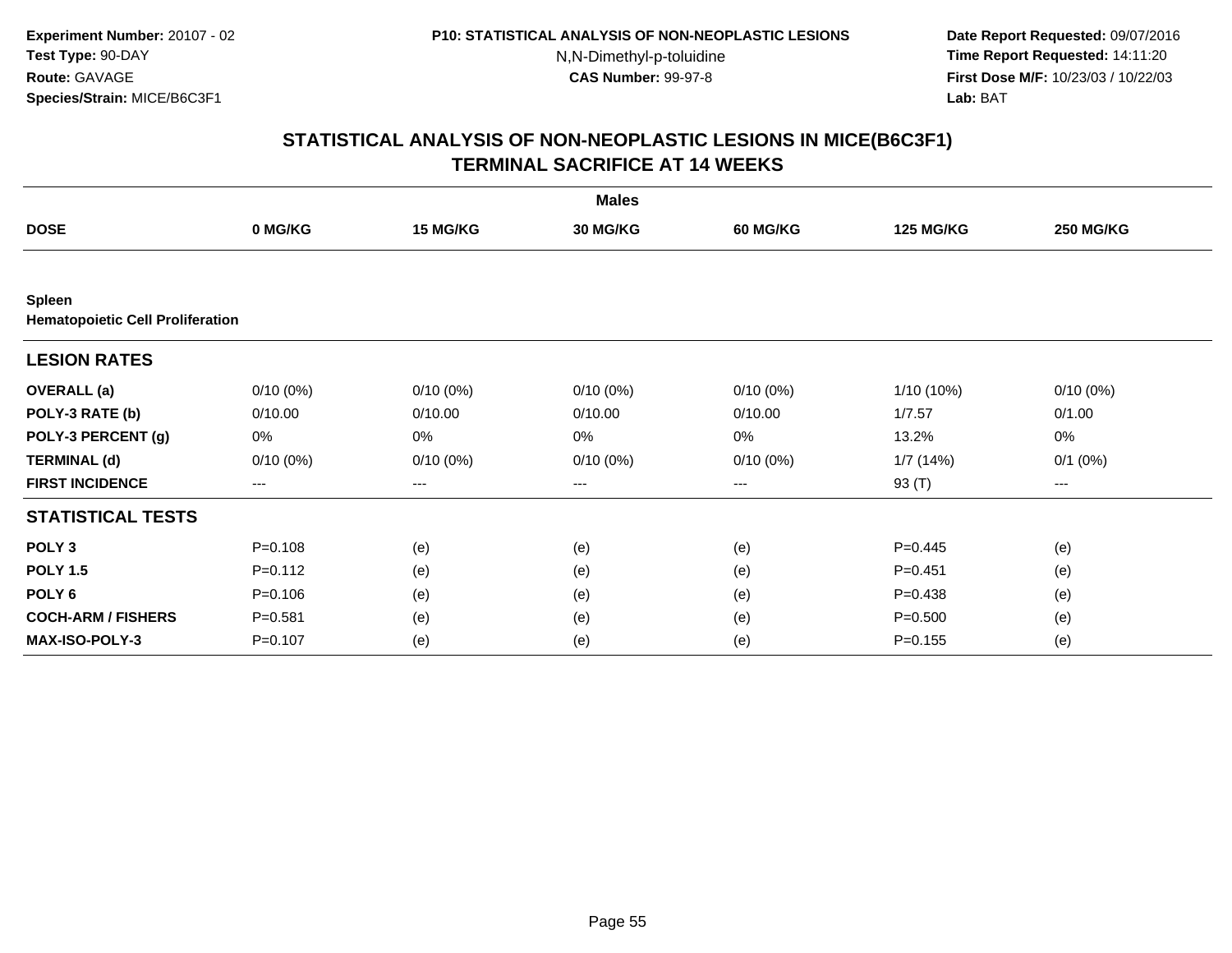**Date Report Requested:** 09/07/2016 **Time Report Requested:** 14:11:20 **First Dose M/F:** 10/23/03 / 10/22/03<br>**Lab:** BAT **Lab:** BAT

|                                                     |                        |             | <b>Males</b> |                 |                  |                  |
|-----------------------------------------------------|------------------------|-------------|--------------|-----------------|------------------|------------------|
| <b>DOSE</b>                                         | 0 MG/KG                | 15 MG/KG    | 30 MG/KG     | <b>60 MG/KG</b> | <b>125 MG/KG</b> | <b>250 MG/KG</b> |
|                                                     |                        |             |              |                 |                  |                  |
| <b>Spleen: Lymphoid Follicle</b><br><b>Necrosis</b> |                        |             |              |                 |                  |                  |
| <b>LESION RATES</b>                                 |                        |             |              |                 |                  |                  |
| <b>OVERALL</b> (a)                                  | $0/10(0\%)$            | $0/10(0\%)$ | $0/10(0\%)$  | $0/10(0\%)$     | $0/10(0\%)$      | 6/10(60%)        |
| POLY-3 RATE (b)                                     | 0/10.00                | 0/10.00     | 0/10.00      | 0/10.00         | 0/7.57           | 6/7.00           |
| POLY-3 PERCENT (g)                                  | 0%                     | 0%          | 0%           | 0%              | 0%               | 85.7%            |
| <b>TERMINAL (d)</b>                                 | $0/10(0\%)$            | $0/10(0\%)$ | $0/10(0\%)$  | $0/10(0\%)$     | 0/7(0%)          | $0/1$ $(0%)$     |
| <b>FIRST INCIDENCE</b>                              | $\qquad \qquad \cdots$ | $---$       | $---$        | ---             | $---$            | 3                |
| <b>STATISTICAL TESTS</b>                            |                        |             |              |                 |                  |                  |
| POLY <sub>3</sub>                                   | P<0.001**              | (e)         | (e)          | (e)             | (e)              | P<0.001**        |
| <b>POLY 1.5</b>                                     | P<0.001**              | (e)         | (e)          | (e)             | (e)              | P<0.001**        |
| POLY <sub>6</sub>                                   | P<0.001**              | (e)         | (e)          | (e)             | (e)              | P<0.001**        |
| <b>COCH-ARM / FISHERS</b>                           | P<0.001**              | (e)         | (e)          | (e)             | (e)              | P=0.005**        |
| <b>MAX-ISO-POLY-3</b>                               | P<0.001**              | (e)         | (e)          | (e)             | (e)              | P<0.001**        |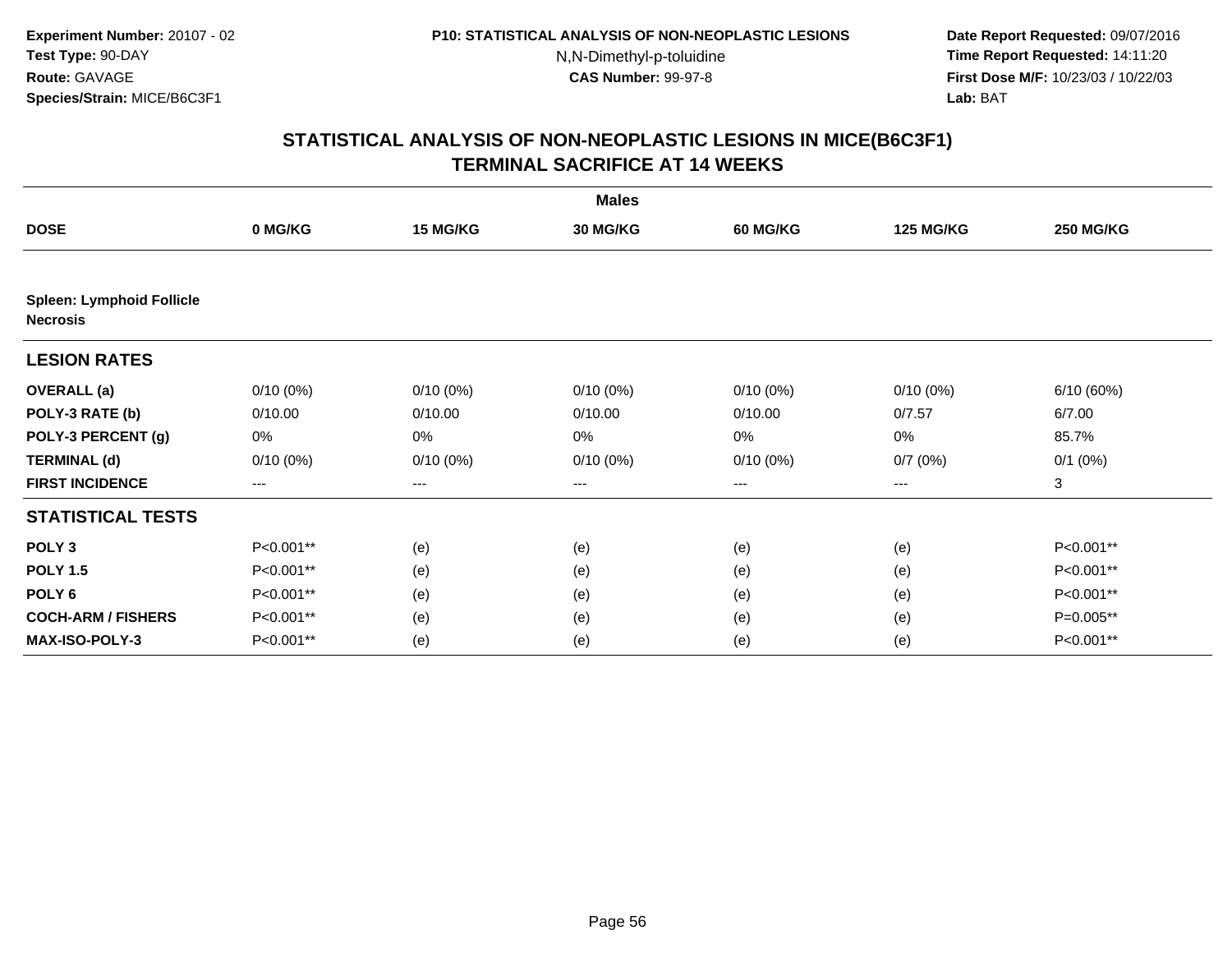**Date Report Requested:** 09/07/2016 **Time Report Requested:** 14:11:20 **First Dose M/F:** 10/23/03 / 10/22/03<br>**Lab:** BAT **Lab:** BAT

|                                                   |              |                   | <b>Males</b> |                 |                  |                  |
|---------------------------------------------------|--------------|-------------------|--------------|-----------------|------------------|------------------|
| <b>DOSE</b>                                       | 0 MG/KG      | 15 MG/KG          | 30 MG/KG     | <b>60 MG/KG</b> | <b>125 MG/KG</b> | <b>250 MG/KG</b> |
|                                                   |              |                   |              |                 |                  |                  |
| Stomach, Glandular<br><b>Inflammation Chronic</b> |              |                   |              |                 |                  |                  |
| <b>LESION RATES</b>                               |              |                   |              |                 |                  |                  |
| <b>OVERALL</b> (a)                                | 1/10 (10%)   | $0/0 (0\%)$       | $0/0 (0\%)$  | $0/0 (0\%)$     | $0/10(0\%)$      | $0/10(0\%)$      |
| POLY-3 RATE (b)                                   | 1/10.00      | 0/0.00            | 0/0.00       | 0/0.00          | 0/7.57           | 0/1.00           |
| POLY-3 PERCENT (g)                                | 10%          | 0%                | 0%           | 0%              | 0%               | 0%               |
| <b>TERMINAL (d)</b>                               | $1/10(10\%)$ | $0/0 (0\%)$       | $0/0 (0\%)$  | $0/0 (0\%)$     | 0/7(0%)          | $0/1$ $(0%)$     |
| <b>FIRST INCIDENCE</b>                            | 93 (T)       | $\qquad \qquad -$ | $---$        | ---             | $---$            | ---              |
| <b>STATISTICAL TESTS</b>                          |              |                   |              |                 |                  |                  |
| POLY <sub>3</sub>                                 | (e)          | (e)               | (e)          | (e)             | P=0.554N         | P=0.736N         |
| <b>POLY 1.5</b>                                   | (e)          | (e)               | (e)          | (e)             | P=0.548N         | P=0.734N         |
| POLY <sub>6</sub>                                 | (e)          | (e)               | (e)          | (e)             | $P = 0.561N$     | P=0.736N         |
| <b>COCH-ARM / FISHERS</b>                         | P=0.267N     | (e)               | (e)          | (e)             | $P = 0.500N$     | $P = 0.500N$     |
| <b>MAX-ISO-POLY-3</b>                             | (e)          | (e)               | (e)          | (e)             | $P = 0.225N$     | P=0.458N         |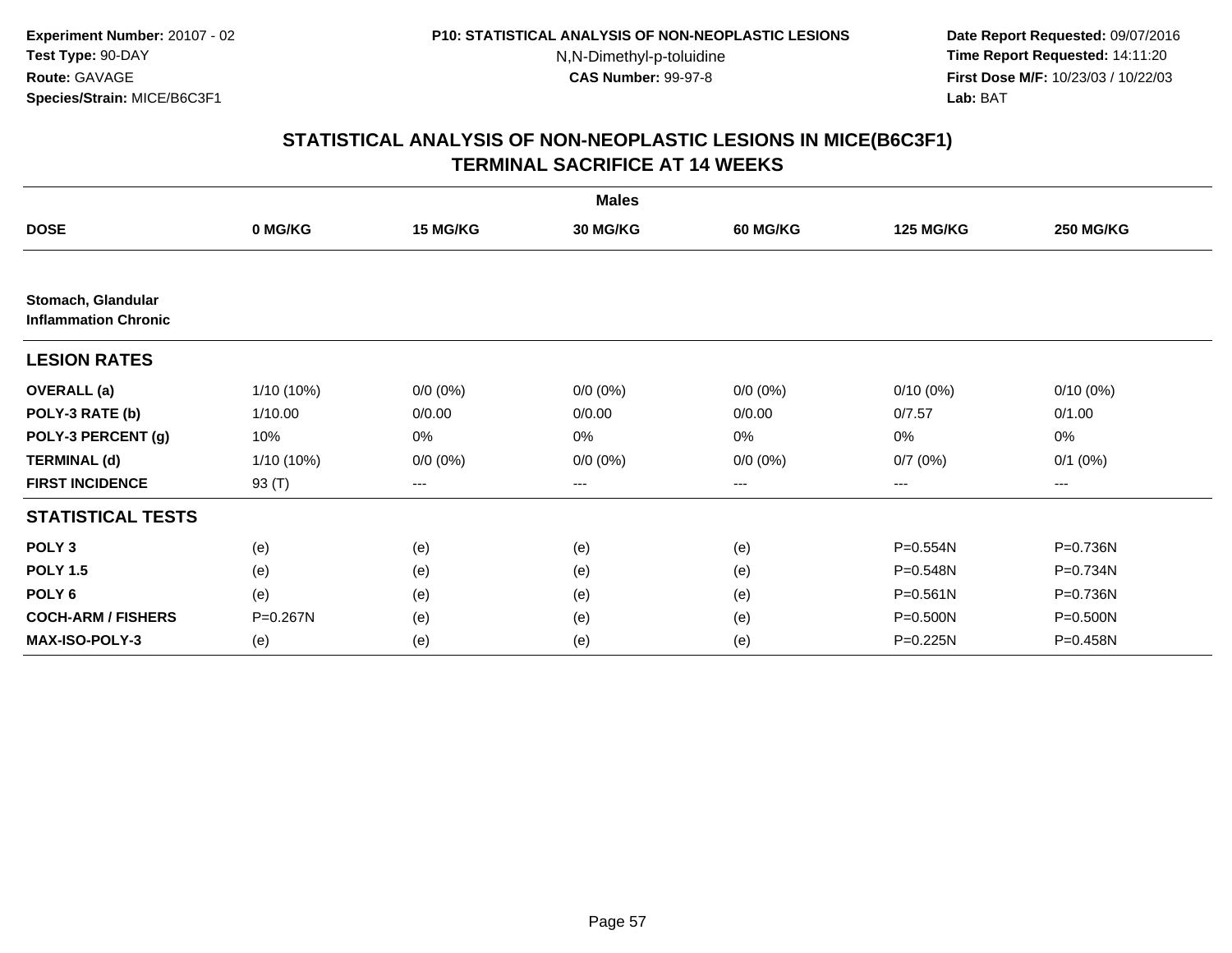**Date Report Requested:** 09/07/2016 **Time Report Requested:** 14:11:20 **First Dose M/F:** 10/23/03 / 10/22/03<br>**Lab:** BAT **Lab:** BAT

|                                                    |             |             | <b>Males</b>    |                 |                  |                  |
|----------------------------------------------------|-------------|-------------|-----------------|-----------------|------------------|------------------|
| <b>DOSE</b>                                        | 0 MG/KG     | 15 MG/KG    | <b>30 MG/KG</b> | <b>60 MG/KG</b> | <b>125 MG/KG</b> | <b>250 MG/KG</b> |
|                                                    |             |             |                 |                 |                  |                  |
| <b>Testes: Germinal Epithelium</b><br>Degeneration |             |             |                 |                 |                  |                  |
| <b>LESION RATES</b>                                |             |             |                 |                 |                  |                  |
| <b>OVERALL</b> (a)                                 | $0/10(0\%)$ | $0/0 (0\%)$ | $0/0 (0\%)$     | $0/0 (0\%)$     | 1/10 (10%)       | $0/10(0\%)$      |
| POLY-3 RATE (b)                                    | 0/10.00     | 0/0.00      | 0/0.00          | 0/0.00          | 1/8.00           | 0/1.00           |
| POLY-3 PERCENT (g)                                 | 0%          | 0%          | 0%              | 0%              | 12.5%            | 0%               |
| <b>TERMINAL (d)</b>                                | $0/10(0\%)$ | $0/0 (0\%)$ | $0/0 (0\%)$     | $0/0 (0\%)$     | 0/7(0%)          | $0/1$ $(0%)$     |
| <b>FIRST INCIDENCE</b>                             | $---$       | $---$       | ---             | $--$            | 77               | ---              |
| <b>STATISTICAL TESTS</b>                           |             |             |                 |                 |                  |                  |
| POLY <sub>3</sub>                                  | (e)         | (e)         | (e)             | (e)             | $P=0.456$        | (e)              |
| <b>POLY 1.5</b>                                    | (e)         | (e)         | (e)             | (e)             | $P = 0.457$      | (e)              |
| POLY <sub>6</sub>                                  | (e)         | (e)         | (e)             | (e)             | $P=0.456$        | (e)              |
| <b>COCH-ARM / FISHERS</b>                          | $P=0.733$   | (e)         | (e)             | (e)             | $P = 0.500$      | (e)              |
| <b>MAX-ISO-POLY-3</b>                              | (e)         | (e)         | (e)             | (e)             | $P = 0.156$      | (e)              |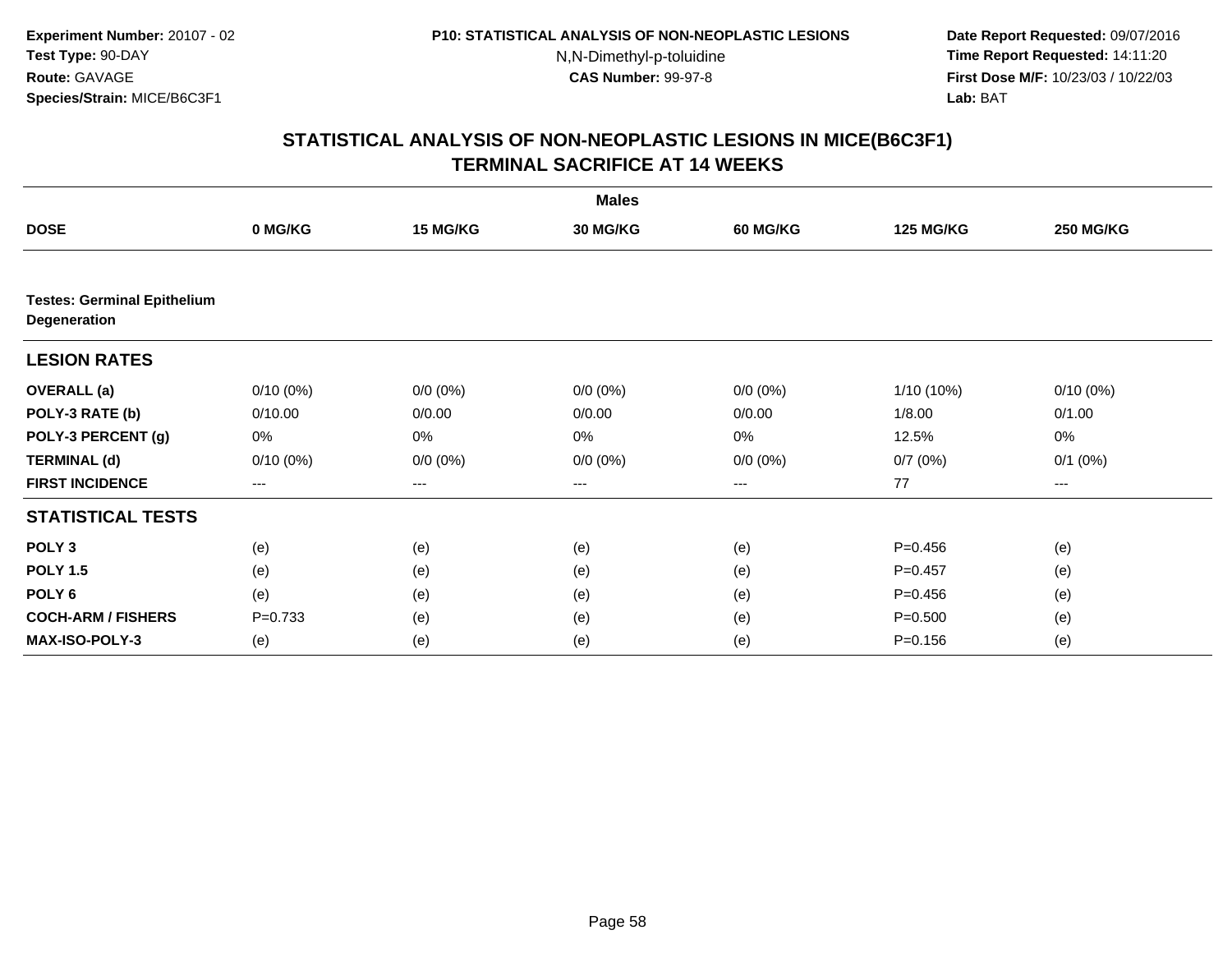**Date Report Requested:** 09/07/2016 **Time Report Requested:** 14:11:20 **First Dose M/F:** 10/23/03 / 10/22/03<br>**Lab:** BAT **Lab:** BAT

|                                 |             |                        | <b>Males</b> |             |                  |                  |
|---------------------------------|-------------|------------------------|--------------|-------------|------------------|------------------|
| <b>DOSE</b>                     | 0 MG/KG     | 15 MG/KG               | 30 MG/KG     | 60 MG/KG    | <b>125 MG/KG</b> | <b>250 MG/KG</b> |
|                                 |             |                        |              |             |                  |                  |
| <b>Thymus</b><br><b>Atrophy</b> |             |                        |              |             |                  |                  |
| <b>LESION RATES</b>             |             |                        |              |             |                  |                  |
| <b>OVERALL</b> (a)              | $0/10(0\%)$ | $0/10(0\%)$            | $0/10(0\%)$  | $0/10(0\%)$ | 3/10 (30%)       | 3/10 (30%)       |
| POLY-3 RATE (b)                 | 0/10.00     | 0/10.00                | 0/10.00      | 0/10.00     | 3/10.00          | 3/4.00           |
| POLY-3 PERCENT (g)              | 0%          | 0%                     | 0%           | 0%          | 30%              | 75%              |
| <b>TERMINAL (d)</b>             | $0/10(0\%)$ | $0/10(0\%)$            | $0/10(0\%)$  | $0/10(0\%)$ | 0/7(0%)          | $0/1$ $(0%)$     |
| <b>FIRST INCIDENCE</b>          | $---$       | $\qquad \qquad \cdots$ | ---          | ---         | 8                | 5                |
| <b>STATISTICAL TESTS</b>        |             |                        |              |             |                  |                  |
| POLY <sub>3</sub>               | P<0.001**   | (e)                    | (e)          | (e)         | $P=0.095$        | P=0.008**        |
| <b>POLY 1.5</b>                 | P<0.001**   | (e)                    | (e)          | (e)         | $P = 0.095$      | $P=0.009**$      |
| POLY <sub>6</sub>               | P<0.001**   | (e)                    | (e)          | (e)         | $P=0.095$        | P=0.008**        |
| <b>COCH-ARM / FISHERS</b>       | P=0.002**   | (e)                    | (e)          | (e)         | $P=0.105$        | $P=0.105$        |
| <b>MAX-ISO-POLY-3</b>           | P<0.001**   | (e)                    | (e)          | (e)         | $P=0.025*$       | P=0.009**        |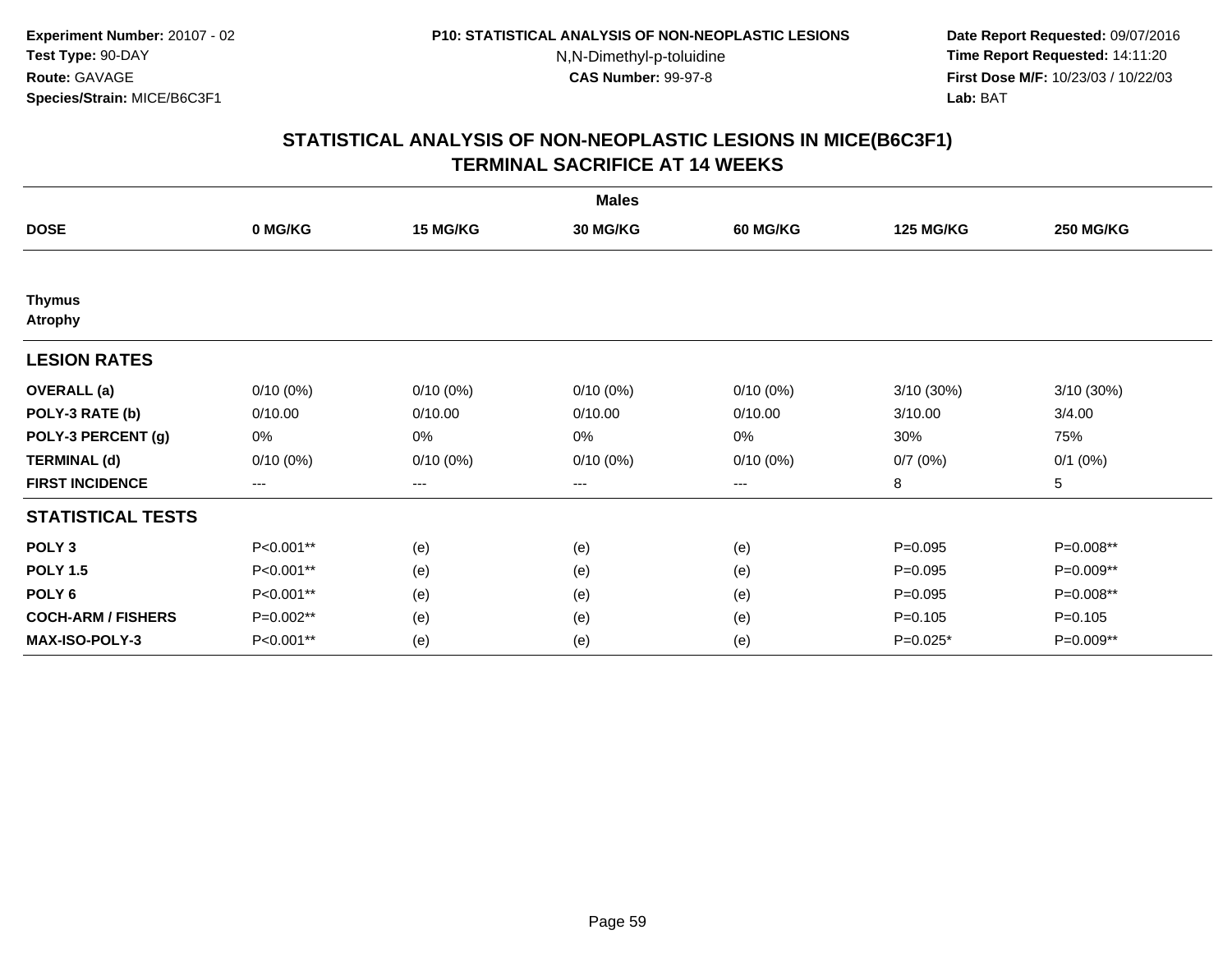**Date Report Requested:** 09/07/2016 **Time Report Requested:** 14:11:20 **First Dose M/F:** 10/23/03 / 10/22/03<br>**Lab:** BAT **Lab:** BAT

|                                              |             |             | <b>Males</b> |             |                  |                  |
|----------------------------------------------|-------------|-------------|--------------|-------------|------------------|------------------|
| <b>DOSE</b>                                  | 0 MG/KG     | 15 MG/KG    | 30 MG/KG     | 60 MG/KG    | <b>125 MG/KG</b> | <b>250 MG/KG</b> |
|                                              |             |             |              |             |                  |                  |
| <b>Thymus</b><br><b>Inflammation Chronic</b> |             |             |              |             |                  |                  |
| <b>LESION RATES</b>                          |             |             |              |             |                  |                  |
| <b>OVERALL</b> (a)                           | $0/10(0\%)$ | $0/10(0\%)$ | $0/10(0\%)$  | $0/10(0\%)$ | $0/10(0\%)$      | $0/10(0\%)$      |
| POLY-3 RATE (b)                              | 0/10.00     | 0/10.00     | 0/10.00      | 0/10.00     | 0/7.57           | 0/1.00           |
| POLY-3 PERCENT (g)                           | 0%          | 0%          | 0%           | 0%          | 0%               | 0%               |
| <b>TERMINAL (d)</b>                          | $0/10(0\%)$ | $0/10(0\%)$ | $0/10(0\%)$  | 0/10(0%)    | 0/7(0%)          | $0/1$ $(0%)$     |
| <b>FIRST INCIDENCE</b>                       | $--$        | $---$       | ---          | ---         | $---$            | $--$             |
| <b>STATISTICAL TESTS</b>                     |             |             |              |             |                  |                  |
| POLY <sub>3</sub>                            | (n)         | (n)         | (n)          | (n)         | (n)              | (n)              |
| <b>POLY 1.5</b>                              | (n)         | (n)         | (n)          | (n)         | (n)              | (n)              |
| POLY <sub>6</sub>                            | (n)         | (n)         | (n)          | (n)         | (n)              | (n)              |
| <b>COCH-ARM / FISHERS</b>                    | (n)         | (n)         | (n)          | (n)         | (n)              | (n)              |
| <b>MAX-ISO-POLY-3</b>                        | (n)         | (n)         | (n)          | (n)         | (n)              | (n)              |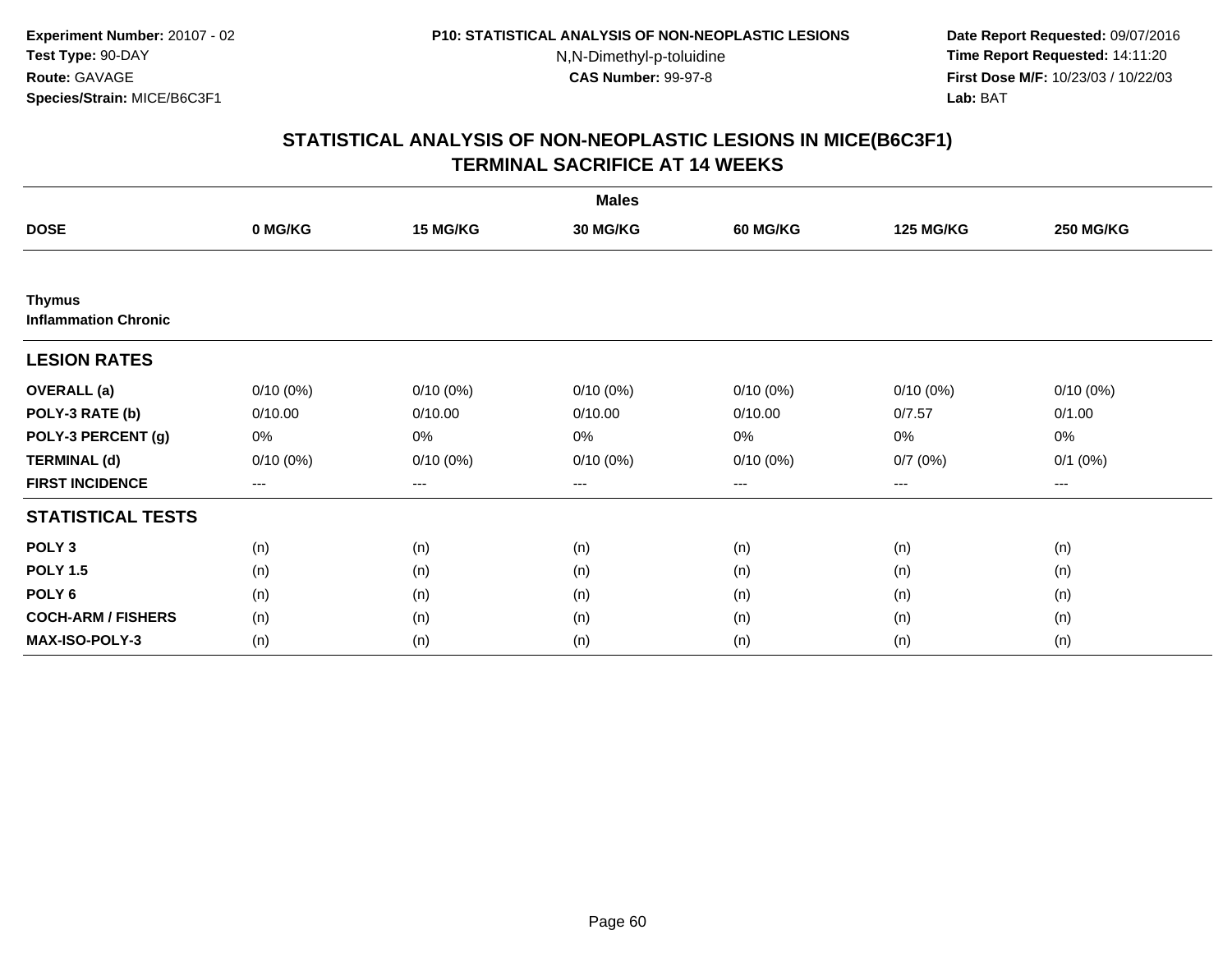**Date Report Requested:** 09/07/2016 **Time Report Requested:** 14:11:20 **First Dose M/F:** 10/23/03 / 10/22/03<br>**Lab:** BAT **Lab:** BAT

|                                             |             |             | <b>Males</b> |                 |                  |                  |
|---------------------------------------------|-------------|-------------|--------------|-----------------|------------------|------------------|
| <b>DOSE</b>                                 | 0 MG/KG     | 15 MG/KG    | 30 MG/KG     | <b>60 MG/KG</b> | <b>125 MG/KG</b> | <b>250 MG/KG</b> |
|                                             |             |             |              |                 |                  |                  |
| <b>Thymus: Thymocyte</b><br><b>Necrosis</b> |             |             |              |                 |                  |                  |
| <b>LESION RATES</b>                         |             |             |              |                 |                  |                  |
| <b>OVERALL</b> (a)                          | $0/10(0\%)$ | $0/10(0\%)$ | $0/10(0\%)$  | $0/10(0\%)$     | 8/10 (80%)       | 7/10 (70%)       |
| POLY-3 RATE (b)                             | 0/10.00     | 0/10.00     | 0/10.00      | 0/10.00         | 8/8.00           | 7/8.00           |
| POLY-3 PERCENT (g)                          | 0%          | 0%          | 0%           | 0%              | 100%             | 87.5%            |
| <b>TERMINAL (d)</b>                         | $0/10(0\%)$ | $0/10(0\%)$ | $0/10(0\%)$  | $0/10(0\%)$     | 7/7 (100%)       | $0/1$ $(0%)$     |
| <b>FIRST INCIDENCE</b>                      | ---         | $--$        | $---$        | ---             | 77               | 3                |
| <b>STATISTICAL TESTS</b>                    |             |             |              |                 |                  |                  |
| POLY <sub>3</sub>                           | P<0.001**   | (e)         | (e)          | (e)             | P<0.001**        | P<0.001**        |
| <b>POLY 1.5</b>                             | P<0.001**   | (e)         | (e)          | (e)             | P<0.001**        | P<0.001**        |
| POLY <sub>6</sub>                           | P<0.001**   | (e)         | (e)          | (e)             | P<0.001**        | P<0.001**        |
| <b>COCH-ARM / FISHERS</b>                   | P<0.001**   | (e)         | (e)          | (e)             | P<0.001**        | P=0.002**        |
| <b>MAX-ISO-POLY-3</b>                       | P<0.001**   | (e)         | (e)          | (e)             | P<0.001**        | P<0.001**        |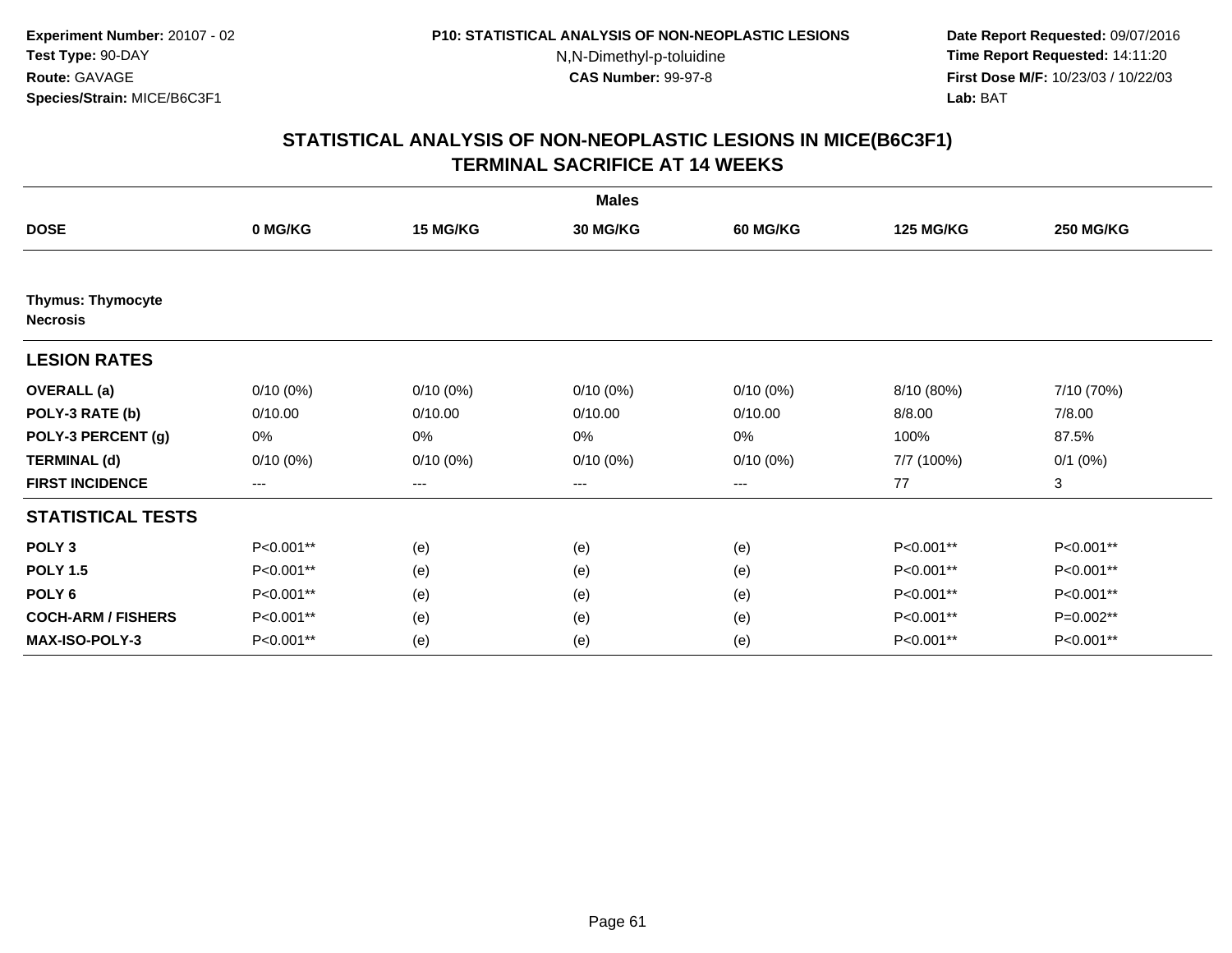**Date Report Requested:** 09/07/2016 **Time Report Requested:** 14:11:20 **First Dose M/F:** 10/23/03 / 10/22/03<br>**Lab:** BAT **Lab:** BAT

|                                     |            |                                          | <b>Males</b>    |                 |                  |                  |
|-------------------------------------|------------|------------------------------------------|-----------------|-----------------|------------------|------------------|
| <b>DOSE</b>                         | 0 MG/KG    | 15 MG/KG                                 | <b>30 MG/KG</b> | <b>60 MG/KG</b> | <b>125 MG/KG</b> | <b>250 MG/KG</b> |
|                                     |            |                                          |                 |                 |                  |                  |
| <b>Tooth</b><br><b>Malformation</b> |            |                                          |                 |                 |                  |                  |
| <b>LESION RATES</b>                 |            |                                          |                 |                 |                  |                  |
| <b>OVERALL</b> (a)                  | 1/1 (100%) | $0/0 (0\%)$                              | $0/0 (0\%)$     | $0/0 (0\%)$     | $0/0 (0\%)$      | $0/0 (0\%)$      |
| POLY-3 RATE (b)                     | 1/1.00     | 0/0.00                                   | 0/0.00          | 0/0.00          | 0/0.00           | 0/0.00           |
| POLY-3 PERCENT (g)                  | 100%       | $0\%$                                    | 0%              | 0%              | 0%               | 0%               |
| <b>TERMINAL (d)</b>                 | 1/1 (100%) | $0/0 (0\%)$                              | $0/0 (0\%)$     | $0/0 (0\%)$     | $0/0 (0\%)$      | $0/0 (0\%)$      |
| <b>FIRST INCIDENCE</b>              | 93 (T)     | $\hspace{0.05cm} \ldots \hspace{0.05cm}$ | $\cdots$        | $\cdots$        | $\cdots$         | ---              |
| <b>STATISTICAL TESTS</b>            |            |                                          |                 |                 |                  |                  |
| POLY <sub>3</sub>                   | (e)        | (e)                                      | (e)             | (e)             | (e)              | (e)              |
| <b>POLY 1.5</b>                     | (e)        | (e)                                      | (e)             | (e)             | (e)              | (e)              |
| POLY <sub>6</sub>                   | (e)        | (e)                                      | (e)             | (e)             | (e)              | (e)              |
| <b>COCH-ARM / FISHERS</b>           | (e)        | (e)                                      | (e)             | (e)             | (e)              | (e)              |
| <b>MAX-ISO-POLY-3</b>               | (e)        | (e)                                      | (e)             | (e)             | (e)              | (e)              |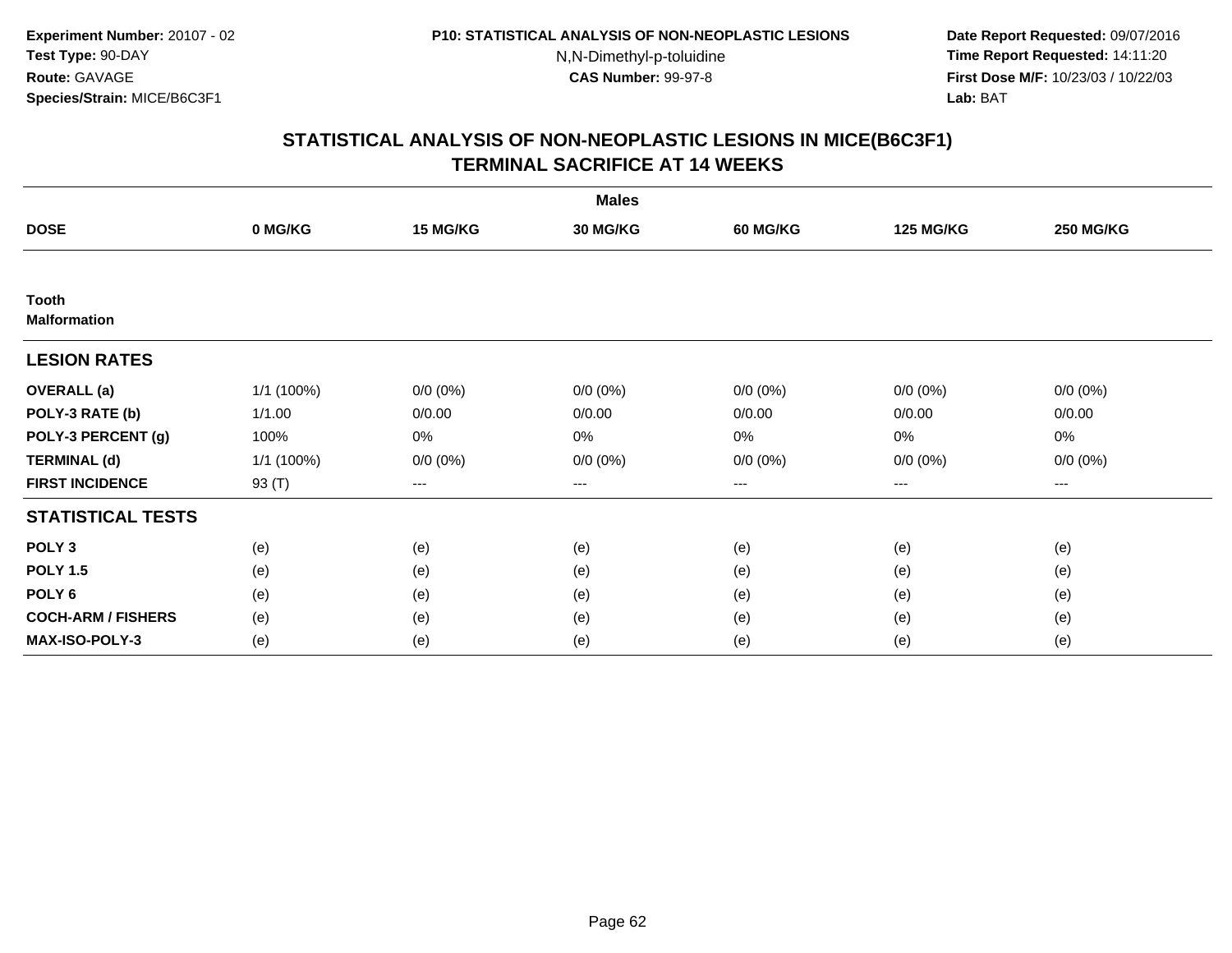**Date Report Requested:** 09/07/2016 **Time Report Requested:** 14:11:20 **First Dose M/F:** 10/23/03 / 10/22/03<br>**Lab:** BAT **Lab:** BAT

|                                               |             |             | <b>Males</b> |             |                  |                  |
|-----------------------------------------------|-------------|-------------|--------------|-------------|------------------|------------------|
| <b>DOSE</b>                                   | 0 MG/KG     | 15 MG/KG    | 30 MG/KG     | 60 MG/KG    | <b>125 MG/KG</b> | <b>250 MG/KG</b> |
|                                               |             |             |              |             |                  |                  |
| <b>Trachea</b><br><b>Inflammation Chronic</b> |             |             |              |             |                  |                  |
| <b>LESION RATES</b>                           |             |             |              |             |                  |                  |
| <b>OVERALL</b> (a)                            | $0/10(0\%)$ | $0/10(0\%)$ | $0/10(0\%)$  | $0/10(0\%)$ | $0/10(0\%)$      | 1/10 (10%)       |
| POLY-3 RATE (b)                               | 0/10.00     | 0/10.00     | 0/10.00      | 0/10.00     | 0/7.57           | 1/2.00           |
| POLY-3 PERCENT (g)                            | 0%          | 0%          | $0\%$        | 0%          | 0%               | 50%              |
| <b>TERMINAL (d)</b>                           | $0/10(0\%)$ | $0/10(0\%)$ | $0/10(0\%)$  | $0/10(0\%)$ | 0/7(0%)          | $0/1$ $(0%)$     |
| <b>FIRST INCIDENCE</b>                        | $\cdots$    | $\cdots$    | ---          | ---         | ---              | 9                |
| <b>STATISTICAL TESTS</b>                      |             |             |              |             |                  |                  |
| POLY <sub>3</sub>                             | $P = 0.299$ | (e)         | (e)          | (e)         | (e)              | $P = 0.275$      |
| <b>POLY 1.5</b>                               | $P = 0.303$ | (e)         | (e)          | (e)         | (e)              | $P=0.277$        |
| POLY <sub>6</sub>                             | $P = 0.284$ | (e)         | (e)          | (e)         | (e)              | $P=0.275$        |
| <b>COCH-ARM / FISHERS</b>                     | $P = 0.104$ | (e)         | (e)          | (e)         | (e)              | $P = 0.500$      |
| <b>MAX-ISO-POLY-3</b>                         | $P=0.039*$  | (e)         | (e)          | (e)         | (e)              | $P = 0.140$      |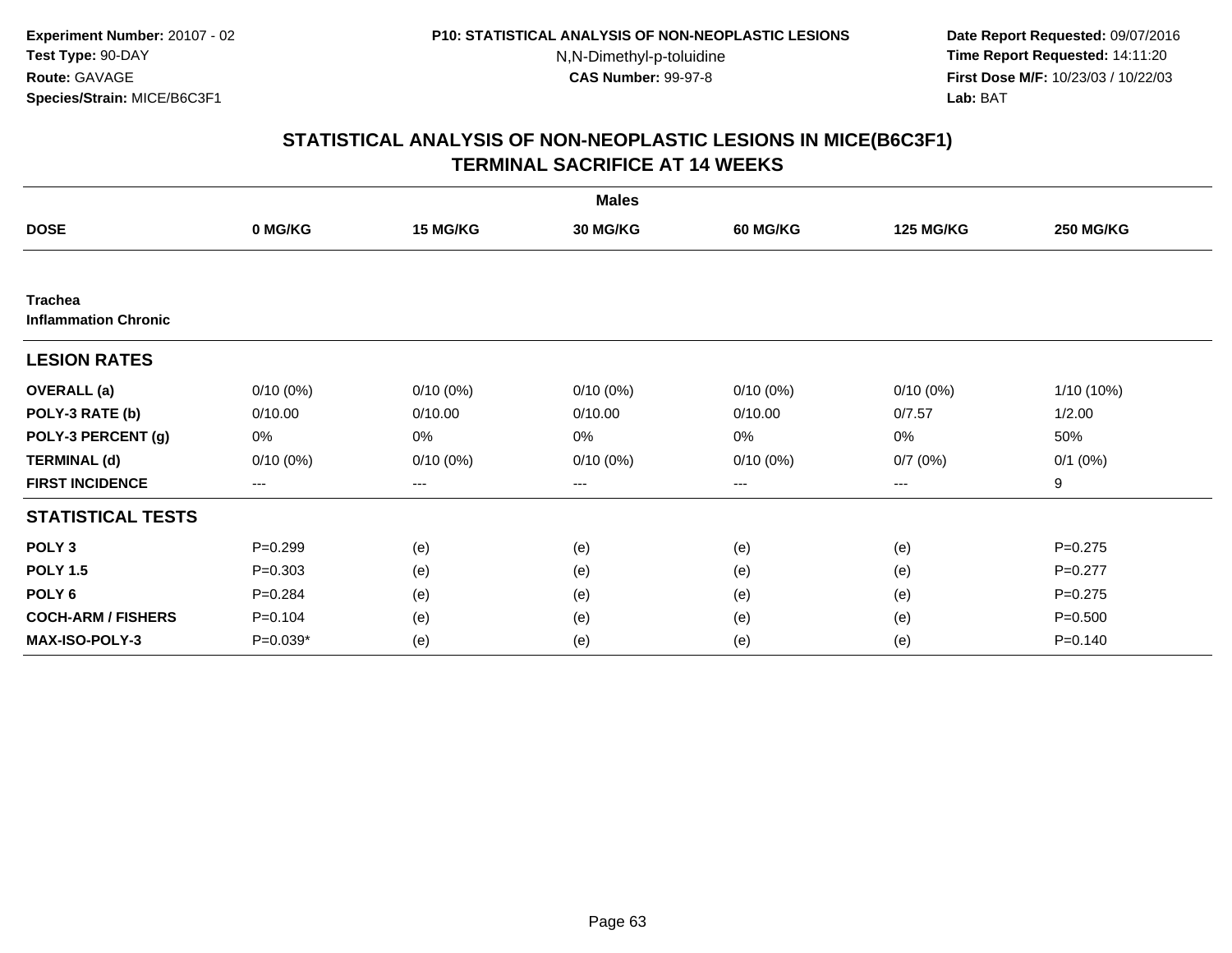**Date Report Requested:** 09/07/2016 **Time Report Requested:** 14:11:20 **First Dose M/F:** 10/23/03 / 10/22/03<br>**Lab:** BAT **Lab:** BAT

|                                                   |                   |                   | <b>Males</b>    |                 |                  |                  |
|---------------------------------------------------|-------------------|-------------------|-----------------|-----------------|------------------|------------------|
| <b>DOSE</b>                                       | 0 MG/KG           | 15 MG/KG          | <b>30 MG/KG</b> | <b>60 MG/KG</b> | <b>125 MG/KG</b> | <b>250 MG/KG</b> |
|                                                   |                   |                   |                 |                 |                  |                  |
| <b>Trachea: Epithelium</b><br><b>Degeneration</b> |                   |                   |                 |                 |                  |                  |
| <b>LESION RATES</b>                               |                   |                   |                 |                 |                  |                  |
| <b>OVERALL</b> (a)                                | $0/10(0\%)$       | $0/10(0\%)$       | $0/10(0\%)$     | $0/10(0\%)$     | 2/10 (20%)       | $0/10(0\%)$      |
| POLY-3 RATE (b)                                   | 0/10.00           | 0/10.00           | 0/10.00         | 0/10.00         | 2/7.57           | 0/1.00           |
| POLY-3 PERCENT (g)                                | 0%                | 0%                | 0%              | 0%              | 26.4%            | 0%               |
| <b>TERMINAL (d)</b>                               | $0/10(0\%)$       | $0/10(0\%)$       | $0/10(0\%)$     | $0/10(0\%)$     | 2/7(29%)         | $0/1$ $(0%)$     |
| <b>FIRST INCIDENCE</b>                            | $\qquad \qquad -$ | $\qquad \qquad -$ | $---$           | $---$           | 93 (T)           | ---              |
| <b>STATISTICAL TESTS</b>                          |                   |                   |                 |                 |                  |                  |
| POLY <sub>3</sub>                                 | P=0.009**         | (e)               | (e)             | (e)             | $P = 0.164$      | (e)              |
| <b>POLY 1.5</b>                                   | P=0.010**         | (e)               | (e)             | (e)             | $P = 0.171$      | (e)              |
| POLY <sub>6</sub>                                 | P=0.009**         | (e)               | (e)             | (e)             | $P = 0.158$      | (e)              |
| <b>COCH-ARM / FISHERS</b>                         | $P = 0.409$       | (e)               | (e)             | (e)             | $P = 0.237$      | (e)              |
| <b>MAX-ISO-POLY-3</b>                             | $P=0.010**$       | (e)               | (e)             | (e)             | $P = 0.061$      | (e)              |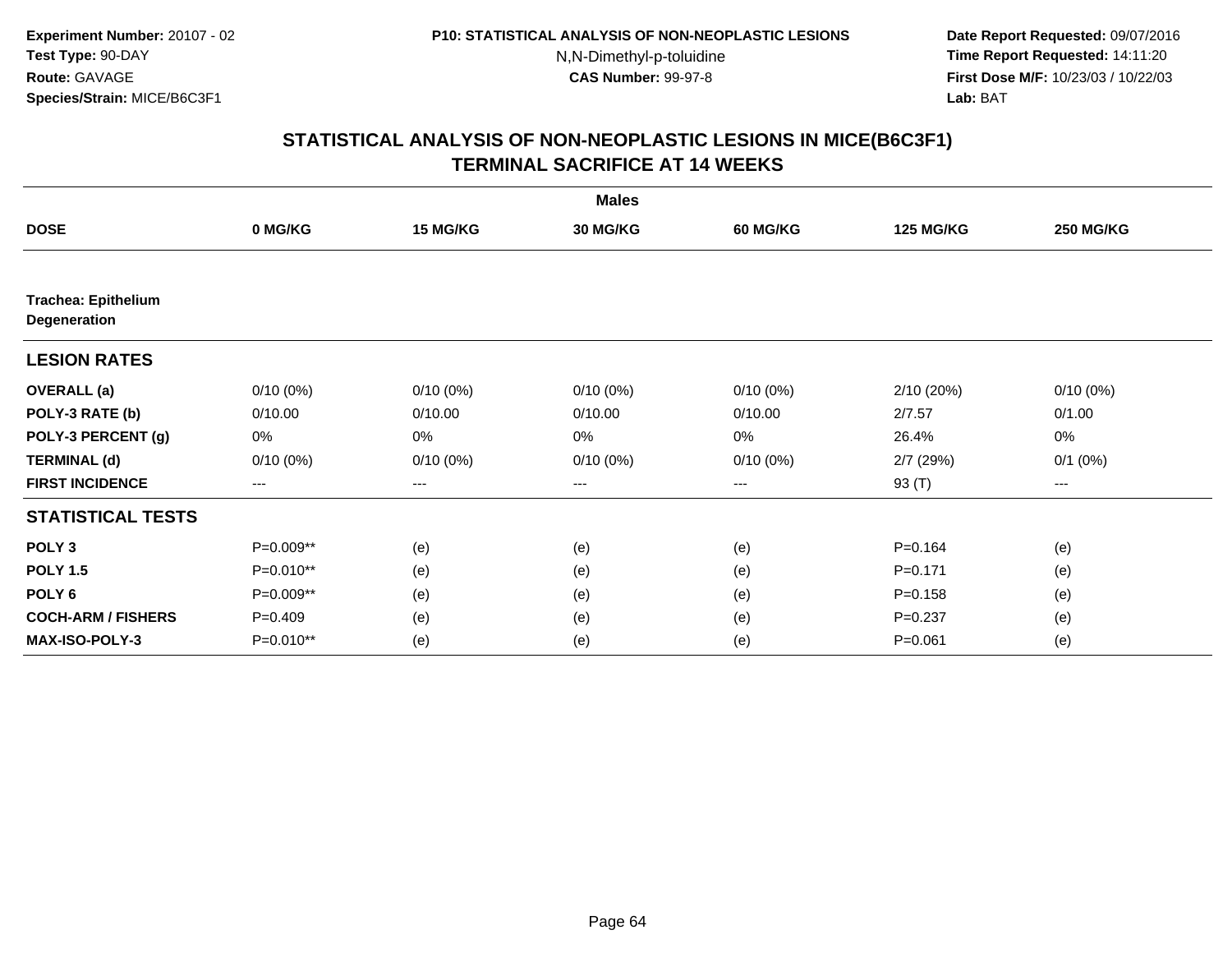**Date Report Requested:** 09/07/2016 **Time Report Requested:** 14:11:20 **First Dose M/F:** 10/23/03 / 10/22/03<br>**Lab:** BAT **Lab:** BAT

|                                           |             |                        | <b>Males</b>    |                 |                  |                  |
|-------------------------------------------|-------------|------------------------|-----------------|-----------------|------------------|------------------|
| <b>DOSE</b>                               | 0 MG/KG     | <b>15 MG/KG</b>        | <b>30 MG/KG</b> | <b>60 MG/KG</b> | <b>125 MG/KG</b> | <b>250 MG/KG</b> |
|                                           |             |                        |                 |                 |                  |                  |
| <b>Trachea: Epithelium</b><br>Hyperplasia |             |                        |                 |                 |                  |                  |
| <b>LESION RATES</b>                       |             |                        |                 |                 |                  |                  |
| <b>OVERALL</b> (a)                        | $0/10(0\%)$ | $0/10(0\%)$            | $0/10(0\%)$     | $0/10(0\%)$     | 1/10 (10%)       | $0/10(0\%)$      |
| POLY-3 RATE (b)                           | 0/10.00     | 0/10.00                | 0/10.00         | 0/10.00         | 1/8.57           | 0/1.00           |
| POLY-3 PERCENT (g)                        | 0%          | 0%                     | 0%              | 0%              | 11.7%            | 0%               |
| <b>TERMINAL (d)</b>                       | $0/10(0\%)$ | $0/10(0\%)$            | $0/10(0\%)$     | $0/10(0\%)$     | 0/7(0%)          | $0/1$ $(0%)$     |
| <b>FIRST INCIDENCE</b>                    | $---$       | $\qquad \qquad \cdots$ | $---$           | ---             | 9                | $---$            |
| <b>STATISTICAL TESTS</b>                  |             |                        |                 |                 |                  |                  |
| POLY <sub>3</sub>                         | $P = 0.117$ | (e)                    | (e)             | (e)             | $P=0.469$        | (e)              |
| <b>POLY 1.5</b>                           | $P = 0.120$ | (e)                    | (e)             | (e)             | $P=0.474$        | (e)              |
| POLY <sub>6</sub>                         | $P = 0.115$ | (e)                    | (e)             | (e)             | $P=0.463$        | (e)              |
| <b>COCH-ARM / FISHERS</b>                 | $P = 0.581$ | (e)                    | (e)             | (e)             | $P = 0.500$      | (e)              |
| <b>MAX-ISO-POLY-3</b>                     | $P = 0.116$ | (e)                    | (e)             | (e)             | $P = 0.157$      | (e)              |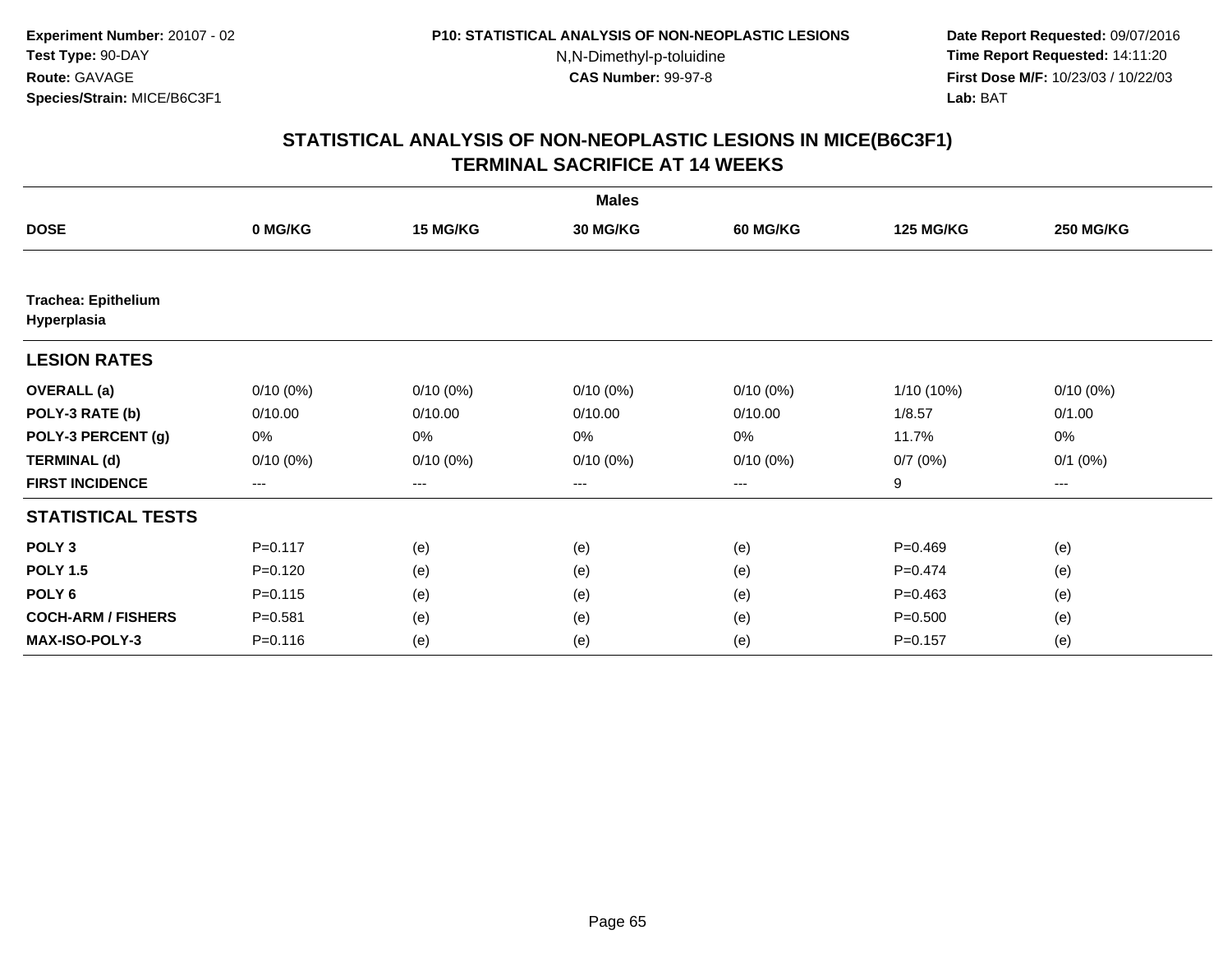**Date Report Requested:** 09/07/2016 **Time Report Requested:** 14:11:20 **First Dose M/F:** 10/23/03 / 10/22/03<br>**Lab:** BAT **Lab:** BAT

|                                               |             |                        | <b>Males</b> |                 |                  |                  |
|-----------------------------------------------|-------------|------------------------|--------------|-----------------|------------------|------------------|
| <b>DOSE</b>                                   | 0 MG/KG     | 15 MG/KG               | 30 MG/KG     | <b>60 MG/KG</b> | <b>125 MG/KG</b> | <b>250 MG/KG</b> |
|                                               |             |                        |              |                 |                  |                  |
| <b>Trachea: Epithelium</b><br><b>Necrosis</b> |             |                        |              |                 |                  |                  |
| <b>LESION RATES</b>                           |             |                        |              |                 |                  |                  |
| <b>OVERALL (a)</b>                            | $0/10(0\%)$ | $0/10(0\%)$            | $0/10(0\%)$  | $0/10(0\%)$     | 2/10 (20%)       | 8/10 (80%)       |
| POLY-3 RATE (b)                               | 0/10.00     | 0/10.00                | 0/10.00      | 0/10.00         | 2/9.00           | 8/9.00           |
| POLY-3 PERCENT (g)                            | 0%          | 0%                     | 0%           | 0%              | 22.2%            | 88.9%            |
| <b>TERMINAL (d)</b>                           | $0/10(0\%)$ | $0/10(0\%)$            | $0/10(0\%)$  | $0/10(0\%)$     | 0/7(0%)          | $0/1$ $(0%)$     |
| <b>FIRST INCIDENCE</b>                        | ---         | $\qquad \qquad \cdots$ | ---          | ---             | 8                | 3                |
| <b>STATISTICAL TESTS</b>                      |             |                        |              |                 |                  |                  |
| POLY <sub>3</sub>                             | P<0.001**   | (e)                    | (e)          | (e)             | $P=0.202$        | P<0.001**        |
| <b>POLY 1.5</b>                               | P<0.001**   | (e)                    | (e)          | (e)             | $P=0.202$        | P<0.001**        |
| POLY <sub>6</sub>                             | P<0.001**   | (e)                    | (e)          | (e)             | $P=0.202$        | P<0.001**        |
| <b>COCH-ARM / FISHERS</b>                     | P<0.001**   | (e)                    | (e)          | (e)             | $P = 0.237$      | P<0.001**        |
| <b>MAX-ISO-POLY-3</b>                         | P<0.001**   | (e)                    | (e)          | (e)             | $P = 0.064$      | P<0.001**        |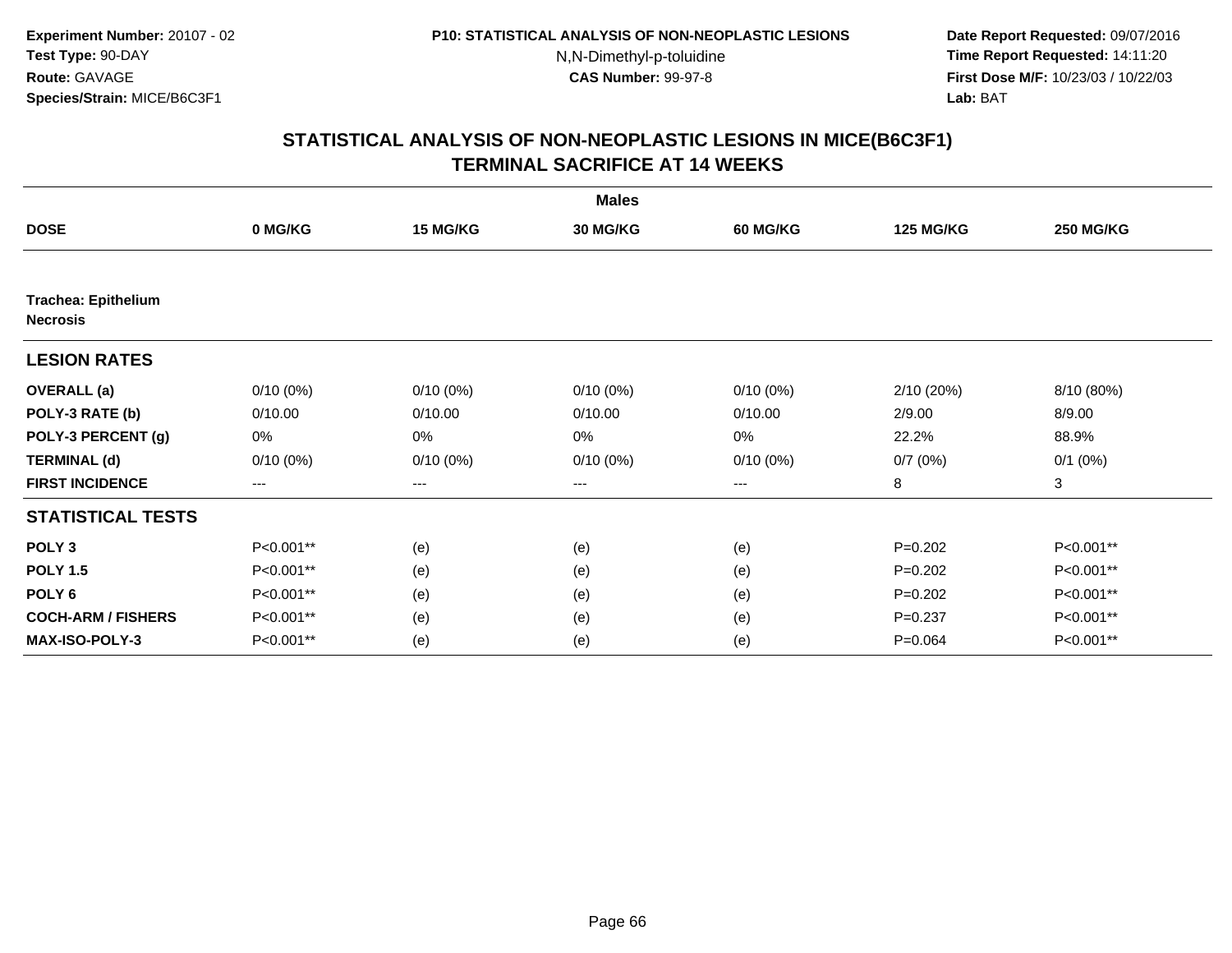**Date Report Requested:** 09/07/2016 **Time Report Requested:** 14:11:20 **First Dose M/F:** 10/23/03 / 10/22/03<br>**Lab:** BAT **Lab:** BAT

|                                                                   |              |             | <b>Females</b>  |                 |                  |                  |
|-------------------------------------------------------------------|--------------|-------------|-----------------|-----------------|------------------|------------------|
| <b>DOSE</b>                                                       | 0 MG/KG      | 15 MG/KG    | <b>30 MG/KG</b> | <b>60 MG/KG</b> | <b>125 MG/KG</b> | <b>250 MG/KG</b> |
|                                                                   |              |             |                 |                 |                  |                  |
| <b>Adrenal Cortex</b><br><b>Accessory Adrenal Cortical Nodule</b> |              |             |                 |                 |                  |                  |
| <b>LESION RATES</b>                                               |              |             |                 |                 |                  |                  |
| <b>OVERALL</b> (a)                                                | $1/10(10\%)$ | $0/0 (0\%)$ | $0/0 (0\%)$     | $0/0 (0\%)$     | $0/10(0\%)$      | $0/10(0\%)$      |
| POLY-3 RATE (b)                                                   | 1/10.00      | 0/0.00      | 0/0.00          | 0/0.00          | 0/8.00           | 0/0.00           |
| POLY-3 PERCENT (g)                                                | 10%          | 0%          | 0%              | 0%              | 0%               | $0\%$            |
| <b>TERMINAL (d)</b>                                               | $1/10(10\%)$ | $0/0 (0\%)$ | $0/0 (0\%)$     | $0/0 (0\%)$     | 0/8(0%)          | $0/0 (0\%)$      |
| <b>FIRST INCIDENCE</b>                                            | 93 (T)       | $--$        | ---             | ---             | $---$            | ---              |
| <b>STATISTICAL TESTS</b>                                          |              |             |                 |                 |                  |                  |
| POLY <sub>3</sub>                                                 | (e)          | (e)         | (e)             | (e)             | P=0.544N         | P=0.760N         |
| <b>POLY 1.5</b>                                                   | (e)          | (e)         | (e)             | (e)             | P=0.543N         | P=0.759N         |
| POLY <sub>6</sub>                                                 | (e)          | (e)         | (e)             | (e)             | P=0.544N         | P=0.500N         |
| <b>COCH-ARM / FISHERS</b>                                         | P=0.267N     | (e)         | (e)             | (e)             | P=0.500N         | P=0.500N         |
| <b>MAX-ISO-POLY-3</b>                                             | (e)          | (e)         | (e)             | (e)             | P=0.211N         | P=0.499N         |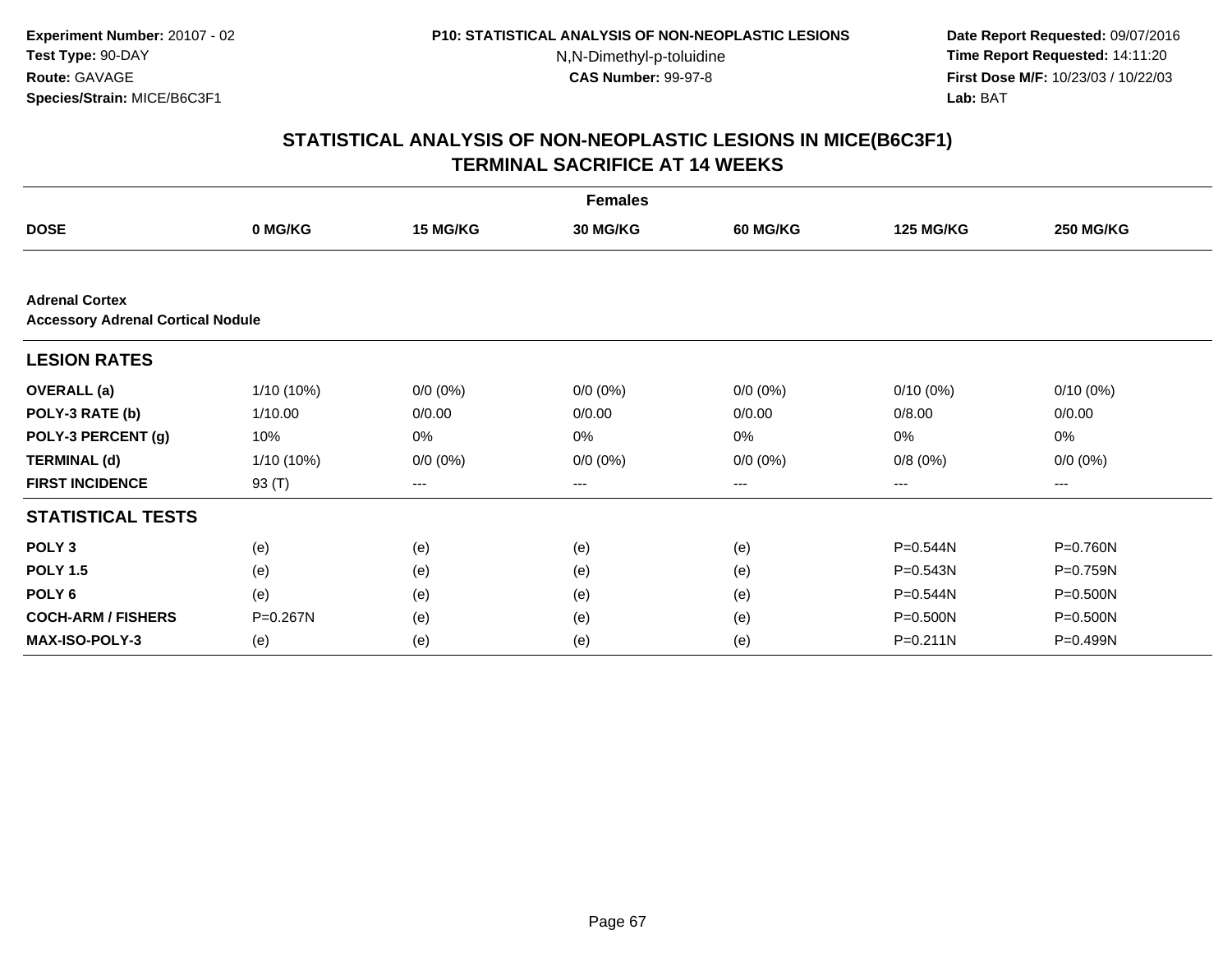**Date Report Requested:** 09/07/2016 **Time Report Requested:** 14:11:20 **First Dose M/F:** 10/23/03 / 10/22/03<br>**Lab:** BAT **Lab:** BAT

|                                                   | <b>Females</b> |                        |                 |                 |                  |                  |  |  |  |
|---------------------------------------------------|----------------|------------------------|-----------------|-----------------|------------------|------------------|--|--|--|
| <b>DOSE</b>                                       | 0 MG/KG        | 15 MG/KG               | <b>30 MG/KG</b> | <b>60 MG/KG</b> | <b>125 MG/KG</b> | <b>250 MG/KG</b> |  |  |  |
|                                                   |                |                        |                 |                 |                  |                  |  |  |  |
| <b>Adrenal Cortex: Subcapsular</b><br>Hyperplasia |                |                        |                 |                 |                  |                  |  |  |  |
| <b>LESION RATES</b>                               |                |                        |                 |                 |                  |                  |  |  |  |
| <b>OVERALL</b> (a)                                | 10/10 (100%)   | $0/0 (0\%)$            | $0/0 (0\%)$     | $0/0 (0\%)$     | 8/10 (80%)       | $0/10(0\%)$      |  |  |  |
| POLY-3 RATE (b)                                   | 10/10.00       | 0/0.00                 | 0/0.00          | 0/0.00          | 8/8.00           | 0/0.00           |  |  |  |
| POLY-3 PERCENT (g)                                | 100%           | 0%                     | 0%              | 0%              | 100%             | 0%               |  |  |  |
| <b>TERMINAL (d)</b>                               | 10/10 (100%)   | $0/0 (0\%)$            | $0/0 (0\%)$     | $0/0 (0\%)$     | 8/8 (100%)       | $0/0 (0\%)$      |  |  |  |
| <b>FIRST INCIDENCE</b>                            | 93 $(T)$       | $\qquad \qquad \cdots$ | ---             | ---             | 93 (T)           | ---              |  |  |  |
| <b>STATISTICAL TESTS</b>                          |                |                        |                 |                 |                  |                  |  |  |  |
| POLY <sub>3</sub>                                 | (e)            | (e)                    | (e)             | (e)             | P=1.000N         | P<0.001N**       |  |  |  |
| <b>POLY 1.5</b>                                   | (e)            | (e)                    | (e)             | (e)             | $P = 1.000N$     | P=1.000N         |  |  |  |
| POLY <sub>6</sub>                                 | (e)            | (e)                    | (e)             | (e)             | P=0.237N         | P<0.001N**       |  |  |  |
| <b>COCH-ARM / FISHERS</b>                         | P<0.001N**     | (e)                    | (e)             | (e)             | P=0.237N         | P<0.001N**       |  |  |  |
| <b>MAX-ISO-POLY-3</b>                             | (e)            | (e)                    | (e)             | (e)             | P=0.088N         | P<0.001N**       |  |  |  |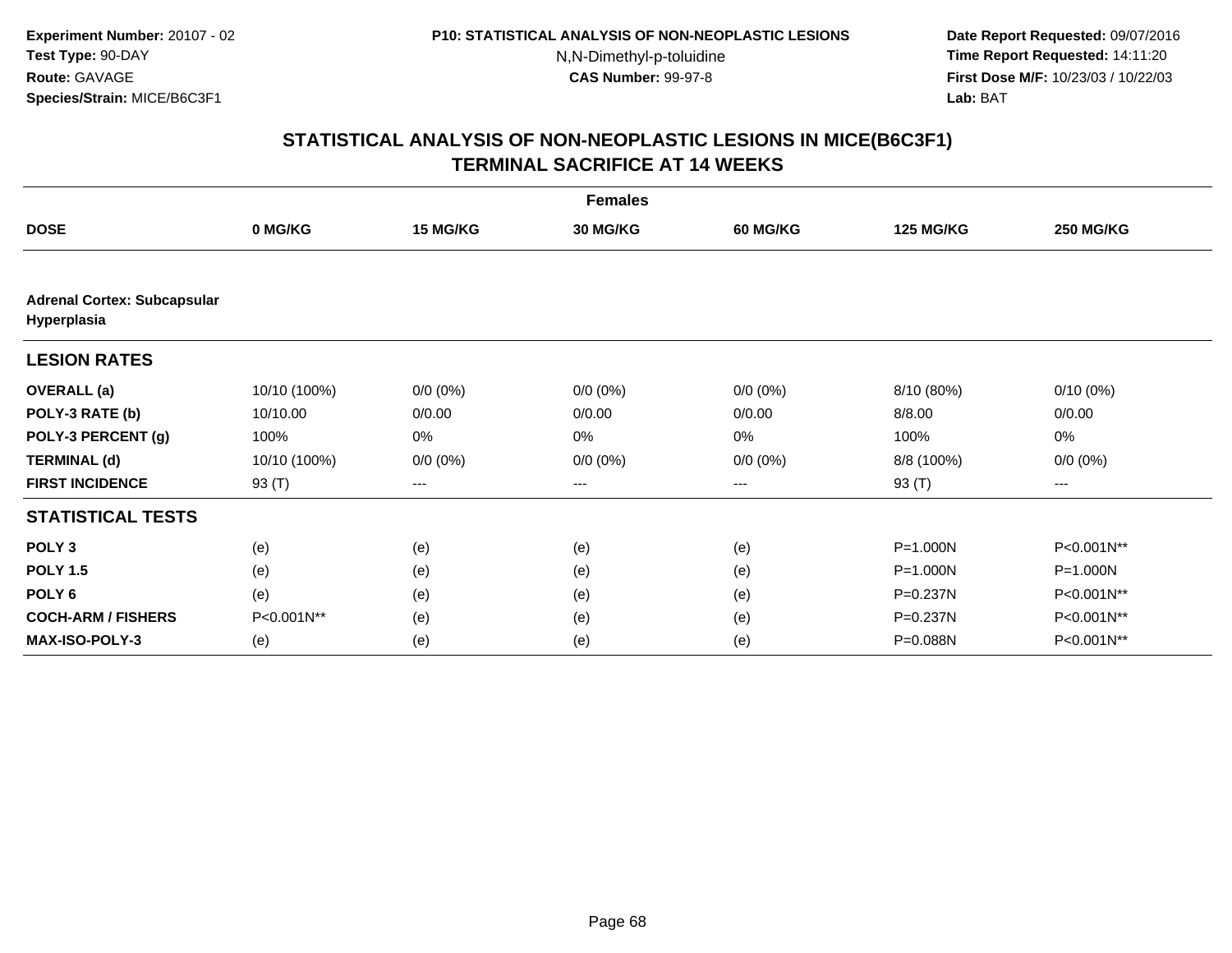**Date Report Requested:** 09/07/2016 **Time Report Requested:** 14:11:20 **First Dose M/F:** 10/23/03 / 10/22/03<br>**Lab:** BAT **Lab:** BAT

| <b>Females</b>                                          |             |             |                 |                 |                  |                  |  |
|---------------------------------------------------------|-------------|-------------|-----------------|-----------------|------------------|------------------|--|
| <b>DOSE</b>                                             | 0 MG/KG     | 15 MG/KG    | <b>30 MG/KG</b> | <b>60 MG/KG</b> | <b>125 MG/KG</b> | <b>250 MG/KG</b> |  |
|                                                         |             |             |                 |                 |                  |                  |  |
| <b>Coagulating Gland</b><br><b>Inflammation Chronic</b> |             |             |                 |                 |                  |                  |  |
| <b>LESION RATES</b>                                     |             |             |                 |                 |                  |                  |  |
| <b>OVERALL</b> (a)                                      | $0/0 (0\%)$ | $0/0 (0\%)$ | $0/0 (0\%)$     | $0/0 (0\%)$     | $0/0 (0\%)$      | $0/0 (0\%)$      |  |
| POLY-3 RATE (b)                                         | 0/0.00      | 0/0.00      | 0/0.00          | 0/0.00          | 0/0.00           | 0/0.00           |  |
| POLY-3 PERCENT (g)                                      | 0%          | $0\%$       | 0%              | 0%              | 0%               | 0%               |  |
| <b>TERMINAL (d)</b>                                     | $0/0 (0\%)$ | $0/0 (0\%)$ | $0/0 (0\%)$     | $0/0 (0\%)$     | $0/0 (0\%)$      | $0/0 (0\%)$      |  |
| <b>FIRST INCIDENCE</b>                                  | $---$       | $\cdots$    | $\cdots$        | $\cdots$        | $\cdots$         | ---              |  |
| <b>STATISTICAL TESTS</b>                                |             |             |                 |                 |                  |                  |  |
| POLY <sub>3</sub>                                       | (n)         | (n)         | (n)             | (n)             | (n)              | (n)              |  |
| <b>POLY 1.5</b>                                         | (n)         | (n)         | (n)             | (n)             | (n)              | (n)              |  |
| POLY <sub>6</sub>                                       | (n)         | (n)         | (n)             | (n)             | (n)              | (n)              |  |
| <b>COCH-ARM / FISHERS</b>                               | (n)         | (n)         | (n)             | (n)             | (n)              | (n)              |  |
| <b>MAX-ISO-POLY-3</b>                                   | (n)         | (n)         | (n)             | (n)             | (n)              | (n)              |  |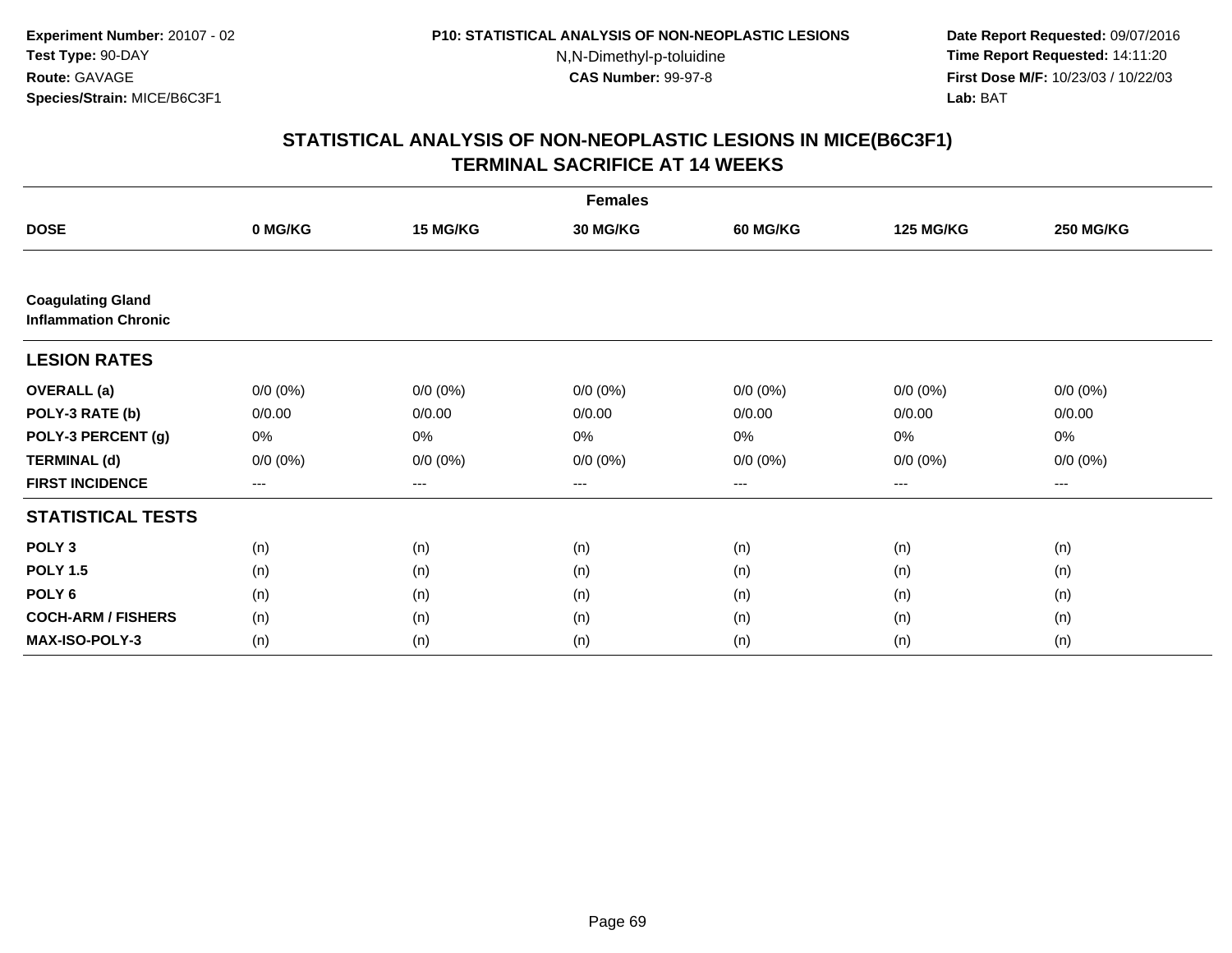**Date Report Requested:** 09/07/2016 **Time Report Requested:** 14:11:20 **First Dose M/F:** 10/23/03 / 10/22/03<br>**Lab:** BAT **Lab:** BAT

|                                              | <b>Females</b> |             |                 |                 |                  |                  |  |  |
|----------------------------------------------|----------------|-------------|-----------------|-----------------|------------------|------------------|--|--|
| <b>DOSE</b>                                  | 0 MG/KG        | 15 MG/KG    | <b>30 MG/KG</b> | <b>60 MG/KG</b> | <b>125 MG/KG</b> | <b>250 MG/KG</b> |  |  |
|                                              |                |             |                 |                 |                  |                  |  |  |
| <b>Esophagus: Epithelium</b><br>Degeneration |                |             |                 |                 |                  |                  |  |  |
| <b>LESION RATES</b>                          |                |             |                 |                 |                  |                  |  |  |
| <b>OVERALL</b> (a)                           | $0/10(0\%)$    | $0/0 (0\%)$ | $0/0 (0\%)$     | $0/0 (0\%)$     | $0/10(0\%)$      | $0/10(0\%)$      |  |  |
| POLY-3 RATE (b)                              | 0/10.00        | 0/0.00      | 0/0.00          | 0/0.00          | 0/8.00           | 0/0.00           |  |  |
| POLY-3 PERCENT (g)                           | 0%             | 0%          | 0%              | 0%              | 0%               | $0\%$            |  |  |
| <b>TERMINAL (d)</b>                          | $0/10(0\%)$    | $0/0 (0\%)$ | $0/0 (0\%)$     | $0/0 (0\%)$     | 0/8(0%)          | $0/0 (0\%)$      |  |  |
| <b>FIRST INCIDENCE</b>                       | $---$          | ---         | ---             | ---             | $---$            | ---              |  |  |
| <b>STATISTICAL TESTS</b>                     |                |             |                 |                 |                  |                  |  |  |
| POLY <sub>3</sub>                            | (n)            | (n)         | (n)             | (n)             | (n)              | (n)              |  |  |
| <b>POLY 1.5</b>                              | (n)            | (n)         | (n)             | (n)             | (n)              | (n)              |  |  |
| POLY <sub>6</sub>                            | (n)            | (n)         | (n)             | (n)             | (n)              | (n)              |  |  |
| <b>COCH-ARM / FISHERS</b>                    | (n)            | (n)         | (n)             | (n)             | (n)              | (n)              |  |  |
| MAX-ISO-POLY-3                               | (n)            | (n)         | (n)             | (n)             | (n)              | (n)              |  |  |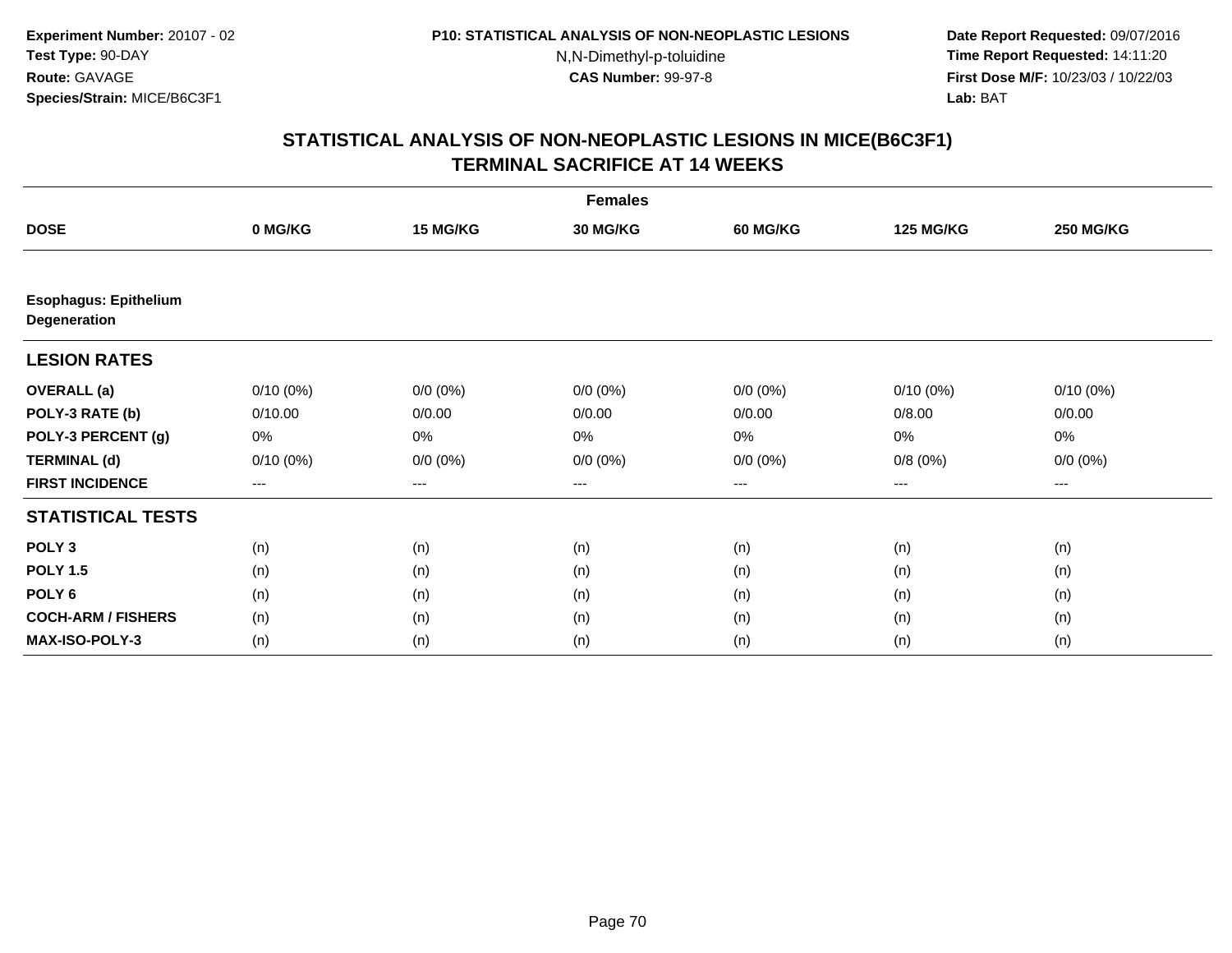**Date Report Requested:** 09/07/2016 **Time Report Requested:** 14:11:20 **First Dose M/F:** 10/23/03 / 10/22/03<br>**Lab:** BAT **Lab:** BAT

|                                            | <b>Females</b> |             |                 |                 |                  |                  |  |  |  |
|--------------------------------------------|----------------|-------------|-----------------|-----------------|------------------|------------------|--|--|--|
| <b>DOSE</b>                                | 0 MG/KG        | 15 MG/KG    | <b>30 MG/KG</b> | <b>60 MG/KG</b> | <b>125 MG/KG</b> | <b>250 MG/KG</b> |  |  |  |
|                                            |                |             |                 |                 |                  |                  |  |  |  |
| Eye: Cornea<br><b>Inflammation Chronic</b> |                |             |                 |                 |                  |                  |  |  |  |
| <b>LESION RATES</b>                        |                |             |                 |                 |                  |                  |  |  |  |
| <b>OVERALL</b> (a)                         | $0/10(0\%)$    | $0/0 (0\%)$ | $0/0 (0\%)$     | $0/0 (0\%)$     | $0/10(0\%)$      | 2/10 (20%)       |  |  |  |
| POLY-3 RATE (b)                            | 0/10.00        | 0/0.00      | 0/0.00          | 0/0.00          | 0/8.00           | 2/2.00           |  |  |  |
| POLY-3 PERCENT (g)                         | 0%             | 0%          | 0%              | 0%              | 0%               | 100%             |  |  |  |
| <b>TERMINAL (d)</b>                        | $0/10(0\%)$    | $0/0 (0\%)$ | $0/0 (0\%)$     | $0/0 (0\%)$     | 0/8(0%)          | $0/0 (0\%)$      |  |  |  |
| <b>FIRST INCIDENCE</b>                     | $--$           | $--$        | ---             | ---             | ---              | 4                |  |  |  |
| <b>STATISTICAL TESTS</b>                   |                |             |                 |                 |                  |                  |  |  |  |
| POLY <sub>3</sub>                          | (e)            | (e)         | (e)             | (e)             | (e)              | P=0.040*         |  |  |  |
| <b>POLY 1.5</b>                            | (e)            | (e)         | (e)             | (e)             | (e)              | P=0.041*         |  |  |  |
| POLY <sub>6</sub>                          | (e)            | (e)         | (e)             | (e)             | (e)              | $P=0.040*$       |  |  |  |
| <b>COCH-ARM / FISHERS</b>                  | $P = 0.089$    | (e)         | (e)             | (e)             | (e)              | $P = 0.237$      |  |  |  |
| <b>MAX-ISO-POLY-3</b>                      | (e)            | (e)         | (e)             | (e)             | (e)              | P=0.036*         |  |  |  |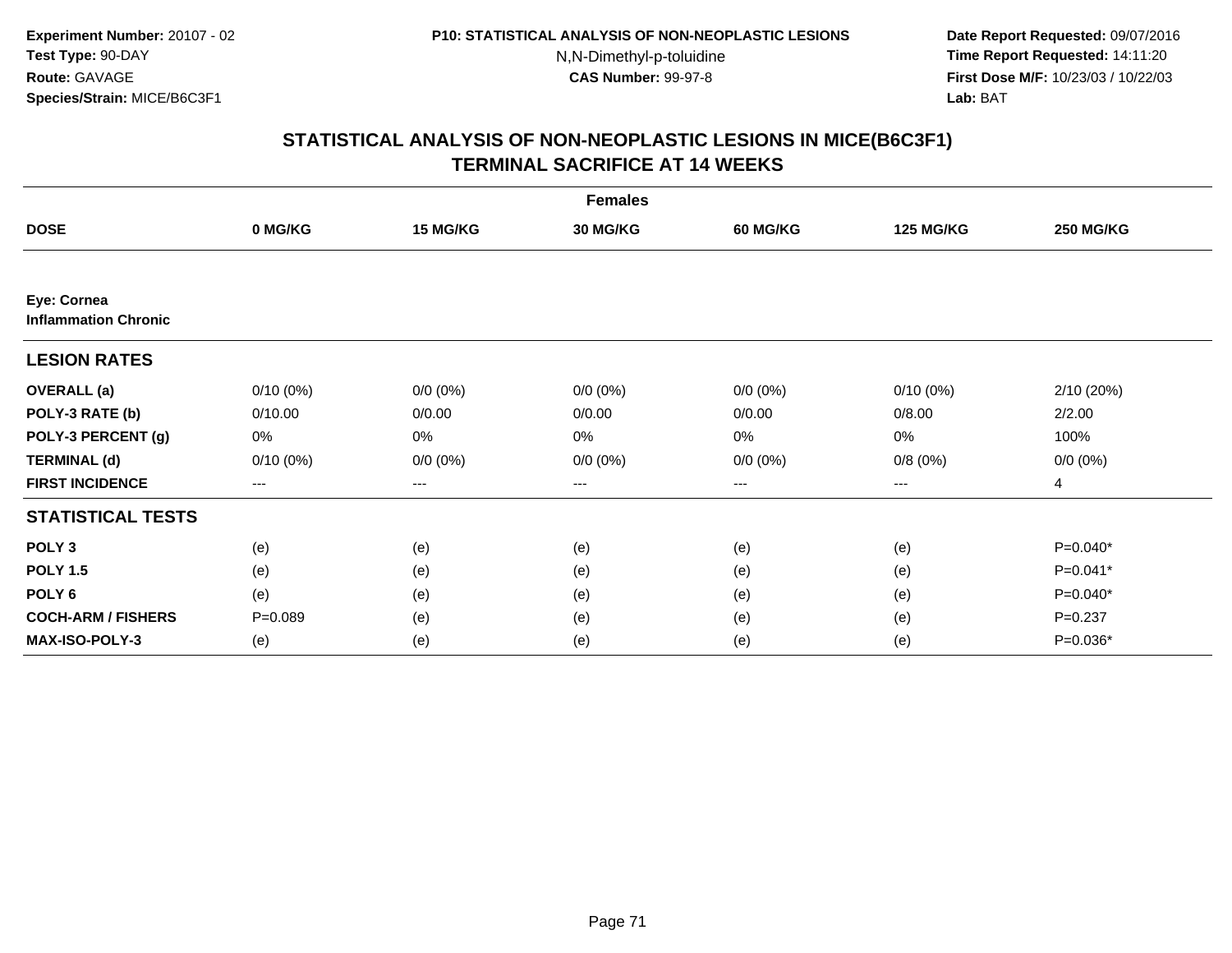**Date Report Requested:** 09/07/2016 **Time Report Requested:** 14:11:20 **First Dose M/F:** 10/23/03 / 10/22/03<br>**Lab:** BAT **Lab:** BAT

| <b>Females</b>                 |             |             |                 |             |                  |                  |  |  |
|--------------------------------|-------------|-------------|-----------------|-------------|------------------|------------------|--|--|
| <b>DOSE</b>                    | 0 MG/KG     | 15 MG/KG    | <b>30 MG/KG</b> | 60 MG/KG    | <b>125 MG/KG</b> | <b>250 MG/KG</b> |  |  |
|                                |             |             |                 |             |                  |                  |  |  |
| Heart<br><b>Mineralization</b> |             |             |                 |             |                  |                  |  |  |
| <b>LESION RATES</b>            |             |             |                 |             |                  |                  |  |  |
| <b>OVERALL</b> (a)             | $0/10(0\%)$ | $0/0 (0\%)$ | $0/0 (0\%)$     | $0/0 (0\%)$ | $0/10(0\%)$      | 2/10 (20%)       |  |  |
| POLY-3 RATE (b)                | 0/10.00     | 0/0.00      | 0/0.00          | 0/0.00      | 0/8.00           | 2/2.00           |  |  |
| POLY-3 PERCENT (g)             | 0%          | 0%          | 0%              | 0%          | 0%               | 100%             |  |  |
| <b>TERMINAL (d)</b>            | $0/10(0\%)$ | $0/0 (0\%)$ | $0/0 (0\%)$     | $0/0 (0\%)$ | 0/8(0%)          | $0/0 (0\%)$      |  |  |
| <b>FIRST INCIDENCE</b>         | ---         | $--$        | $--$            | ---         | $--$             | $\overline{4}$   |  |  |
| <b>STATISTICAL TESTS</b>       |             |             |                 |             |                  |                  |  |  |
| POLY <sub>3</sub>              | (e)         | (e)         | (e)             | (e)         | (e)              | $P=0.040*$       |  |  |
| <b>POLY 1.5</b>                | (e)         | (e)         | (e)             | (e)         | (e)              | P=0.041*         |  |  |
| POLY 6                         | (e)         | (e)         | (e)             | (e)         | (e)              | $P=0.040*$       |  |  |
| <b>COCH-ARM / FISHERS</b>      | $P = 0.089$ | (e)         | (e)             | (e)         | (e)              | $P = 0.237$      |  |  |
| MAX-ISO-POLY-3                 | (e)         | (e)         | (e)             | (e)         | (e)              | P=0.036*         |  |  |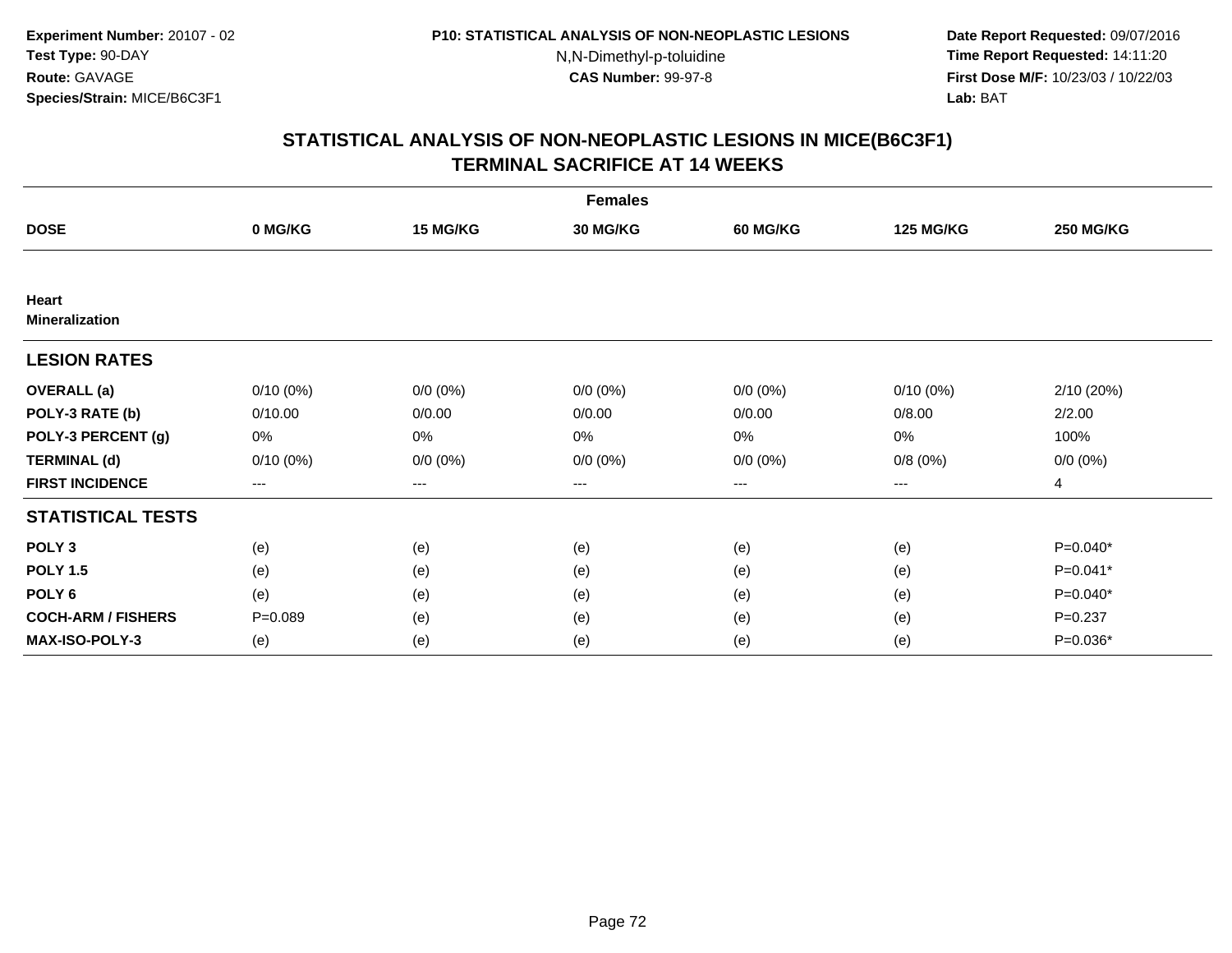**Date Report Requested:** 09/07/2016 **Time Report Requested:** 14:11:20 **First Dose M/F:** 10/23/03 / 10/22/03<br>**Lab:** BAT **Lab:** BAT

| <b>Females</b>                        |            |              |                 |                 |                  |                  |  |  |  |
|---------------------------------------|------------|--------------|-----------------|-----------------|------------------|------------------|--|--|--|
| <b>DOSE</b>                           | 0 MG/KG    | 15 MG/KG     | <b>30 MG/KG</b> | <b>60 MG/KG</b> | <b>125 MG/KG</b> | <b>250 MG/KG</b> |  |  |  |
|                                       |            |              |                 |                 |                  |                  |  |  |  |
| Kidney<br><b>Inflammation Chronic</b> |            |              |                 |                 |                  |                  |  |  |  |
| <b>LESION RATES</b>                   |            |              |                 |                 |                  |                  |  |  |  |
| <b>OVERALL</b> (a)                    | 2/10 (20%) | $0/10(0\%)$  | $0/10(0\%)$     | $0/10(0\%)$     | $0/10(0\%)$      | $0/10(0\%)$      |  |  |  |
| POLY-3 RATE (b)                       | 2/10.00    | 0/10.00      | 0/10.00         | 0/10.00         | 0/8.00           | 0/0.00           |  |  |  |
| POLY-3 PERCENT (g)                    | 20%        | 0%           | 0%              | 0%              | 0%               | 0%               |  |  |  |
| <b>TERMINAL (d)</b>                   | 2/10 (20%) | $0/10(0\%)$  | $0/10(0\%)$     | $0/10(0\%)$     | 0/8(0%)          | $0/0 (0\%)$      |  |  |  |
| <b>FIRST INCIDENCE</b>                | 93 $(T)$   | $--$         | ---             | ---             | ---              | ---              |  |  |  |
| <b>STATISTICAL TESTS</b>              |            |              |                 |                 |                  |                  |  |  |  |
| POLY <sub>3</sub>                     | P=0.116N   | $P=0.227N$   | $P=0.227N$      | $P = 0.227N$    | P=0.282N         | P=0.702N         |  |  |  |
| <b>POLY 1.5</b>                       | P=0.117N   | P=0.227N     | P=0.227N        | P=0.227N        | P=0.282N         | P=0.698N         |  |  |  |
| POLY <sub>6</sub>                     | P=0.116N   | $P = 0.227N$ | P=0.227N        | $P = 0.227N$    | P=0.282N         | P=0.237N         |  |  |  |
| <b>COCH-ARM / FISHERS</b>             | P=0.208N   | P=0.237N     | P=0.237N        | P=0.237N        | $P = 0.237N$     | P=0.237N         |  |  |  |
| <b>MAX-ISO-POLY-3</b>                 | P=0.115N   | P=0.066N     | P=0.066N        | P=0.066N        | P=0.116N         | P=0.499N         |  |  |  |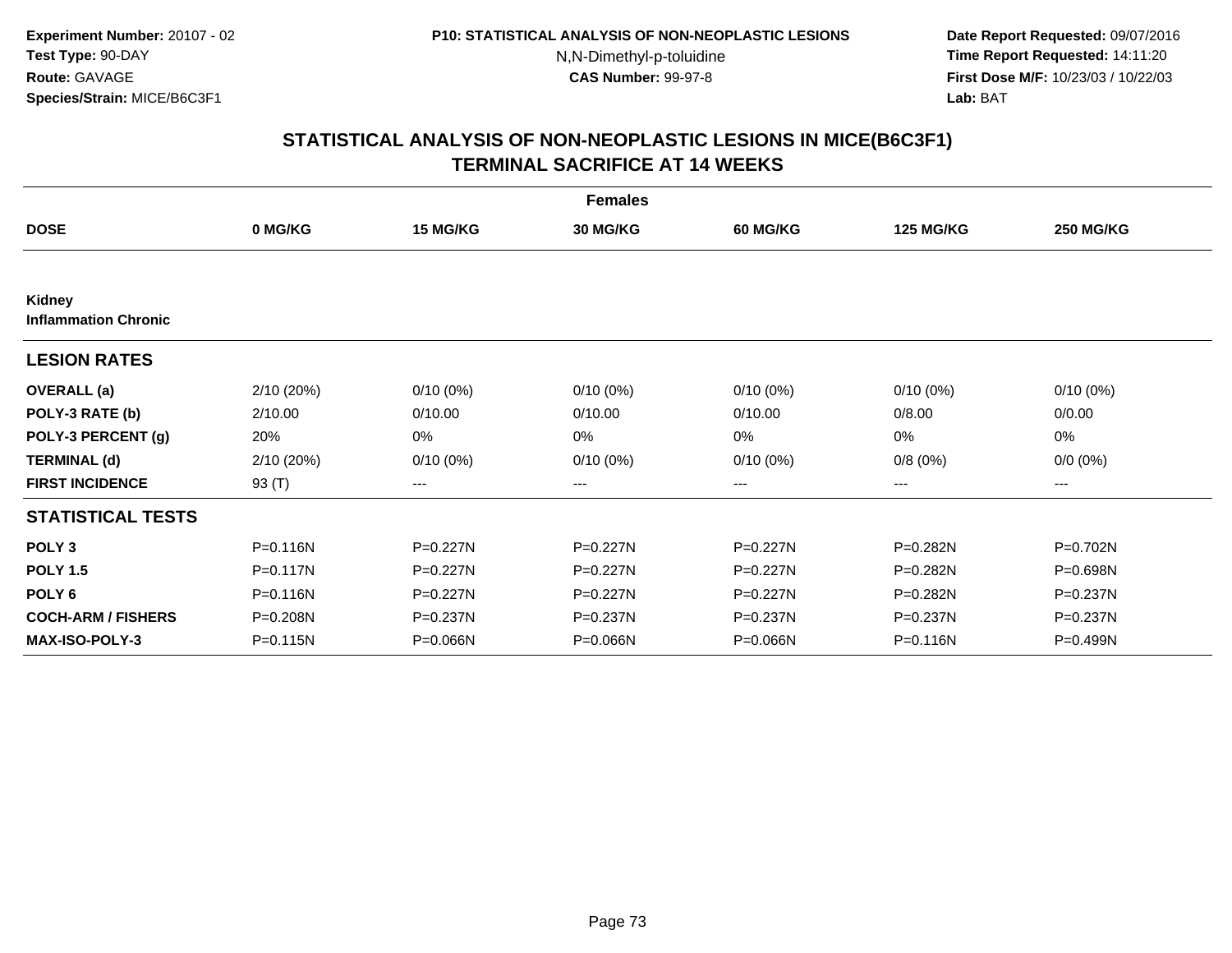**Date Report Requested:** 09/07/2016 **Time Report Requested:** 14:11:20 **First Dose M/F:** 10/23/03 / 10/22/03<br>**Lab:** BAT **Lab:** BAT

| <b>Females</b>                  |             |             |                 |                 |                        |                   |  |  |  |
|---------------------------------|-------------|-------------|-----------------|-----------------|------------------------|-------------------|--|--|--|
| <b>DOSE</b>                     | 0 MG/KG     | 15 MG/KG    | <b>30 MG/KG</b> | <b>60 MG/KG</b> | <b>125 MG/KG</b>       | <b>250 MG/KG</b>  |  |  |  |
|                                 |             |             |                 |                 |                        |                   |  |  |  |
| Kidney<br><b>Mineralization</b> |             |             |                 |                 |                        |                   |  |  |  |
| <b>LESION RATES</b>             |             |             |                 |                 |                        |                   |  |  |  |
| <b>OVERALL</b> (a)              | $0/10(0\%)$ | $0/10(0\%)$ | $0/10(0\%)$     | $0/10(0\%)$     | $0/10(0\%)$            | $0/10(0\%)$       |  |  |  |
| POLY-3 RATE (b)                 | 0/10.00     | 0/10.00     | 0/10.00         | 0/10.00         | 0/8.00                 | 0/0.00            |  |  |  |
| POLY-3 PERCENT (g)              | 0%          | 0%          | 0%              | 0%              | 0%                     | 0%                |  |  |  |
| <b>TERMINAL (d)</b>             | $0/10(0\%)$ | $0/10(0\%)$ | $0/10(0\%)$     | $0/10(0\%)$     | 0/8(0%)                | $0/0 (0\%)$       |  |  |  |
| <b>FIRST INCIDENCE</b>          | ---         | $---$       | ---             | ---             | $\qquad \qquad \cdots$ | $\qquad \qquad -$ |  |  |  |
| <b>STATISTICAL TESTS</b>        |             |             |                 |                 |                        |                   |  |  |  |
| POLY <sub>3</sub>               | (n)         | (n)         | (n)             | (n)             | (n)                    | (n)               |  |  |  |
| <b>POLY 1.5</b>                 | (n)         | (n)         | (n)             | (n)             | (n)                    | (n)               |  |  |  |
| POLY <sub>6</sub>               | (n)         | (n)         | (n)             | (n)             | (n)                    | (n)               |  |  |  |
| <b>COCH-ARM / FISHERS</b>       | (n)         | (n)         | (n)             | (n)             | (n)                    | (n)               |  |  |  |
| <b>MAX-ISO-POLY-3</b>           | (n)         | (n)         | (n)             | (n)             | (n)                    | (n)               |  |  |  |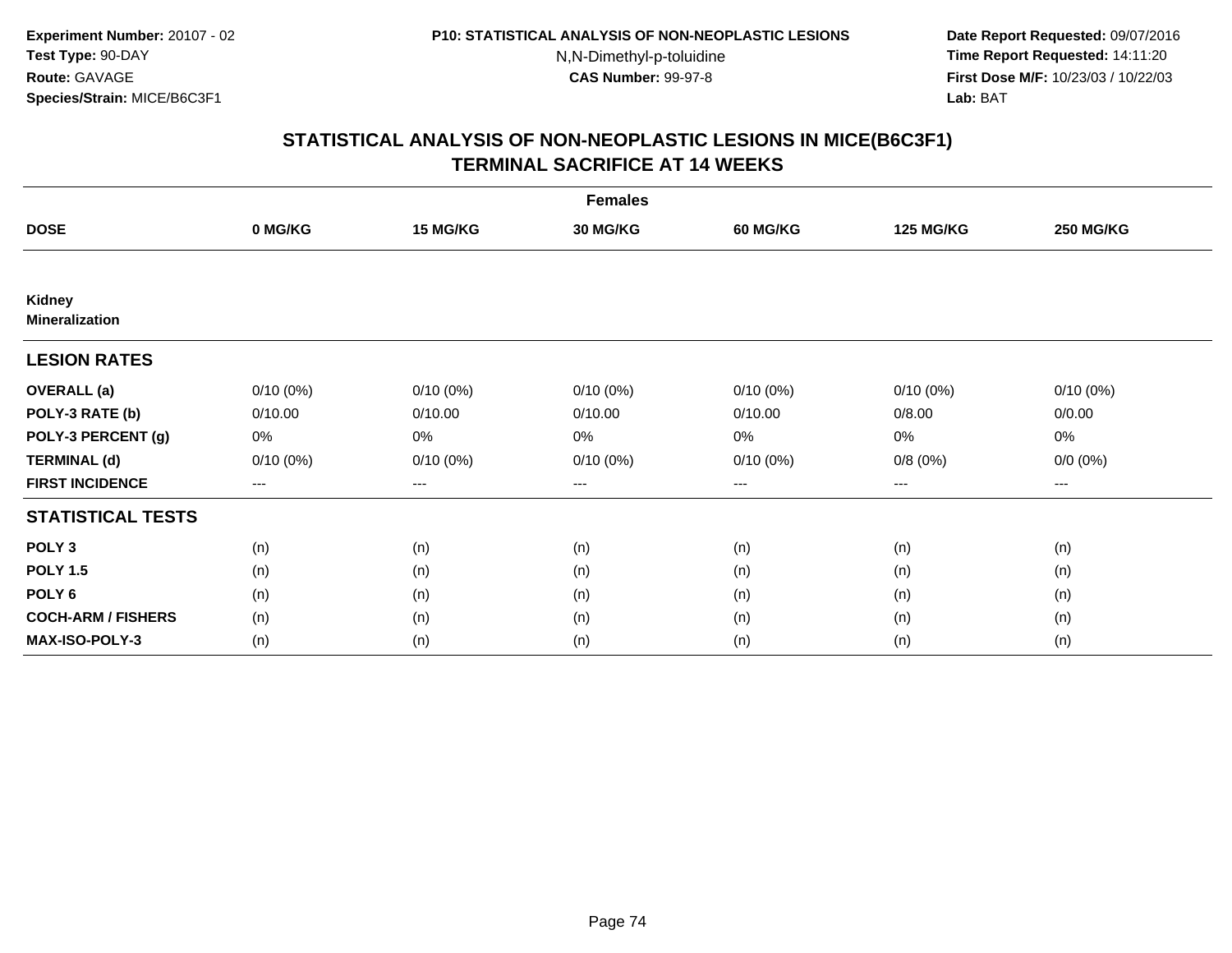**Date Report Requested:** 09/07/2016 **Time Report Requested:** 14:11:20 **First Dose M/F:** 10/23/03 / 10/22/03<br>**Lab:** BAT **Lab:** BAT

| <b>Females</b>               |             |             |                 |                 |                  |                  |  |  |  |
|------------------------------|-------------|-------------|-----------------|-----------------|------------------|------------------|--|--|--|
| <b>DOSE</b>                  | 0 MG/KG     | 15 MG/KG    | <b>30 MG/KG</b> | <b>60 MG/KG</b> | <b>125 MG/KG</b> | <b>250 MG/KG</b> |  |  |  |
|                              |             |             |                 |                 |                  |                  |  |  |  |
| <b>Kidney</b><br>Nephropathy |             |             |                 |                 |                  |                  |  |  |  |
| <b>LESION RATES</b>          |             |             |                 |                 |                  |                  |  |  |  |
| <b>OVERALL</b> (a)           | $0/10(0\%)$ | $0/10(0\%)$ | $0/10(0\%)$     | $0/10(0\%)$     | $0/10(0\%)$      | $0/10(0\%)$      |  |  |  |
| POLY-3 RATE (b)              | 0/10.00     | 0/10.00     | 0/10.00         | 0/10.00         | 0/8.00           | 0/0.00           |  |  |  |
| POLY-3 PERCENT (g)           | 0%          | 0%          | 0%              | 0%              | 0%               | 0%               |  |  |  |
| <b>TERMINAL (d)</b>          | $0/10(0\%)$ | $0/10(0\%)$ | $0/10(0\%)$     | $0/10(0\%)$     | 0/8(0%)          | $0/0 (0\%)$      |  |  |  |
| <b>FIRST INCIDENCE</b>       | ---         | $--$        | $--$            | ---             | $--$             | ---              |  |  |  |
| <b>STATISTICAL TESTS</b>     |             |             |                 |                 |                  |                  |  |  |  |
| POLY <sub>3</sub>            | (n)         | (n)         | (n)             | (n)             | (n)              | (n)              |  |  |  |
| <b>POLY 1.5</b>              | (n)         | (n)         | (n)             | (n)             | (n)              | (n)              |  |  |  |
| POLY 6                       | (n)         | (n)         | (n)             | (n)             | (n)              | (n)              |  |  |  |
| <b>COCH-ARM / FISHERS</b>    | (n)         | (n)         | (n)             | (n)             | (n)              | (n)              |  |  |  |
| MAX-ISO-POLY-3               | (n)         | (n)         | (n)             | (n)             | (n)              | (n)              |  |  |  |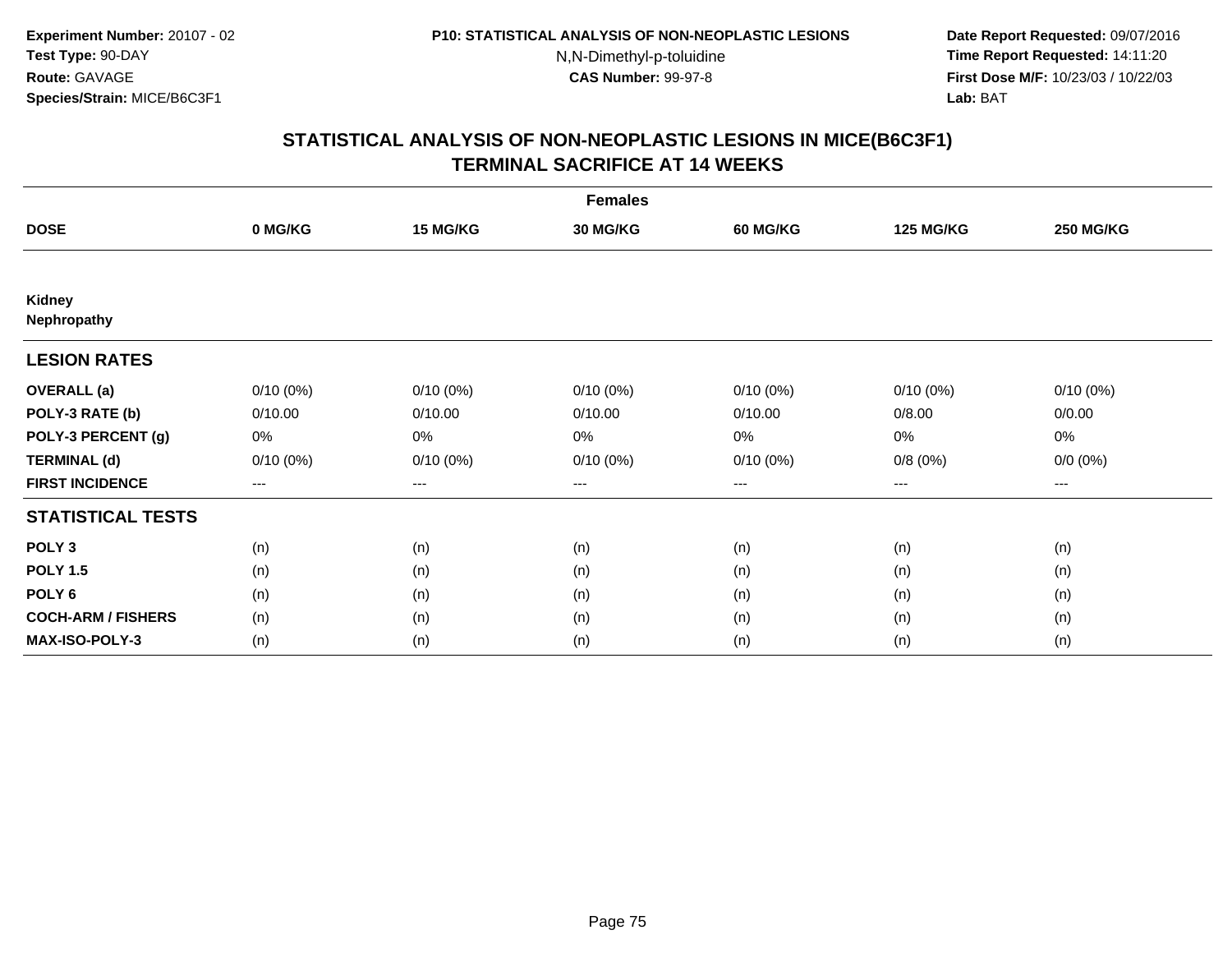**Date Report Requested:** 09/07/2016 **Time Report Requested:** 14:11:20 **First Dose M/F:** 10/23/03 / 10/22/03<br>**Lab:** BAT **Lab:** BAT

| <b>Females</b>                                   |             |             |             |                   |                  |                  |  |  |  |
|--------------------------------------------------|-------------|-------------|-------------|-------------------|------------------|------------------|--|--|--|
| <b>DOSE</b>                                      | 0 MG/KG     | 15 MG/KG    | 30 MG/KG    | 60 MG/KG          | <b>125 MG/KG</b> | <b>250 MG/KG</b> |  |  |  |
|                                                  |             |             |             |                   |                  |                  |  |  |  |
| Liver<br><b>Hematopoietic Cell Proliferation</b> |             |             |             |                   |                  |                  |  |  |  |
| <b>LESION RATES</b>                              |             |             |             |                   |                  |                  |  |  |  |
| <b>OVERALL</b> (a)                               | $0/10(0\%)$ | $0/10(0\%)$ | $0/10(0\%)$ | $0/10(0\%)$       | $0/10(0\%)$      | $0/10(0\%)$      |  |  |  |
| POLY-3 RATE (b)                                  | 0/10.00     | 0/10.00     | 0/10.00     | 0/10.00           | 0/8.00           | 0/0.00           |  |  |  |
| POLY-3 PERCENT (g)                               | 0%          | 0%          | 0%          | 0%                | $0\%$            | 0%               |  |  |  |
| <b>TERMINAL (d)</b>                              | $0/10(0\%)$ | $0/10(0\%)$ | $0/10(0\%)$ | $0/10(0\%)$       | 0/8(0%)          | $0/0 (0\%)$      |  |  |  |
| <b>FIRST INCIDENCE</b>                           | $---$       | ---         | ---         | $\qquad \qquad -$ | $---$            | $---$            |  |  |  |
| <b>STATISTICAL TESTS</b>                         |             |             |             |                   |                  |                  |  |  |  |
| POLY <sub>3</sub>                                | (n)         | (n)         | (n)         | (n)               | (n)              | (n)              |  |  |  |
| <b>POLY 1.5</b>                                  | (n)         | (n)         | (n)         | (n)               | (n)              | (n)              |  |  |  |
| POLY <sub>6</sub>                                | (n)         | (n)         | (n)         | (n)               | (n)              | (n)              |  |  |  |
| <b>COCH-ARM / FISHERS</b>                        | (n)         | (n)         | (n)         | (n)               | (n)              | (n)              |  |  |  |
| MAX-ISO-POLY-3                                   | (n)         | (n)         | (n)         | (n)               | (n)              | (n)              |  |  |  |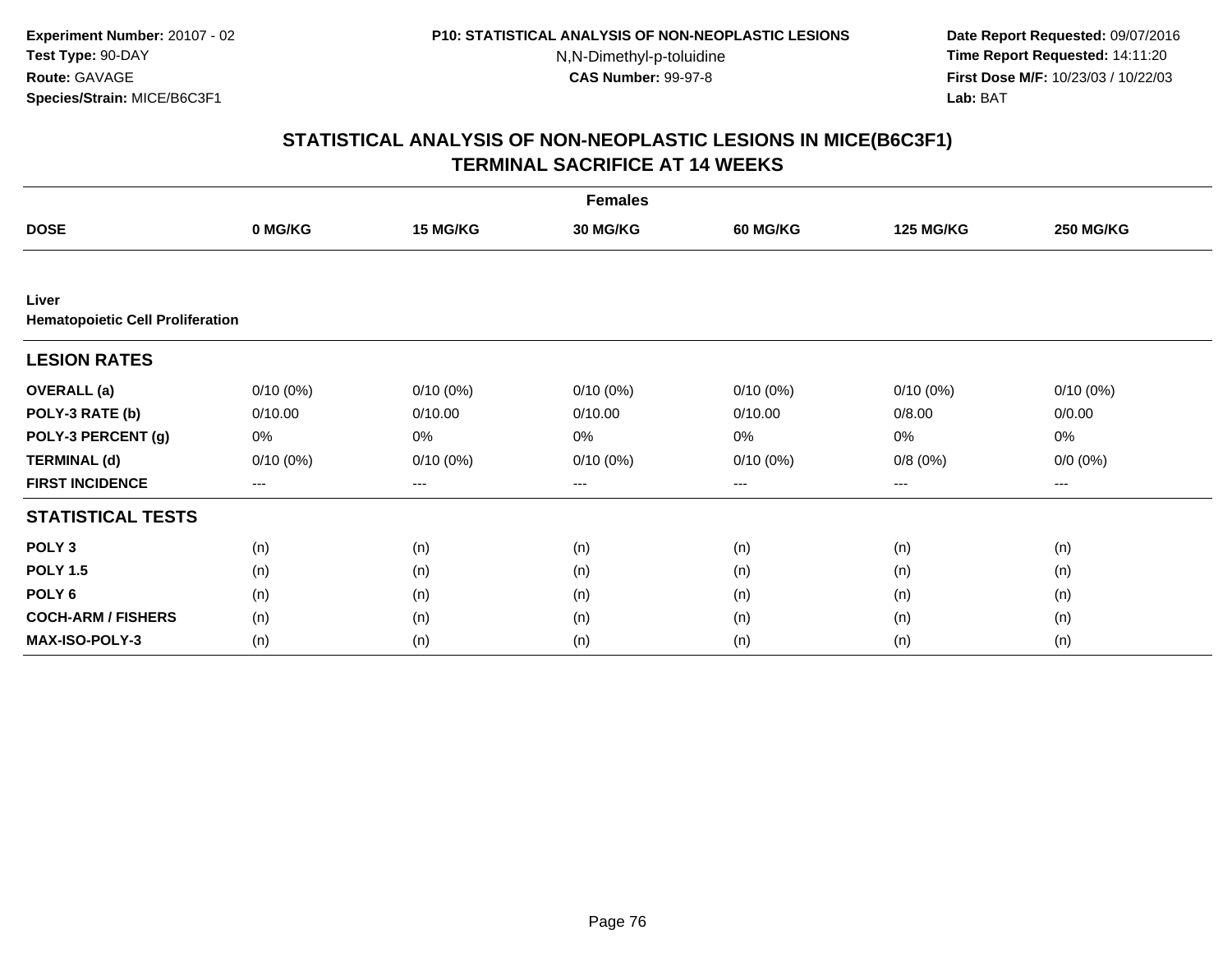**Date Report Requested:** 09/07/2016 **Time Report Requested:** 14:11:20 **First Dose M/F:** 10/23/03 / 10/22/03<br>**Lab:** BAT **Lab:** BAT

| <b>Females</b>                       |              |              |                 |                 |                  |                  |  |  |  |
|--------------------------------------|--------------|--------------|-----------------|-----------------|------------------|------------------|--|--|--|
| <b>DOSE</b>                          | 0 MG/KG      | 15 MG/KG     | <b>30 MG/KG</b> | <b>60 MG/KG</b> | <b>125 MG/KG</b> | <b>250 MG/KG</b> |  |  |  |
|                                      |              |              |                 |                 |                  |                  |  |  |  |
| Liver<br><b>Inflammation Chronic</b> |              |              |                 |                 |                  |                  |  |  |  |
| <b>LESION RATES</b>                  |              |              |                 |                 |                  |                  |  |  |  |
| <b>OVERALL</b> (a)                   | 10/10 (100%) | 10/10 (100%) | 10/10 (100%)    | 10/10 (100%)    | 7/10 (70%)       | 1/10 (10%)       |  |  |  |
| POLY-3 RATE (b)                      | 10/10.00     | 10/10.00     | 10/10.00        | 10/10.00        | 7/8.00           | 1/1.00           |  |  |  |
| POLY-3 PERCENT (g)                   | 100%         | 100%         | 100%            | 100%            | 87.5%            | 99.9%            |  |  |  |
| <b>TERMINAL (d)</b>                  | 10/10 (100%) | 10/10 (100%) | 10/10 (100%)    | 10/10 (100%)    | 7/8 (88%)        | $0/0 (0\%)$      |  |  |  |
| <b>FIRST INCIDENCE</b>               | 93 (T)       | 93 (T)       | 93 (T)          | 93 (T)          | 93 (T)           | 4                |  |  |  |
| <b>STATISTICAL TESTS</b>             |              |              |                 |                 |                  |                  |  |  |  |
| POLY <sub>3</sub>                    | $P = 0.112N$ | (e)          | (e)             | (e)             | P=0.456N         | P=1.000N         |  |  |  |
| <b>POLY 1.5</b>                      | P=0.099N     | (e)          | (e)             | (e)             | P=0.448N         | P=1.000N         |  |  |  |
| POLY <sub>6</sub>                    | $P = 0.112N$ | (e)          | (e)             | (e)             | P=0.456N         | P<0.001N**       |  |  |  |
| <b>COCH-ARM / FISHERS</b>            | P<0.001N**   | (e)          | (e)             | (e)             | P=0.105N         | P<0.001N**       |  |  |  |
| <b>MAX-ISO-POLY-3</b>                | P=0.110N     | (e)          | (e)             | (e)             | P=0.156N         | P=0.002N**       |  |  |  |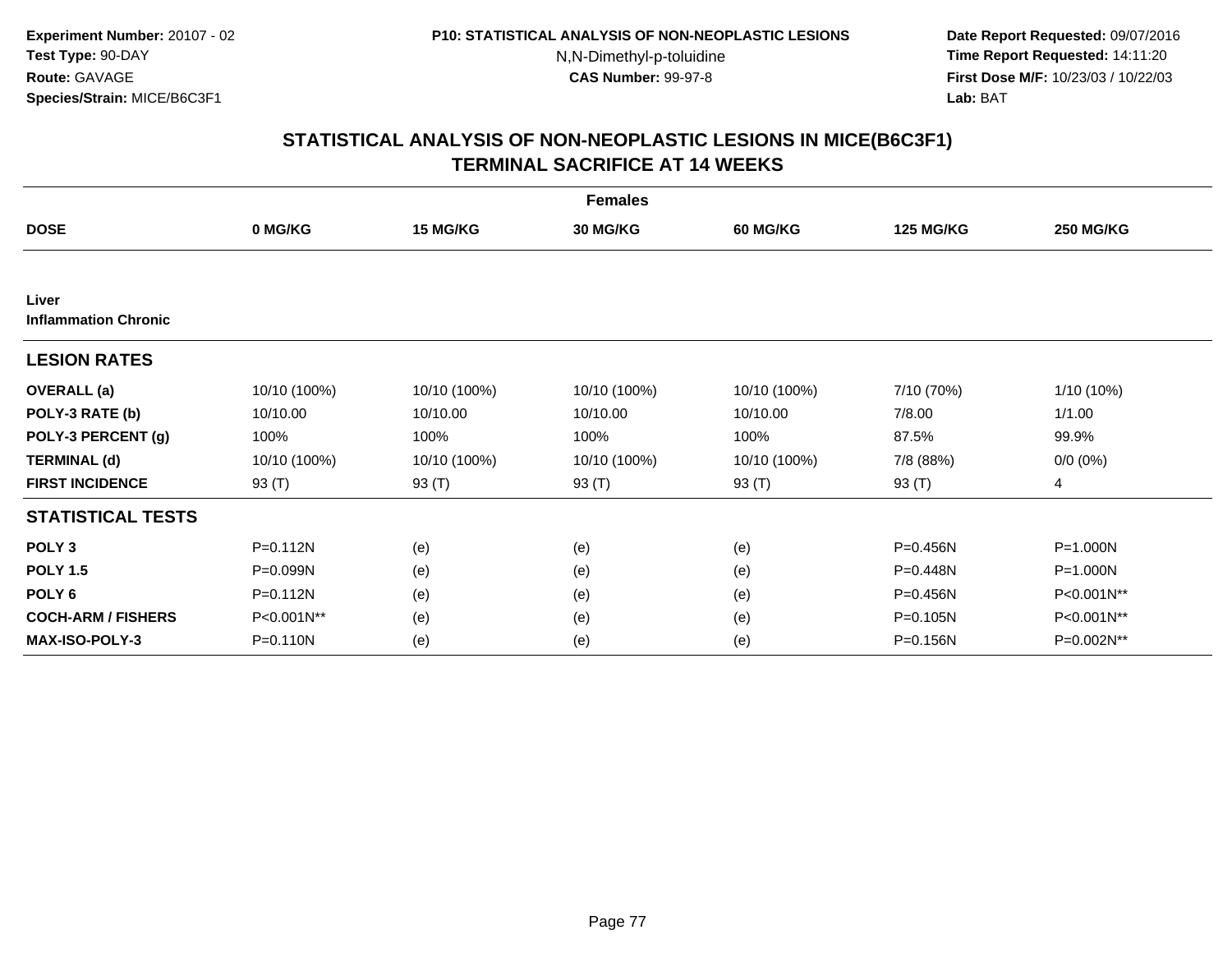**Date Report Requested:** 09/07/2016 **Time Report Requested:** 14:11:20 **First Dose M/F:** 10/23/03 / 10/22/03<br>**Lab:** BAT **Lab:** BAT

| <b>Females</b>            |             |                        |                 |                 |                  |                  |  |  |  |
|---------------------------|-------------|------------------------|-----------------|-----------------|------------------|------------------|--|--|--|
| <b>DOSE</b>               | 0 MG/KG     | 15 MG/KG               | <b>30 MG/KG</b> | <b>60 MG/KG</b> | <b>125 MG/KG</b> | <b>250 MG/KG</b> |  |  |  |
|                           |             |                        |                 |                 |                  |                  |  |  |  |
| Liver                     |             |                        |                 |                 |                  |                  |  |  |  |
| <b>Tension Lipidosis</b>  |             |                        |                 |                 |                  |                  |  |  |  |
| <b>LESION RATES</b>       |             |                        |                 |                 |                  |                  |  |  |  |
| <b>OVERALL</b> (a)        | $0/10(0\%)$ | $0/10(0\%)$            | $0/10(0\%)$     | $0/10(0\%)$     | $0/10(0\%)$      | 1/10 (10%)       |  |  |  |
| POLY-3 RATE (b)           | 0/10.00     | 0/10.00                | 0/10.00         | 0/10.00         | 0/8.00           | 1/1.00           |  |  |  |
| POLY-3 PERCENT (g)        | 0%          | 0%                     | 0%              | 0%              | 0%               | 99.9%            |  |  |  |
| <b>TERMINAL (d)</b>       | $0/10(0\%)$ | $0/10(0\%)$            | $0/10(0\%)$     | $0/10(0\%)$     | 0/8(0%)          | $0/0 (0\%)$      |  |  |  |
| <b>FIRST INCIDENCE</b>    | ---         | $\qquad \qquad \cdots$ | ---             | ---             | $---$            | 4                |  |  |  |
| <b>STATISTICAL TESTS</b>  |             |                        |                 |                 |                  |                  |  |  |  |
| POLY <sub>3</sub>         | $P = 0.534$ | (e)                    | (e)             | (e)             | (e)              | $P = 0.243$      |  |  |  |
| <b>POLY 1.5</b>           | $P = 0.520$ | (e)                    | (e)             | (e)             | (e)              | $P = 0.245$      |  |  |  |
| POLY <sub>6</sub>         | $P = 0.535$ | (e)                    | (e)             | (e)             | (e)              | $P = 0.243$      |  |  |  |
| <b>COCH-ARM / FISHERS</b> | $P = 0.104$ | (e)                    | (e)             | (e)             | (e)              | $P = 0.500$      |  |  |  |
| <b>MAX-ISO-POLY-3</b>     | P=0.038*    | (e)                    | (e)             | (e)             | (e)              | $P = 0.135$      |  |  |  |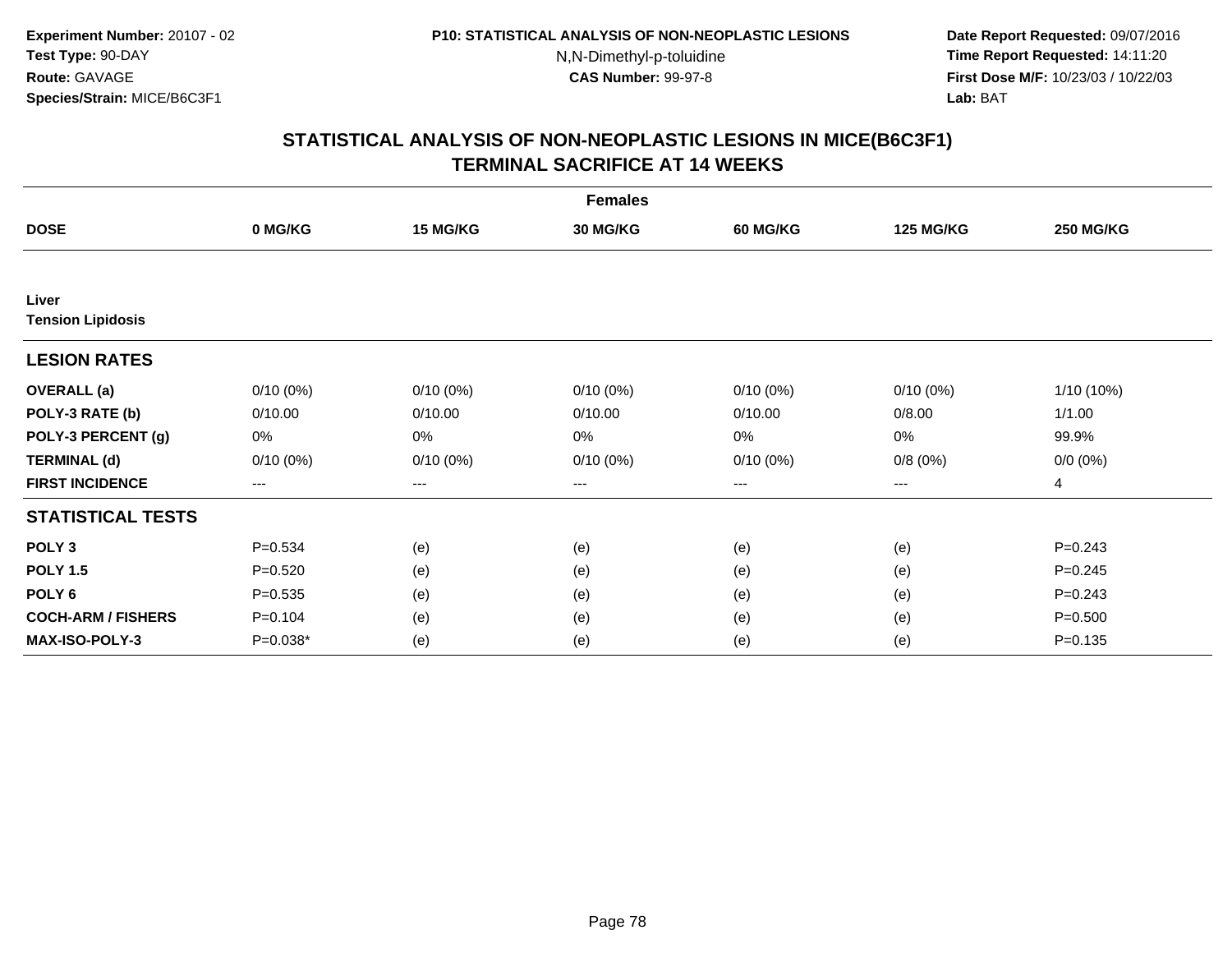**Date Report Requested:** 09/07/2016 **Time Report Requested:** 14:11:20 **First Dose M/F:** 10/23/03 / 10/22/03<br>**Lab:** BAT **Lab:** BAT

| <b>Females</b>                           |             |                        |                 |                 |                  |                  |  |  |  |
|------------------------------------------|-------------|------------------------|-----------------|-----------------|------------------|------------------|--|--|--|
| <b>DOSE</b>                              | 0 MG/KG     | 15 MG/KG               | <b>30 MG/KG</b> | <b>60 MG/KG</b> | <b>125 MG/KG</b> | <b>250 MG/KG</b> |  |  |  |
|                                          |             |                        |                 |                 |                  |                  |  |  |  |
| Liver: Hepatocyte<br><b>Fatty Change</b> |             |                        |                 |                 |                  |                  |  |  |  |
| <b>LESION RATES</b>                      |             |                        |                 |                 |                  |                  |  |  |  |
| <b>OVERALL</b> (a)                       | $0/10(0\%)$ | $0/10(0\%)$            | $0/10(0\%)$     | $0/10(0\%)$     | $0/10(0\%)$      | 9/10 (90%)       |  |  |  |
| POLY-3 RATE (b)                          | 0/10.00     | 0/10.00                | 0/10.00         | 0/10.00         | 0/8.00           | 9/9.00           |  |  |  |
| POLY-3 PERCENT (g)                       | 0%          | 0%                     | 0%              | 0%              | 0%               | 100%             |  |  |  |
| <b>TERMINAL (d)</b>                      | $0/10(0\%)$ | $0/10(0\%)$            | $0/10(0\%)$     | $0/10(0\%)$     | 0/8(0%)          | $0/0 (0\%)$      |  |  |  |
| <b>FIRST INCIDENCE</b>                   | ---         | $\qquad \qquad \cdots$ | ---             | ---             | $---$            | $\overline{a}$   |  |  |  |
| <b>STATISTICAL TESTS</b>                 |             |                        |                 |                 |                  |                  |  |  |  |
| POLY <sub>3</sub>                        | P<0.001**   | (e)                    | (e)             | (e)             | (e)              | P<0.001**        |  |  |  |
| <b>POLY 1.5</b>                          | P<0.001**   | (e)                    | (e)             | (e)             | (e)              | P<0.001**        |  |  |  |
| POLY <sub>6</sub>                        | P<0.001**   | (e)                    | (e)             | (e)             | (e)              | P<0.001**        |  |  |  |
| <b>COCH-ARM / FISHERS</b>                | P<0.001**   | (e)                    | (e)             | (e)             | (e)              | P<0.001**        |  |  |  |
| <b>MAX-ISO-POLY-3</b>                    | P<0.001**   | (e)                    | (e)             | (e)             | (e)              | P<0.001**        |  |  |  |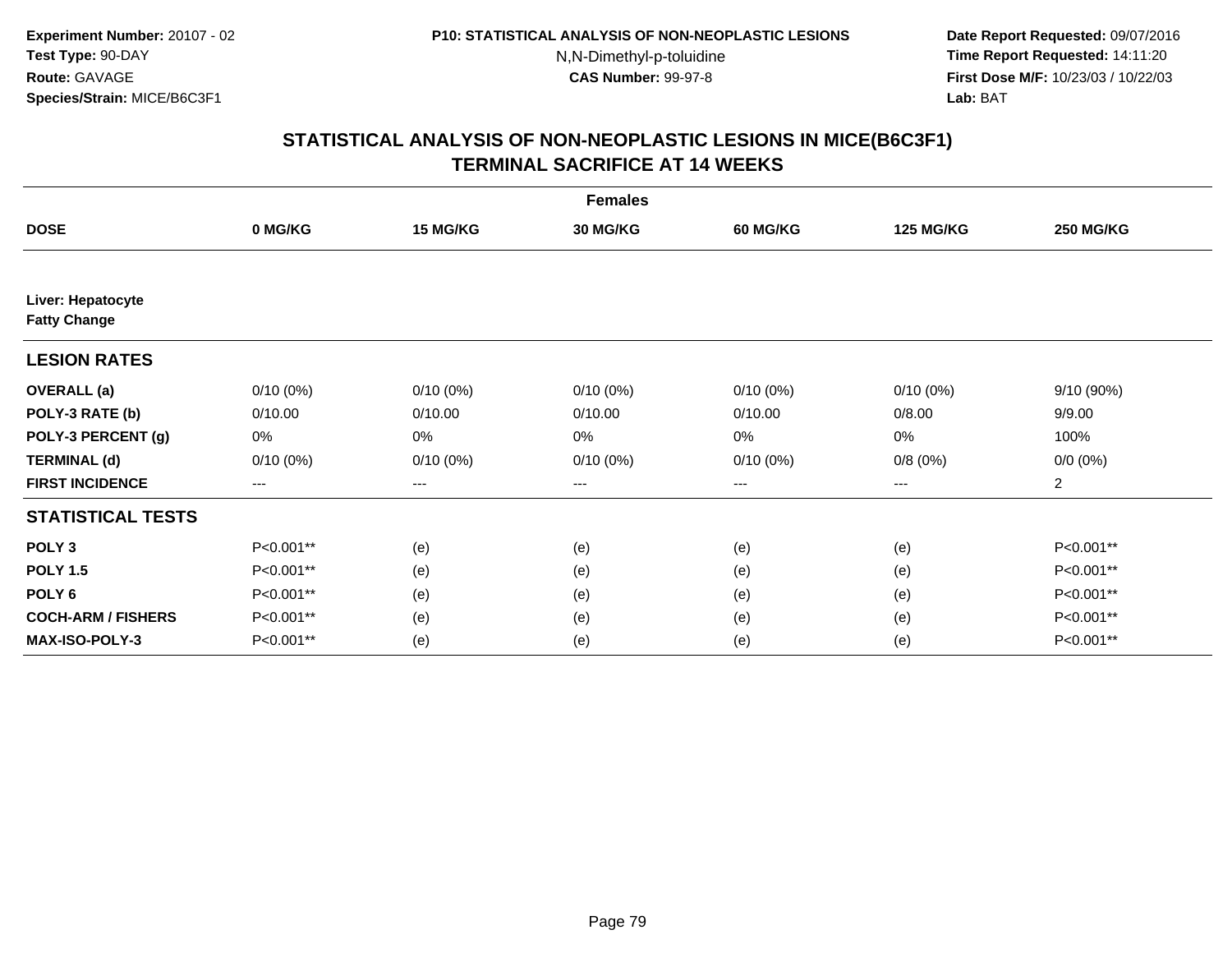**Date Report Requested:** 09/07/2016 **Time Report Requested:** 14:11:20 **First Dose M/F:** 10/23/03 / 10/22/03<br>**Lab:** BAT **Lab:** BAT

|                                      | <b>Females</b> |            |                 |                 |                  |                  |  |  |  |  |
|--------------------------------------|----------------|------------|-----------------|-----------------|------------------|------------------|--|--|--|--|
| <b>DOSE</b>                          | 0 MG/KG        | 15 MG/KG   | <b>30 MG/KG</b> | <b>60 MG/KG</b> | <b>125 MG/KG</b> | <b>250 MG/KG</b> |  |  |  |  |
|                                      |                |            |                 |                 |                  |                  |  |  |  |  |
| Liver: Hepatocyte<br><b>Necrosis</b> |                |            |                 |                 |                  |                  |  |  |  |  |
| <b>LESION RATES</b>                  |                |            |                 |                 |                  |                  |  |  |  |  |
| <b>OVERALL</b> (a)                   | $3/10(30\%)$   | 1/10 (10%) | $0/10(0\%)$     | $0/10(0\%)$     | 1/10 (10%)       | 4/10 (40%)       |  |  |  |  |
| POLY-3 RATE (b)                      | 3/10.00        | 1/10.00    | 0/10.00         | 0/10.00         | 1/8.00           | 4/4.00           |  |  |  |  |
| POLY-3 PERCENT (g)                   | 30%            | 10%        | 0%              | 0%              | 12.5%            | 100%             |  |  |  |  |
| <b>TERMINAL (d)</b>                  | 3/10 (30%)     | 1/10 (10%) | $0/10(0\%)$     | 0/10(0%)        | 1/8 (13%)        | $0/0 (0\%)$      |  |  |  |  |
| <b>FIRST INCIDENCE</b>               | 93 (T)         | 93 (T)     | ---             | ---             | 93 (T)           | 3                |  |  |  |  |
| <b>STATISTICAL TESTS</b>             |                |            |                 |                 |                  |                  |  |  |  |  |
| POLY <sub>3</sub>                    | $P=0.057$      | P=0.292N   | $P = 0.095N$    | P=0.095N        | $P = 0.381N$     | $P = 0.056$      |  |  |  |  |
| <b>POLY 1.5</b>                      | $P = 0.056$    | P=0.292N   | P=0.095N        | P=0.095N        | P=0.380N         | $P = 0.057$      |  |  |  |  |
| POLY <sub>6</sub>                    | $P=0.057$      | P=0.292N   | P=0.095N        | P=0.095N        | $P = 0.381N$     | $P = 0.056$      |  |  |  |  |
| <b>COCH-ARM / FISHERS</b>            | $P = 0.067$    | P=0.291N   | P=0.105N        | P=0.105N        | $P = 0.291N$     | $P = 0.500$      |  |  |  |  |
| <b>MAX-ISO-POLY-3</b>                | P=0.006**      | P=0.136N   | P=0.025N*       | P=0.025N*       | $P = 0.221N$     | $P=0.052$        |  |  |  |  |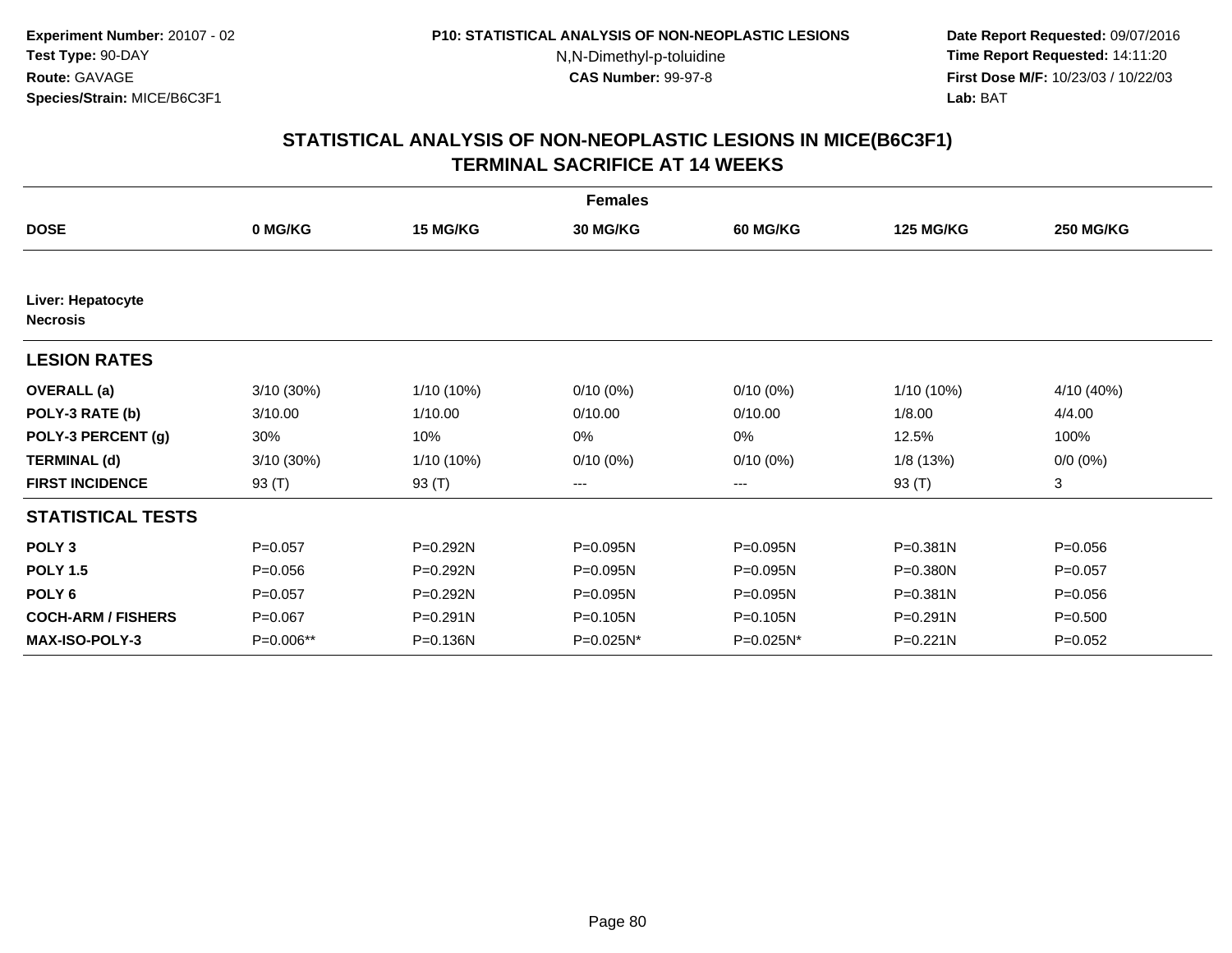**Date Report Requested:** 09/07/2016 **Time Report Requested:** 14:11:20 **First Dose M/F:** 10/23/03 / 10/22/03<br>**Lab:** BAT **Lab:** BAT

| <b>Females</b>                                        |              |                 |                 |                 |                  |                  |  |  |  |
|-------------------------------------------------------|--------------|-----------------|-----------------|-----------------|------------------|------------------|--|--|--|
| <b>DOSE</b>                                           | 0 MG/KG      | <b>15 MG/KG</b> | <b>30 MG/KG</b> | <b>60 MG/KG</b> | <b>125 MG/KG</b> | <b>250 MG/KG</b> |  |  |  |
|                                                       |              |                 |                 |                 |                  |                  |  |  |  |
| Liver: Hepatocyte<br><b>Vacuolization Cytoplasmic</b> |              |                 |                 |                 |                  |                  |  |  |  |
| <b>LESION RATES</b>                                   |              |                 |                 |                 |                  |                  |  |  |  |
| <b>OVERALL</b> (a)                                    | 10/10 (100%) | 10/10 (100%)    | $9/10(90\%)$    | 9/10 (90%)      | 8/10 (80%)       | $0/10(0\%)$      |  |  |  |
| POLY-3 RATE (b)                                       | 10/10.00     | 10/10.00        | 9/10.00         | 9/10.00         | 8/8.00           | 0/0.00           |  |  |  |
| POLY-3 PERCENT (g)                                    | 100%         | 100%            | 90%             | 90%             | 100%             | 0%               |  |  |  |
| <b>TERMINAL (d)</b>                                   | 10/10 (100%) | 10/10 (100%)    | 9/10 (90%)      | 9/10 (90%)      | 8/8 (100%)       | $0/0 (0\%)$      |  |  |  |
| <b>FIRST INCIDENCE</b>                                | 93 (T)       | 93 (T)          | 93 (T)          | 93 (T)          | 93 (T)           | ---              |  |  |  |
| <b>STATISTICAL TESTS</b>                              |              |                 |                 |                 |                  |                  |  |  |  |
| POLY <sub>3</sub>                                     | P=0.609N     | (e)             | P=0.500N        | $P = 0.500N$    | $P = 1.000N$     | P<0.001N**       |  |  |  |
| <b>POLY 1.5</b>                                       | P=0.600N     | (e)             | P=0.500N        | $P = 0.500N$    | P=1.000N         | P=1.000N         |  |  |  |
| POLY <sub>6</sub>                                     | P=0.609N     | (e)             | P=0.500N        | P=0.500N        | $P = 0.237N$     | P<0.001N**       |  |  |  |
| <b>COCH-ARM / FISHERS</b>                             | P<0.001N**   | (e)             | P=0.500N        | $P = 0.500N$    | P=0.237N         | P<0.001N**       |  |  |  |
| <b>MAX-ISO-POLY-3</b>                                 | P=0.498N     | (e)             | P=0.158N        | P=0.158N        | P=0.088N         | P<0.001N**       |  |  |  |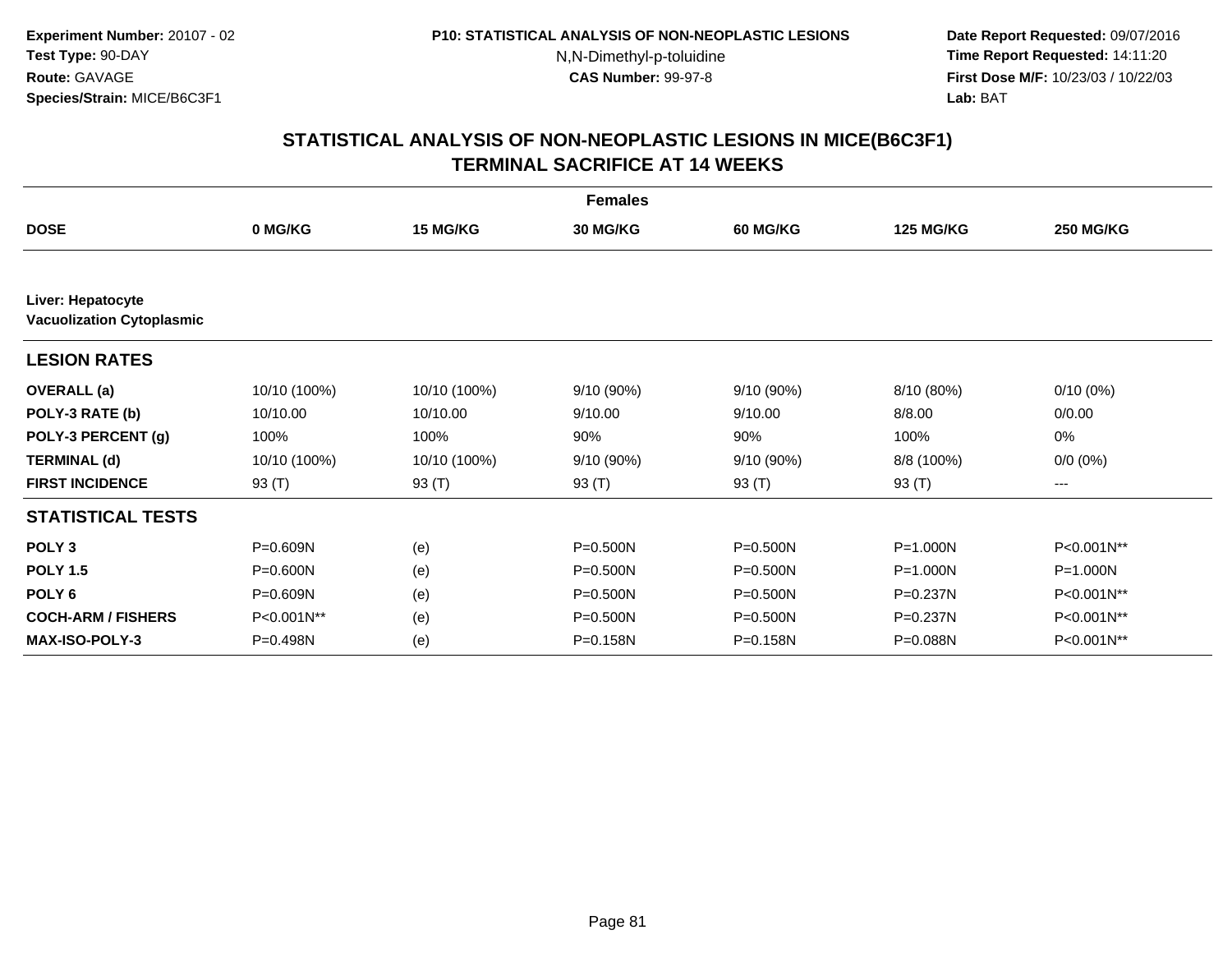**Date Report Requested:** 09/07/2016 **Time Report Requested:** 14:11:20 **First Dose M/F:** 10/23/03 / 10/22/03<br>**Lab:** BAT **Lab:** BAT

| <b>Females</b>                          |             |             |                 |                   |                  |                  |  |  |  |
|-----------------------------------------|-------------|-------------|-----------------|-------------------|------------------|------------------|--|--|--|
| <b>DOSE</b>                             | 0 MG/KG     | 15 MG/KG    | <b>30 MG/KG</b> | <b>60 MG/KG</b>   | <b>125 MG/KG</b> | <b>250 MG/KG</b> |  |  |  |
| <b>Lung: Alveolus</b>                   |             |             |                 |                   |                  |                  |  |  |  |
| <b>Infiltration Cellular Histiocyte</b> |             |             |                 |                   |                  |                  |  |  |  |
| <b>LESION RATES</b>                     |             |             |                 |                   |                  |                  |  |  |  |
| <b>OVERALL</b> (a)                      | $0/10(0\%)$ | $0/10(0\%)$ | $0/10(0\%)$     | $0/10(0\%)$       | 7/10 (70%)       | $0/10(0\%)$      |  |  |  |
| POLY-3 RATE (b)                         | 0/10.00     | 0/10.00     | 0/10.00         | 0/10.00           | 7/8.00           | 0/0.00           |  |  |  |
| POLY-3 PERCENT (g)                      | 0%          | 0%          | 0%              | 0%                | 87.5%            | 0%               |  |  |  |
| <b>TERMINAL (d)</b>                     | $0/10(0\%)$ | $0/10(0\%)$ | $0/10(0\%)$     | $0/10(0\%)$       | 7/8 (88%)        | $0/0 (0\%)$      |  |  |  |
| <b>FIRST INCIDENCE</b>                  | $---$       | ---         | ---             | $\qquad \qquad -$ | 93 (T)           | ---              |  |  |  |
| <b>STATISTICAL TESTS</b>                |             |             |                 |                   |                  |                  |  |  |  |
| POLY <sub>3</sub>                       | P<0.001**   | (e)         | (e)             | (e)               | P<0.001**        | (e)              |  |  |  |
| <b>POLY 1.5</b>                         | P<0.001**   | (e)         | (e)             | (e)               | P<0.001**        | (e)              |  |  |  |
| POLY <sub>6</sub>                       | P<0.001**   | (e)         | (e)             | (e)               | P<0.001**        | (e)              |  |  |  |
| <b>COCH-ARM / FISHERS</b>               | $P = 0.119$ | (e)         | (e)             | (e)               | P=0.002**        | (e)              |  |  |  |
| <b>MAX-ISO-POLY-3</b>                   | P<0.001**   | (e)         | (e)             | (e)               | P<0.001**        | (e)              |  |  |  |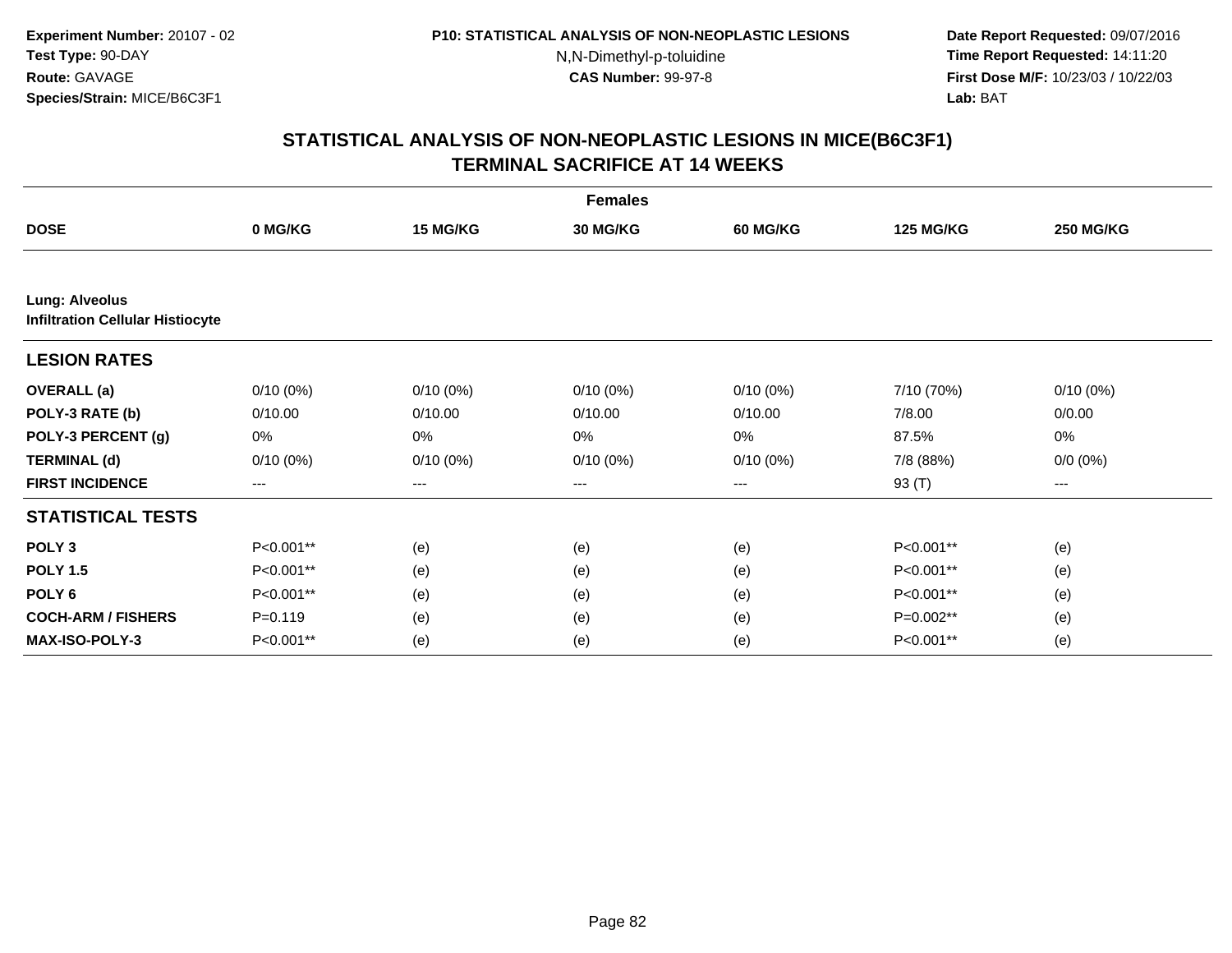**Date Report Requested:** 09/07/2016 **Time Report Requested:** 14:11:20 **First Dose M/F:** 10/23/03 / 10/22/03<br>**Lab:** BAT **Lab:** BAT

|                                              | <b>Females</b> |             |                 |                 |                  |                  |  |  |  |  |
|----------------------------------------------|----------------|-------------|-----------------|-----------------|------------------|------------------|--|--|--|--|
| <b>DOSE</b>                                  | 0 MG/KG        | 15 MG/KG    | <b>30 MG/KG</b> | <b>60 MG/KG</b> | <b>125 MG/KG</b> | <b>250 MG/KG</b> |  |  |  |  |
|                                              |                |             |                 |                 |                  |                  |  |  |  |  |
| Lung: Bronchiole, Epithelium<br>Degeneration |                |             |                 |                 |                  |                  |  |  |  |  |
| <b>LESION RATES</b>                          |                |             |                 |                 |                  |                  |  |  |  |  |
| <b>OVERALL</b> (a)                           | $0/10(0\%)$    | $0/10(0\%)$ | $0/10(0\%)$     | $0/10(0\%)$     | 6/10(60%)        | 9/10(90%)        |  |  |  |  |
| POLY-3 RATE (b)                              | 0/10.00        | 0/10.00     | 0/10.00         | 0/10.00         | 6/10.00          | 9/9.00           |  |  |  |  |
| POLY-3 PERCENT (g)                           | 0%             | 0%          | 0%              | 0%              | 60%              | 100%             |  |  |  |  |
| <b>TERMINAL (d)</b>                          | $0/10(0\%)$    | $0/10(0\%)$ | $0/10(0\%)$     | $0/10(0\%)$     | 4/8 (50%)        | $0/0 (0\%)$      |  |  |  |  |
| <b>FIRST INCIDENCE</b>                       | $---$          | $---$       | ---             | $---$           | 4                | $\overline{c}$   |  |  |  |  |
| <b>STATISTICAL TESTS</b>                     |                |             |                 |                 |                  |                  |  |  |  |  |
| POLY <sub>3</sub>                            | P<0.001**      | (e)         | (e)             | (e)             | P<0.001**        | P<0.001**        |  |  |  |  |
| <b>POLY 1.5</b>                              | P<0.001**      | (e)         | (e)             | (e)             | P<0.001**        | P<0.001**        |  |  |  |  |
| POLY <sub>6</sub>                            | P<0.001**      | (e)         | (e)             | (e)             | P<0.001**        | P<0.001**        |  |  |  |  |
| <b>COCH-ARM / FISHERS</b>                    | P<0.001**      | (e)         | (e)             | (e)             | P=0.005**        | P<0.001**        |  |  |  |  |
| <b>MAX-ISO-POLY-3</b>                        | P<0.001**      | (e)         | (e)             | (e)             | P<0.001**        | P<0.001**        |  |  |  |  |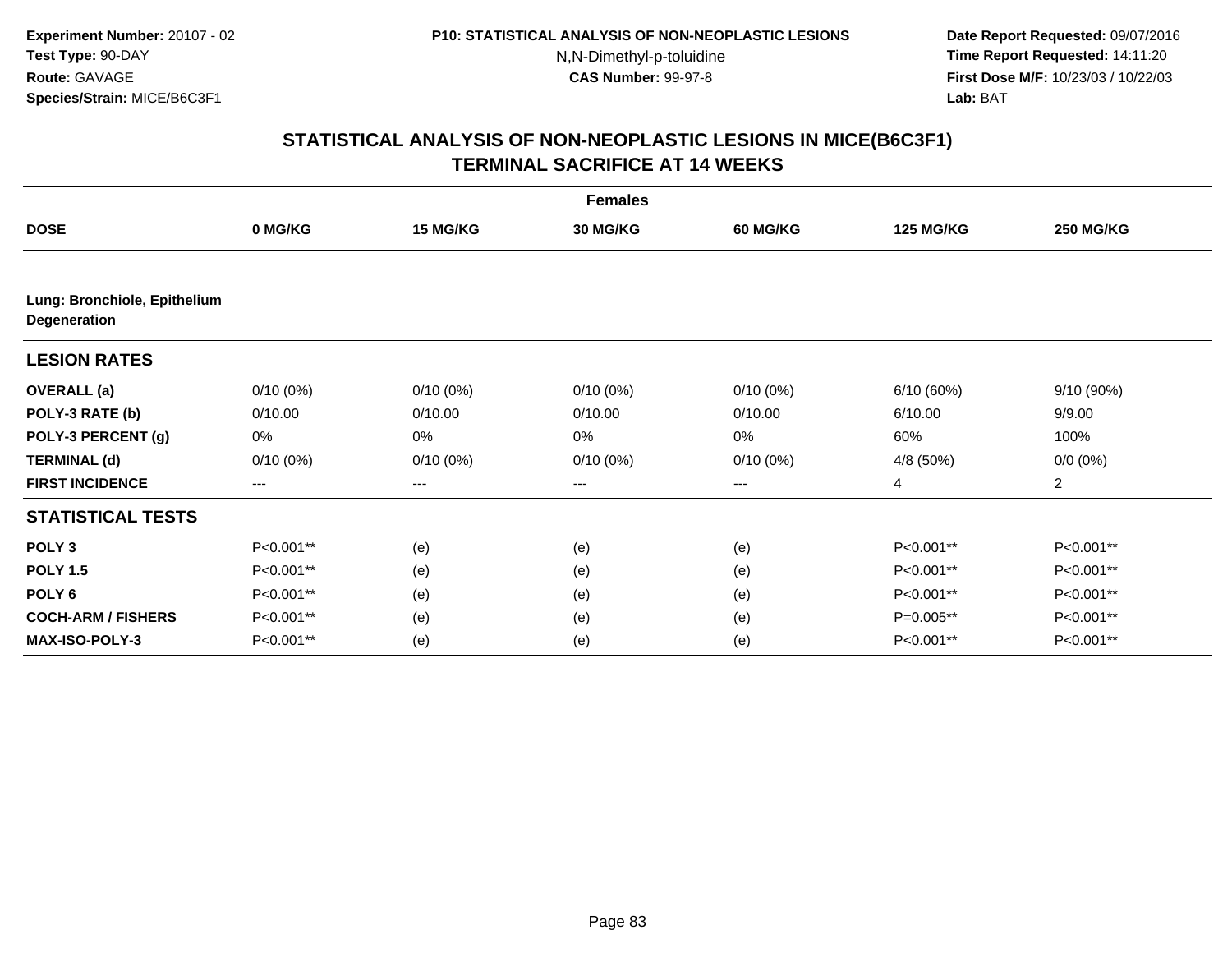**Date Report Requested:** 09/07/2016 **Time Report Requested:** 14:11:20 **First Dose M/F:** 10/23/03 / 10/22/03<br>**Lab:** BAT **Lab:** BAT

|                                              | <b>Females</b> |                 |                 |                 |                  |                  |  |  |  |  |
|----------------------------------------------|----------------|-----------------|-----------------|-----------------|------------------|------------------|--|--|--|--|
| <b>DOSE</b>                                  | 0 MG/KG        | <b>15 MG/KG</b> | <b>30 MG/KG</b> | <b>60 MG/KG</b> | <b>125 MG/KG</b> | <b>250 MG/KG</b> |  |  |  |  |
|                                              |                |                 |                 |                 |                  |                  |  |  |  |  |
| Lung: Bronchiole, Epithelium<br>Regeneration |                |                 |                 |                 |                  |                  |  |  |  |  |
| <b>LESION RATES</b>                          |                |                 |                 |                 |                  |                  |  |  |  |  |
| <b>OVERALL</b> (a)                           | $0/10(0\%)$    | $0/10(0\%)$     | 1/10 (10%)      | 1/10 (10%)      | 7/10 (70%)       | $0/10(0\%)$      |  |  |  |  |
| POLY-3 RATE (b)                              | 0/10.00        | 0/10.00         | 1/10.00         | 1/10.00         | 7/8.00           | 0/0.00           |  |  |  |  |
| POLY-3 PERCENT (g)                           | 0%             | 0%              | 10%             | 10%             | 87.5%            | 0%               |  |  |  |  |
| <b>TERMINAL (d)</b>                          | $0/10(0\%)$    | $0/10(0\%)$     | 1/10 (10%)      | 1/10 (10%)      | 7/8 (88%)        | $0/0 (0\%)$      |  |  |  |  |
| <b>FIRST INCIDENCE</b>                       | ---            | ---             | 93 (T)          | 93 (T)          | 93 (T)           | ---              |  |  |  |  |
| <b>STATISTICAL TESTS</b>                     |                |                 |                 |                 |                  |                  |  |  |  |  |
| POLY <sub>3</sub>                            | P<0.001**      | (e)             | $P = 0.500$     | $P = 0.500$     | P<0.001**        | (e)              |  |  |  |  |
| <b>POLY 1.5</b>                              | P<0.001**      | (e)             | $P = 0.500$     | $P = 0.500$     | P<0.001**        | (e)              |  |  |  |  |
| POLY 6                                       | P<0.001**      | (e)             | $P = 0.500$     | $P = 0.500$     | P<0.001**        | (e)              |  |  |  |  |
| <b>COCH-ARM / FISHERS</b>                    | $P=0.222$      | (e)             | $P = 0.500$     | $P = 0.500$     | P=0.002**        | (e)              |  |  |  |  |
| <b>MAX-ISO-POLY-3</b>                        | P<0.001**      | (e)             | $P = 0.158$     | $P = 0.158$     | P<0.001**        | (e)              |  |  |  |  |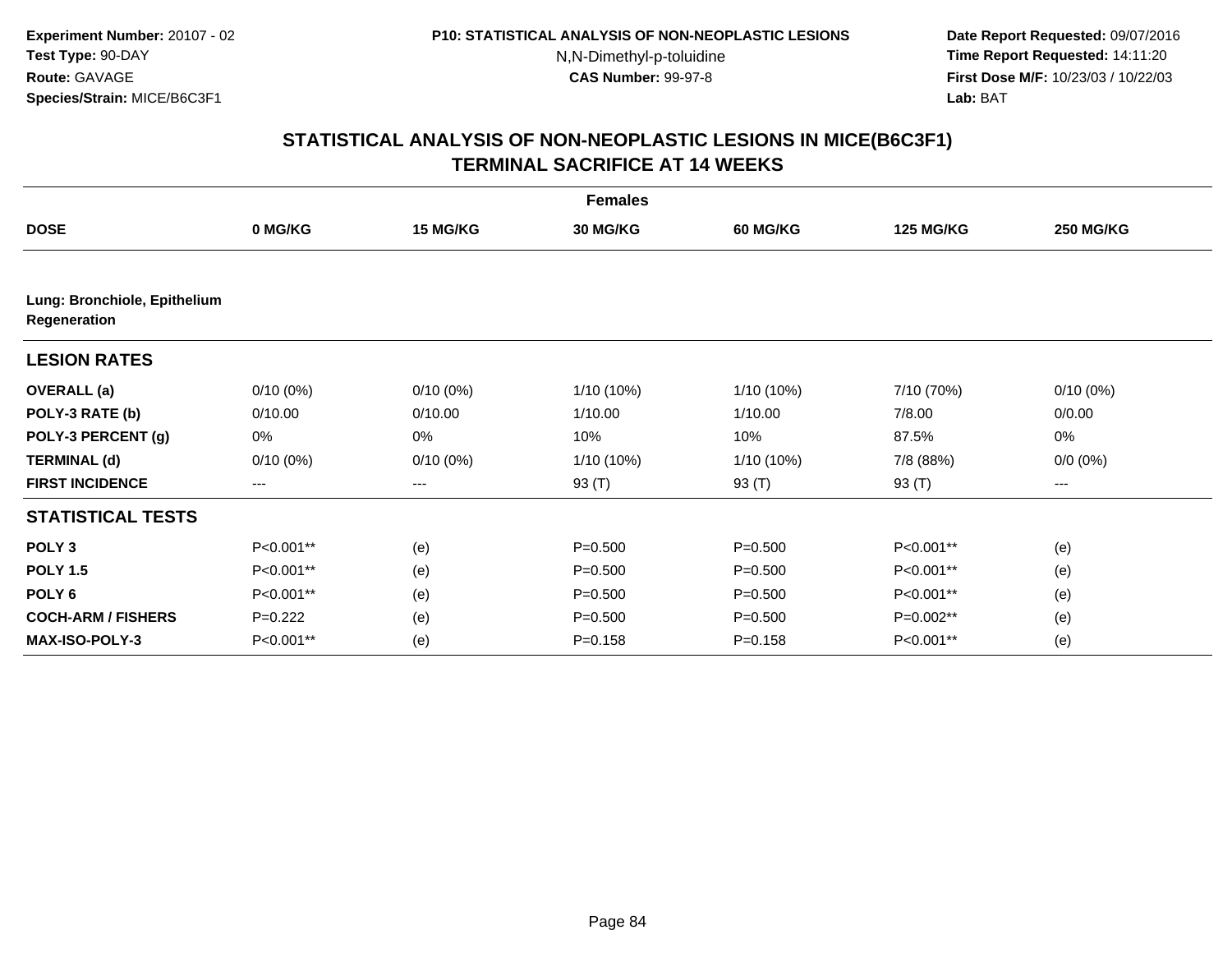**Date Report Requested:** 09/07/2016 **Time Report Requested:** 14:11:20 **First Dose M/F:** 10/23/03 / 10/22/03<br>**Lab:** BAT **Lab:** BAT

|                                                   | <b>Females</b> |             |                 |                   |                  |                  |  |  |  |
|---------------------------------------------------|----------------|-------------|-----------------|-------------------|------------------|------------------|--|--|--|
| <b>DOSE</b>                                       | 0 MG/KG        | 15 MG/KG    | <b>30 MG/KG</b> | <b>60 MG/KG</b>   | <b>125 MG/KG</b> | <b>250 MG/KG</b> |  |  |  |
|                                                   |                |             |                 |                   |                  |                  |  |  |  |
| Lung: Bronchus, Epithelium<br><b>Degeneration</b> |                |             |                 |                   |                  |                  |  |  |  |
| <b>LESION RATES</b>                               |                |             |                 |                   |                  |                  |  |  |  |
| <b>OVERALL</b> (a)                                | $0/10(0\%)$    | $0/10(0\%)$ | $0/10(0\%)$     | $0/10(0\%)$       | $0/10(0\%)$      | 1/10 (10%)       |  |  |  |
| POLY-3 RATE (b)                                   | 0/10.00        | 0/10.00     | 0/10.00         | 0/10.00           | 0/8.00           | 1/1.00           |  |  |  |
| POLY-3 PERCENT (g)                                | 0%             | 0%          | 0%              | 0%                | 0%               | 99.9%            |  |  |  |
| <b>TERMINAL (d)</b>                               | $0/10(0\%)$    | $0/10(0\%)$ | $0/10(0\%)$     | $0/10(0\%)$       | 0/8(0%)          | $0/0 (0\%)$      |  |  |  |
| <b>FIRST INCIDENCE</b>                            | $---$          | ---         | ---             | $\qquad \qquad -$ | ---              | $\overline{2}$   |  |  |  |
| <b>STATISTICAL TESTS</b>                          |                |             |                 |                   |                  |                  |  |  |  |
| POLY <sub>3</sub>                                 | $P = 0.534$    | (e)         | (e)             | (e)               | (e)              | $P = 0.243$      |  |  |  |
| <b>POLY 1.5</b>                                   | $P = 0.519$    | (e)         | (e)             | (e)               | (e)              | $P=0.245$        |  |  |  |
| POLY <sub>6</sub>                                 | $P = 0.535$    | (e)         | (e)             | (e)               | (e)              | $P=0.243$        |  |  |  |
| <b>COCH-ARM / FISHERS</b>                         | $P = 0.104$    | (e)         | (e)             | (e)               | (e)              | $P = 0.500$      |  |  |  |
| <b>MAX-ISO-POLY-3</b>                             | P=0.038*       | (e)         | (e)             | (e)               | (e)              | $P = 0.135$      |  |  |  |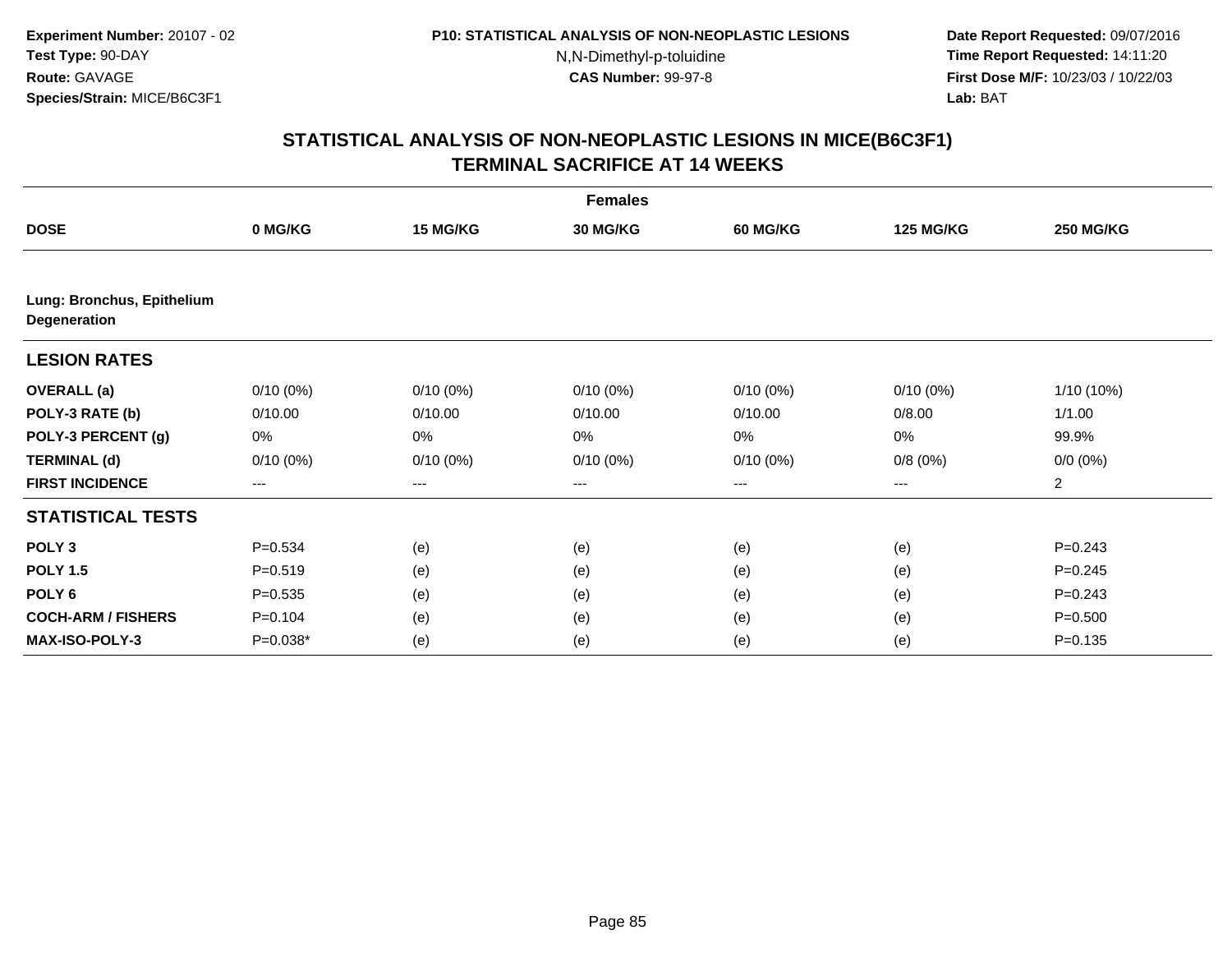**Date Report Requested:** 09/07/2016 **Time Report Requested:** 14:11:20 **First Dose M/F:** 10/23/03 / 10/22/03<br>**Lab:** BAT **Lab:** BAT

| <b>Females</b>                             |                   |             |             |             |                  |                  |  |  |
|--------------------------------------------|-------------------|-------------|-------------|-------------|------------------|------------------|--|--|
| <b>DOSE</b>                                | 0 MG/KG           | 15 MG/KG    | 30 MG/KG    | 60 MG/KG    | <b>125 MG/KG</b> | <b>250 MG/KG</b> |  |  |
|                                            |                   |             |             |             |                  |                  |  |  |
| Lung: Bronchus, Epithelium<br>Regeneration |                   |             |             |             |                  |                  |  |  |
| <b>LESION RATES</b>                        |                   |             |             |             |                  |                  |  |  |
| <b>OVERALL</b> (a)                         | $0/10(0\%)$       | $0/10(0\%)$ | $0/10(0\%)$ | $0/10(0\%)$ | 0/10(0%)         | $0/10(0\%)$      |  |  |
| POLY-3 RATE (b)                            | 0/10.00           | 0/10.00     | 0/10.00     | 0/10.00     | 0/8.00           | 0/0.00           |  |  |
| POLY-3 PERCENT (g)                         | 0%                | 0%          | 0%          | 0%          | 0%               | 0%               |  |  |
| <b>TERMINAL (d)</b>                        | $0/10(0\%)$       | $0/10(0\%)$ | $0/10(0\%)$ | $0/10(0\%)$ | 0/8(0%)          | $0/0 (0\%)$      |  |  |
| <b>FIRST INCIDENCE</b>                     | $\qquad \qquad -$ | ---         | ---         | $--$        | ---              | ---              |  |  |
| <b>STATISTICAL TESTS</b>                   |                   |             |             |             |                  |                  |  |  |
| POLY <sub>3</sub>                          | (n)               | (n)         | (n)         | (n)         | (n)              | (n)              |  |  |
| <b>POLY 1.5</b>                            | (n)               | (n)         | (n)         | (n)         | (n)              | (n)              |  |  |
| POLY <sub>6</sub>                          | (n)               | (n)         | (n)         | (n)         | (n)              | (n)              |  |  |
| <b>COCH-ARM / FISHERS</b>                  | (n)               | (n)         | (n)         | (n)         | (n)              | (n)              |  |  |
| MAX-ISO-POLY-3                             | (n)               | (n)         | (n)         | (n)         | (n)              | (n)              |  |  |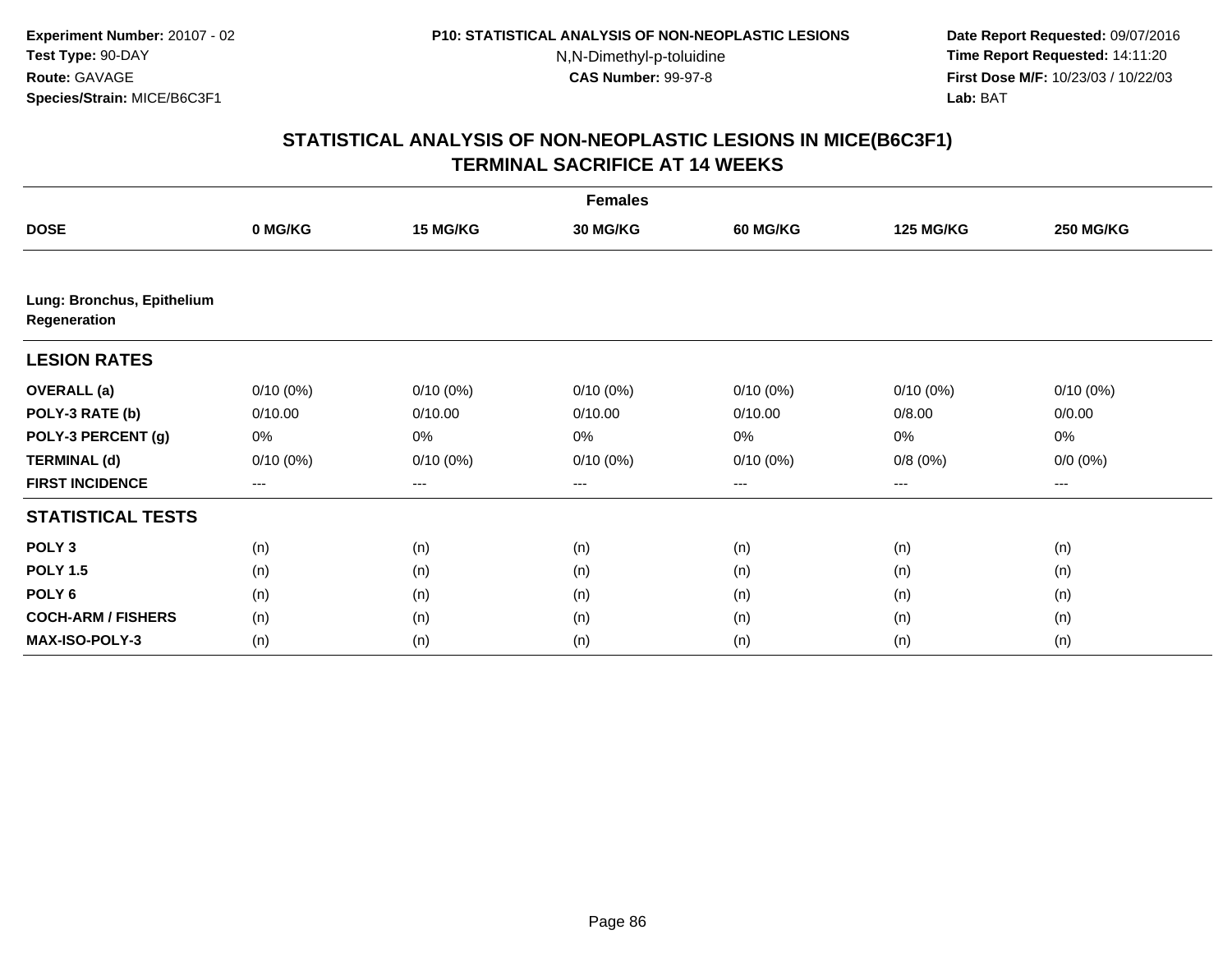**Date Report Requested:** 09/07/2016 **Time Report Requested:** 14:11:20 **First Dose M/F:** 10/23/03 / 10/22/03<br>**Lab:** BAT **Lab:** BAT

|                                                      | <b>Females</b>         |              |                 |                 |                  |                  |  |  |  |
|------------------------------------------------------|------------------------|--------------|-----------------|-----------------|------------------|------------------|--|--|--|
| <b>DOSE</b>                                          | 0 MG/KG                | 15 MG/KG     | <b>30 MG/KG</b> | <b>60 MG/KG</b> | <b>125 MG/KG</b> | <b>250 MG/KG</b> |  |  |  |
| Lung: Peribronchiolar<br><b>Inflammation Chronic</b> |                        |              |                 |                 |                  |                  |  |  |  |
| <b>LESION RATES</b>                                  |                        |              |                 |                 |                  |                  |  |  |  |
| <b>OVERALL</b> (a)                                   | $0/10(0\%)$            | 1/10 (10%)   | $1/10(10\%)$    | 1/10 (10%)      | 10/10 (100%)     | 10/10 (100%)     |  |  |  |
| POLY-3 RATE (b)                                      | 0/10.00                | 1/10.00      | 1/10.00         | 1/10.00         | 10/10.00         | 10/10.00         |  |  |  |
| POLY-3 PERCENT (g)                                   | 0%                     | 10%          | 10%             | 10%             | 100%             | 100%             |  |  |  |
| <b>TERMINAL (d)</b>                                  | $0/10(0\%)$            | $1/10(10\%)$ | 1/10 (10%)      | 1/10 (10%)      | 8/8 (100%)       | $0/0 (0\%)$      |  |  |  |
| <b>FIRST INCIDENCE</b>                               | $\qquad \qquad \cdots$ | 93 (T)       | 93 (T)          | 93 (T)          | 4                | $\overline{2}$   |  |  |  |
| <b>STATISTICAL TESTS</b>                             |                        |              |                 |                 |                  |                  |  |  |  |
| POLY <sub>3</sub>                                    | P<0.001**              | $P = 0.500$  | $P = 0.500$     | $P = 0.500$     | P<0.001**        | P<0.001**        |  |  |  |
| <b>POLY 1.5</b>                                      | P<0.001**              | $P = 0.500$  | $P = 0.500$     | $P = 0.500$     | P<0.001**        | P<0.001**        |  |  |  |
| POLY <sub>6</sub>                                    | P<0.001**              | $P = 0.500$  | $P = 0.500$     | $P = 0.500$     | P<0.001**        | P<0.001**        |  |  |  |
| <b>COCH-ARM / FISHERS</b>                            | P<0.001**              | $P = 0.500$  | $P = 0.500$     | $P = 0.500$     | P<0.001**        | P<0.001**        |  |  |  |
| <b>MAX-ISO-POLY-3</b>                                | P<0.001**              | $P = 0.158$  | $P = 0.158$     | $P = 0.158$     | (e)              | (e)              |  |  |  |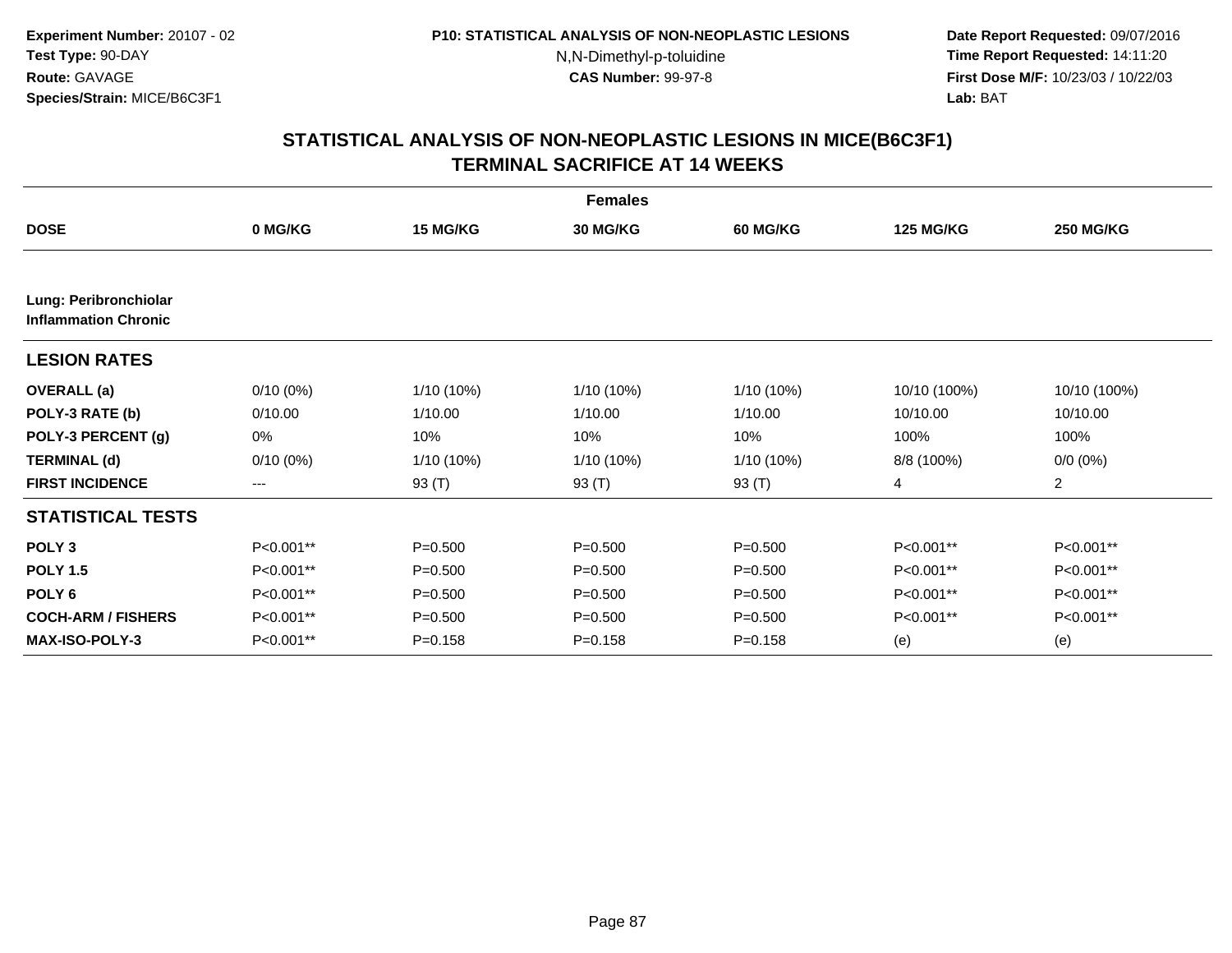**Date Report Requested:** 09/07/2016 **Time Report Requested:** 14:11:20 **First Dose M/F:** 10/23/03 / 10/22/03<br>**Lab:** BAT **Lab:** BAT

|                                          | <b>Females</b>         |             |             |             |                  |                  |  |  |  |
|------------------------------------------|------------------------|-------------|-------------|-------------|------------------|------------------|--|--|--|
| <b>DOSE</b>                              | 0 MG/KG                | 15 MG/KG    | 30 MG/KG    | 60 MG/KG    | <b>125 MG/KG</b> | <b>250 MG/KG</b> |  |  |  |
|                                          |                        |             |             |             |                  |                  |  |  |  |
| Lymph Node, Mandibular<br><b>Atrophy</b> |                        |             |             |             |                  |                  |  |  |  |
| <b>LESION RATES</b>                      |                        |             |             |             |                  |                  |  |  |  |
| <b>OVERALL</b> (a)                       | $0/10(0\%)$            | $0/10(0\%)$ | $0/10(0\%)$ | $0/10(0\%)$ | $0/10(0\%)$      | $3/8$ (38%)      |  |  |  |
| POLY-3 RATE (b)                          | 0/10.00                | 0/10.00     | 0/10.00     | 0/10.00     | 0/8.00           | 3/3.00           |  |  |  |
| POLY-3 PERCENT (g)                       | 0%                     | 0%          | 0%          | 0%          | 0%               | 100%             |  |  |  |
| <b>TERMINAL (d)</b>                      | $0/10(0\%)$            | $0/10(0\%)$ | $0/10(0\%)$ | $0/10(0\%)$ | 0/8(0%)          | $0/0 (0\%)$      |  |  |  |
| <b>FIRST INCIDENCE</b>                   | $\qquad \qquad \cdots$ | $---$       | $---$       | ---         | ---              | 3                |  |  |  |
| <b>STATISTICAL TESTS</b>                 |                        |             |             |             |                  |                  |  |  |  |
| POLY <sub>3</sub>                        | P<0.001**              | (e)         | (e)         | (e)         | (e)              | P<0.001**        |  |  |  |
| <b>POLY 1.5</b>                          | P<0.001**              | (e)         | (e)         | (e)         | (e)              | P<0.001**        |  |  |  |
| POLY <sub>6</sub>                        | P<0.001**              | (e)         | (e)         | (e)         | (e)              | P<0.001**        |  |  |  |
| <b>COCH-ARM / FISHERS</b>                | P<0.001**              | (e)         | (e)         | (e)         | (e)              | $P = 0.069$      |  |  |  |
| <b>MAX-ISO-POLY-3</b>                    | P<0.001**              | (e)         | (e)         | (e)         | (e)              | P=0.002**        |  |  |  |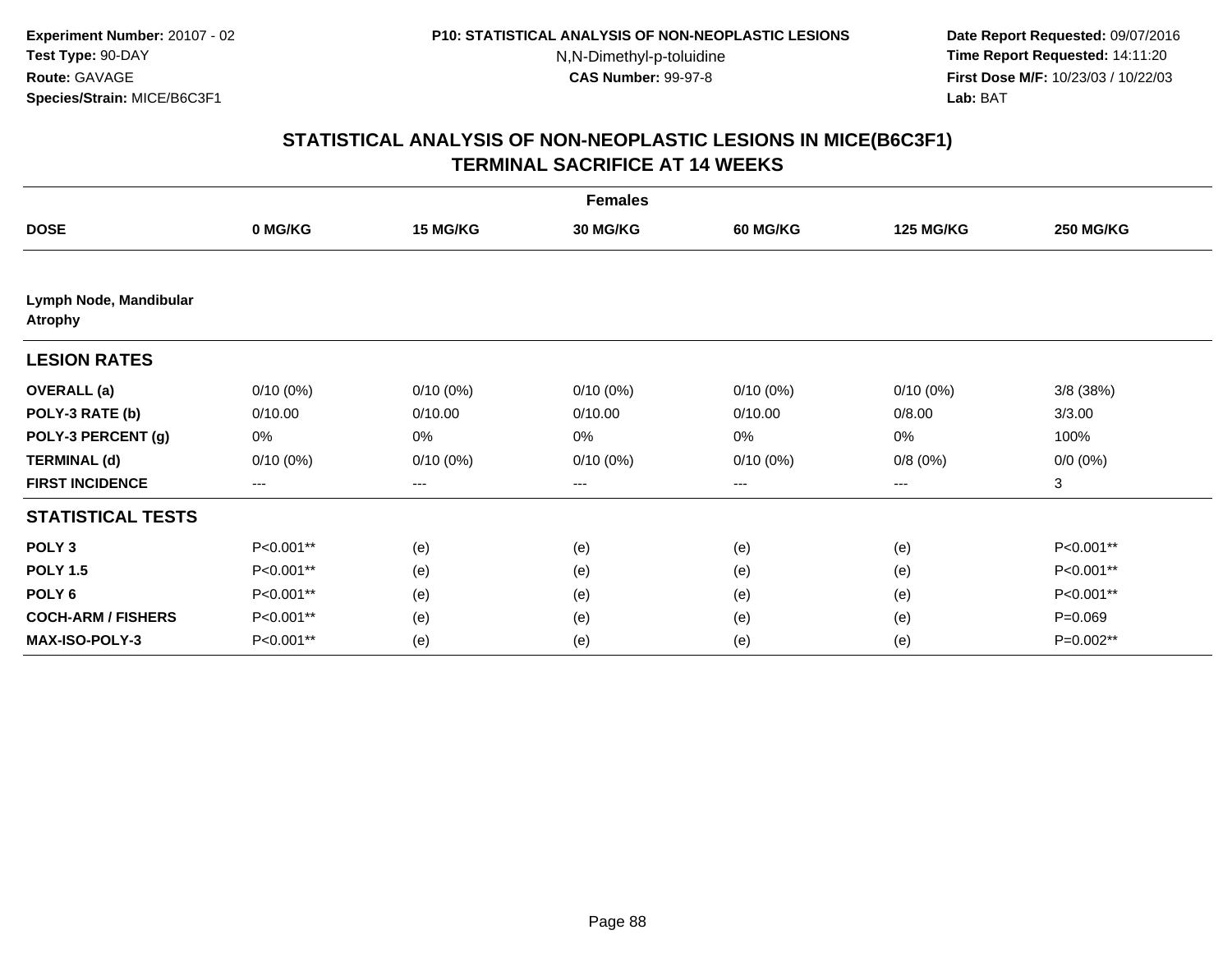**Date Report Requested:** 09/07/2016 **Time Report Requested:** 14:11:20 **First Dose M/F:** 10/23/03 / 10/22/03<br>**Lab:** BAT **Lab:** BAT

| <b>Females</b>                                     |                        |             |                 |                 |                  |                  |  |  |
|----------------------------------------------------|------------------------|-------------|-----------------|-----------------|------------------|------------------|--|--|
| <b>DOSE</b>                                        | 0 MG/KG                | 15 MG/KG    | <b>30 MG/KG</b> | <b>60 MG/KG</b> | <b>125 MG/KG</b> | <b>250 MG/KG</b> |  |  |
|                                                    |                        |             |                 |                 |                  |                  |  |  |
| Lymph Node, Mandibular<br><b>Necrosis Lymphoid</b> |                        |             |                 |                 |                  |                  |  |  |
| <b>LESION RATES</b>                                |                        |             |                 |                 |                  |                  |  |  |
| <b>OVERALL</b> (a)                                 | $0/10(0\%)$            | $0/10(0\%)$ | $0/10(0\%)$     | $0/10(0\%)$     | $3/10(30\%)$     | $2/8$ (25%)      |  |  |
| POLY-3 RATE (b)                                    | 0/10.00                | 0/10.00     | 0/10.00         | 0/10.00         | 3/10.00          | 2/2.00           |  |  |
| POLY-3 PERCENT (g)                                 | 0%                     | 0%          | 0%              | 0%              | 30%              | 100%             |  |  |
| <b>TERMINAL (d)</b>                                | $0/10(0\%)$            | $0/10(0\%)$ | $0/10(0\%)$     | $0/10(0\%)$     | 1/8 (13%)        | $0/0 (0\%)$      |  |  |
| <b>FIRST INCIDENCE</b>                             | $\qquad \qquad \cdots$ | $---$       | $---$           | ---             | 4                | $\overline{2}$   |  |  |
| <b>STATISTICAL TESTS</b>                           |                        |             |                 |                 |                  |                  |  |  |
| POLY <sub>3</sub>                                  | P<0.001**              | (e)         | (e)             | (e)             | $P=0.095$        | $P=0.029*$       |  |  |
| <b>POLY 1.5</b>                                    | P<0.001**              | (e)         | (e)             | (e)             | $P=0.095$        | $P=0.030*$       |  |  |
| POLY <sub>6</sub>                                  | P<0.001**              | (e)         | (e)             | (e)             | $P=0.095$        | $P=0.029*$       |  |  |
| <b>COCH-ARM / FISHERS</b>                          | P=0.006**              | (e)         | (e)             | (e)             | $P = 0.105$      | $P = 0.183$      |  |  |
| <b>MAX-ISO-POLY-3</b>                              | P<0.001**              | (e)         | (e)             | (e)             | $P=0.025*$       | P=0.025*         |  |  |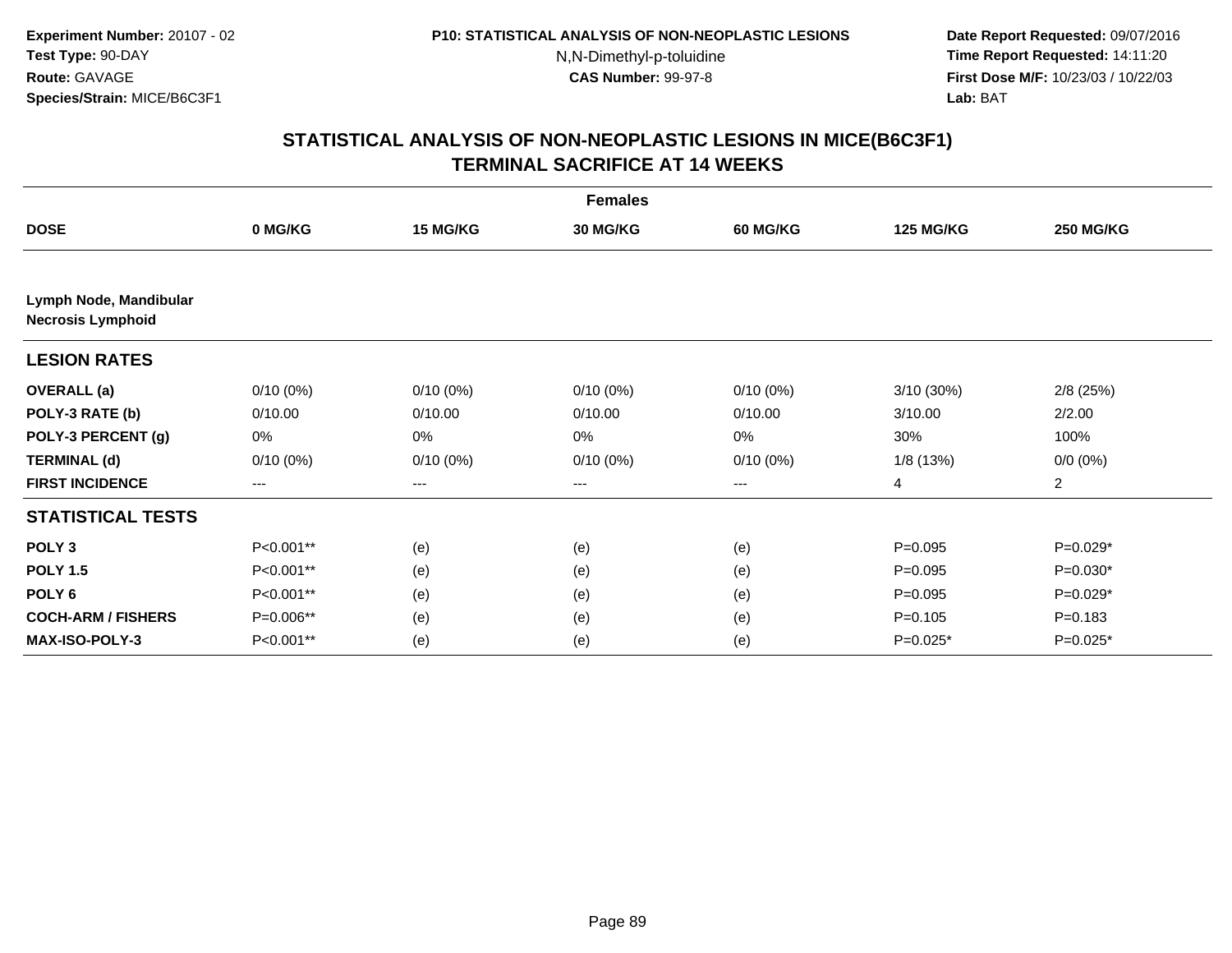**Date Report Requested:** 09/07/2016 **Time Report Requested:** 14:11:20 **First Dose M/F:** 10/23/03 / 10/22/03<br>**Lab:** BAT **Lab:** BAT

|                                                 | <b>Females</b> |             |                 |                 |                  |                  |  |  |  |
|-------------------------------------------------|----------------|-------------|-----------------|-----------------|------------------|------------------|--|--|--|
| <b>DOSE</b>                                     | 0 MG/KG        | 15 MG/KG    | <b>30 MG/KG</b> | <b>60 MG/KG</b> | <b>125 MG/KG</b> | <b>250 MG/KG</b> |  |  |  |
|                                                 |                |             |                 |                 |                  |                  |  |  |  |
| <b>Lymph Node, Mesenteric</b><br><b>Atrophy</b> |                |             |                 |                 |                  |                  |  |  |  |
| <b>LESION RATES</b>                             |                |             |                 |                 |                  |                  |  |  |  |
| <b>OVERALL</b> (a)                              | $0/10(0\%)$    | $0/10(0\%)$ | $0/10(0\%)$     | $0/10(0\%)$     | $0/10(0\%)$      | 5/9 (56%)        |  |  |  |
| POLY-3 RATE (b)                                 | 0/10.00        | 0/10.00     | 0/10.00         | 0/10.00         | 0/8.00           | 5/5.00           |  |  |  |
| POLY-3 PERCENT (g)                              | 0%             | 0%          | 0%              | 0%              | 0%               | 100%             |  |  |  |
| <b>TERMINAL (d)</b>                             | $0/10(0\%)$    | $0/10(0\%)$ | $0/10(0\%)$     | $0/10(0\%)$     | 0/8(0%)          | $0/0 (0\%)$      |  |  |  |
| <b>FIRST INCIDENCE</b>                          | ---            | $---$       | ---             | $---$           | ---              | 3                |  |  |  |
| <b>STATISTICAL TESTS</b>                        |                |             |                 |                 |                  |                  |  |  |  |
| POLY <sub>3</sub>                               | P<0.001**      | (e)         | (e)             | (e)             | (e)              | P<0.001**        |  |  |  |
| <b>POLY 1.5</b>                                 | P<0.001**      | (e)         | (e)             | (e)             | (e)              | P<0.001**        |  |  |  |
| POLY <sub>6</sub>                               | P<0.001**      | (e)         | (e)             | (e)             | (e)              | P<0.001**        |  |  |  |
| <b>COCH-ARM / FISHERS</b>                       | P<0.001**      | (e)         | (e)             | (e)             | (e)              | P=0.011*         |  |  |  |
| MAX-ISO-POLY-3                                  | P<0.001**      | (e)         | (e)             | (e)             | (e)              | P<0.001**        |  |  |  |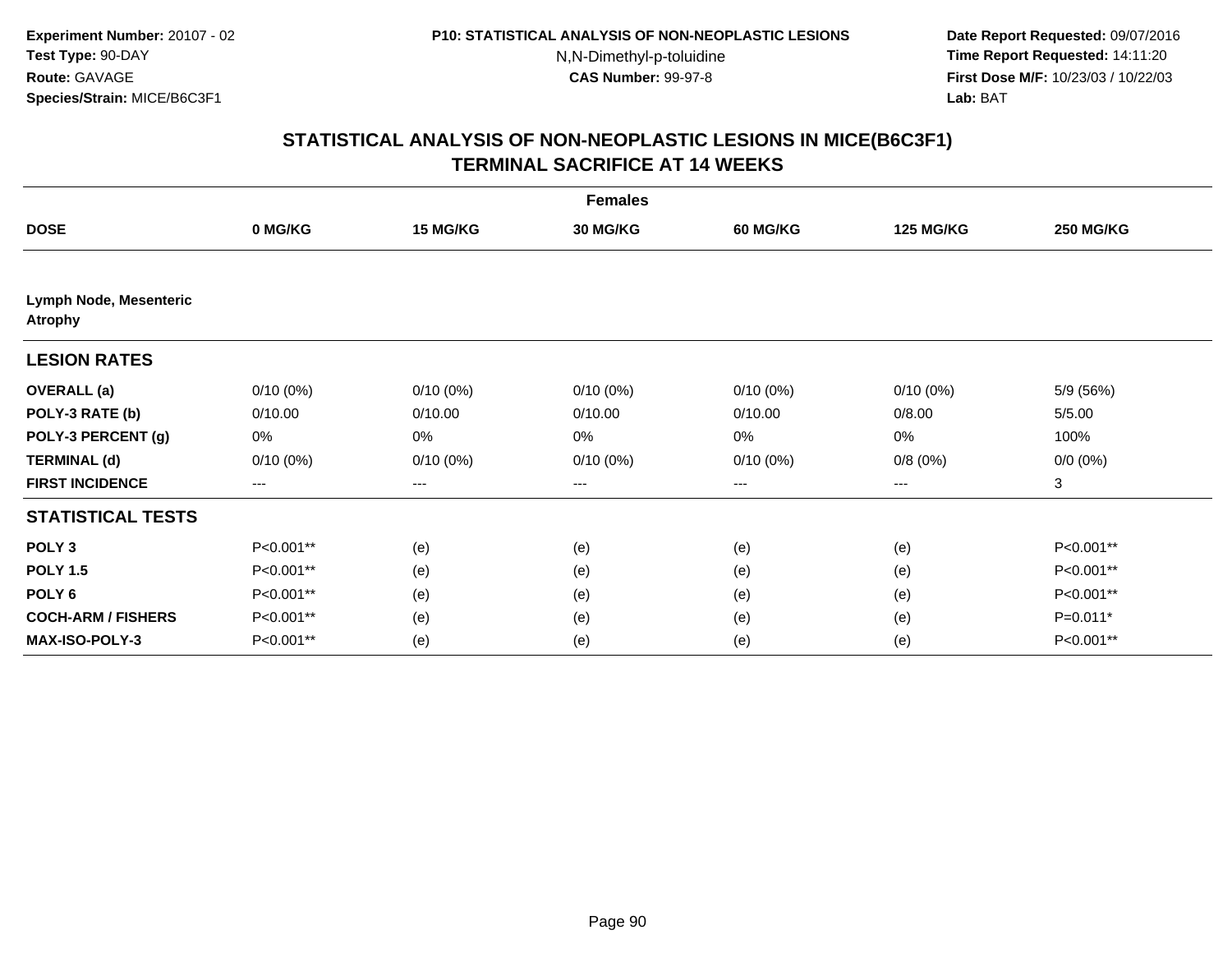**Date Report Requested:** 09/07/2016 **Time Report Requested:** 14:11:20 **First Dose M/F:** 10/23/03 / 10/22/03<br>**Lab:** BAT **Lab:** BAT

|                                                           | <b>Females</b> |             |                 |                   |                  |                  |  |  |  |
|-----------------------------------------------------------|----------------|-------------|-----------------|-------------------|------------------|------------------|--|--|--|
| <b>DOSE</b>                                               | 0 MG/KG        | 15 MG/KG    | <b>30 MG/KG</b> | 60 MG/KG          | <b>125 MG/KG</b> | <b>250 MG/KG</b> |  |  |  |
|                                                           |                |             |                 |                   |                  |                  |  |  |  |
| <b>Lymph Node, Mesenteric</b><br><b>Necrosis Lymphoid</b> |                |             |                 |                   |                  |                  |  |  |  |
| <b>LESION RATES</b>                                       |                |             |                 |                   |                  |                  |  |  |  |
| <b>OVERALL</b> (a)                                        | $0/10(0\%)$    | $0/10(0\%)$ | $0/10(0\%)$     | $0/10(0\%)$       | 2/10(20%)        | 4/9 (44%)        |  |  |  |
| POLY-3 RATE (b)                                           | 0/10.00        | 0/10.00     | 0/10.00         | 0/10.00           | 2/10.00          | 4/4.00           |  |  |  |
| POLY-3 PERCENT (g)                                        | 0%             | 0%          | 0%              | 0%                | 20%              | 100%             |  |  |  |
| <b>TERMINAL (d)</b>                                       | $0/10(0\%)$    | $0/10(0\%)$ | $0/10(0\%)$     | $0/10(0\%)$       | 0/8(0%)          | $0/0 (0\%)$      |  |  |  |
| <b>FIRST INCIDENCE</b>                                    | $---$          | ---         | ---             | $\qquad \qquad -$ | 4                | $\overline{a}$   |  |  |  |
| <b>STATISTICAL TESTS</b>                                  |                |             |                 |                   |                  |                  |  |  |  |
| POLY <sub>3</sub>                                         | P<0.001**      | (e)         | (e)             | (e)               | $P=0.227$        | P<0.001**        |  |  |  |
| <b>POLY 1.5</b>                                           | P<0.001**      | (e)         | (e)             | (e)               | $P=0.227$        | P<0.001**        |  |  |  |
| POLY <sub>6</sub>                                         | P<0.001**      | (e)         | (e)             | (e)               | $P=0.227$        | P<0.001**        |  |  |  |
| <b>COCH-ARM / FISHERS</b>                                 | P<0.001**      | (e)         | (e)             | (e)               | $P = 0.237$      | $P=0.033*$       |  |  |  |
| <b>MAX-ISO-POLY-3</b>                                     | P<0.001**      | (e)         | (e)             | (e)               | $P = 0.066$      | P<0.001**        |  |  |  |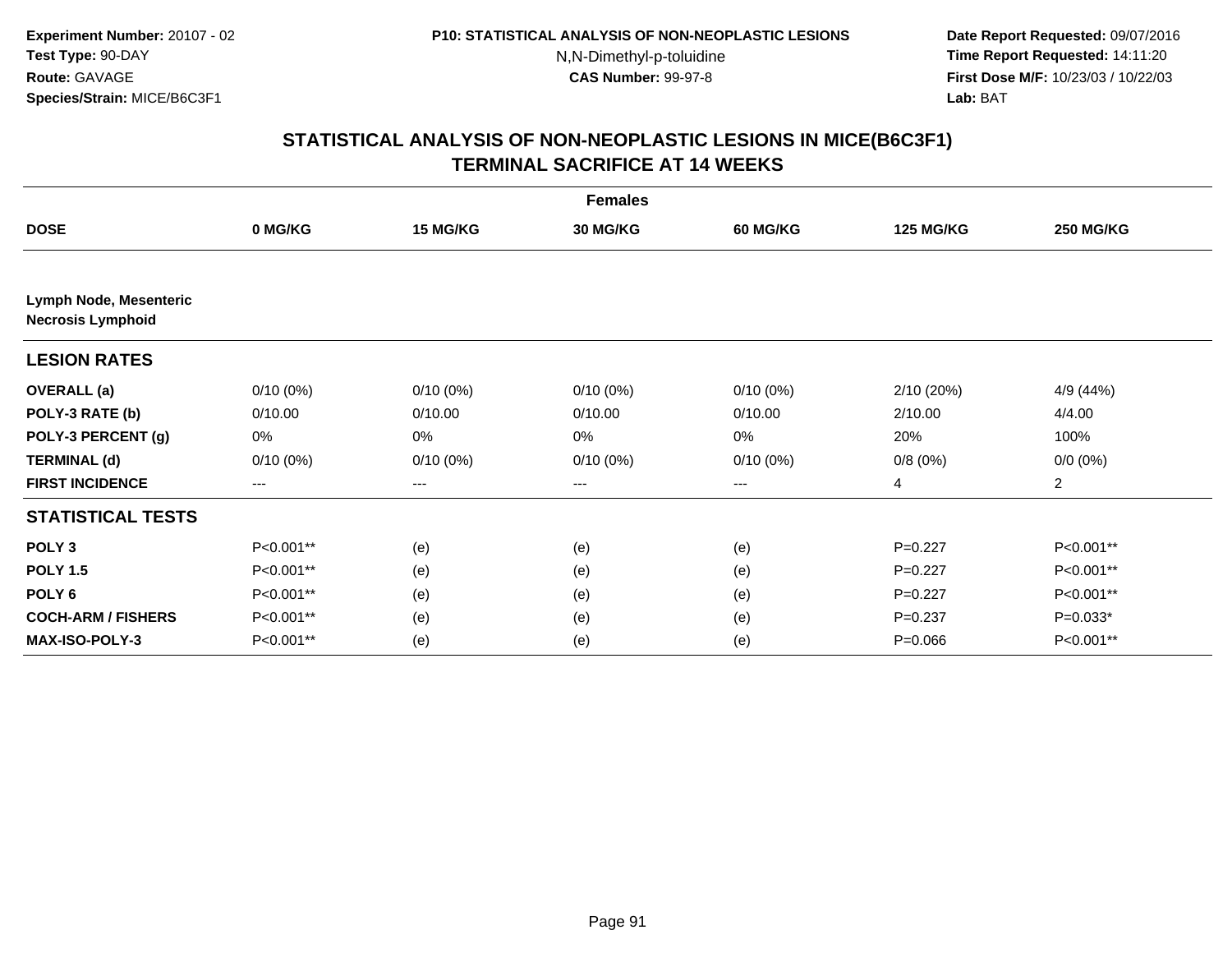**Date Report Requested:** 09/07/2016 **Time Report Requested:** 14:11:20 **First Dose M/F:** 10/23/03 / 10/22/03<br>**Lab:** BAT **Lab:** BAT

|                                                | <b>Females</b> |             |                 |                 |                  |                  |  |  |  |
|------------------------------------------------|----------------|-------------|-----------------|-----------------|------------------|------------------|--|--|--|
| <b>DOSE</b>                                    | 0 MG/KG        | 15 MG/KG    | <b>30 MG/KG</b> | <b>60 MG/KG</b> | <b>125 MG/KG</b> | <b>250 MG/KG</b> |  |  |  |
|                                                |                |             |                 |                 |                  |                  |  |  |  |
| <b>Lymph Node: Bronchial</b><br><b>Atrophy</b> |                |             |                 |                 |                  |                  |  |  |  |
| <b>LESION RATES</b>                            |                |             |                 |                 |                  |                  |  |  |  |
| <b>OVERALL</b> (a)                             | $0/0 (0\%)$    | $0/0 (0\%)$ | $0/0 (0\%)$     | $0/0 (0\%)$     | $0/0 (0\%)$      | $0/3(0\%)$       |  |  |  |
| POLY-3 RATE (b)                                | 0/0.00         | 0/0.00      | 0/0.00          | 0/0.00          | 0/0.00           | 0/0.00           |  |  |  |
| POLY-3 PERCENT (g)                             | 0%             | 0%          | 0%              | 0%              | 0%               | $0\%$            |  |  |  |
| <b>TERMINAL (d)</b>                            | $0/0 (0\%)$    | $0/0 (0\%)$ | $0/0 (0\%)$     | $0/0 (0\%)$     | $0/0 (0\%)$      | $0/0 (0\%)$      |  |  |  |
| <b>FIRST INCIDENCE</b>                         | $---$          | $---$       | ---             | ---             | $---$            | ---              |  |  |  |
| <b>STATISTICAL TESTS</b>                       |                |             |                 |                 |                  |                  |  |  |  |
| POLY <sub>3</sub>                              | (n)            | (n)         | (n)             | (n)             | (n)              | (n)              |  |  |  |
| <b>POLY 1.5</b>                                | (n)            | (n)         | (n)             | (n)             | (n)              | (n)              |  |  |  |
| POLY <sub>6</sub>                              | (n)            | (n)         | (n)             | (n)             | (n)              | (n)              |  |  |  |
| <b>COCH-ARM / FISHERS</b>                      | (n)            | (n)         | (n)             | (n)             | (n)              | (n)              |  |  |  |
| MAX-ISO-POLY-3                                 | (n)            | (n)         | (n)             | (n)             | (n)              | (n)              |  |  |  |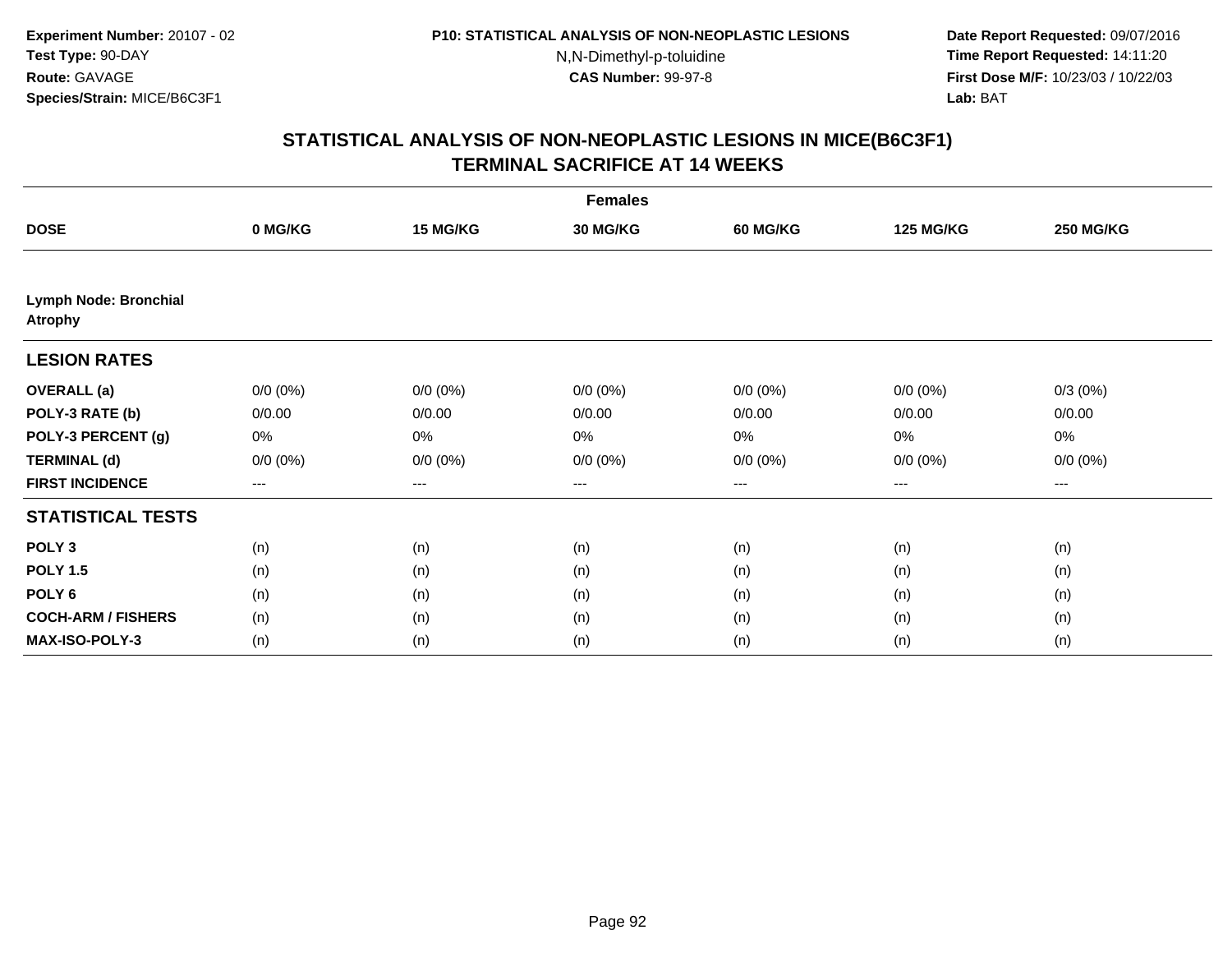**Date Report Requested:** 09/07/2016 **Time Report Requested:** 14:11:20 **First Dose M/F:** 10/23/03 / 10/22/03<br>**Lab:** BAT **Lab:** BAT

|                                                         | <b>Females</b> |             |                 |                 |                   |                  |  |  |
|---------------------------------------------------------|----------------|-------------|-----------------|-----------------|-------------------|------------------|--|--|
| <b>DOSE</b>                                             | 0 MG/KG        | 15 MG/KG    | <b>30 MG/KG</b> | <b>60 MG/KG</b> | <b>125 MG/KG</b>  | <b>250 MG/KG</b> |  |  |
|                                                         |                |             |                 |                 |                   |                  |  |  |
| <b>Lymph Node: Inguinal</b><br><b>Necrosis Lymphoid</b> |                |             |                 |                 |                   |                  |  |  |
| <b>LESION RATES</b>                                     |                |             |                 |                 |                   |                  |  |  |
| <b>OVERALL</b> (a)                                      | $0/0 (0\%)$    | $0/0 (0\%)$ | $0/0 (0\%)$     | $0/0 (0\%)$     | $0/0 (0\%)$       | 2/3(67%)         |  |  |
| POLY-3 RATE (b)                                         | 0/0.00         | 0/0.00      | 0/0.00          | 0/0.00          | 0/0.00            | 2/2.00           |  |  |
| POLY-3 PERCENT (g)                                      | 0%             | 0%          | 0%              | 0%              | 0%                | 100%             |  |  |
| <b>TERMINAL (d)</b>                                     | $0/0 (0\%)$    | $0/0 (0\%)$ | $0/0 (0\%)$     | $0/0 (0\%)$     | $0/0 (0\%)$       | $0/0 (0\%)$      |  |  |
| <b>FIRST INCIDENCE</b>                                  | $---$          | $---$       | ---             | $--$            | $\qquad \qquad -$ | 2                |  |  |
| <b>STATISTICAL TESTS</b>                                |                |             |                 |                 |                   |                  |  |  |
| POLY <sub>3</sub>                                       | (e)            | (e)         | (e)             | (e)             | (e)               | (e)              |  |  |
| <b>POLY 1.5</b>                                         | (e)            | (e)         | (e)             | (e)             | (e)               | (e)              |  |  |
| POLY <sub>6</sub>                                       | (e)            | (e)         | (e)             | (e)             | (e)               | (e)              |  |  |
| <b>COCH-ARM / FISHERS</b>                               | P=1.000N       | (e)         | (e)             | (e)             | (e)               | (e)              |  |  |
| <b>MAX-ISO-POLY-3</b>                                   | (e)            | (e)         | (e)             | (e)             | (e)               | (e)              |  |  |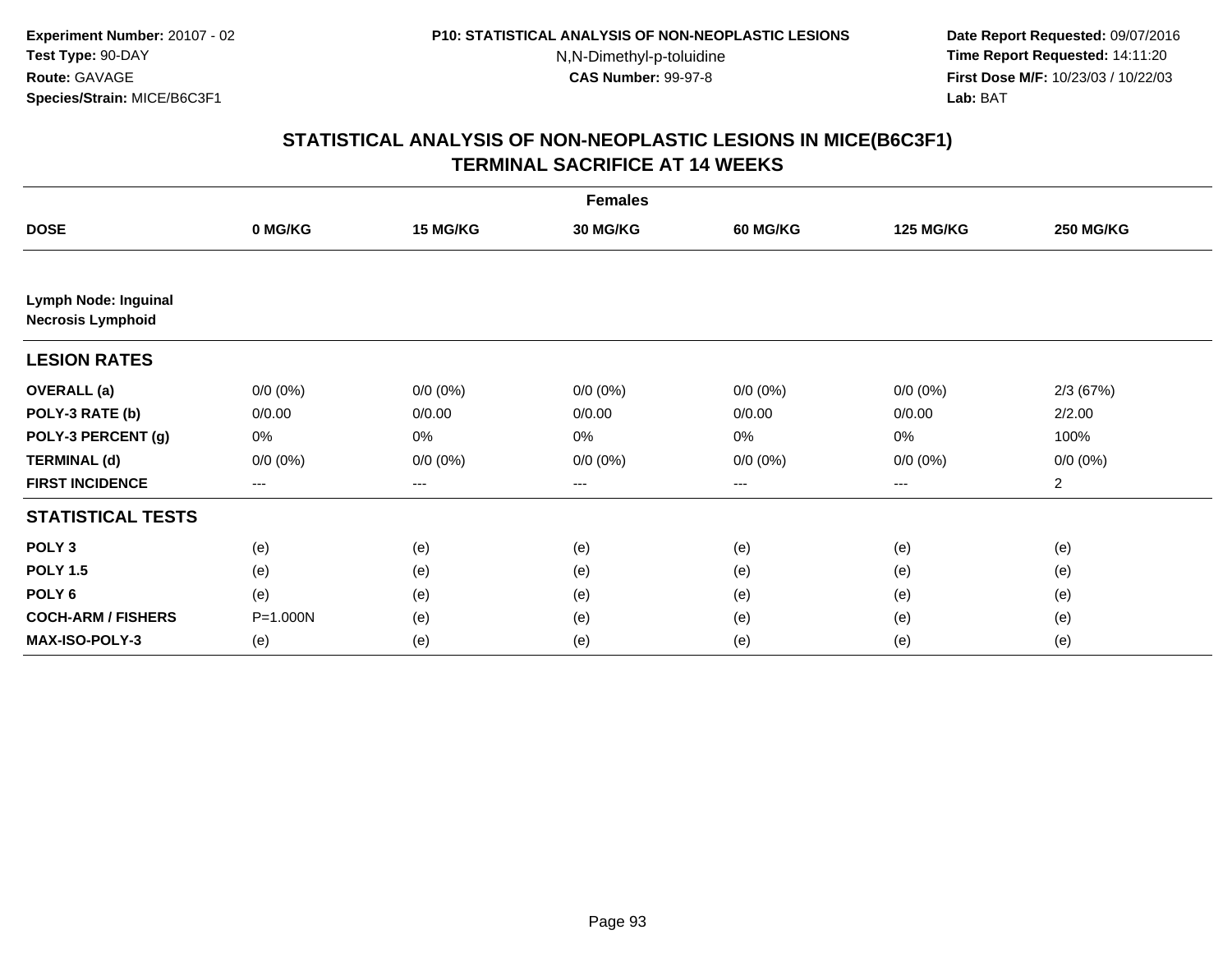**Date Report Requested:** 09/07/2016 **Time Report Requested:** 14:11:20 **First Dose M/F:** 10/23/03 / 10/22/03<br>**Lab:** BAT **Lab:** BAT

|                                               | <b>Females</b>    |                   |                 |             |                  |                  |  |  |  |
|-----------------------------------------------|-------------------|-------------------|-----------------|-------------|------------------|------------------|--|--|--|
| <b>DOSE</b>                                   | 0 MG/KG           | 15 MG/KG          | <b>30 MG/KG</b> | 60 MG/KG    | <b>125 MG/KG</b> | <b>250 MG/KG</b> |  |  |  |
|                                               |                   |                   |                 |             |                  |                  |  |  |  |
| Lymph Node: Renal<br><b>Necrosis Lymphoid</b> |                   |                   |                 |             |                  |                  |  |  |  |
| <b>LESION RATES</b>                           |                   |                   |                 |             |                  |                  |  |  |  |
| <b>OVERALL</b> (a)                            | $0/0 (0\%)$       | $0/0 (0\%)$       | $0/0 (0\%)$     | $0/0 (0\%)$ | $0/0 (0\%)$      | 1/3(33%)         |  |  |  |
| POLY-3 RATE (b)                               | 0/0.00            | 0/0.00            | 0/0.00          | 0/0.00      | 0/0.00           | 1/1.00           |  |  |  |
| POLY-3 PERCENT (g)                            | 0%                | $0\%$             | 0%              | 0%          | 0%               | 100%             |  |  |  |
| <b>TERMINAL (d)</b>                           | $0/0 (0\%)$       | $0/0 (0\%)$       | $0/0 (0\%)$     | $0/0 (0\%)$ | $0/0 (0\%)$      | $0/0 (0\%)$      |  |  |  |
| <b>FIRST INCIDENCE</b>                        | $\qquad \qquad -$ | $\qquad \qquad -$ | $---$           | ---         | $---$            | $\overline{2}$   |  |  |  |
| <b>STATISTICAL TESTS</b>                      |                   |                   |                 |             |                  |                  |  |  |  |
| POLY <sub>3</sub>                             | (e)               | (e)               | (e)             | (e)         | (e)              | (e)              |  |  |  |
| <b>POLY 1.5</b>                               | (e)               | (e)               | (e)             | (e)         | (e)              | (e)              |  |  |  |
| POLY <sub>6</sub>                             | (e)               | (e)               | (e)             | (e)         | (e)              | (e)              |  |  |  |
| <b>COCH-ARM / FISHERS</b>                     | P=1.000N          | (e)               | (e)             | (e)         | (e)              | (e)              |  |  |  |
| <b>MAX-ISO-POLY-3</b>                         | (e)               | (e)               | (e)             | (e)         | (e)              | (e)              |  |  |  |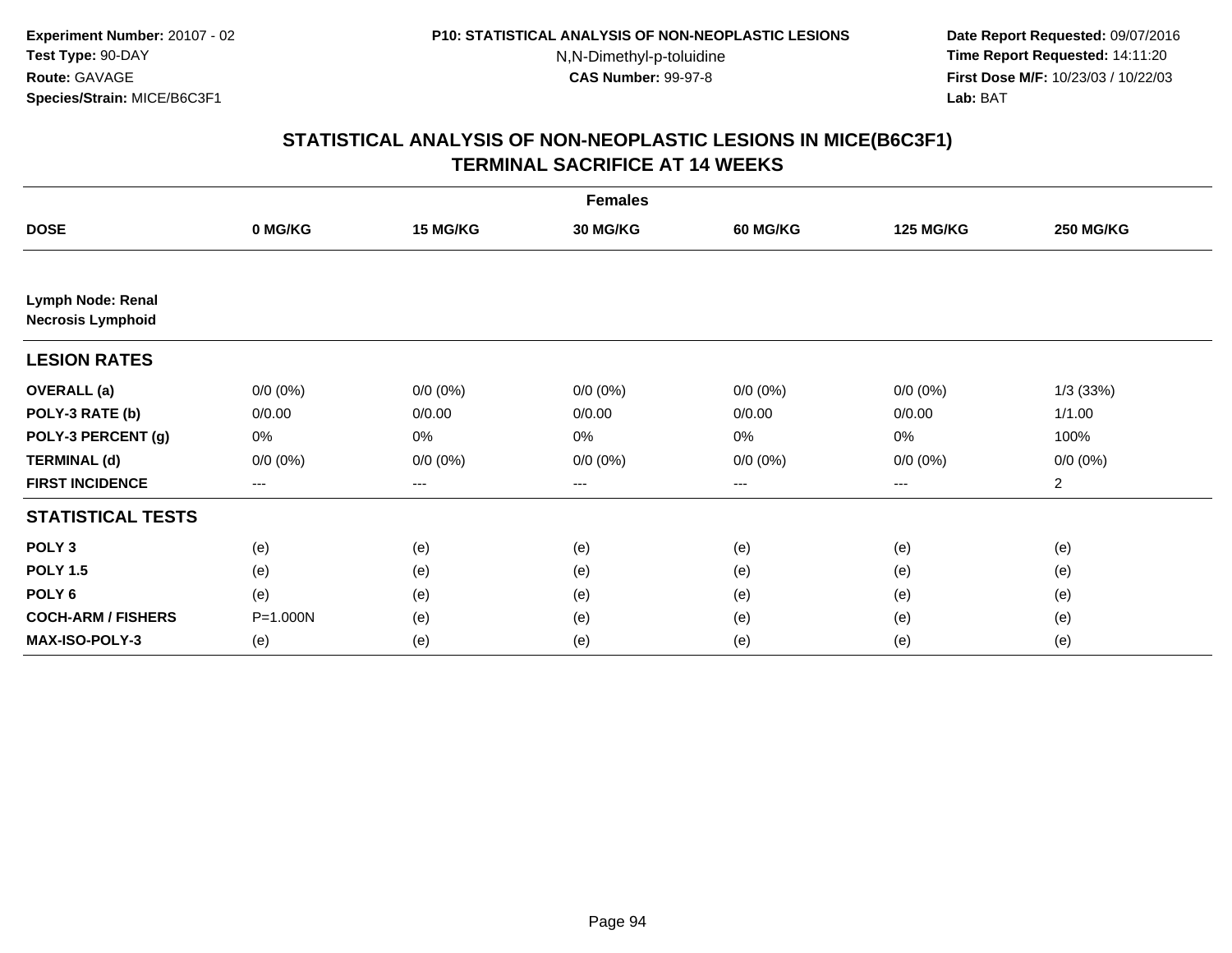**Date Report Requested:** 09/07/2016 **Time Report Requested:** 14:11:20 **First Dose M/F:** 10/23/03 / 10/22/03<br>**Lab:** BAT **Lab:** BAT

|                                                    | <b>Females</b>         |             |                 |                   |                   |                  |  |  |  |
|----------------------------------------------------|------------------------|-------------|-----------------|-------------------|-------------------|------------------|--|--|--|
| <b>DOSE</b>                                        | 0 MG/KG                | 15 MG/KG    | <b>30 MG/KG</b> | <b>60 MG/KG</b>   | <b>125 MG/KG</b>  | <b>250 MG/KG</b> |  |  |  |
|                                                    |                        |             |                 |                   |                   |                  |  |  |  |
| <b>Mesentery: Artery, Fat</b><br><b>Thrombosis</b> |                        |             |                 |                   |                   |                  |  |  |  |
| <b>LESION RATES</b>                                |                        |             |                 |                   |                   |                  |  |  |  |
| <b>OVERALL</b> (a)                                 | $0/0 (0\%)$            | $0/0 (0\%)$ | $0/0 (0\%)$     | $0/0 (0\%)$       | $0/0 (0\%)$       | $0/0 (0\%)$      |  |  |  |
| POLY-3 RATE (b)                                    | 0/0.00                 | 0/0.00      | 0/0.00          | 0/0.00            | 0/0.00            | 0/0.00           |  |  |  |
| POLY-3 PERCENT (g)                                 | 0%                     | 0%          | 0%              | 0%                | 0%                | 0%               |  |  |  |
| <b>TERMINAL (d)</b>                                | $0/0 (0\%)$            | $0/0 (0\%)$ | $0/0 (0\%)$     | $0/0 (0\%)$       | $0/0 (0\%)$       | $0/0 (0\%)$      |  |  |  |
| <b>FIRST INCIDENCE</b>                             | $\qquad \qquad \cdots$ | ---         | ---             | $\qquad \qquad -$ | $\qquad \qquad -$ | ---              |  |  |  |
| <b>STATISTICAL TESTS</b>                           |                        |             |                 |                   |                   |                  |  |  |  |
| POLY <sub>3</sub>                                  | (n)                    | (n)         | (n)             | (n)               | (n)               | (n)              |  |  |  |
| <b>POLY 1.5</b>                                    | (n)                    | (n)         | (n)             | (n)               | (n)               | (n)              |  |  |  |
| POLY <sub>6</sub>                                  | (n)                    | (n)         | (n)             | (n)               | (n)               | (n)              |  |  |  |
| <b>COCH-ARM / FISHERS</b>                          | (n)                    | (n)         | (n)             | (n)               | (n)               | (n)              |  |  |  |
| MAX-ISO-POLY-3                                     | (n)                    | (n)         | (n)             | (n)               | (n)               | (n)              |  |  |  |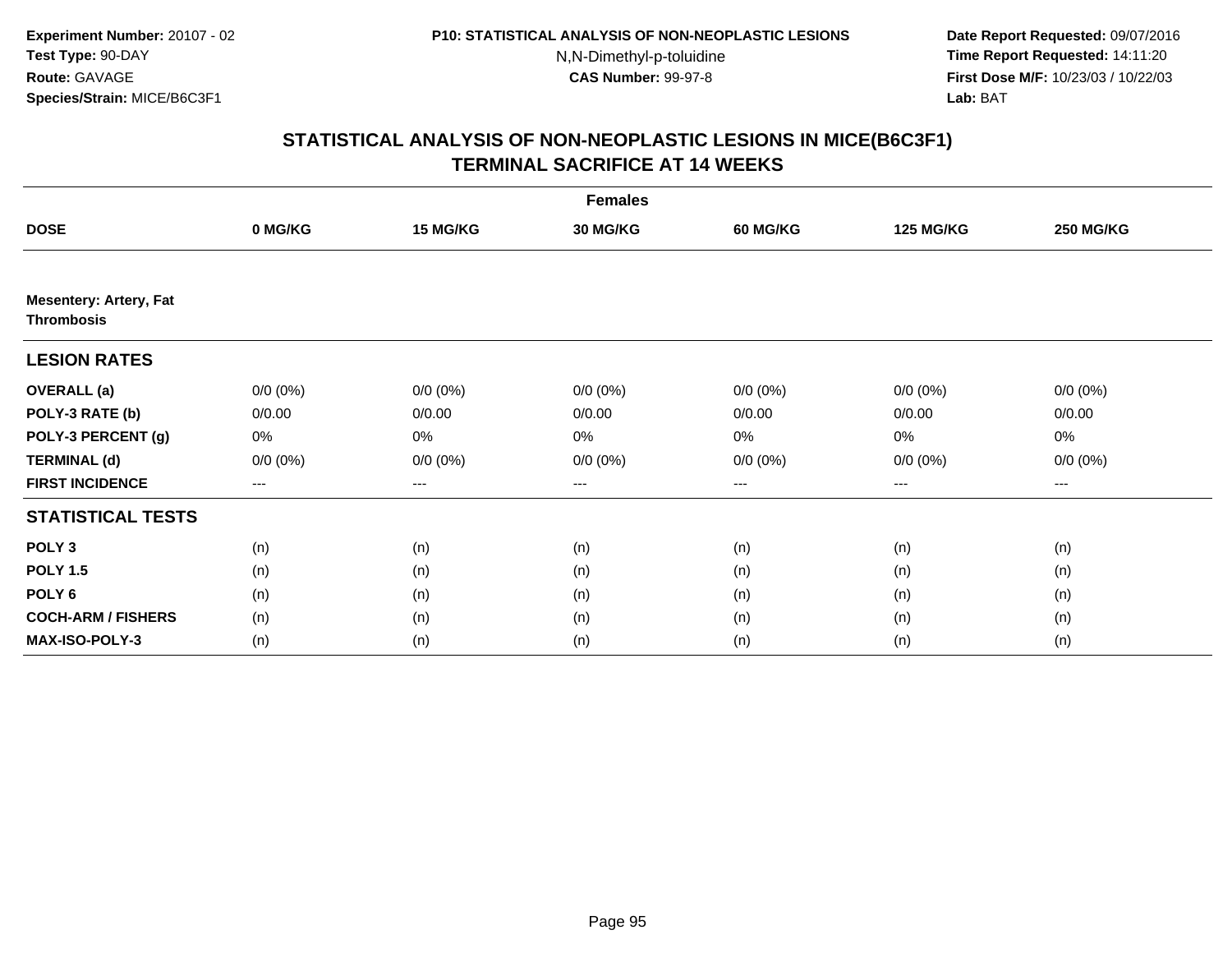**Date Report Requested:** 09/07/2016 **Time Report Requested:** 14:11:20 **First Dose M/F:** 10/23/03 / 10/22/03<br>**Lab:** BAT **Lab:** BAT

|                                                      | <b>Females</b> |             |                 |                 |                  |                  |  |  |
|------------------------------------------------------|----------------|-------------|-----------------|-----------------|------------------|------------------|--|--|
| <b>DOSE</b>                                          | 0 MG/KG        | 15 MG/KG    | <b>30 MG/KG</b> | <b>60 MG/KG</b> | <b>125 MG/KG</b> | <b>250 MG/KG</b> |  |  |
|                                                      |                |             |                 |                 |                  |                  |  |  |
| <b>Mesentery: Fat</b><br><b>Inflammation Chronic</b> |                |             |                 |                 |                  |                  |  |  |
| <b>LESION RATES</b>                                  |                |             |                 |                 |                  |                  |  |  |
| <b>OVERALL</b> (a)                                   | $0/0(0\%)$     | $0/0 (0\%)$ | $0/0 (0\%)$     | $0/0 (0\%)$     | $0/0 (0\%)$      | $0/0 (0\%)$      |  |  |
| POLY-3 RATE (b)                                      | 0/0.00         | 0/0.00      | 0/0.00          | 0/0.00          | 0/0.00           | 0/0.00           |  |  |
| POLY-3 PERCENT (g)                                   | 0%             | 0%          | 0%              | 0%              | 0%               | 0%               |  |  |
| <b>TERMINAL (d)</b>                                  | $0/0 (0\%)$    | $0/0 (0\%)$ | $0/0 (0\%)$     | $0/0 (0\%)$     | $0/0 (0\%)$      | $0/0 (0\%)$      |  |  |
| <b>FIRST INCIDENCE</b>                               | $--$           | ---         | $--$            | ---             | $--$             | $--$             |  |  |
| <b>STATISTICAL TESTS</b>                             |                |             |                 |                 |                  |                  |  |  |
| POLY <sub>3</sub>                                    | (n)            | (n)         | (n)             | (n)             | (n)              | (n)              |  |  |
| <b>POLY 1.5</b>                                      | (n)            | (n)         | (n)             | (n)             | (n)              | (n)              |  |  |
| POLY <sub>6</sub>                                    | (n)            | (n)         | (n)             | (n)             | (n)              | (n)              |  |  |
| <b>COCH-ARM / FISHERS</b>                            | (n)            | (n)         | (n)             | (n)             | (n)              | (n)              |  |  |
| MAX-ISO-POLY-3                                       | (n)            | (n)         | (n)             | (n)             | (n)              | (n)              |  |  |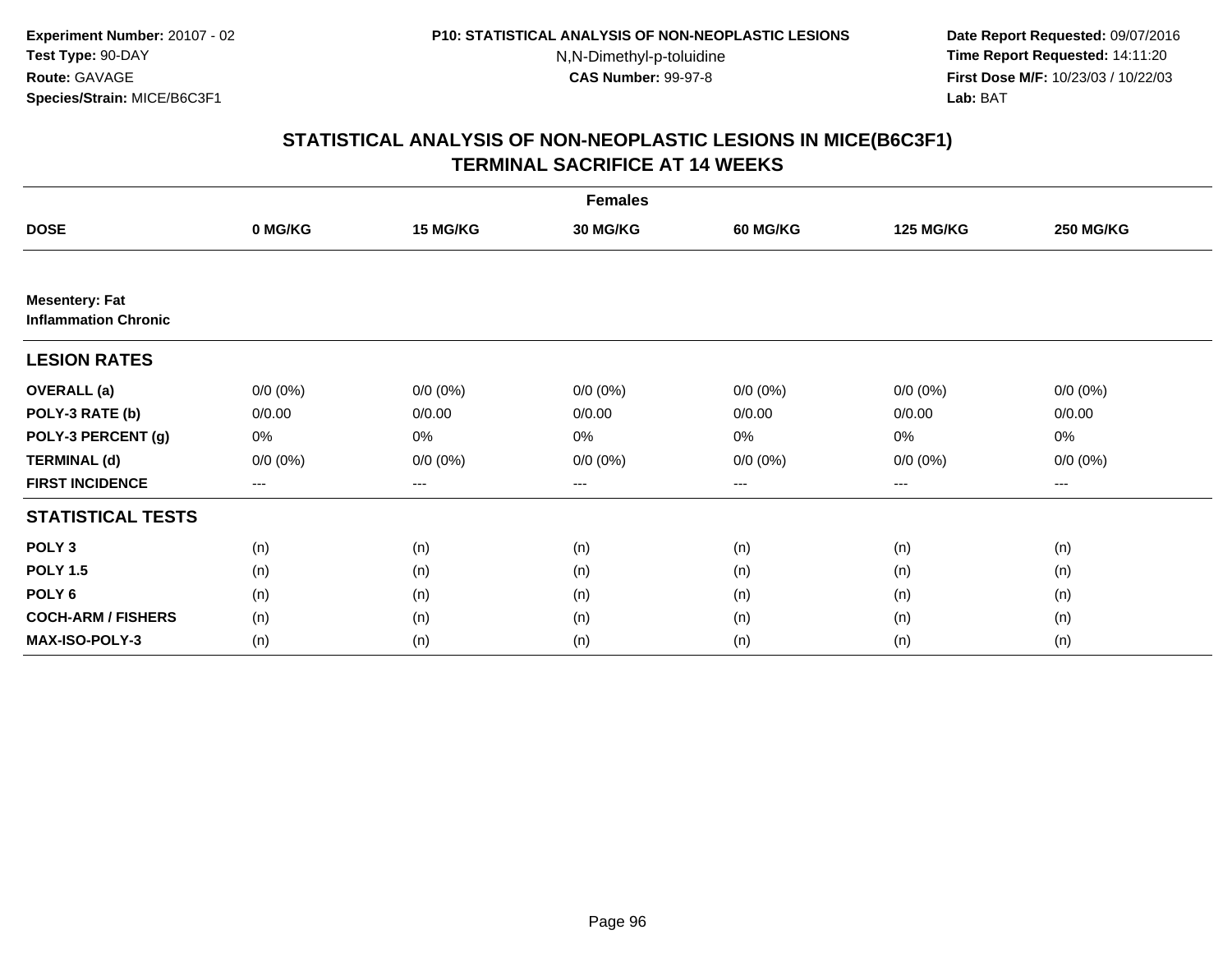**Date Report Requested:** 09/07/2016 **Time Report Requested:** 14:11:20 **First Dose M/F:** 10/23/03 / 10/22/03<br>**Lab:** BAT **Lab:** BAT

|                                          | <b>Females</b> |             |                 |             |                  |                        |  |  |  |
|------------------------------------------|----------------|-------------|-----------------|-------------|------------------|------------------------|--|--|--|
| <b>DOSE</b>                              | 0 MG/KG        | 15 MG/KG    | <b>30 MG/KG</b> | 60 MG/KG    | <b>125 MG/KG</b> | <b>250 MG/KG</b>       |  |  |  |
|                                          |                |             |                 |             |                  |                        |  |  |  |
| <b>Mesentery: Fat</b><br><b>Necrosis</b> |                |             |                 |             |                  |                        |  |  |  |
| <b>LESION RATES</b>                      |                |             |                 |             |                  |                        |  |  |  |
| <b>OVERALL</b> (a)                       | $0/0 (0\%)$    | $0/0 (0\%)$ | $0/0 (0\%)$     | $0/0 (0\%)$ | $0/0 (0\%)$      | $0/0 (0\%)$            |  |  |  |
| POLY-3 RATE (b)                          | 0/0.00         | 0/0.00      | 0/0.00          | 0/0.00      | 0/0.00           | 0/0.00                 |  |  |  |
| POLY-3 PERCENT (g)                       | 0%             | 0%          | 0%              | 0%          | 0%               | 0%                     |  |  |  |
| <b>TERMINAL (d)</b>                      | $0/0 (0\%)$    | $0/0 (0\%)$ | $0/0 (0\%)$     | $0/0 (0\%)$ | $0/0 (0\%)$      | $0/0 (0\%)$            |  |  |  |
| <b>FIRST INCIDENCE</b>                   | $--$           | $--$        | ---             | ---         | ---              | $\qquad \qquad \cdots$ |  |  |  |
| <b>STATISTICAL TESTS</b>                 |                |             |                 |             |                  |                        |  |  |  |
| POLY <sub>3</sub>                        | (n)            | (n)         | (n)             | (n)         | (n)              | (n)                    |  |  |  |
| <b>POLY 1.5</b>                          | (n)            | (n)         | (n)             | (n)         | (n)              | (n)                    |  |  |  |
| POLY <sub>6</sub>                        | (n)            | (n)         | (n)             | (n)         | (n)              | (n)                    |  |  |  |
| <b>COCH-ARM / FISHERS</b>                | (n)            | (n)         | (n)             | (n)         | (n)              | (n)                    |  |  |  |
| MAX-ISO-POLY-3                           | (n)            | (n)         | (n)             | (n)         | (n)              | (n)                    |  |  |  |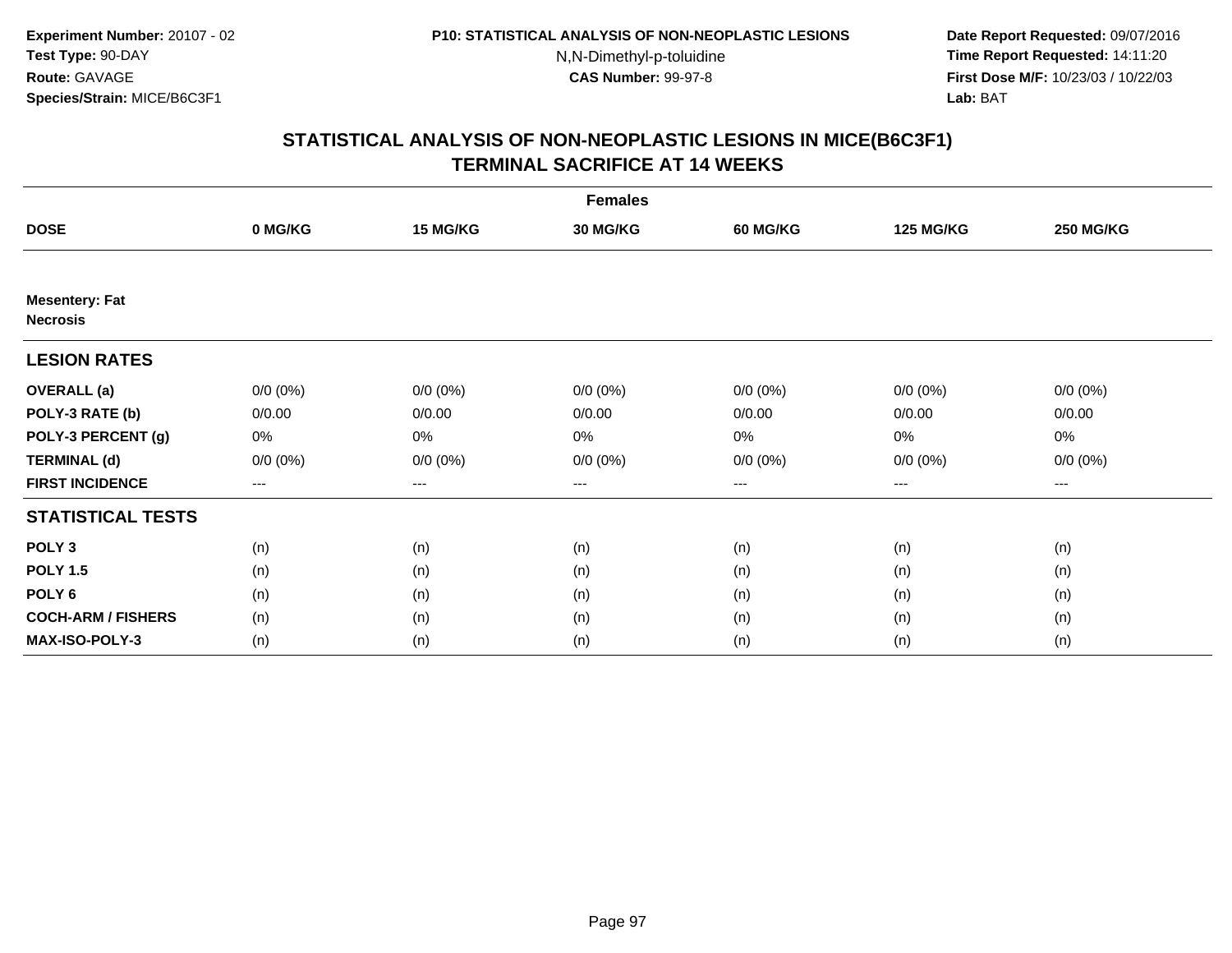**Date Report Requested:** 09/07/2016 **Time Report Requested:** 14:11:20 **First Dose M/F:** 10/23/03 / 10/22/03<br>**Lab:** BAT **Lab:** BAT

|                           | <b>Females</b>    |                   |                 |             |                  |                        |  |  |  |
|---------------------------|-------------------|-------------------|-----------------|-------------|------------------|------------------------|--|--|--|
| <b>DOSE</b>               | 0 MG/KG           | 15 MG/KG          | <b>30 MG/KG</b> | 60 MG/KG    | <b>125 MG/KG</b> | <b>250 MG/KG</b>       |  |  |  |
|                           |                   |                   |                 |             |                  |                        |  |  |  |
| <b>Nose</b>               |                   |                   |                 |             |                  |                        |  |  |  |
| <b>Foreign Body</b>       |                   |                   |                 |             |                  |                        |  |  |  |
| <b>LESION RATES</b>       |                   |                   |                 |             |                  |                        |  |  |  |
| <b>OVERALL</b> (a)        | $0/10(0\%)$       | $0/10(0\%)$       | $0/10(0\%)$     | $0/10(0\%)$ | $0/10(0\%)$      | $0/10(0\%)$            |  |  |  |
| POLY-3 RATE (b)           | 0/10.00           | 0/10.00           | 0/10.00         | 0/10.00     | 0/8.00           | 0/0.00                 |  |  |  |
| POLY-3 PERCENT (g)        | 0%                | 0%                | 0%              | 0%          | 0%               | 0%                     |  |  |  |
| <b>TERMINAL (d)</b>       | $0/10(0\%)$       | $0/10(0\%)$       | $0/10(0\%)$     | $0/10(0\%)$ | 0/8(0%)          | $0/0 (0\%)$            |  |  |  |
| <b>FIRST INCIDENCE</b>    | $\qquad \qquad -$ | $\qquad \qquad -$ | $---$           | ---         | $---$            | $\qquad \qquad \cdots$ |  |  |  |
| <b>STATISTICAL TESTS</b>  |                   |                   |                 |             |                  |                        |  |  |  |
| POLY <sub>3</sub>         | (n)               | (n)               | (n)             | (n)         | (n)              | (n)                    |  |  |  |
| <b>POLY 1.5</b>           | (n)               | (n)               | (n)             | (n)         | (n)              | (n)                    |  |  |  |
| POLY <sub>6</sub>         | (n)               | (n)               | (n)             | (n)         | (n)              | (n)                    |  |  |  |
| <b>COCH-ARM / FISHERS</b> | (n)               | (n)               | (n)             | (n)         | (n)              | (n)                    |  |  |  |
| <b>MAX-ISO-POLY-3</b>     | (n)               | (n)               | (n)             | (n)         | (n)              | (n)                    |  |  |  |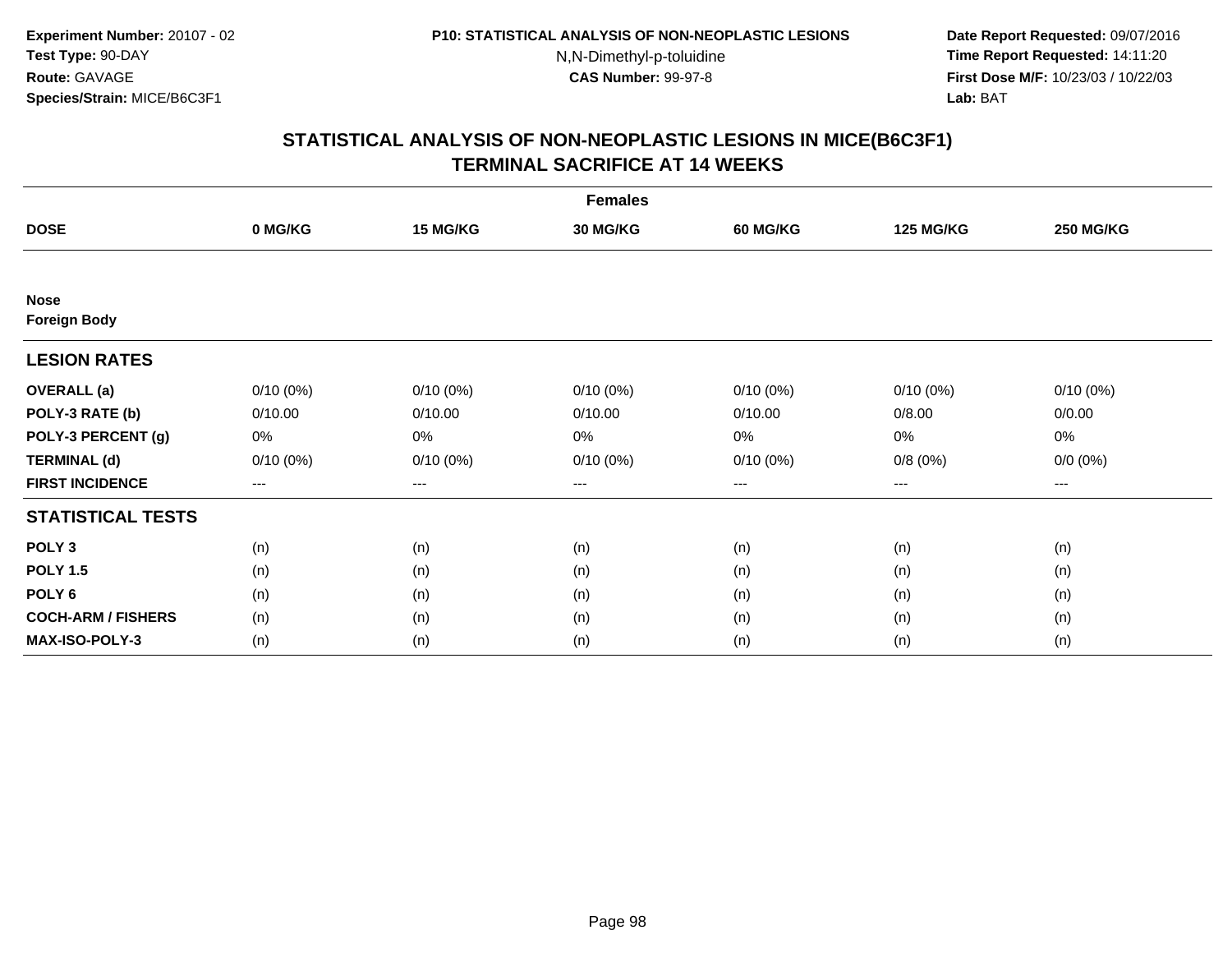**Date Report Requested:** 09/07/2016 **Time Report Requested:** 14:11:20 **First Dose M/F:** 10/23/03 / 10/22/03<br>**Lab:** BAT **Lab:** BAT

|                                            | <b>Females</b> |             |                 |                 |                  |                  |  |  |  |
|--------------------------------------------|----------------|-------------|-----------------|-----------------|------------------|------------------|--|--|--|
| <b>DOSE</b>                                | 0 MG/KG        | 15 MG/KG    | <b>30 MG/KG</b> | <b>60 MG/KG</b> | <b>125 MG/KG</b> | <b>250 MG/KG</b> |  |  |  |
|                                            |                |             |                 |                 |                  |                  |  |  |  |
| <b>Nose</b><br><b>Inflammation Chronic</b> |                |             |                 |                 |                  |                  |  |  |  |
| <b>LESION RATES</b>                        |                |             |                 |                 |                  |                  |  |  |  |
| <b>OVERALL</b> (a)                         | $0/10(0\%)$    | $0/10(0\%)$ | $0/10(0\%)$     | $0/10(0\%)$     | 1/10 (10%)       | 8/10 (80%)       |  |  |  |
| POLY-3 RATE (b)                            | 0/10.00        | 0/10.00     | 0/10.00         | 0/10.00         | 1/9.00           | 8/8.00           |  |  |  |
| POLY-3 PERCENT (g)                         | 0%             | 0%          | $0\%$           | 0%              | 11.1%            | 100%             |  |  |  |
| <b>TERMINAL (d)</b>                        | $0/10(0\%)$    | $0/10(0\%)$ | $0/10(0\%)$     | $0/10(0\%)$     | 0/8(0%)          | $0/0 (0\%)$      |  |  |  |
| <b>FIRST INCIDENCE</b>                     | $\cdots$       | ---         | $---$           | ---             | 4                | 3                |  |  |  |
| <b>STATISTICAL TESTS</b>                   |                |             |                 |                 |                  |                  |  |  |  |
| POLY <sub>3</sub>                          | P<0.001**      | (e)         | (e)             | (e)             | $P=0.479$        | P<0.001**        |  |  |  |
| <b>POLY 1.5</b>                            | P<0.001**      | (e)         | (e)             | (e)             | $P=0.479$        | P<0.001**        |  |  |  |
| POLY <sub>6</sub>                          | P<0.001**      | (e)         | (e)             | (e)             | $P=0.479$        | P<0.001**        |  |  |  |
| <b>COCH-ARM / FISHERS</b>                  | P<0.001**      | (e)         | (e)             | (e)             | $P = 0.500$      | P<0.001**        |  |  |  |
| <b>MAX-ISO-POLY-3</b>                      | P<0.001**      | (e)         | (e)             | (e)             | $P = 0.157$      | P<0.001**        |  |  |  |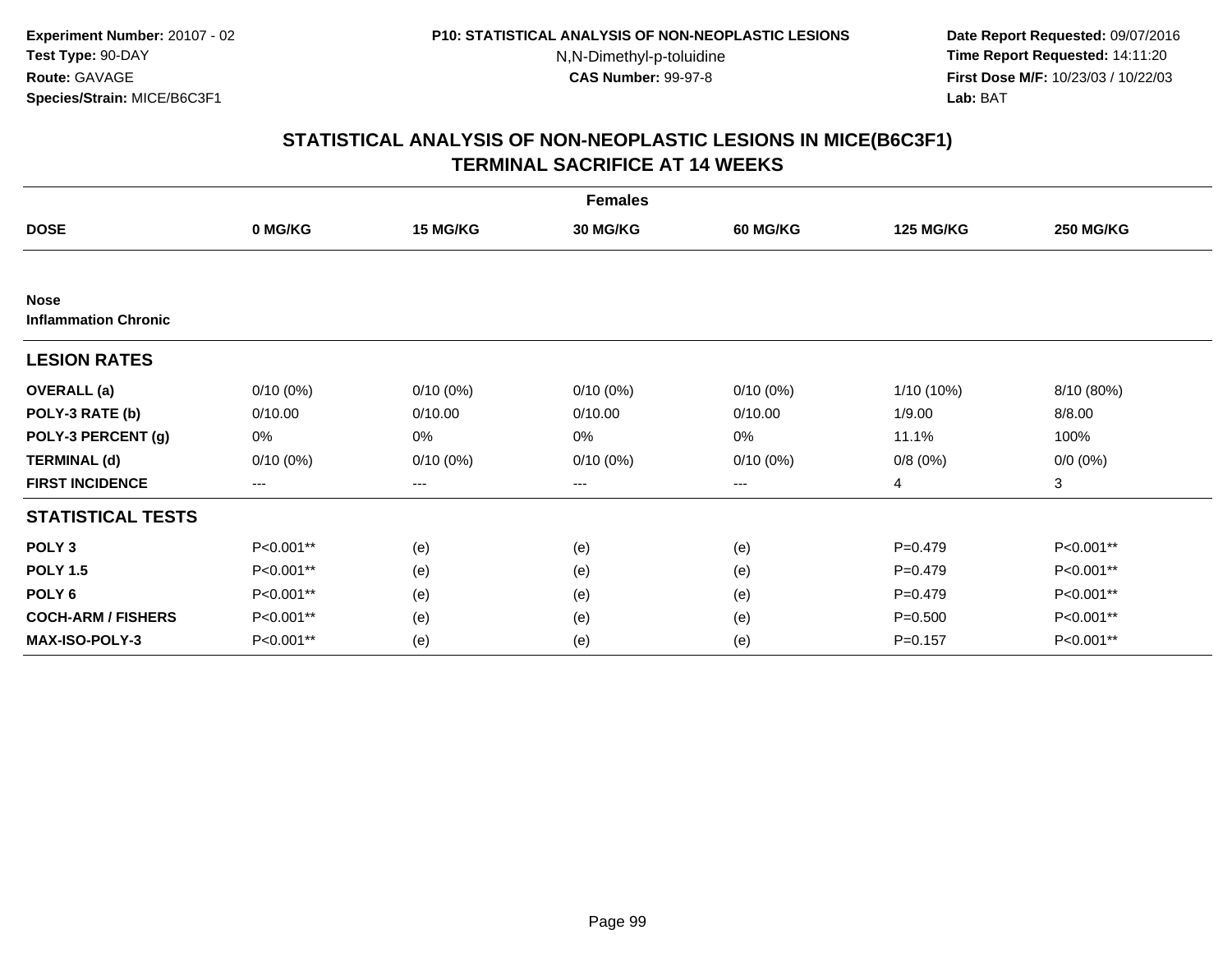**Date Report Requested:** 09/07/2016 **Time Report Requested:** 14:11:20 **First Dose M/F:** 10/23/03 / 10/22/03<br>**Lab:** BAT **Lab:** BAT

|                                          |            |              | <b>Females</b>  |              |                  |                  |
|------------------------------------------|------------|--------------|-----------------|--------------|------------------|------------------|
| <b>DOSE</b>                              | 0 MG/KG    | 15 MG/KG     | <b>30 MG/KG</b> | 60 MG/KG     | <b>125 MG/KG</b> | <b>250 MG/KG</b> |
|                                          |            |              |                 |              |                  |                  |
| <b>Nose: Glands</b><br><b>Dilatation</b> |            |              |                 |              |                  |                  |
| <b>LESION RATES</b>                      |            |              |                 |              |                  |                  |
| <b>OVERALL</b> (a)                       | 2/10 (20%) | $0/10(0\%)$  | $0/10(0\%)$     | $0/10(0\%)$  | $0/10(0\%)$      | $0/10(0\%)$      |
| POLY-3 RATE (b)                          | 2/10.00    | 0/10.00      | 0/10.00         | 0/10.00      | 0/8.00           | 0/0.00           |
| POLY-3 PERCENT (g)                       | 20%        | 0%           | 0%              | 0%           | 0%               | 0%               |
| <b>TERMINAL (d)</b>                      | 2/10 (20%) | $0/10(0\%)$  | $0/10(0\%)$     | $0/10(0\%)$  | 0/8(0%)          | $0/0 (0\%)$      |
| <b>FIRST INCIDENCE</b>                   | 93 $(T)$   | $--$         | ---             | ---          | ---              | ---              |
| <b>STATISTICAL TESTS</b>                 |            |              |                 |              |                  |                  |
| POLY <sub>3</sub>                        | P=0.116N   | P=0.227N     | P=0.227N        | $P = 0.227N$ | P=0.282N         | P=0.702N         |
| <b>POLY 1.5</b>                          | P=0.117N   | P=0.227N     | P=0.227N        | P=0.227N     | P=0.282N         | P=0.698N         |
| POLY <sub>6</sub>                        | P=0.116N   | $P = 0.227N$ | P=0.227N        | $P = 0.227N$ | P=0.282N         | P=0.237N         |
| <b>COCH-ARM / FISHERS</b>                | P=0.208N   | P=0.237N     | P=0.237N        | P=0.237N     | $P = 0.237N$     | P=0.237N         |
| <b>MAX-ISO-POLY-3</b>                    | P=0.115N   | P=0.066N     | P=0.066N        | P=0.066N     | P=0.116N         | P=0.499N         |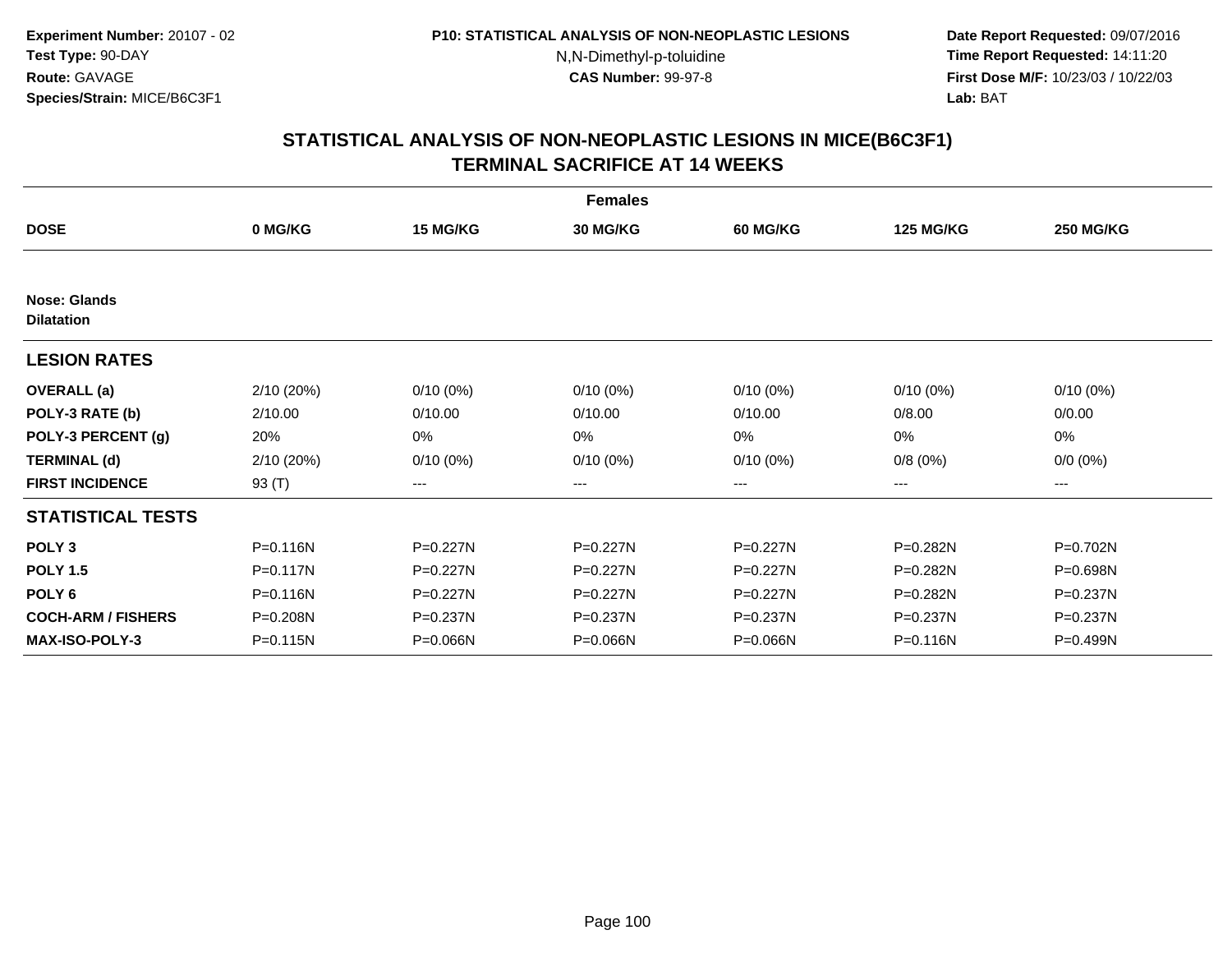**Date Report Requested:** 09/07/2016 **Time Report Requested:** 14:11:20 **First Dose M/F:** 10/23/03 / 10/22/03<br>**Lab:** BAT **Lab:** BAT

|                                    | <b>Females</b> |             |                 |                 |                  |                  |  |  |  |
|------------------------------------|----------------|-------------|-----------------|-----------------|------------------|------------------|--|--|--|
| <b>DOSE</b>                        | 0 MG/KG        | 15 MG/KG    | <b>30 MG/KG</b> | <b>60 MG/KG</b> | <b>125 MG/KG</b> | <b>250 MG/KG</b> |  |  |  |
|                                    |                |             |                 |                 |                  |                  |  |  |  |
| <b>Nose: Glands</b><br>Hyperplasia |                |             |                 |                 |                  |                  |  |  |  |
| <b>LESION RATES</b>                |                |             |                 |                 |                  |                  |  |  |  |
| <b>OVERALL</b> (a)                 | $0/10(0\%)$    | $0/10(0\%)$ | $0/10(0\%)$     | $0/10(0\%)$     | 7/10 (70%)       | $0/10(0\%)$      |  |  |  |
| POLY-3 RATE (b)                    | 0/10.00        | 0/10.00     | 0/10.00         | 0/10.00         | 7/8.00           | 0/0.00           |  |  |  |
| POLY-3 PERCENT (g)                 | 0%             | 0%          | 0%              | 0%              | 87.5%            | 0%               |  |  |  |
| <b>TERMINAL (d)</b>                | $0/10(0\%)$    | $0/10(0\%)$ | $0/10(0\%)$     | $0/10(0\%)$     | 7/8 (88%)        | $0/0 (0\%)$      |  |  |  |
| <b>FIRST INCIDENCE</b>             | $--$           | $--$        | ---             | ---             | 93 (T)           | ---              |  |  |  |
| <b>STATISTICAL TESTS</b>           |                |             |                 |                 |                  |                  |  |  |  |
| POLY <sub>3</sub>                  | P<0.001**      | (e)         | (e)             | (e)             | P<0.001**        | (e)              |  |  |  |
| <b>POLY 1.5</b>                    | P<0.001**      | (e)         | (e)             | (e)             | P<0.001**        | (e)              |  |  |  |
| POLY <sub>6</sub>                  | P<0.001**      | (e)         | (e)             | (e)             | P<0.001**        | (e)              |  |  |  |
| <b>COCH-ARM / FISHERS</b>          | $P = 0.119$    | (e)         | (e)             | (e)             | P=0.002**        | (e)              |  |  |  |
| <b>MAX-ISO-POLY-3</b>              | P<0.001**      | (e)         | (e)             | (e)             | P<0.001**        | (e)              |  |  |  |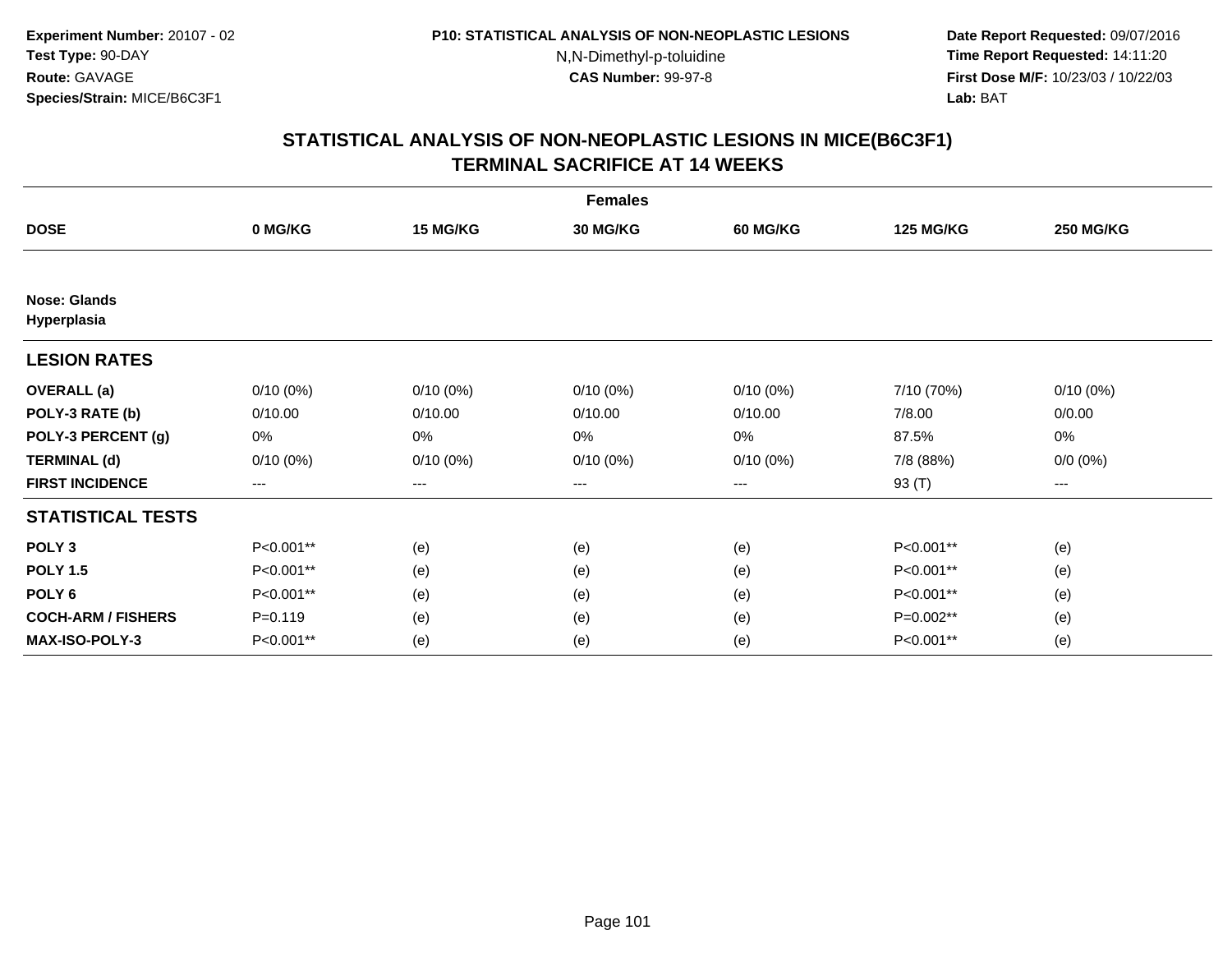**Date Report Requested:** 09/07/2016 **Time Report Requested:** 14:11:20 **First Dose M/F:** 10/23/03 / 10/22/03<br>**Lab:** BAT **Lab:** BAT

|                                                   |             |                 | <b>Females</b>  |                 |                  |                   |
|---------------------------------------------------|-------------|-----------------|-----------------|-----------------|------------------|-------------------|
| <b>DOSE</b>                                       | 0 MG/KG     | <b>15 MG/KG</b> | <b>30 MG/KG</b> | <b>60 MG/KG</b> | <b>125 MG/KG</b> | <b>250 MG/KG</b>  |
|                                                   |             |                 |                 |                 |                  |                   |
| <b>Nose: Olfactory Epithelium</b><br>Degeneration |             |                 |                 |                 |                  |                   |
| <b>LESION RATES</b>                               |             |                 |                 |                 |                  |                   |
| <b>OVERALL</b> (a)                                | $0/10(0\%)$ | $0/10(0\%)$     | $0/10(0\%)$     | 5/10 (50%)      | 8/10 (80%)       | $0/10(0\%)$       |
| POLY-3 RATE (b)                                   | 0/10.00     | 0/10.00         | 0/10.00         | 5/10.00         | 8/9.00           | 0/0.00            |
| POLY-3 PERCENT (g)                                | 0%          | 0%              | 0%              | 50%             | 88.9%            | $0\%$             |
| <b>TERMINAL (d)</b>                               | $0/10(0\%)$ | $0/10(0\%)$     | $0/10(0\%)$     | 5/10 (50%)      | 7/8 (88%)        | $0/0 (0\%)$       |
| <b>FIRST INCIDENCE</b>                            | $---$       | $\cdots$        | $\cdots$        | 93 (T)          | 4                | $\qquad \qquad -$ |
| <b>STATISTICAL TESTS</b>                          |             |                 |                 |                 |                  |                   |
| POLY <sub>3</sub>                                 | P<0.001**   | (e)             | (e)             | P=0.008**       | P<0.001**        | (e)               |
| <b>POLY 1.5</b>                                   | P<0.001**   | (e)             | (e)             | P=0.008**       | P<0.001**        | (e)               |
| POLY <sub>6</sub>                                 | P<0.001**   | (e)             | (e)             | P=0.008**       | P<0.001**        | (e)               |
| <b>COCH-ARM / FISHERS</b>                         | $P = 0.236$ | (e)             | (e)             | $P=0.016*$      | P<0.001**        | (e)               |
| <b>MAX-ISO-POLY-3</b>                             | P<0.001**   | (e)             | (e)             | P<0.001**       | P<0.001**        | (e)               |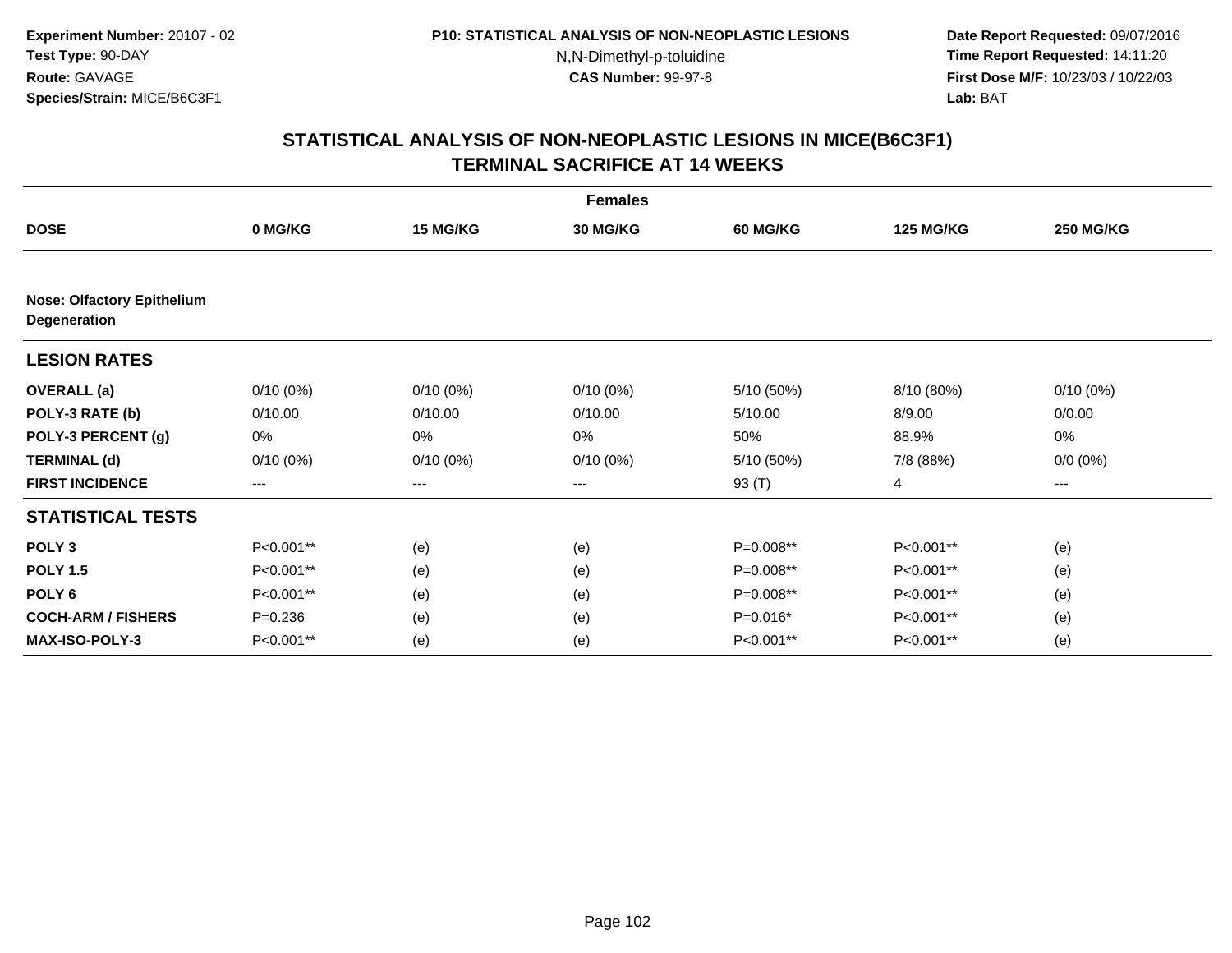**Date Report Requested:** 09/07/2016 **Time Report Requested:** 14:11:20 **First Dose M/F:** 10/23/03 / 10/22/03<br>**Lab:** BAT **Lab:** BAT

|                                                        | <b>Females</b> |             |                 |                   |                  |                  |  |  |  |
|--------------------------------------------------------|----------------|-------------|-----------------|-------------------|------------------|------------------|--|--|--|
| <b>DOSE</b>                                            | 0 MG/KG        | 15 MG/KG    | <b>30 MG/KG</b> | <b>60 MG/KG</b>   | <b>125 MG/KG</b> | <b>250 MG/KG</b> |  |  |  |
|                                                        |                |             |                 |                   |                  |                  |  |  |  |
| <b>Nose: Olfactory Epithelium</b><br><b>Metaplasia</b> |                |             |                 |                   |                  |                  |  |  |  |
| <b>LESION RATES</b>                                    |                |             |                 |                   |                  |                  |  |  |  |
| <b>OVERALL</b> (a)                                     | $0/10(0\%)$    | $0/10(0\%)$ | $0/10(0\%)$     | $0/10(0\%)$       | 4/10 (40%)       | $0/10(0\%)$      |  |  |  |
| POLY-3 RATE (b)                                        | 0/10.00        | 0/10.00     | 0/10.00         | 0/10.00           | 4/8.00           | 0/0.00           |  |  |  |
| POLY-3 PERCENT (g)                                     | 0%             | 0%          | 0%              | 0%                | 50%              | 0%               |  |  |  |
| <b>TERMINAL (d)</b>                                    | $0/10(0\%)$    | $0/10(0\%)$ | $0/10(0\%)$     | $0/10(0\%)$       | 4/8 (50%)        | $0/0 (0\%)$      |  |  |  |
| <b>FIRST INCIDENCE</b>                                 | $---$          | ---         | ---             | $\qquad \qquad -$ | 93 (T)           | ---              |  |  |  |
| <b>STATISTICAL TESTS</b>                               |                |             |                 |                   |                  |                  |  |  |  |
| POLY <sub>3</sub>                                      | P<0.001**      | (e)         | (e)             | (e)               | $P=0.013*$       | (e)              |  |  |  |
| <b>POLY 1.5</b>                                        | P<0.001**      | (e)         | (e)             | (e)               | $P=0.013*$       | (e)              |  |  |  |
| POLY <sub>6</sub>                                      | P<0.001**      | (e)         | (e)             | (e)               | $P=0.013*$       | (e)              |  |  |  |
| <b>COCH-ARM / FISHERS</b>                              | $P = 0.240$    | (e)         | (e)             | (e)               | $P=0.043*$       | (e)              |  |  |  |
| <b>MAX-ISO-POLY-3</b>                                  | P<0.001**      | (e)         | (e)             | (e)               | P=0.004**        | (e)              |  |  |  |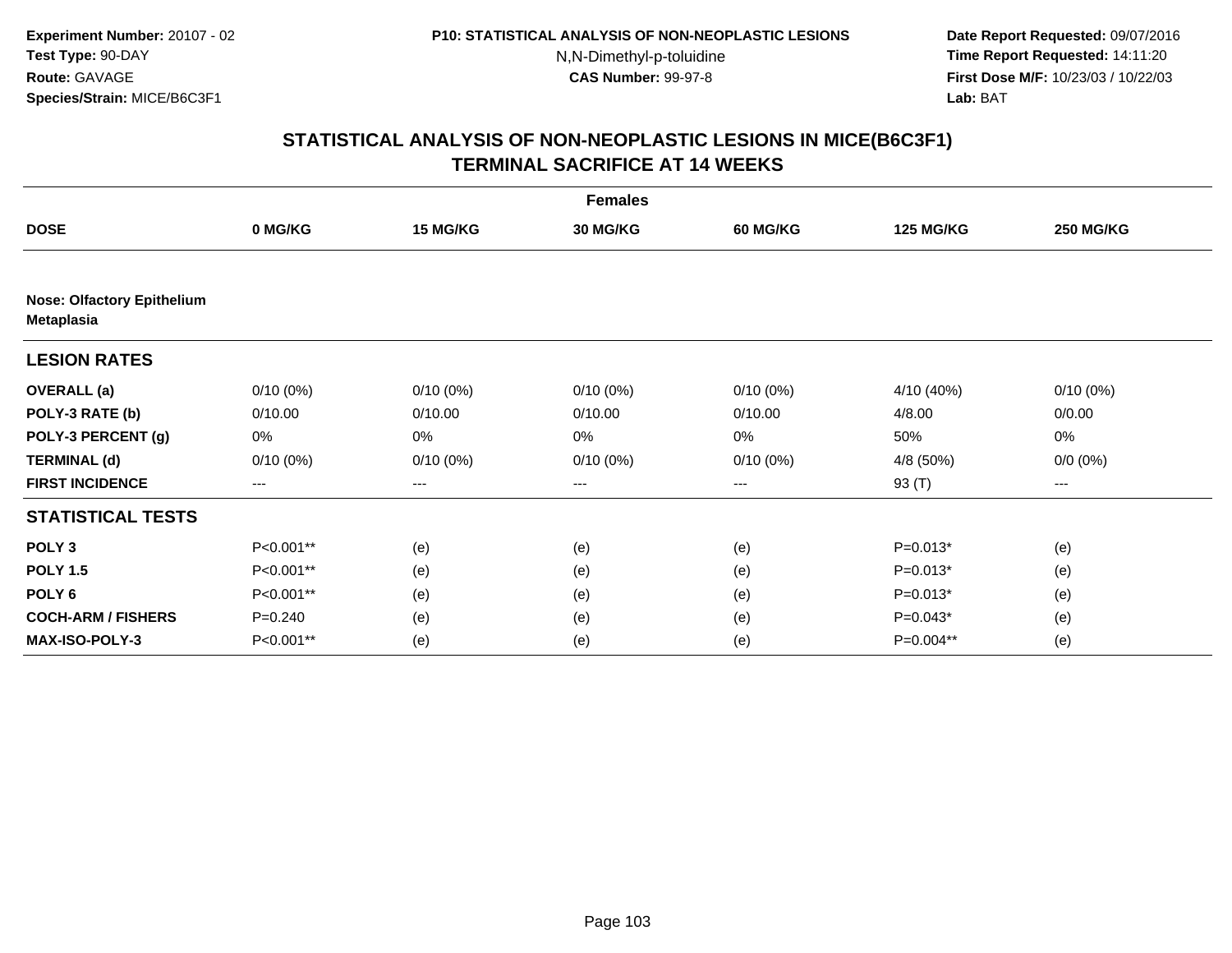**Date Report Requested:** 09/07/2016 **Time Report Requested:** 14:11:20 **First Dose M/F:** 10/23/03 / 10/22/03<br>**Lab:** BAT **Lab:** BAT

|                                                      | <b>Females</b> |             |                 |             |                  |                  |  |  |  |
|------------------------------------------------------|----------------|-------------|-----------------|-------------|------------------|------------------|--|--|--|
| <b>DOSE</b>                                          | 0 MG/KG        | 15 MG/KG    | <b>30 MG/KG</b> | 60 MG/KG    | <b>125 MG/KG</b> | <b>250 MG/KG</b> |  |  |  |
|                                                      |                |             |                 |             |                  |                  |  |  |  |
| <b>Nose: Olfactory Epithelium</b><br><b>Necrosis</b> |                |             |                 |             |                  |                  |  |  |  |
| <b>LESION RATES</b>                                  |                |             |                 |             |                  |                  |  |  |  |
| <b>OVERALL</b> (a)                                   | $0/10(0\%)$    | $0/10(0\%)$ | $0/10(0\%)$     | $0/10(0\%)$ | $0/10(0\%)$      | $0/10(0\%)$      |  |  |  |
| POLY-3 RATE (b)                                      | 0/10.00        | 0/10.00     | 0/10.00         | 0/10.00     | 0/8.00           | 0/0.00           |  |  |  |
| POLY-3 PERCENT (g)                                   | 0%             | 0%          | 0%              | 0%          | 0%               | 0%               |  |  |  |
| <b>TERMINAL (d)</b>                                  | $0/10(0\%)$    | $0/10(0\%)$ | $0/10(0\%)$     | $0/10(0\%)$ | 0/8(0%)          | $0/0 (0\%)$      |  |  |  |
| <b>FIRST INCIDENCE</b>                               | $--$           | ---         | ---             | $--$        | ---              | ---              |  |  |  |
| <b>STATISTICAL TESTS</b>                             |                |             |                 |             |                  |                  |  |  |  |
| POLY <sub>3</sub>                                    | (n)            | (n)         | (n)             | (n)         | (n)              | (n)              |  |  |  |
| <b>POLY 1.5</b>                                      | (n)            | (n)         | (n)             | (n)         | (n)              | (n)              |  |  |  |
| POLY <sub>6</sub>                                    | (n)            | (n)         | (n)             | (n)         | (n)              | (n)              |  |  |  |
| <b>COCH-ARM / FISHERS</b>                            | (n)            | (n)         | (n)             | (n)         | (n)              | (n)              |  |  |  |
| MAX-ISO-POLY-3                                       | (n)            | (n)         | (n)             | (n)         | (n)              | (n)              |  |  |  |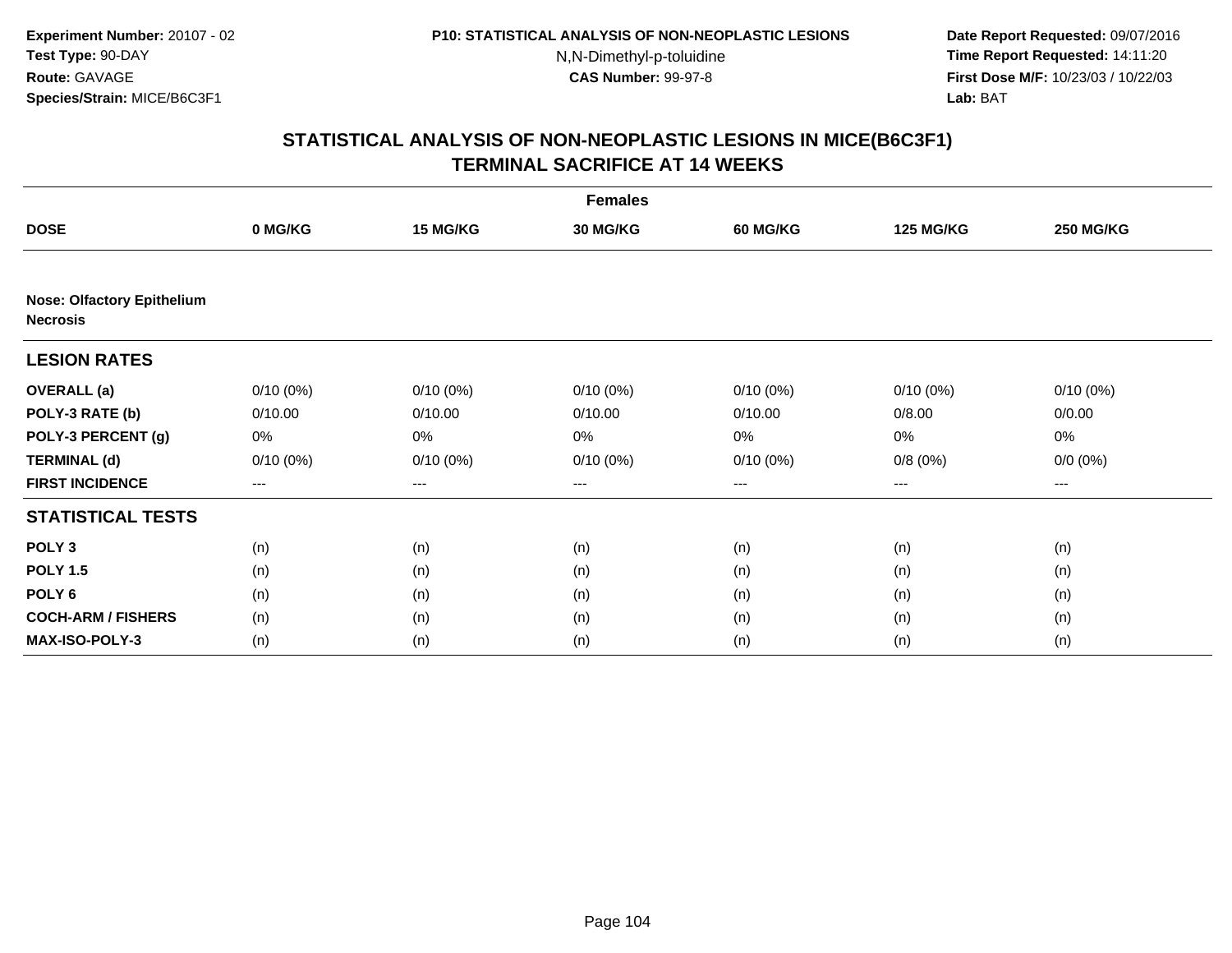**Date Report Requested:** 09/07/2016 **Time Report Requested:** 14:11:20 **First Dose M/F:** 10/23/03 / 10/22/03<br>**Lab:** BAT **Lab:** BAT

|                                                     | <b>Females</b>         |                 |                 |                 |                   |                  |  |  |
|-----------------------------------------------------|------------------------|-----------------|-----------------|-----------------|-------------------|------------------|--|--|
| <b>DOSE</b>                                         | 0 MG/KG                | <b>15 MG/KG</b> | <b>30 MG/KG</b> | <b>60 MG/KG</b> | <b>125 MG/KG</b>  | <b>250 MG/KG</b> |  |  |
|                                                     |                        |                 |                 |                 |                   |                  |  |  |
| <b>Nose: Respiratory Epithelium</b><br>Degeneration |                        |                 |                 |                 |                   |                  |  |  |
| <b>LESION RATES</b>                                 |                        |                 |                 |                 |                   |                  |  |  |
| <b>OVERALL</b> (a)                                  | $0/10(0\%)$            | $0/10(0\%)$     | $0/10(0\%)$     | $0/10(0\%)$     | $0/10(0\%)$       | $0/10(0\%)$      |  |  |
| POLY-3 RATE (b)                                     | 0/10.00                | 0/10.00         | 0/10.00         | 0/10.00         | 0/8.00            | 0/0.00           |  |  |
| POLY-3 PERCENT (g)                                  | 0%                     | 0%              | 0%              | 0%              | 0%                | 0%               |  |  |
| <b>TERMINAL (d)</b>                                 | $0/10(0\%)$            | $0/10(0\%)$     | $0/10(0\%)$     | 0/10(0%)        | 0/8(0%)           | $0/0 (0\%)$      |  |  |
| <b>FIRST INCIDENCE</b>                              | $\qquad \qquad \cdots$ | ---             | ---             | $--$            | $\qquad \qquad -$ | ---              |  |  |
| <b>STATISTICAL TESTS</b>                            |                        |                 |                 |                 |                   |                  |  |  |
| POLY <sub>3</sub>                                   | (n)                    | (n)             | (n)             | (n)             | (n)               | (n)              |  |  |
| <b>POLY 1.5</b>                                     | (n)                    | (n)             | (n)             | (n)             | (n)               | (n)              |  |  |
| POLY <sub>6</sub>                                   | (n)                    | (n)             | (n)             | (n)             | (n)               | (n)              |  |  |
| <b>COCH-ARM / FISHERS</b>                           | (n)                    | (n)             | (n)             | (n)             | (n)               | (n)              |  |  |
| MAX-ISO-POLY-3                                      | (n)                    | (n)             | (n)             | (n)             | (n)               | (n)              |  |  |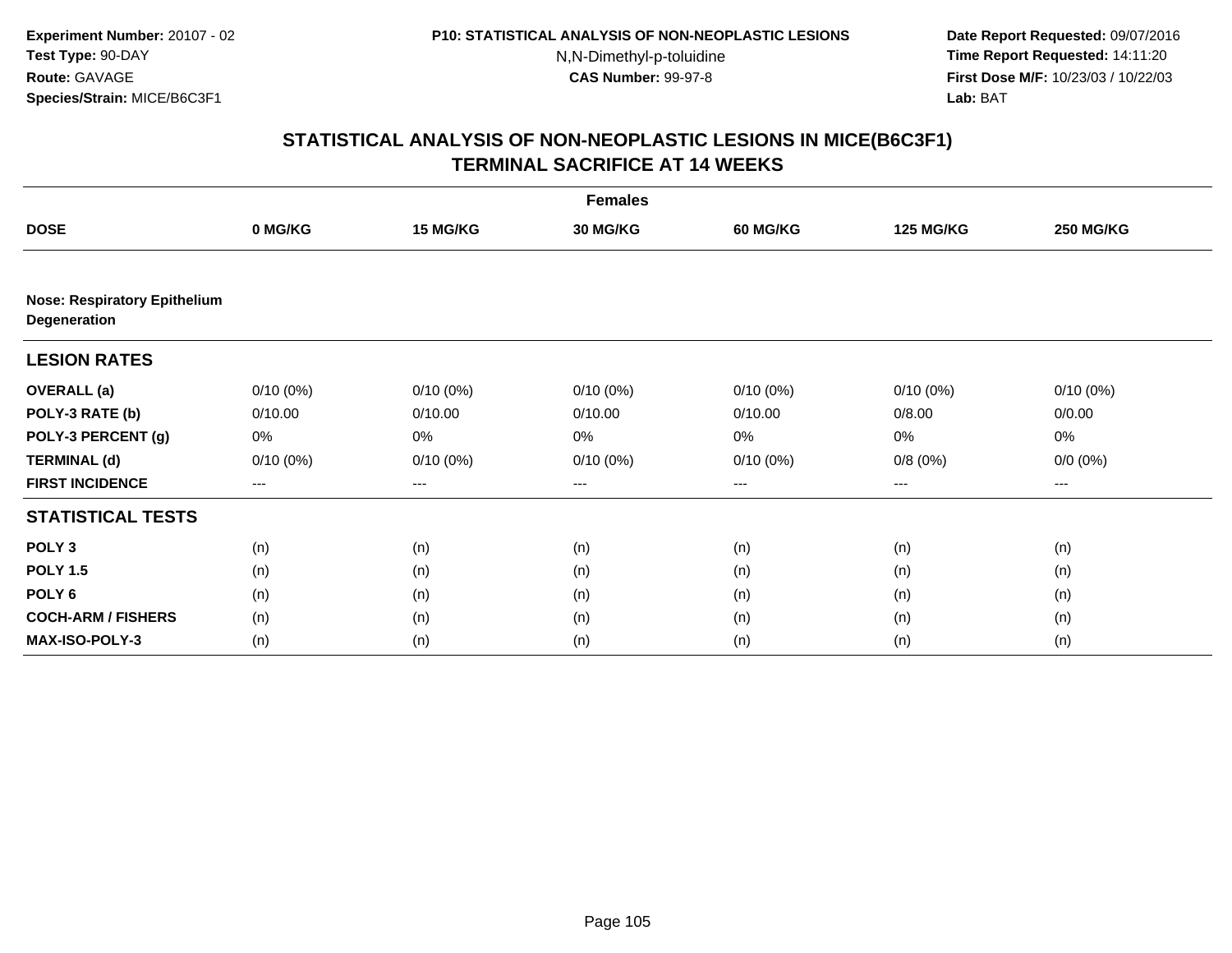**Date Report Requested:** 09/07/2016 **Time Report Requested:** 14:11:20 **First Dose M/F:** 10/23/03 / 10/22/03<br>**Lab:** BAT **Lab:** BAT

|                                                        | <b>Females</b>         |             |             |                 |                  |                  |  |  |
|--------------------------------------------------------|------------------------|-------------|-------------|-----------------|------------------|------------------|--|--|
| <b>DOSE</b>                                            | 0 MG/KG                | 15 MG/KG    | 30 MG/KG    | <b>60 MG/KG</b> | <b>125 MG/KG</b> | <b>250 MG/KG</b> |  |  |
|                                                        |                        |             |             |                 |                  |                  |  |  |
| <b>Nose: Respiratory Epithelium</b><br><b>Necrosis</b> |                        |             |             |                 |                  |                  |  |  |
| <b>LESION RATES</b>                                    |                        |             |             |                 |                  |                  |  |  |
| <b>OVERALL</b> (a)                                     | $0/10(0\%)$            | $0/10(0\%)$ | $0/10(0\%)$ | $0/10(0\%)$     | $0/10(0\%)$      | $0/10(0\%)$      |  |  |
| POLY-3 RATE (b)                                        | 0/10.00                | 0/10.00     | 0/10.00     | 0/10.00         | 0/8.00           | 0/0.00           |  |  |
| POLY-3 PERCENT (g)                                     | 0%                     | 0%          | 0%          | 0%              | 0%               | 0%               |  |  |
| <b>TERMINAL (d)</b>                                    | $0/10(0\%)$            | $0/10(0\%)$ | $0/10(0\%)$ | $0/10(0\%)$     | 0/8(0%)          | $0/0 (0\%)$      |  |  |
| <b>FIRST INCIDENCE</b>                                 | $\qquad \qquad \cdots$ | $---$       | ---         | $--$            | $--$             | ---              |  |  |
| <b>STATISTICAL TESTS</b>                               |                        |             |             |                 |                  |                  |  |  |
| POLY <sub>3</sub>                                      | (n)                    | (n)         | (n)         | (n)             | (n)              | (n)              |  |  |
| <b>POLY 1.5</b>                                        | (n)                    | (n)         | (n)         | (n)             | (n)              | (n)              |  |  |
| POLY <sub>6</sub>                                      | (n)                    | (n)         | (n)         | (n)             | (n)              | (n)              |  |  |
| <b>COCH-ARM / FISHERS</b>                              | (n)                    | (n)         | (n)         | (n)             | (n)              | (n)              |  |  |
| <b>MAX-ISO-POLY-3</b>                                  | (n)                    | (n)         | (n)         | (n)             | (n)              | (n)              |  |  |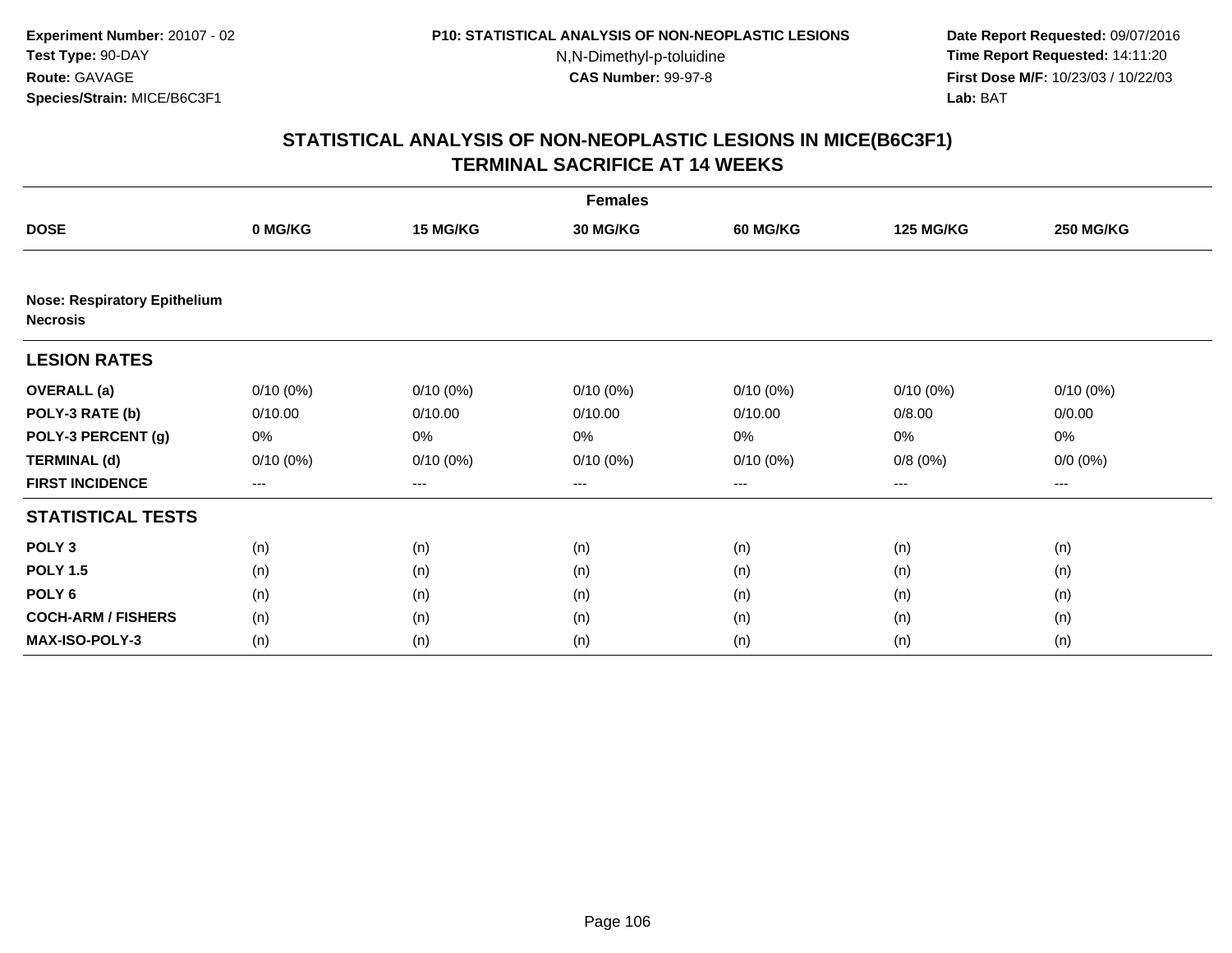**Date Report Requested:** 09/07/2016 **Time Report Requested:** 14:11:20 **First Dose M/F:** 10/23/03 / 10/22/03<br>**Lab:** BAT **Lab:** BAT

|                           | <b>Females</b> |                        |                   |             |                  |                   |  |  |  |
|---------------------------|----------------|------------------------|-------------------|-------------|------------------|-------------------|--|--|--|
| <b>DOSE</b>               | 0 MG/KG        | 15 MG/KG               | <b>30 MG/KG</b>   | 60 MG/KG    | <b>125 MG/KG</b> | <b>250 MG/KG</b>  |  |  |  |
|                           |                |                        |                   |             |                  |                   |  |  |  |
| Ovary<br>Cyst             |                |                        |                   |             |                  |                   |  |  |  |
| <b>LESION RATES</b>       |                |                        |                   |             |                  |                   |  |  |  |
| <b>OVERALL</b> (a)        | 1/10 (10%)     | $0/0 (0\%)$            | $0/0 (0\%)$       | $0/0 (0\%)$ | $0/10(0\%)$      | $0/10(0\%)$       |  |  |  |
| POLY-3 RATE (b)           | 1/10.00        | 0/0.00                 | 0/0.00            | 0/0.00      | 0/8.00           | 0/0.00            |  |  |  |
| POLY-3 PERCENT (g)        | 10%            | 0%                     | 0%                | 0%          | 0%               | 0%                |  |  |  |
| <b>TERMINAL (d)</b>       | 1/10 (10%)     | $0/0 (0\%)$            | $0/0 (0\%)$       | $0/0 (0\%)$ | 0/8(0%)          | $0/0 (0\%)$       |  |  |  |
| <b>FIRST INCIDENCE</b>    | 93 (T)         | $\qquad \qquad \cdots$ | $\qquad \qquad -$ | ---         | $---$            | $\qquad \qquad -$ |  |  |  |
| <b>STATISTICAL TESTS</b>  |                |                        |                   |             |                  |                   |  |  |  |
| POLY <sub>3</sub>         | (e)            | (e)                    | (e)               | (e)         | P=0.544N         | P=0.760N          |  |  |  |
| <b>POLY 1.5</b>           | (e)            | (e)                    | (e)               | (e)         | P=0.543N         | P=0.759N          |  |  |  |
| POLY 6                    | (e)            | (e)                    | (e)               | (e)         | P=0.544N         | P=0.500N          |  |  |  |
| <b>COCH-ARM / FISHERS</b> | P=0.267N       | (e)                    | (e)               | (e)         | P=0.500N         | P=0.500N          |  |  |  |
| <b>MAX-ISO-POLY-3</b>     | (e)            | (e)                    | (e)               | (e)         | P=0.211N         | P=0.499N          |  |  |  |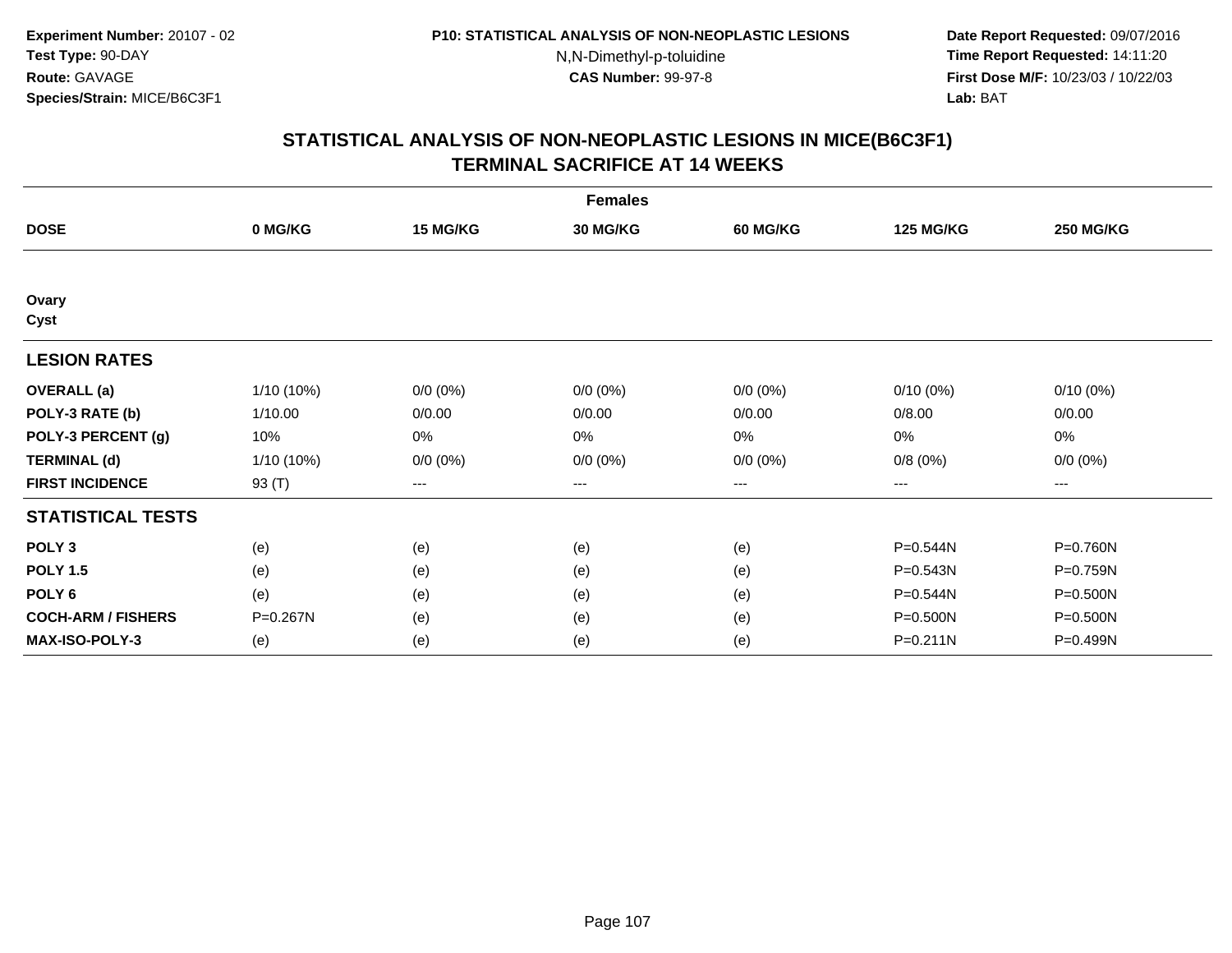**Date Report Requested:** 09/07/2016 **Time Report Requested:** 14:11:20 **First Dose M/F:** 10/23/03 / 10/22/03<br>**Lab:** BAT **Lab:** BAT

|                                                       | <b>Females</b> |             |                 |             |                  |                  |  |  |  |
|-------------------------------------------------------|----------------|-------------|-----------------|-------------|------------------|------------------|--|--|--|
| <b>DOSE</b>                                           | 0 MG/KG        | 15 MG/KG    | <b>30 MG/KG</b> | 60 MG/KG    | <b>125 MG/KG</b> | <b>250 MG/KG</b> |  |  |  |
|                                                       |                |             |                 |             |                  |                  |  |  |  |
| <b>Skeletal Muscle</b><br><b>Inflammation Chronic</b> |                |             |                 |             |                  |                  |  |  |  |
| <b>LESION RATES</b>                                   |                |             |                 |             |                  |                  |  |  |  |
| <b>OVERALL</b> (a)                                    | $0/0 (0\%)$    | $0/0 (0\%)$ | $0/0 (0\%)$     | $0/0 (0\%)$ | $0/0 (0\%)$      | 1/1 (100%)       |  |  |  |
| POLY-3 RATE (b)                                       | 0/0.00         | 0/0.00      | 0/0.00          | 0/0.00      | 0/0.00           | 1/1.00           |  |  |  |
| POLY-3 PERCENT (g)                                    | 0%             | 0%          | 0%              | 0%          | $0\%$            | 100%             |  |  |  |
| <b>TERMINAL (d)</b>                                   | $0/0 (0\%)$    | $0/0 (0\%)$ | $0/0 (0\%)$     | $0/0 (0\%)$ | $0/0 (0\%)$      | $0/0 (0\%)$      |  |  |  |
| <b>FIRST INCIDENCE</b>                                | $\cdots$       | ---         | ---             | $\cdots$    | $\cdots$         | 4                |  |  |  |
| <b>STATISTICAL TESTS</b>                              |                |             |                 |             |                  |                  |  |  |  |
| POLY <sub>3</sub>                                     | (e)            | (e)         | (e)             | (e)         | (e)              | (e)              |  |  |  |
| <b>POLY 1.5</b>                                       | (e)            | (e)         | (e)             | (e)         | (e)              | (e)              |  |  |  |
| POLY <sub>6</sub>                                     | (e)            | (e)         | (e)             | (e)         | (e)              | (e)              |  |  |  |
| <b>COCH-ARM / FISHERS</b>                             | (e)            | (e)         | (e)             | (e)         | (e)              | (e)              |  |  |  |
| <b>MAX-ISO-POLY-3</b>                                 | (e)            | (e)         | (e)             | (e)         | (e)              | (e)              |  |  |  |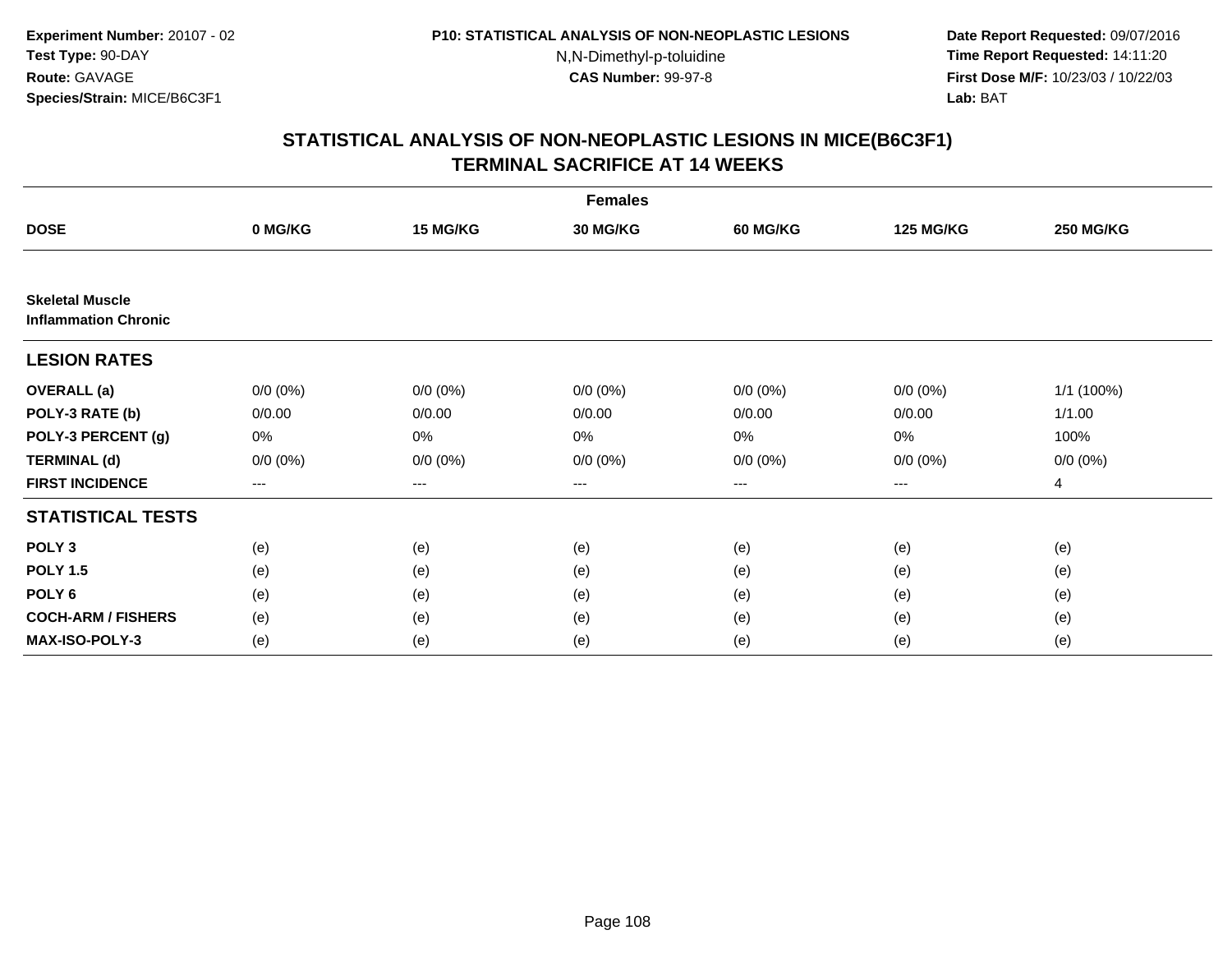**Date Report Requested:** 09/07/2016 **Time Report Requested:** 14:11:20 **First Dose M/F:** 10/23/03 / 10/22/03<br>**Lab:** BAT **Lab:** BAT

|                                                                 | <b>Females</b> |             |                 |                 |                  |                  |  |  |  |
|-----------------------------------------------------------------|----------------|-------------|-----------------|-----------------|------------------|------------------|--|--|--|
| <b>DOSE</b>                                                     | 0 MG/KG        | 15 MG/KG    | <b>30 MG/KG</b> | <b>60 MG/KG</b> | <b>125 MG/KG</b> | <b>250 MG/KG</b> |  |  |  |
|                                                                 |                |             |                 |                 |                  |                  |  |  |  |
| <b>Skin: Subcutaneous Tissue</b><br><b>Inflammation Chronic</b> |                |             |                 |                 |                  |                  |  |  |  |
| <b>LESION RATES</b>                                             |                |             |                 |                 |                  |                  |  |  |  |
| <b>OVERALL</b> (a)                                              | $0/10(0\%)$    | $0/0 (0\%)$ | $0/0 (0\%)$     | $0/0 (0\%)$     | $0/10(0\%)$      | $0/10(0\%)$      |  |  |  |
| POLY-3 RATE (b)                                                 | 0/10.00        | 0/0.00      | 0/0.00          | 0/0.00          | 0/8.00           | 0/0.00           |  |  |  |
| POLY-3 PERCENT (g)                                              | 0%             | 0%          | 0%              | 0%              | 0%               | 0%               |  |  |  |
| <b>TERMINAL (d)</b>                                             | $0/10(0\%)$    | $0/0 (0\%)$ | $0/0 (0\%)$     | $0/0 (0\%)$     | 0/8(0%)          | $0/0 (0\%)$      |  |  |  |
| <b>FIRST INCIDENCE</b>                                          | ---            | ---         | ---             | ---             | ---              | ---              |  |  |  |
| <b>STATISTICAL TESTS</b>                                        |                |             |                 |                 |                  |                  |  |  |  |
| POLY <sub>3</sub>                                               | (n)            | (n)         | (n)             | (n)             | (n)              | (n)              |  |  |  |
| <b>POLY 1.5</b>                                                 | (n)            | (n)         | (n)             | (n)             | (n)              | (n)              |  |  |  |
| POLY <sub>6</sub>                                               | (n)            | (n)         | (n)             | (n)             | (n)              | (n)              |  |  |  |
| <b>COCH-ARM / FISHERS</b>                                       | (n)            | (n)         | (n)             | (n)             | (n)              | (n)              |  |  |  |
| <b>MAX-ISO-POLY-3</b>                                           | (n)            | (n)         | (n)             | (n)             | (n)              | (n)              |  |  |  |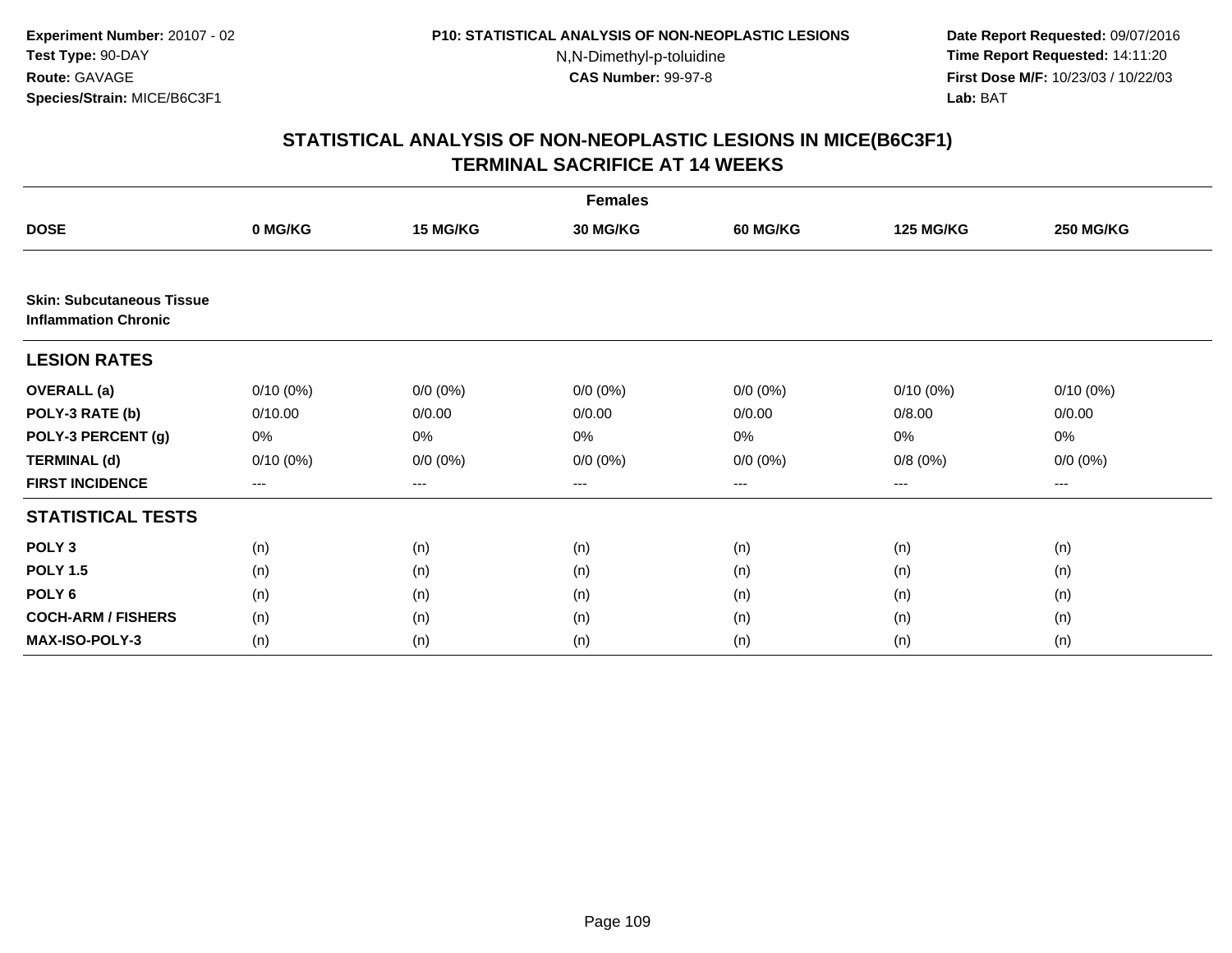**Date Report Requested:** 09/07/2016 **Time Report Requested:** 14:11:20 **First Dose M/F:** 10/23/03 / 10/22/03<br>**Lab:** BAT **Lab:** BAT

|                                                     | <b>Females</b> |             |                 |                 |                  |                  |  |  |  |
|-----------------------------------------------------|----------------|-------------|-----------------|-----------------|------------------|------------------|--|--|--|
| <b>DOSE</b>                                         | 0 MG/KG        | 15 MG/KG    | <b>30 MG/KG</b> | <b>60 MG/KG</b> | <b>125 MG/KG</b> | <b>250 MG/KG</b> |  |  |  |
|                                                     |                |             |                 |                 |                  |                  |  |  |  |
| <b>Skin: Subcutaneous Tissue</b><br><b>Necrosis</b> |                |             |                 |                 |                  |                  |  |  |  |
| <b>LESION RATES</b>                                 |                |             |                 |                 |                  |                  |  |  |  |
| <b>OVERALL</b> (a)                                  | $0/10(0\%)$    | $0/0 (0\%)$ | $0/0 (0\%)$     | $0/0 (0\%)$     | $0/10(0\%)$      | $0/10(0\%)$      |  |  |  |
| POLY-3 RATE (b)                                     | 0/10.00        | 0/0.00      | 0/0.00          | 0/0.00          | 0/8.00           | 0/0.00           |  |  |  |
| POLY-3 PERCENT (g)                                  | 0%             | 0%          | 0%              | 0%              | 0%               | 0%               |  |  |  |
| <b>TERMINAL (d)</b>                                 | $0/10(0\%)$    | $0/0 (0\%)$ | $0/0 (0\%)$     | $0/0 (0\%)$     | 0/8(0%)          | $0/0 (0\%)$      |  |  |  |
| <b>FIRST INCIDENCE</b>                              | ---            | ---         | ---             | $--$            | ---              | ---              |  |  |  |
| <b>STATISTICAL TESTS</b>                            |                |             |                 |                 |                  |                  |  |  |  |
| POLY <sub>3</sub>                                   | (n)            | (n)         | (n)             | (n)             | (n)              | (n)              |  |  |  |
| <b>POLY 1.5</b>                                     | (n)            | (n)         | (n)             | (n)             | (n)              | (n)              |  |  |  |
| POLY <sub>6</sub>                                   | (n)            | (n)         | (n)             | (n)             | (n)              | (n)              |  |  |  |
| <b>COCH-ARM / FISHERS</b>                           | (n)            | (n)         | (n)             | (n)             | (n)              | (n)              |  |  |  |
| MAX-ISO-POLY-3                                      | (n)            | (n)         | (n)             | (n)             | (n)              | (n)              |  |  |  |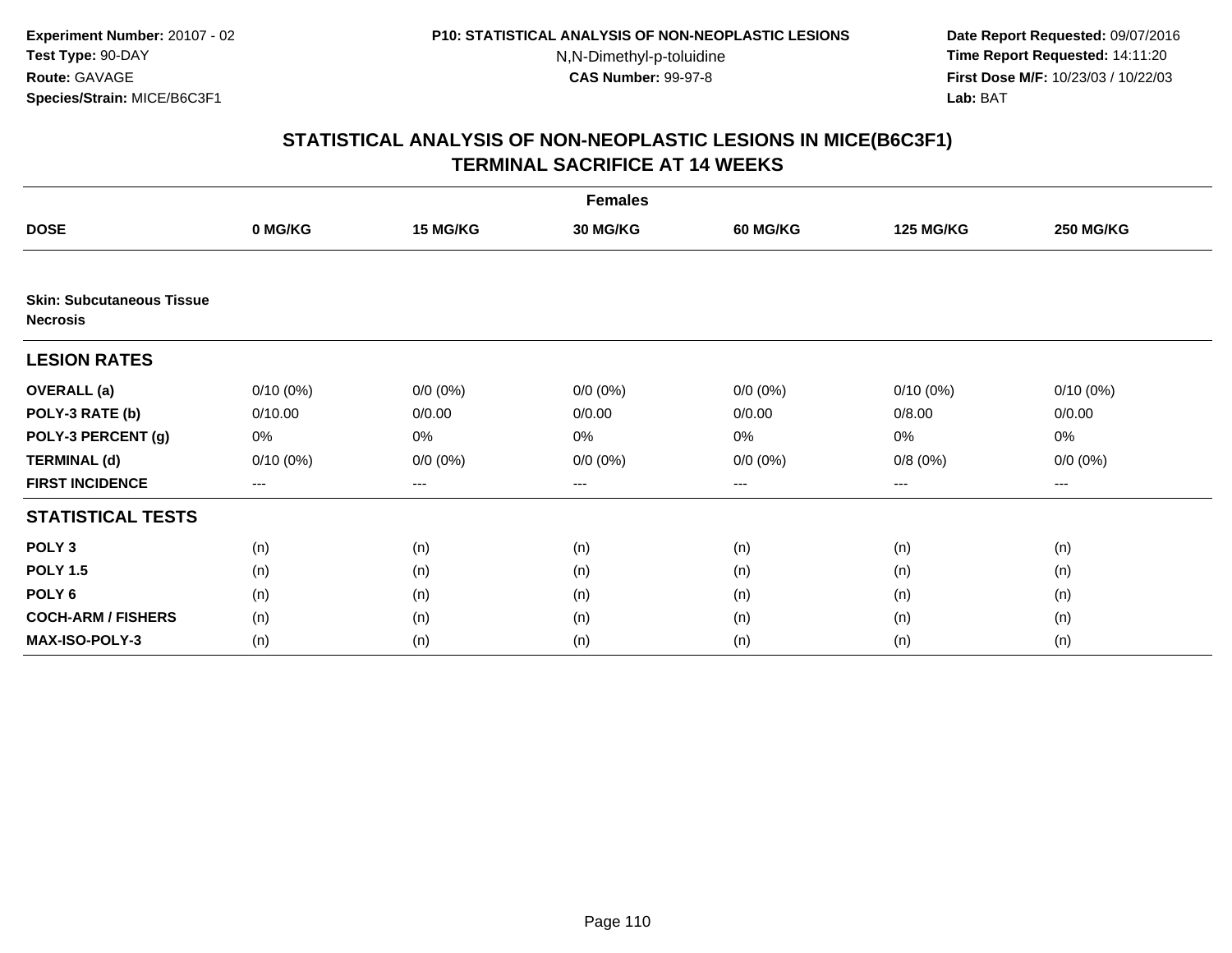**Date Report Requested:** 09/07/2016 **Time Report Requested:** 14:11:20 **First Dose M/F:** 10/23/03 / 10/22/03<br>**Lab:** BAT **Lab:** BAT

|                                 | <b>Females</b> |             |                 |                 |                  |                  |  |  |  |
|---------------------------------|----------------|-------------|-----------------|-----------------|------------------|------------------|--|--|--|
| <b>DOSE</b>                     | 0 MG/KG        | 15 MG/KG    | <b>30 MG/KG</b> | <b>60 MG/KG</b> | <b>125 MG/KG</b> | <b>250 MG/KG</b> |  |  |  |
|                                 |                |             |                 |                 |                  |                  |  |  |  |
| <b>Spleen</b><br><b>Atrophy</b> |                |             |                 |                 |                  |                  |  |  |  |
| <b>LESION RATES</b>             |                |             |                 |                 |                  |                  |  |  |  |
| <b>OVERALL</b> (a)              | $0/10(0\%)$    | $0/10(0\%)$ | $0/10(0\%)$     | $0/10(0\%)$     | 2/10(20%)        | 7/10 (70%)       |  |  |  |
| POLY-3 RATE (b)                 | 0/10.00        | 0/10.00     | 0/10.00         | 0/10.00         | 2/10.00          | 7/7.00           |  |  |  |
| POLY-3 PERCENT (g)              | 0%             | 0%          | 0%              | 0%              | 20%              | 100%             |  |  |  |
| <b>TERMINAL (d)</b>             | $0/10(0\%)$    | $0/10(0\%)$ | $0/10(0\%)$     | $0/10(0\%)$     | 0/8(0%)          | $0/0 (0\%)$      |  |  |  |
| <b>FIRST INCIDENCE</b>          | ---            | $--$        | ---             | ---             | 4                | 3                |  |  |  |
| <b>STATISTICAL TESTS</b>        |                |             |                 |                 |                  |                  |  |  |  |
| POLY <sub>3</sub>               | P<0.001**      | (e)         | (e)             | (e)             | $P=0.227$        | P<0.001**        |  |  |  |
| <b>POLY 1.5</b>                 | P<0.001**      | (e)         | (e)             | (e)             | $P=0.227$        | P<0.001**        |  |  |  |
| POLY <sub>6</sub>               | P<0.001**      | (e)         | (e)             | (e)             | $P=0.227$        | P<0.001**        |  |  |  |
| <b>COCH-ARM / FISHERS</b>       | P<0.001**      | (e)         | (e)             | (e)             | $P = 0.237$      | P=0.002**        |  |  |  |
| <b>MAX-ISO-POLY-3</b>           | P<0.001**      | (e)         | (e)             | (e)             | $P = 0.066$      | P<0.001**        |  |  |  |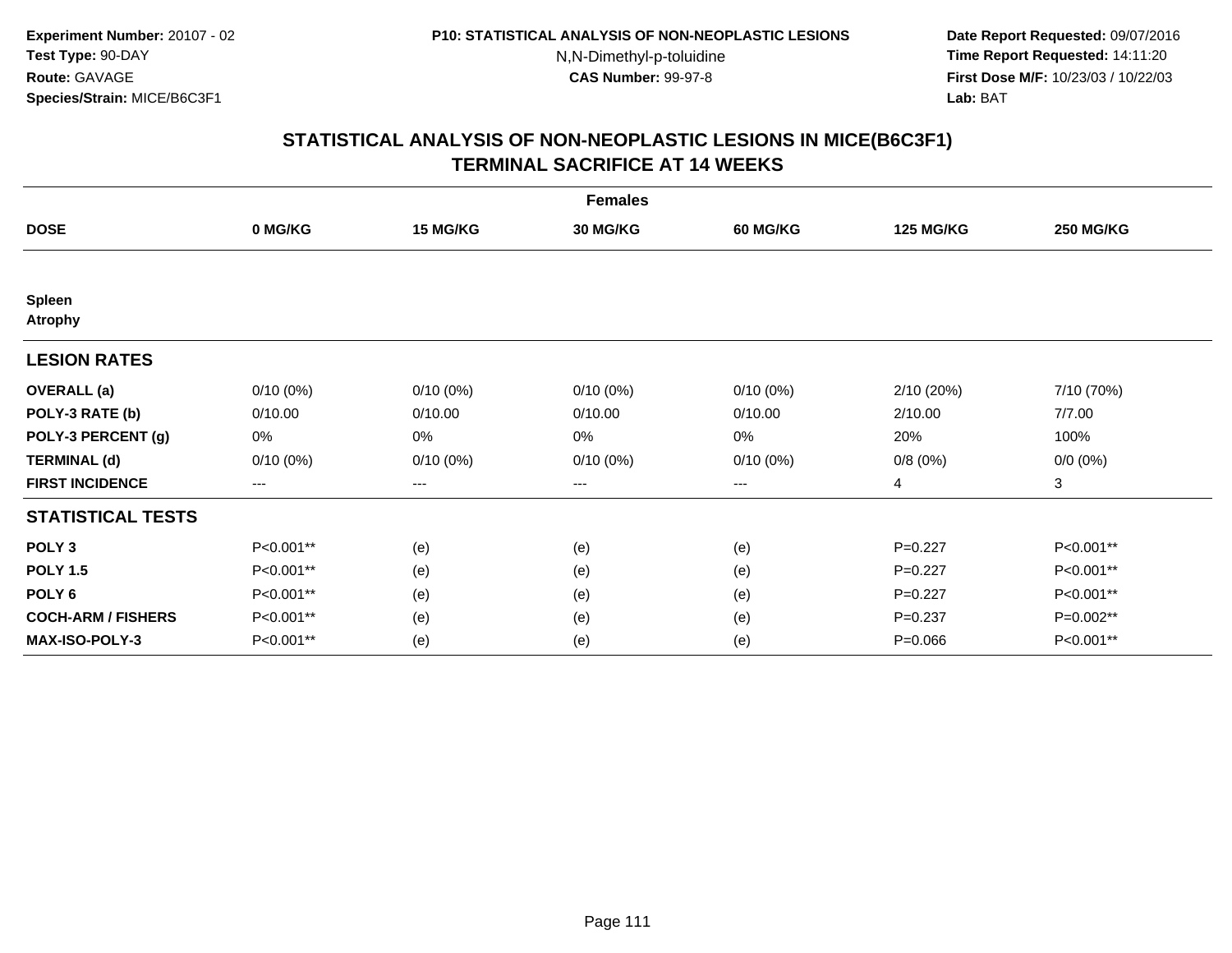**Date Report Requested:** 09/07/2016 **Time Report Requested:** 14:11:20 **First Dose M/F:** 10/23/03 / 10/22/03<br>**Lab:** BAT **Lab:** BAT

|                                                          | <b>Females</b> |                   |                 |                 |                  |                  |  |  |  |
|----------------------------------------------------------|----------------|-------------------|-----------------|-----------------|------------------|------------------|--|--|--|
| <b>DOSE</b>                                              | 0 MG/KG        | 15 MG/KG          | <b>30 MG/KG</b> | <b>60 MG/KG</b> | <b>125 MG/KG</b> | <b>250 MG/KG</b> |  |  |  |
|                                                          |                |                   |                 |                 |                  |                  |  |  |  |
| <b>Spleen</b><br><b>Hematopoietic Cell Proliferation</b> |                |                   |                 |                 |                  |                  |  |  |  |
| <b>LESION RATES</b>                                      |                |                   |                 |                 |                  |                  |  |  |  |
| <b>OVERALL</b> (a)                                       | $0/10(0\%)$    | $0/10(0\%)$       | $0/10(0\%)$     | 1/10 (10%)      | 1/10 (10%)       | $0/10(0\%)$      |  |  |  |
| POLY-3 RATE (b)                                          | 0/10.00        | 0/10.00           | 0/10.00         | 1/10.00         | 1/8.00           | 0/0.00           |  |  |  |
| POLY-3 PERCENT (g)                                       | 0%             | 0%                | 0%              | 10%             | 12.5%            | 0%               |  |  |  |
| <b>TERMINAL (d)</b>                                      | $0/10(0\%)$    | $0/10(0\%)$       | $0/10(0\%)$     | 1/10 (10%)      | 1/8(13%)         | $0/0 (0\%)$      |  |  |  |
| <b>FIRST INCIDENCE</b>                                   | $---$          | $\qquad \qquad -$ | ---             | 93 (T)          | 93 (T)           | ---              |  |  |  |
| <b>STATISTICAL TESTS</b>                                 |                |                   |                 |                 |                  |                  |  |  |  |
| POLY <sub>3</sub>                                        | $P = 0.096$    | (e)               | (e)             | $P = 0.500$     | $P = 0.456$      | (e)              |  |  |  |
| <b>POLY 1.5</b>                                          | $P=0.097$      | (e)               | (e)             | $P = 0.500$     | $P = 0.456$      | (e)              |  |  |  |
| POLY <sub>6</sub>                                        | $P = 0.096$    | (e)               | (e)             | $P = 0.500$     | $P = 0.456$      | (e)              |  |  |  |
| <b>COCH-ARM / FISHERS</b>                                | $P = 0.623$    | (e)               | (e)             | $P = 0.500$     | $P = 0.500$      | (e)              |  |  |  |
| <b>MAX-ISO-POLY-3</b>                                    | $P=0.095$      | (e)               | (e)             | $P = 0.158$     | $P = 0.156$      | (e)              |  |  |  |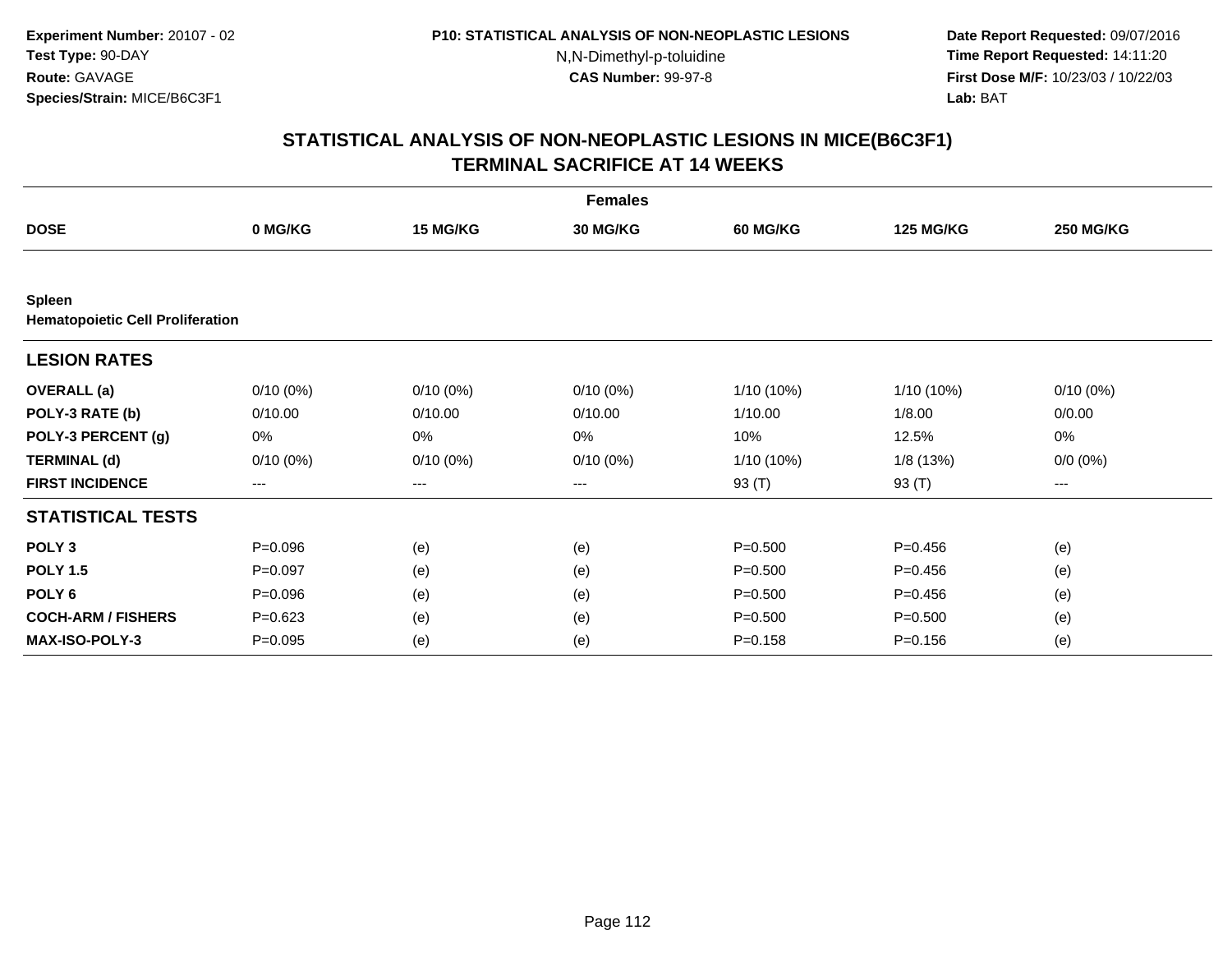**Date Report Requested:** 09/07/2016 **Time Report Requested:** 14:11:20 **First Dose M/F:** 10/23/03 / 10/22/03<br>**Lab:** BAT **Lab:** BAT

|                                                     |             |             | <b>Females</b>  |                 |                  |                  |
|-----------------------------------------------------|-------------|-------------|-----------------|-----------------|------------------|------------------|
| <b>DOSE</b>                                         | 0 MG/KG     | 15 MG/KG    | <b>30 MG/KG</b> | <b>60 MG/KG</b> | <b>125 MG/KG</b> | <b>250 MG/KG</b> |
|                                                     |             |             |                 |                 |                  |                  |
| <b>Spleen: Lymphoid Follicle</b><br><b>Necrosis</b> |             |             |                 |                 |                  |                  |
| <b>LESION RATES</b>                                 |             |             |                 |                 |                  |                  |
| <b>OVERALL</b> (a)                                  | $0/10(0\%)$ | $0/10(0\%)$ | $0/10(0\%)$     | $0/10(0\%)$     | 2/10 (20%)       | 6/10 (60%)       |
| POLY-3 RATE (b)                                     | 0/10.00     | 0/10.00     | 0/10.00         | 0/10.00         | 2/10.00          | 6/6.00           |
| POLY-3 PERCENT (g)                                  | 0%          | 0%          | 0%              | 0%              | 20%              | 100%             |
| <b>TERMINAL (d)</b>                                 | $0/10(0\%)$ | $0/10(0\%)$ | $0/10(0\%)$     | $0/10(0\%)$     | 0/8(0%)          | $0/0 (0\%)$      |
| <b>FIRST INCIDENCE</b>                              | $---$       | $\cdots$    | $\cdots$        | $---$           | 4                | $\overline{c}$   |
| <b>STATISTICAL TESTS</b>                            |             |             |                 |                 |                  |                  |
| POLY <sub>3</sub>                                   | P<0.001**   | (e)         | (e)             | (e)             | $P=0.227$        | P<0.001**        |
| <b>POLY 1.5</b>                                     | P<0.001**   | (e)         | (e)             | (e)             | $P=0.227$        | P<0.001**        |
| POLY <sub>6</sub>                                   | P<0.001**   | (e)         | (e)             | (e)             | $P=0.227$        | P<0.001**        |
| <b>COCH-ARM / FISHERS</b>                           | P<0.001**   | (e)         | (e)             | (e)             | $P = 0.237$      | P=0.005**        |
| <b>MAX-ISO-POLY-3</b>                               | P<0.001**   | (e)         | (e)             | (e)             | $P = 0.066$      | P<0.001**        |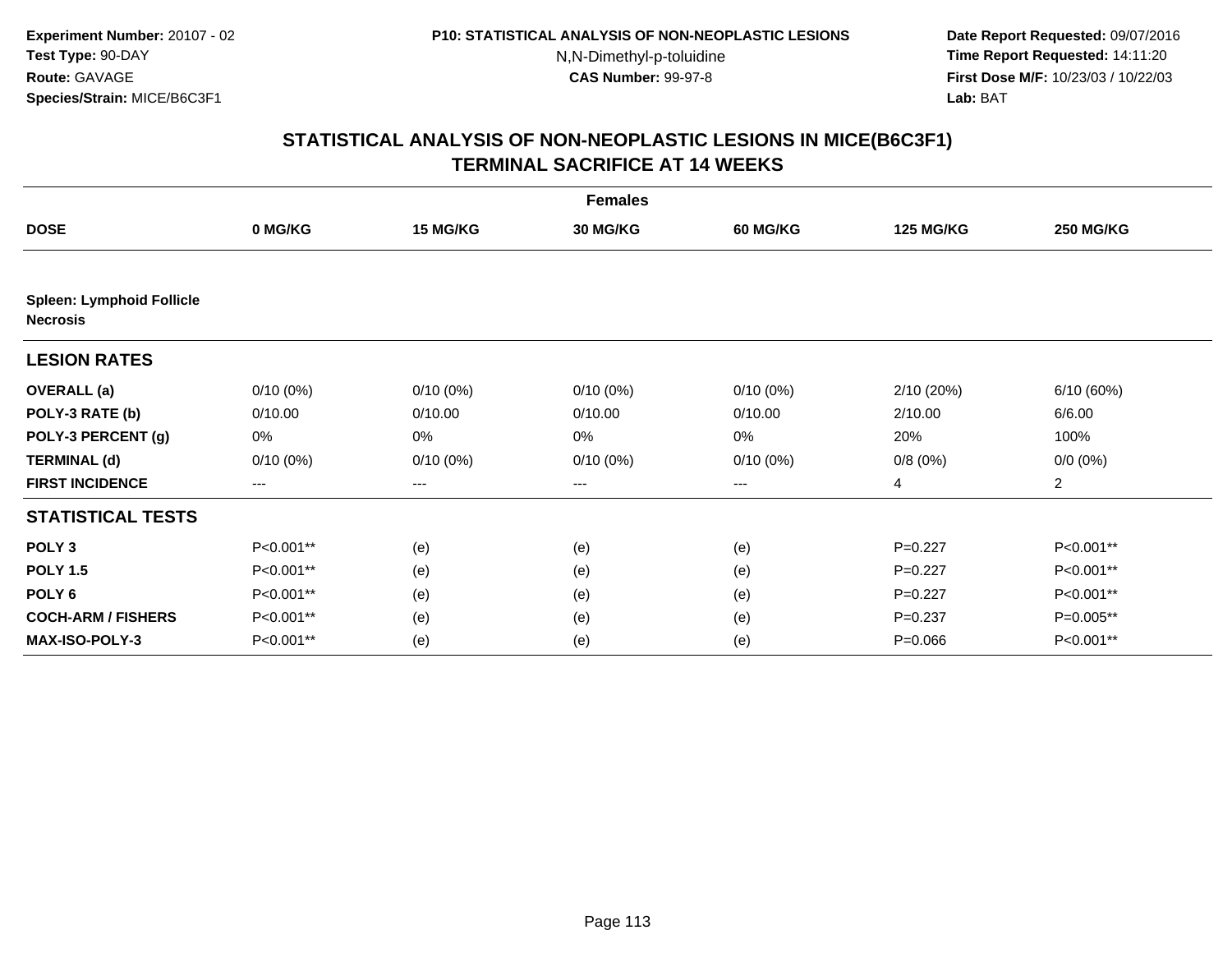**Date Report Requested:** 09/07/2016 **Time Report Requested:** 14:11:20 **First Dose M/F:** 10/23/03 / 10/22/03<br>**Lab:** BAT **Lab:** BAT

|                                                   | <b>Females</b>         |             |                 |                 |                   |                  |  |  |  |
|---------------------------------------------------|------------------------|-------------|-----------------|-----------------|-------------------|------------------|--|--|--|
| <b>DOSE</b>                                       | 0 MG/KG                | 15 MG/KG    | <b>30 MG/KG</b> | <b>60 MG/KG</b> | <b>125 MG/KG</b>  | <b>250 MG/KG</b> |  |  |  |
|                                                   |                        |             |                 |                 |                   |                  |  |  |  |
| Stomach, Glandular<br><b>Inflammation Chronic</b> |                        |             |                 |                 |                   |                  |  |  |  |
| <b>LESION RATES</b>                               |                        |             |                 |                 |                   |                  |  |  |  |
| <b>OVERALL</b> (a)                                | $0/10(0\%)$            | $0/0 (0\%)$ | $0/0 (0\%)$     | $0/0 (0\%)$     | $0/10(0\%)$       | $0/10(0\%)$      |  |  |  |
| POLY-3 RATE (b)                                   | 0/10.00                | 0/0.00      | 0/0.00          | 0/0.00          | 0/8.00            | 0/0.00           |  |  |  |
| POLY-3 PERCENT (g)                                | 0%                     | 0%          | 0%              | 0%              | 0%                | 0%               |  |  |  |
| <b>TERMINAL (d)</b>                               | $0/10(0\%)$            | $0/0 (0\%)$ | $0/0 (0\%)$     | $0/0 (0\%)$     | 0/8(0%)           | $0/0 (0\%)$      |  |  |  |
| <b>FIRST INCIDENCE</b>                            | $\qquad \qquad \cdots$ | $---$       | $--$            | $--$            | $\qquad \qquad -$ | ---              |  |  |  |
| <b>STATISTICAL TESTS</b>                          |                        |             |                 |                 |                   |                  |  |  |  |
| POLY <sub>3</sub>                                 | (n)                    | (n)         | (n)             | (n)             | (n)               | (n)              |  |  |  |
| <b>POLY 1.5</b>                                   | (n)                    | (n)         | (n)             | (n)             | (n)               | (n)              |  |  |  |
| POLY <sub>6</sub>                                 | (n)                    | (n)         | (n)             | (n)             | (n)               | (n)              |  |  |  |
| <b>COCH-ARM / FISHERS</b>                         | (n)                    | (n)         | (n)             | (n)             | (n)               | (n)              |  |  |  |
| <b>MAX-ISO-POLY-3</b>                             | (n)                    | (n)         | (n)             | (n)             | (n)               | (n)              |  |  |  |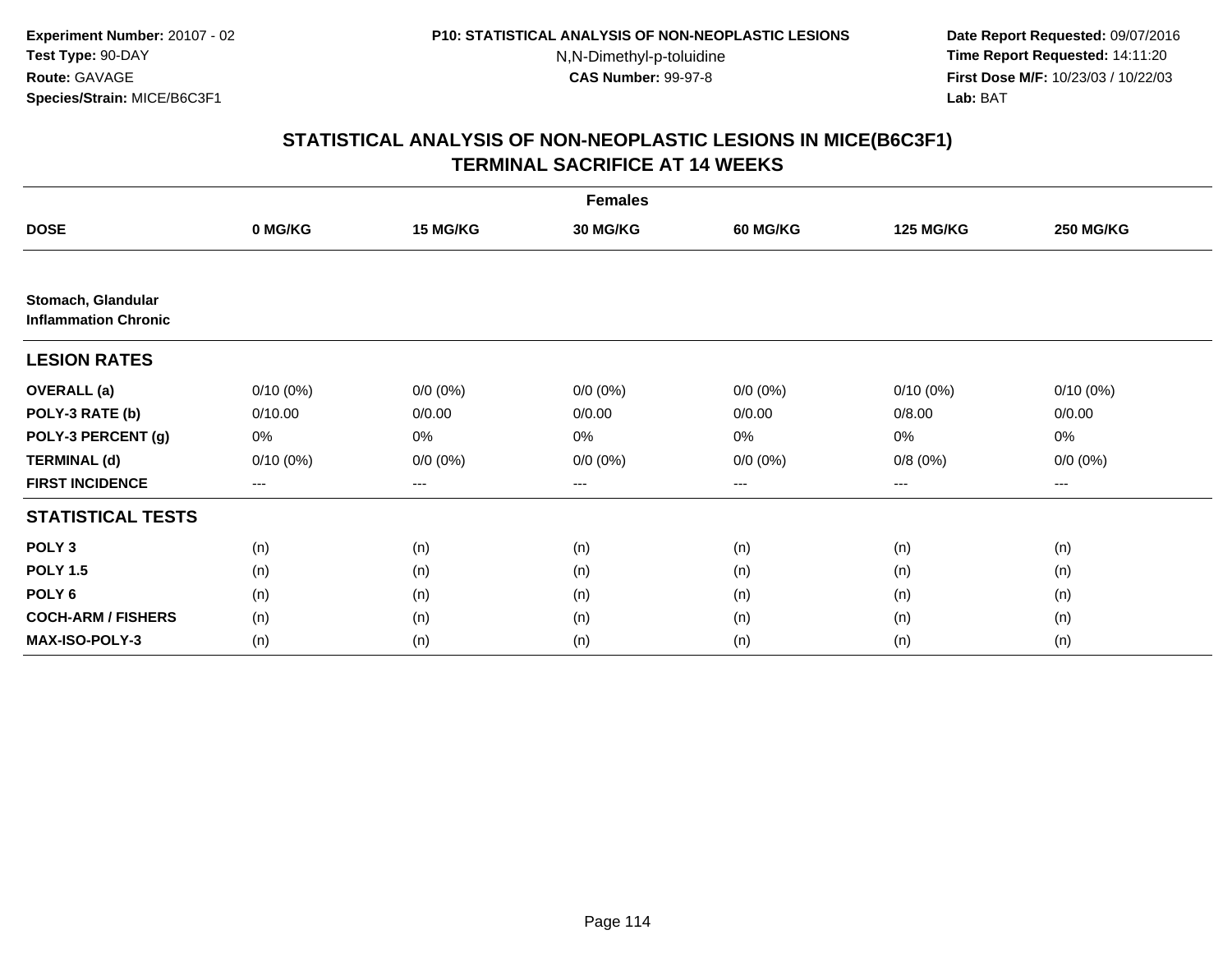**Date Report Requested:** 09/07/2016 **Time Report Requested:** 14:11:20 **First Dose M/F:** 10/23/03 / 10/22/03<br>**Lab:** BAT **Lab:** BAT

|                                 | <b>Females</b> |             |                 |                 |                  |                  |  |  |  |
|---------------------------------|----------------|-------------|-----------------|-----------------|------------------|------------------|--|--|--|
| <b>DOSE</b>                     | 0 MG/KG        | 15 MG/KG    | <b>30 MG/KG</b> | <b>60 MG/KG</b> | <b>125 MG/KG</b> | <b>250 MG/KG</b> |  |  |  |
|                                 |                |             |                 |                 |                  |                  |  |  |  |
| <b>Thymus</b><br><b>Atrophy</b> |                |             |                 |                 |                  |                  |  |  |  |
| <b>LESION RATES</b>             |                |             |                 |                 |                  |                  |  |  |  |
| <b>OVERALL</b> (a)              | $0/10(0\%)$    | $0/10(0\%)$ | $0/10(0\%)$     | $0/10(0\%)$     | 2/10 (20%)       | 6/10(60%)        |  |  |  |
| POLY-3 RATE (b)                 | 0/10.00        | 0/10.00     | 0/10.00         | 0/10.00         | 2/10.00          | 6/6.00           |  |  |  |
| POLY-3 PERCENT (g)              | 0%             | 0%          | 0%              | 0%              | 20%              | 100%             |  |  |  |
| <b>TERMINAL (d)</b>             | $0/10(0\%)$    | $0/10(0\%)$ | $0/10(0\%)$     | $0/10(0\%)$     | 0/8(0%)          | $0/0 (0\%)$      |  |  |  |
| <b>FIRST INCIDENCE</b>          | ---            | $--$        | ---             | ---             | 4                | 3                |  |  |  |
| <b>STATISTICAL TESTS</b>        |                |             |                 |                 |                  |                  |  |  |  |
| POLY <sub>3</sub>               | P<0.001**      | (e)         | (e)             | (e)             | $P=0.227$        | P<0.001**        |  |  |  |
| <b>POLY 1.5</b>                 | P<0.001**      | (e)         | (e)             | (e)             | $P=0.227$        | P<0.001**        |  |  |  |
| POLY <sub>6</sub>               | P<0.001**      | (e)         | (e)             | (e)             | $P=0.227$        | P<0.001**        |  |  |  |
| <b>COCH-ARM / FISHERS</b>       | P<0.001**      | (e)         | (e)             | (e)             | $P = 0.237$      | P=0.005**        |  |  |  |
| <b>MAX-ISO-POLY-3</b>           | P<0.001**      | (e)         | (e)             | (e)             | $P = 0.066$      | P<0.001**        |  |  |  |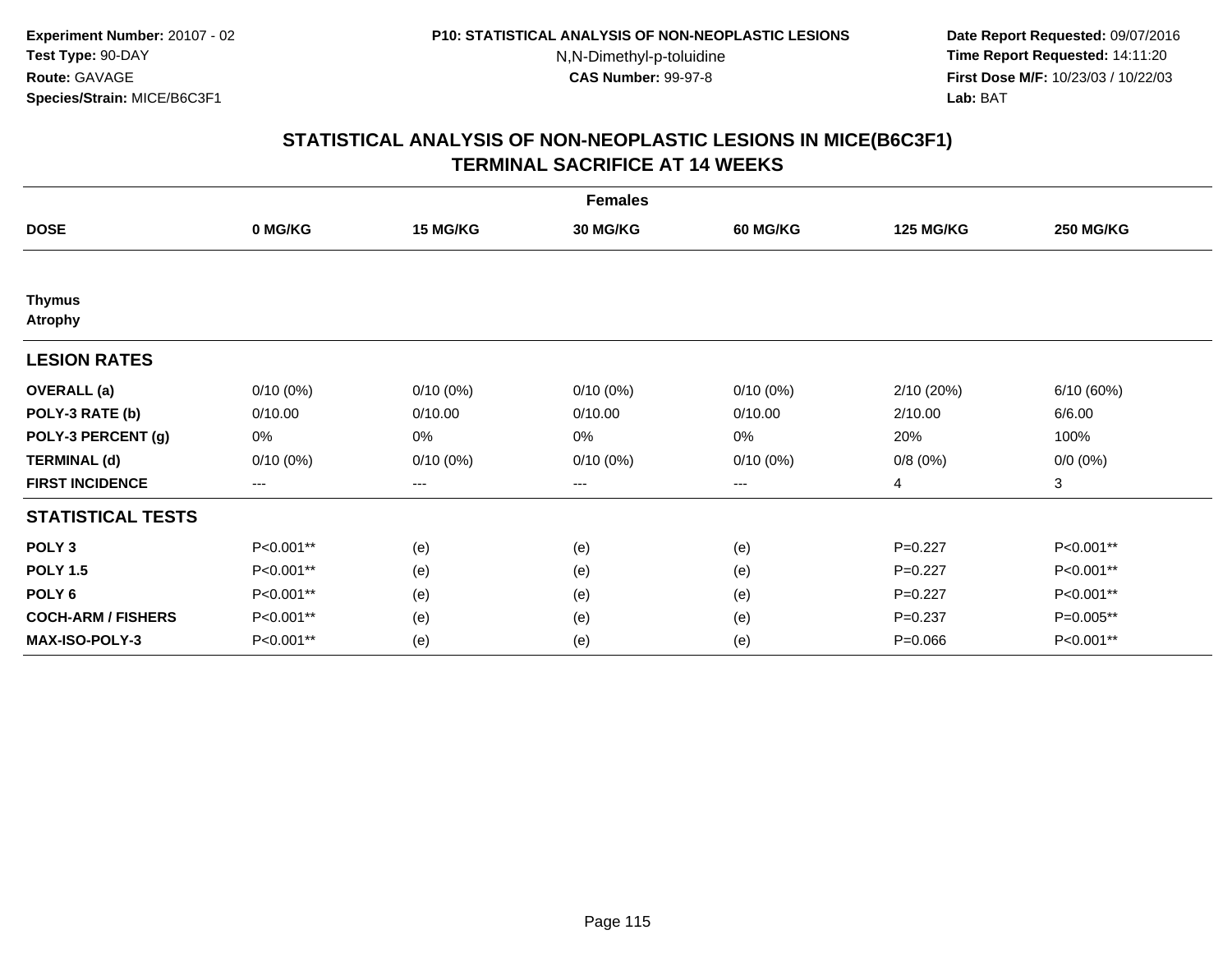**Date Report Requested:** 09/07/2016 **Time Report Requested:** 14:11:20 **First Dose M/F:** 10/23/03 / 10/22/03<br>**Lab:** BAT **Lab:** BAT

|                                              |              |              | <b>Females</b>  |                 |                  |                  |
|----------------------------------------------|--------------|--------------|-----------------|-----------------|------------------|------------------|
| <b>DOSE</b>                                  | 0 MG/KG      | 15 MG/KG     | <b>30 MG/KG</b> | <b>60 MG/KG</b> | <b>125 MG/KG</b> | <b>250 MG/KG</b> |
|                                              |              |              |                 |                 |                  |                  |
| <b>Thymus</b><br><b>Inflammation Chronic</b> |              |              |                 |                 |                  |                  |
| <b>LESION RATES</b>                          |              |              |                 |                 |                  |                  |
| <b>OVERALL</b> (a)                           | 1/10 (10%)   | $0/10(0\%)$  | $0/10(0\%)$     | $0/10(0\%)$     | $0/10(0\%)$      | $0/10(0\%)$      |
| POLY-3 RATE (b)                              | 1/10.00      | 0/10.00      | 0/10.00         | 0/10.00         | 0/8.00           | 0/0.00           |
| POLY-3 PERCENT (g)                           | 10%          | 0%           | $0\%$           | 0%              | 0%               | 0%               |
| <b>TERMINAL (d)</b>                          | 1/10 (10%)   | $0/10(0\%)$  | $0/10(0\%)$     | $0/10(0\%)$     | 0/8(0%)          | $0/0 (0\%)$      |
| <b>FIRST INCIDENCE</b>                       | 93 (T)       | $--$         | ---             | ---             | ---              | ---              |
| <b>STATISTICAL TESTS</b>                     |              |              |                 |                 |                  |                  |
| POLY <sub>3</sub>                            | P=0.325N     | P=0.500N     | $P = 0.500N$    | $P = 0.500N$    | P=0.544N         | P=0.760N         |
| <b>POLY 1.5</b>                              | P=0.326N     | P=0.500N     | $P = 0.500N$    | $P = 0.500N$    | $P = 0.543N$     | P=0.759N         |
| POLY <sub>6</sub>                            | $P = 0.325N$ | P=0.500N     | $P = 0.500N$    | $P = 0.500N$    | P=0.544N         | $P = 0.500N$     |
| <b>COCH-ARM / FISHERS</b>                    | P=0.419N     | $P = 0.500N$ | P=0.500N        | $P = 0.500N$    | $P = 0.500N$     | $P = 0.500N$     |
| <b>MAX-ISO-POLY-3</b>                        | P=0.323N     | P=0.158N     | P=0.158N        | P=0.158N        | $P = 0.211N$     | P=0.499N         |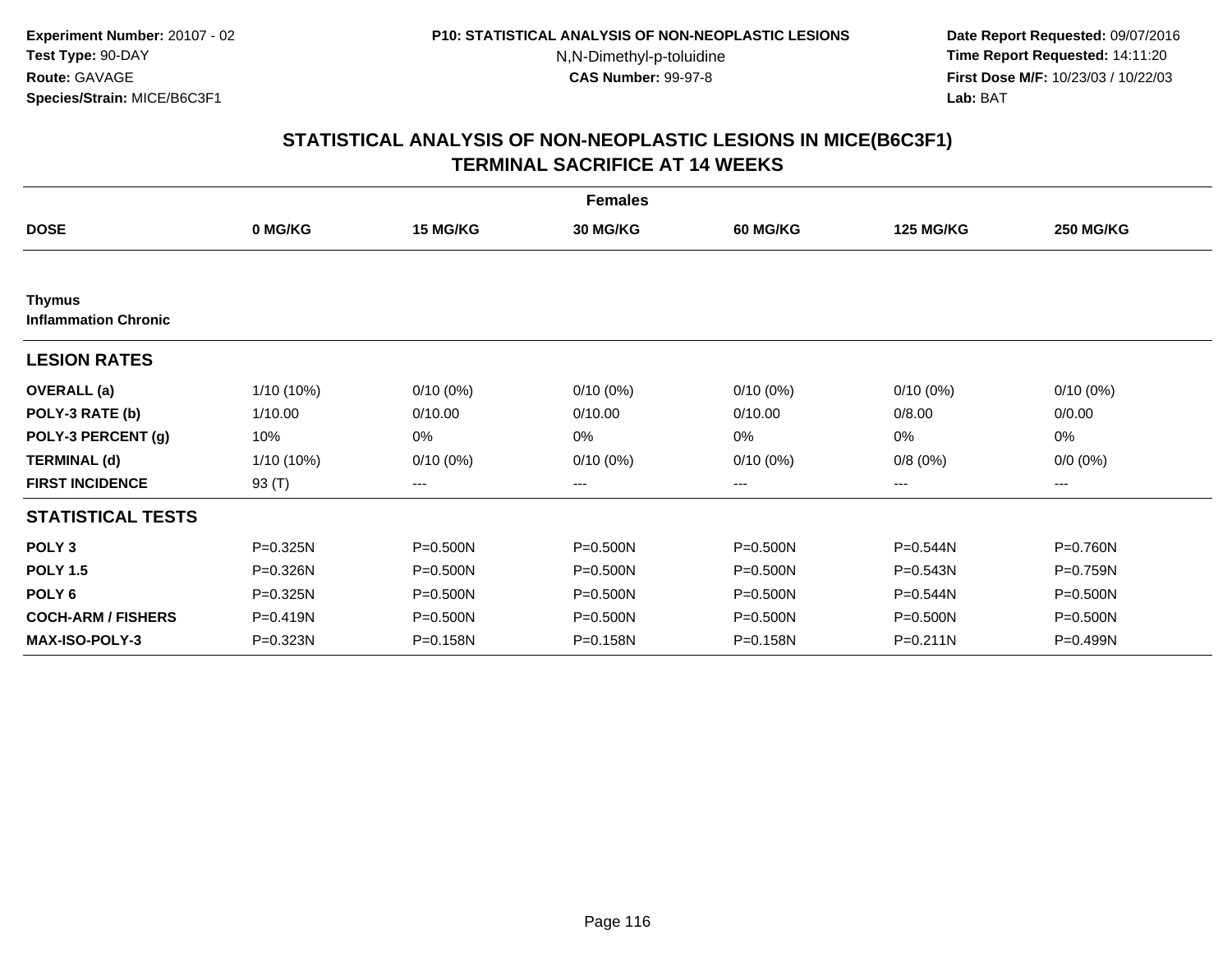**Date Report Requested:** 09/07/2016 **Time Report Requested:** 14:11:20 **First Dose M/F:** 10/23/03 / 10/22/03<br>**Lab:** BAT **Lab:** BAT

|                                             | <b>Females</b>         |             |                 |                 |                  |                  |  |  |  |
|---------------------------------------------|------------------------|-------------|-----------------|-----------------|------------------|------------------|--|--|--|
| <b>DOSE</b>                                 | 0 MG/KG                | 15 MG/KG    | <b>30 MG/KG</b> | <b>60 MG/KG</b> | <b>125 MG/KG</b> | <b>250 MG/KG</b> |  |  |  |
|                                             |                        |             |                 |                 |                  |                  |  |  |  |
| <b>Thymus: Thymocyte</b><br><b>Necrosis</b> |                        |             |                 |                 |                  |                  |  |  |  |
| <b>LESION RATES</b>                         |                        |             |                 |                 |                  |                  |  |  |  |
| <b>OVERALL</b> (a)                          | $0/10(0\%)$            | $0/10(0\%)$ | 1/10 (10%)      | $0/10(0\%)$     | 10/10 (100%)     | 8/10 (80%)       |  |  |  |
| POLY-3 RATE (b)                             | 0/10.00                | 0/10.00     | 1/10.00         | 0/10.00         | 10/10.00         | 8/8.00           |  |  |  |
| POLY-3 PERCENT (g)                          | 0%                     | 0%          | 10%             | 0%              | 100%             | 100%             |  |  |  |
| <b>TERMINAL (d)</b>                         | $0/10(0\%)$            | $0/10(0\%)$ | 1/10 (10%)      | $0/10(0\%)$     | 8/8 (100%)       | $0/0 (0\%)$      |  |  |  |
| <b>FIRST INCIDENCE</b>                      | $\qquad \qquad \cdots$ | ---         | 93 (T)          | ---             | 4                | $\overline{2}$   |  |  |  |
| <b>STATISTICAL TESTS</b>                    |                        |             |                 |                 |                  |                  |  |  |  |
| POLY <sub>3</sub>                           | P<0.001**              | (e)         | $P = 0.500$     | (e)             | P<0.001**        | P<0.001**        |  |  |  |
| <b>POLY 1.5</b>                             | P<0.001**              | (e)         | $P = 0.500$     | (e)             | P<0.001**        | P<0.001**        |  |  |  |
| POLY <sub>6</sub>                           | P<0.001**              | (e)         | $P = 0.500$     | (e)             | P<0.001**        | P<0.001**        |  |  |  |
| <b>COCH-ARM / FISHERS</b>                   | P<0.001**              | (e)         | $P = 0.500$     | (e)             | P<0.001**        | P<0.001**        |  |  |  |
| <b>MAX-ISO-POLY-3</b>                       | P<0.001**              | (e)         | $P = 0.158$     | (e)             | (e)              | P<0.001**        |  |  |  |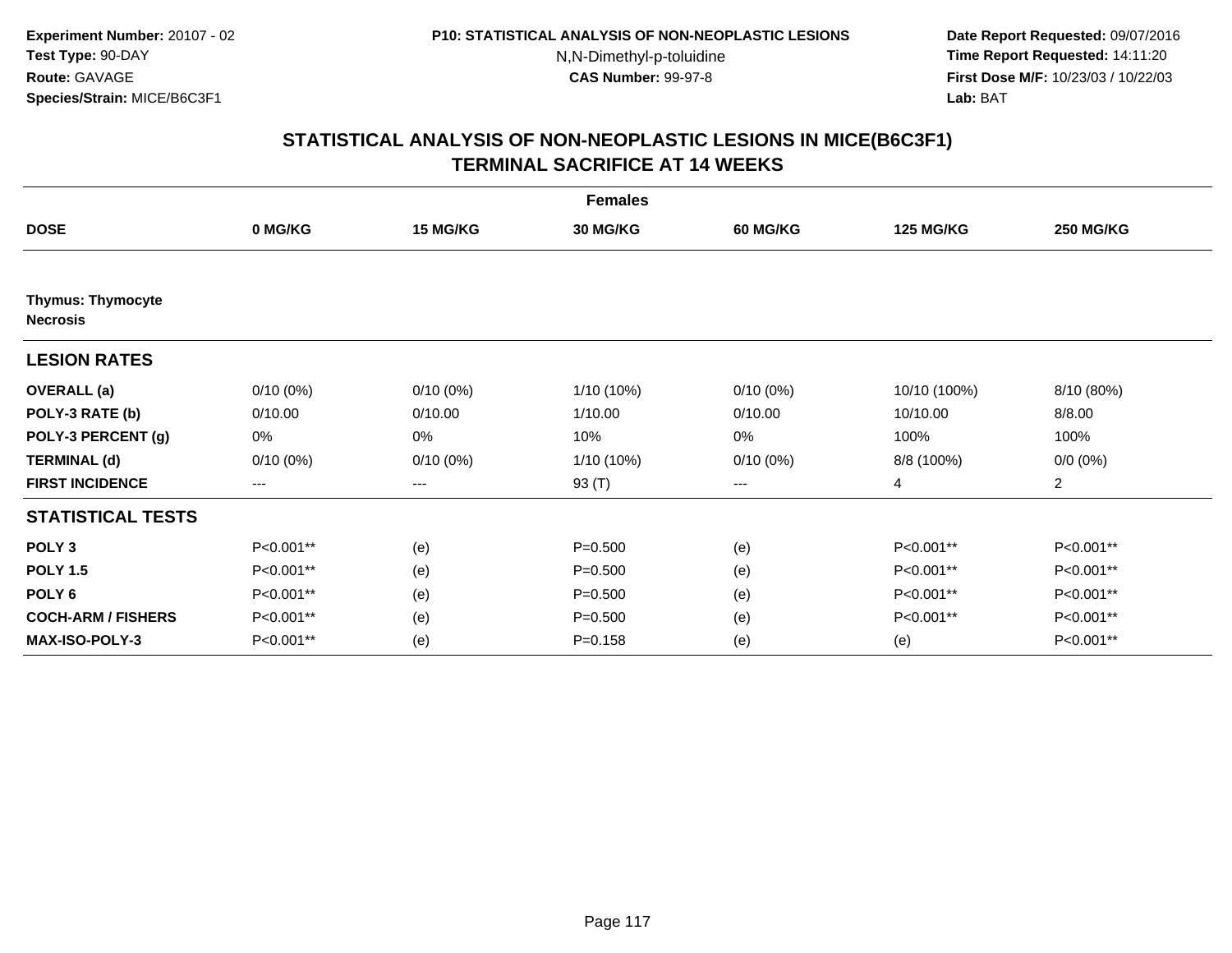**Date Report Requested:** 09/07/2016 **Time Report Requested:** 14:11:20 **First Dose M/F:** 10/23/03 / 10/22/03<br>**Lab:** BAT **Lab:** BAT

|                                     | <b>Females</b> |                        |                 |                 |                        |                  |  |  |  |
|-------------------------------------|----------------|------------------------|-----------------|-----------------|------------------------|------------------|--|--|--|
| <b>DOSE</b>                         | 0 MG/KG        | 15 MG/KG               | <b>30 MG/KG</b> | <b>60 MG/KG</b> | <b>125 MG/KG</b>       | <b>250 MG/KG</b> |  |  |  |
|                                     |                |                        |                 |                 |                        |                  |  |  |  |
| <b>Tooth</b><br><b>Malformation</b> |                |                        |                 |                 |                        |                  |  |  |  |
| <b>LESION RATES</b>                 |                |                        |                 |                 |                        |                  |  |  |  |
| <b>OVERALL</b> (a)                  | $0/0 (0\%)$    | $0/0 (0\%)$            | $0/0 (0\%)$     | $0/0 (0\%)$     | $0/0 (0\%)$            | $0/0 (0\%)$      |  |  |  |
| POLY-3 RATE (b)                     | 0/0.00         | 0/0.00                 | 0/0.00          | 0/0.00          | 0/0.00                 | 0/0.00           |  |  |  |
| POLY-3 PERCENT (g)                  | 0%             | 0%                     | 0%              | 0%              | 0%                     | 0%               |  |  |  |
| <b>TERMINAL (d)</b>                 | $0/0 (0\%)$    | $0/0 (0\%)$            | $0/0 (0\%)$     | $0/0 (0\%)$     | $0/0 (0\%)$            | $0/0 (0\%)$      |  |  |  |
| <b>FIRST INCIDENCE</b>              | ---            | $\qquad \qquad \cdots$ | ---             | ---             | $\qquad \qquad \cdots$ | $\cdots$         |  |  |  |
| <b>STATISTICAL TESTS</b>            |                |                        |                 |                 |                        |                  |  |  |  |
| POLY <sub>3</sub>                   | (n)            | (n)                    | (n)             | (n)             | (n)                    | (n)              |  |  |  |
| <b>POLY 1.5</b>                     | (n)            | (n)                    | (n)             | (n)             | (n)                    | (n)              |  |  |  |
| POLY <sub>6</sub>                   | (n)            | (n)                    | (n)             | (n)             | (n)                    | (n)              |  |  |  |
| <b>COCH-ARM / FISHERS</b>           | (n)            | (n)                    | (n)             | (n)             | (n)                    | (n)              |  |  |  |
| <b>MAX-ISO-POLY-3</b>               | (n)            | (n)                    | (n)             | (n)             | (n)                    | (n)              |  |  |  |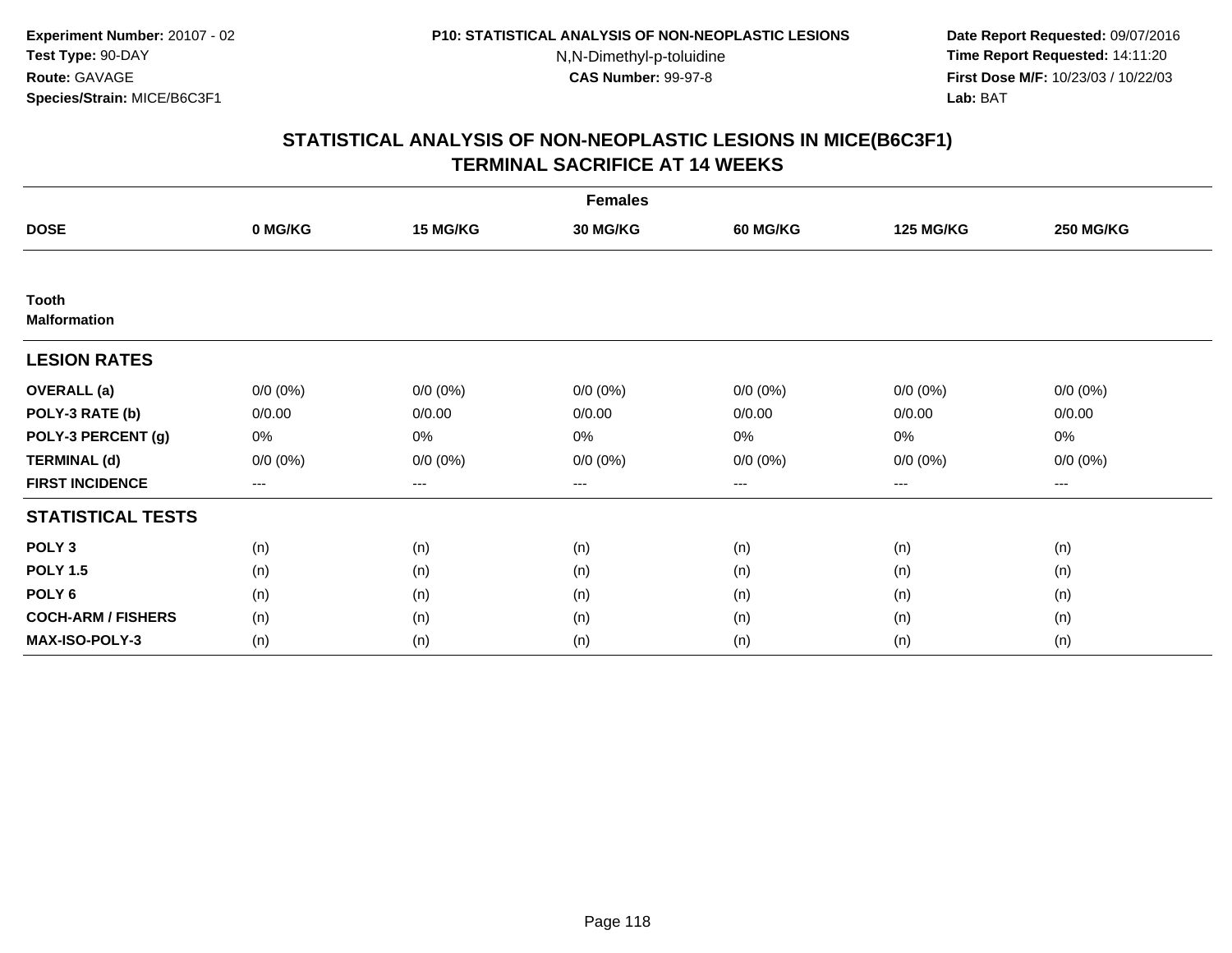**Date Report Requested:** 09/07/2016 **Time Report Requested:** 14:11:20 **First Dose M/F:** 10/23/03 / 10/22/03<br>**Lab:** BAT **Lab:** BAT

|                                               | <b>Females</b> |             |                 |                 |                  |                  |  |  |  |
|-----------------------------------------------|----------------|-------------|-----------------|-----------------|------------------|------------------|--|--|--|
| <b>DOSE</b>                                   | 0 MG/KG        | 15 MG/KG    | <b>30 MG/KG</b> | <b>60 MG/KG</b> | <b>125 MG/KG</b> | <b>250 MG/KG</b> |  |  |  |
|                                               |                |             |                 |                 |                  |                  |  |  |  |
| <b>Trachea</b><br><b>Inflammation Chronic</b> |                |             |                 |                 |                  |                  |  |  |  |
| <b>LESION RATES</b>                           |                |             |                 |                 |                  |                  |  |  |  |
| <b>OVERALL</b> (a)                            | $0/10(0\%)$    | $0/10(0\%)$ | $0/10(0\%)$     | $0/10(0\%)$     | $0/10(0\%)$      | $0/10(0\%)$      |  |  |  |
| POLY-3 RATE (b)                               | 0/10.00        | 0/10.00     | 0/10.00         | 0/10.00         | 0/8.00           | 0/0.00           |  |  |  |
| POLY-3 PERCENT (g)                            | 0%             | 0%          | 0%              | 0%              | 0%               | 0%               |  |  |  |
| <b>TERMINAL (d)</b>                           | $0/10(0\%)$    | $0/10(0\%)$ | $0/10(0\%)$     | $0/10(0\%)$     | 0/8(0%)          | $0/0 (0\%)$      |  |  |  |
| <b>FIRST INCIDENCE</b>                        | $\cdots$       | $\cdots$    | $\cdots$        | $\cdots$        | $\cdots$         | ---              |  |  |  |
| <b>STATISTICAL TESTS</b>                      |                |             |                 |                 |                  |                  |  |  |  |
| POLY <sub>3</sub>                             | (n)            | (n)         | (n)             | (n)             | (n)              | (n)              |  |  |  |
| <b>POLY 1.5</b>                               | (n)            | (n)         | (n)             | (n)             | (n)              | (n)              |  |  |  |
| POLY <sub>6</sub>                             | (n)            | (n)         | (n)             | (n)             | (n)              | (n)              |  |  |  |
| <b>COCH-ARM / FISHERS</b>                     | (n)            | (n)         | (n)             | (n)             | (n)              | (n)              |  |  |  |
| <b>MAX-ISO-POLY-3</b>                         | (n)            | (n)         | (n)             | (n)             | (n)              | (n)              |  |  |  |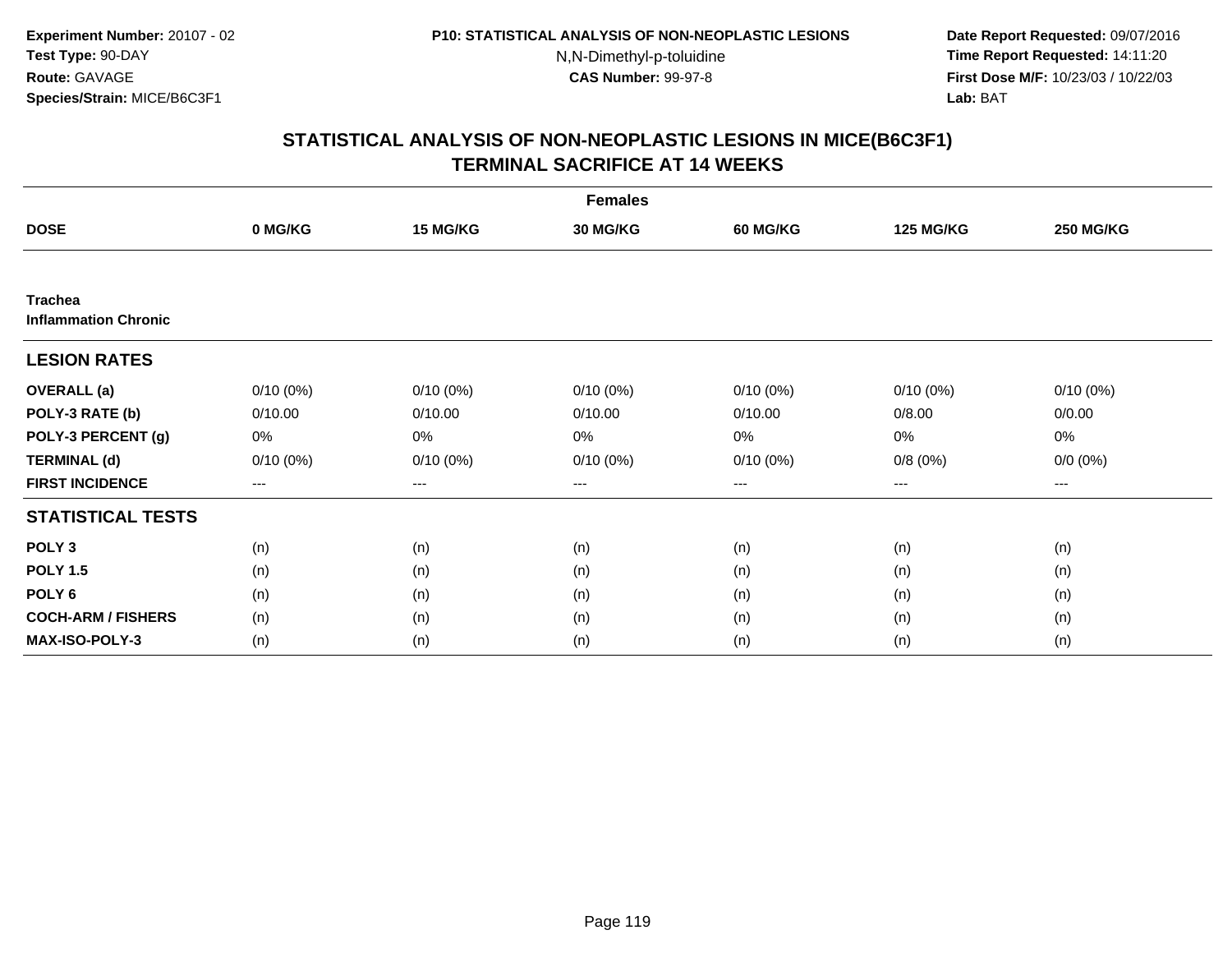**Date Report Requested:** 09/07/2016 **Time Report Requested:** 14:11:20 **First Dose M/F:** 10/23/03 / 10/22/03<br>**Lab:** BAT **Lab:** BAT

|                                            | <b>Females</b> |             |                 |             |                  |                  |  |  |  |
|--------------------------------------------|----------------|-------------|-----------------|-------------|------------------|------------------|--|--|--|
| <b>DOSE</b>                                | 0 MG/KG        | 15 MG/KG    | <b>30 MG/KG</b> | 60 MG/KG    | <b>125 MG/KG</b> | <b>250 MG/KG</b> |  |  |  |
|                                            |                |             |                 |             |                  |                  |  |  |  |
| <b>Trachea: Epithelium</b><br>Degeneration |                |             |                 |             |                  |                  |  |  |  |
| <b>LESION RATES</b>                        |                |             |                 |             |                  |                  |  |  |  |
| <b>OVERALL</b> (a)                         | $0/10(0\%)$    | $0/10(0\%)$ | $0/10(0\%)$     | $0/10(0\%)$ | $0/10(0\%)$      | $0/10(0\%)$      |  |  |  |
| POLY-3 RATE (b)                            | 0/10.00        | 0/10.00     | 0/10.00         | 0/10.00     | 0/8.00           | 0/0.00           |  |  |  |
| POLY-3 PERCENT (g)                         | 0%             | 0%          | 0%              | 0%          | 0%               | 0%               |  |  |  |
| <b>TERMINAL (d)</b>                        | $0/10(0\%)$    | $0/10(0\%)$ | $0/10(0\%)$     | $0/10(0\%)$ | 0/8(0%)          | $0/0 (0\%)$      |  |  |  |
| <b>FIRST INCIDENCE</b>                     | $--$           | $--$        | ---             | ---         | ---              | $--$             |  |  |  |
| <b>STATISTICAL TESTS</b>                   |                |             |                 |             |                  |                  |  |  |  |
| POLY <sub>3</sub>                          | (n)            | (n)         | (n)             | (n)         | (n)              | (n)              |  |  |  |
| <b>POLY 1.5</b>                            | (n)            | (n)         | (n)             | (n)         | (n)              | (n)              |  |  |  |
| POLY <sub>6</sub>                          | (n)            | (n)         | (n)             | (n)         | (n)              | (n)              |  |  |  |
| <b>COCH-ARM / FISHERS</b>                  | (n)            | (n)         | (n)             | (n)         | (n)              | (n)              |  |  |  |
| <b>MAX-ISO-POLY-3</b>                      | (n)            | (n)         | (n)             | (n)         | (n)              | (n)              |  |  |  |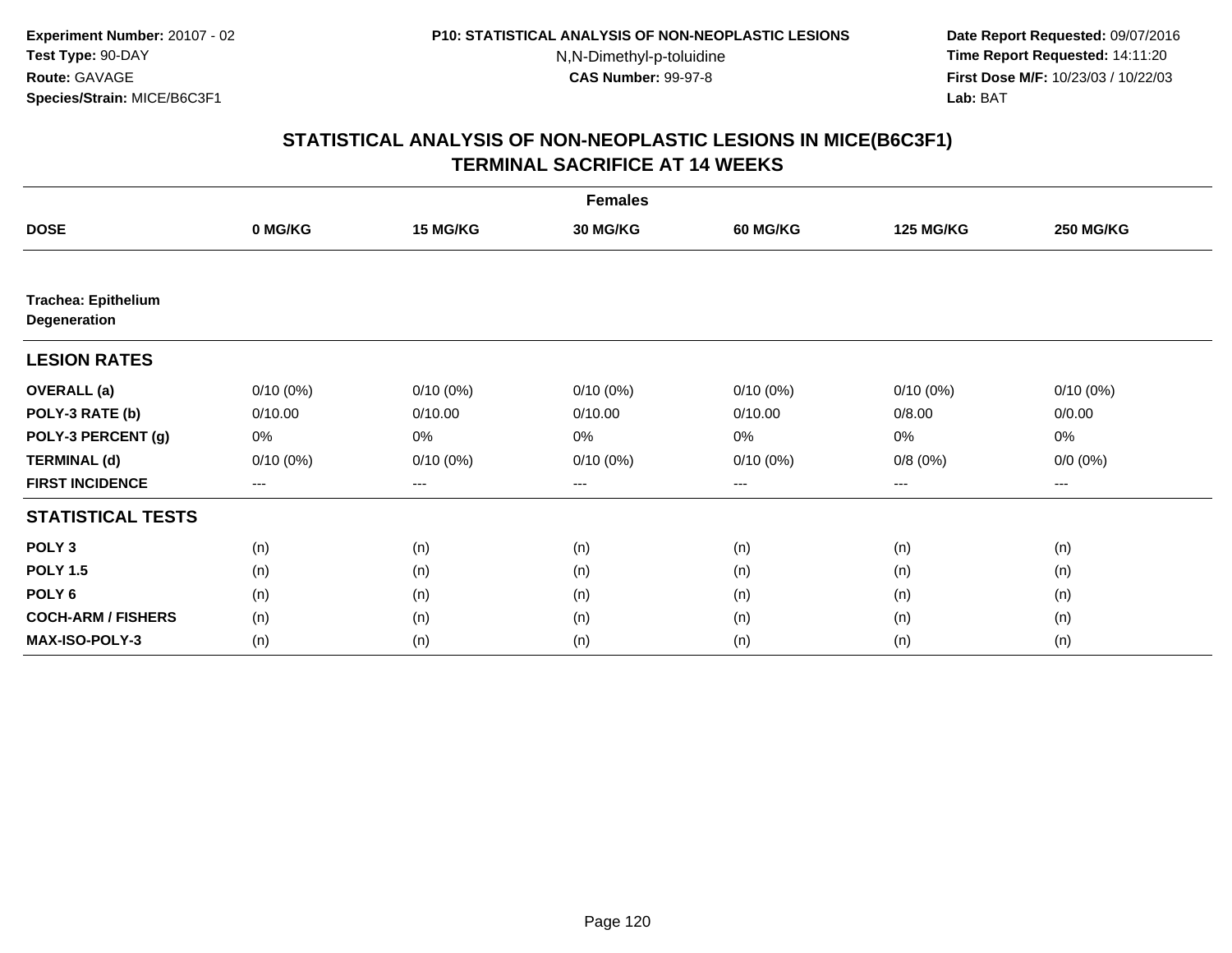**Date Report Requested:** 09/07/2016 **Time Report Requested:** 14:11:20 **First Dose M/F:** 10/23/03 / 10/22/03<br>**Lab:** BAT **Lab:** BAT

| <b>Females</b>                            |                   |                   |                 |             |                  |                  |  |  |
|-------------------------------------------|-------------------|-------------------|-----------------|-------------|------------------|------------------|--|--|
| <b>DOSE</b>                               | 0 MG/KG           | 15 MG/KG          | <b>30 MG/KG</b> | 60 MG/KG    | <b>125 MG/KG</b> | <b>250 MG/KG</b> |  |  |
|                                           |                   |                   |                 |             |                  |                  |  |  |
| <b>Trachea: Epithelium</b><br>Hyperplasia |                   |                   |                 |             |                  |                  |  |  |
| <b>LESION RATES</b>                       |                   |                   |                 |             |                  |                  |  |  |
| <b>OVERALL</b> (a)                        | $0/10(0\%)$       | $0/10(0\%)$       | $0/10(0\%)$     | $0/10(0\%)$ | $0/10(0\%)$      | $0/10(0\%)$      |  |  |
| POLY-3 RATE (b)                           | 0/10.00           | 0/10.00           | 0/10.00         | 0/10.00     | 0/8.00           | 0/0.00           |  |  |
| POLY-3 PERCENT (g)                        | 0%                | 0%                | 0%              | 0%          | 0%               | 0%               |  |  |
| <b>TERMINAL (d)</b>                       | $0/10(0\%)$       | $0/10(0\%)$       | $0/10(0\%)$     | $0/10(0\%)$ | 0/8(0%)          | $0/0 (0\%)$      |  |  |
| <b>FIRST INCIDENCE</b>                    | $\qquad \qquad -$ | $\qquad \qquad -$ | $---$           | ---         | $---$            | ---              |  |  |
| <b>STATISTICAL TESTS</b>                  |                   |                   |                 |             |                  |                  |  |  |
| POLY <sub>3</sub>                         | (n)               | (n)               | (n)             | (n)         | (n)              | (n)              |  |  |
| <b>POLY 1.5</b>                           | (n)               | (n)               | (n)             | (n)         | (n)              | (n)              |  |  |
| POLY <sub>6</sub>                         | (n)               | (n)               | (n)             | (n)         | (n)              | (n)              |  |  |
| <b>COCH-ARM / FISHERS</b>                 | (n)               | (n)               | (n)             | (n)         | (n)              | (n)              |  |  |
| <b>MAX-ISO-POLY-3</b>                     | (n)               | (n)               | (n)             | (n)         | (n)              | (n)              |  |  |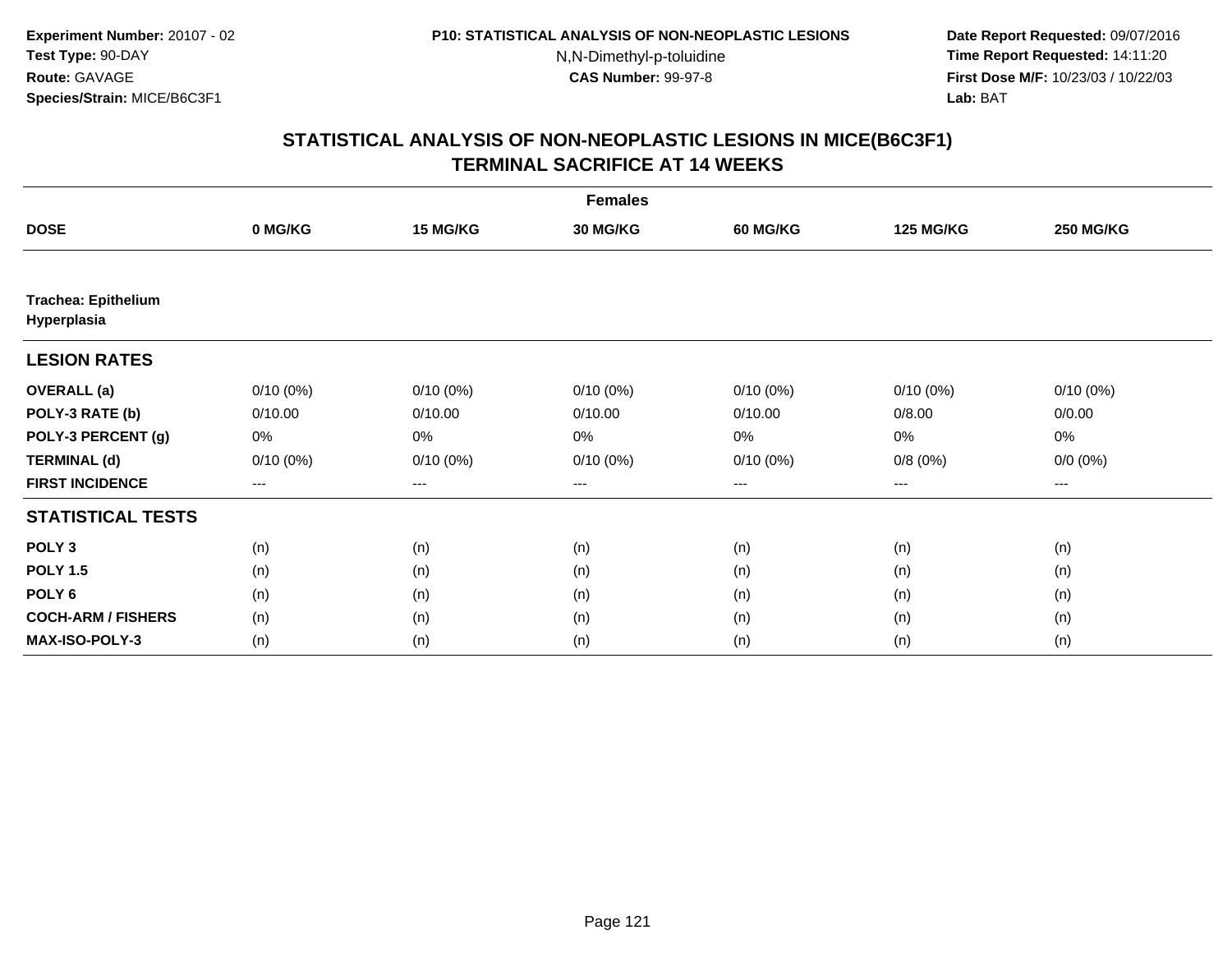**Date Report Requested:** 09/07/2016 **Time Report Requested:** 14:11:20 **First Dose M/F:** 10/23/03 / 10/22/03<br>**Lab:** BAT **Lab:** BAT

| <b>Females</b>             |             |                        |                 |             |                  |                  |  |  |
|----------------------------|-------------|------------------------|-----------------|-------------|------------------|------------------|--|--|
| <b>DOSE</b>                | 0 MG/KG     | 15 MG/KG               | <b>30 MG/KG</b> | 60 MG/KG    | <b>125 MG/KG</b> | <b>250 MG/KG</b> |  |  |
| <b>Trachea: Epithelium</b> |             |                        |                 |             |                  |                  |  |  |
| <b>Necrosis</b>            |             |                        |                 |             |                  |                  |  |  |
| <b>LESION RATES</b>        |             |                        |                 |             |                  |                  |  |  |
| <b>OVERALL</b> (a)         | $0/10(0\%)$ | $0/10(0\%)$            | $0/10(0\%)$     | $0/10(0\%)$ | 2/10 (20%)       | 10/10 (100%)     |  |  |
| POLY-3 RATE (b)            | 0/10.00     | 0/10.00                | 0/10.00         | 0/10.00     | 2/10.00          | 10/10.00         |  |  |
| POLY-3 PERCENT (g)         | 0%          | 0%                     | 0%              | 0%          | 20%              | 100%             |  |  |
| <b>TERMINAL (d)</b>        | $0/10(0\%)$ | $0/10(0\%)$            | $0/10(0\%)$     | $0/10(0\%)$ | 0/8(0%)          | $0/0 (0\%)$      |  |  |
| <b>FIRST INCIDENCE</b>     | $---$       | $\qquad \qquad \cdots$ | ---             | ---         | 4                | $\overline{2}$   |  |  |
| <b>STATISTICAL TESTS</b>   |             |                        |                 |             |                  |                  |  |  |
| POLY <sub>3</sub>          | P<0.001**   | (e)                    | (e)             | (e)         | $P=0.227$        | P<0.001**        |  |  |
| <b>POLY 1.5</b>            | P<0.001**   | (e)                    | (e)             | (e)         | $P=0.227$        | P<0.001**        |  |  |
| POLY <sub>6</sub>          | P<0.001**   | (e)                    | (e)             | (e)         | $P=0.227$        | P<0.001**        |  |  |
| <b>COCH-ARM / FISHERS</b>  | P<0.001**   | (e)                    | (e)             | (e)         | $P = 0.237$      | P<0.001**        |  |  |
| <b>MAX-ISO-POLY-3</b>      | P<0.001**   | (e)                    | (e)             | (e)         | $P = 0.066$      | (e)              |  |  |